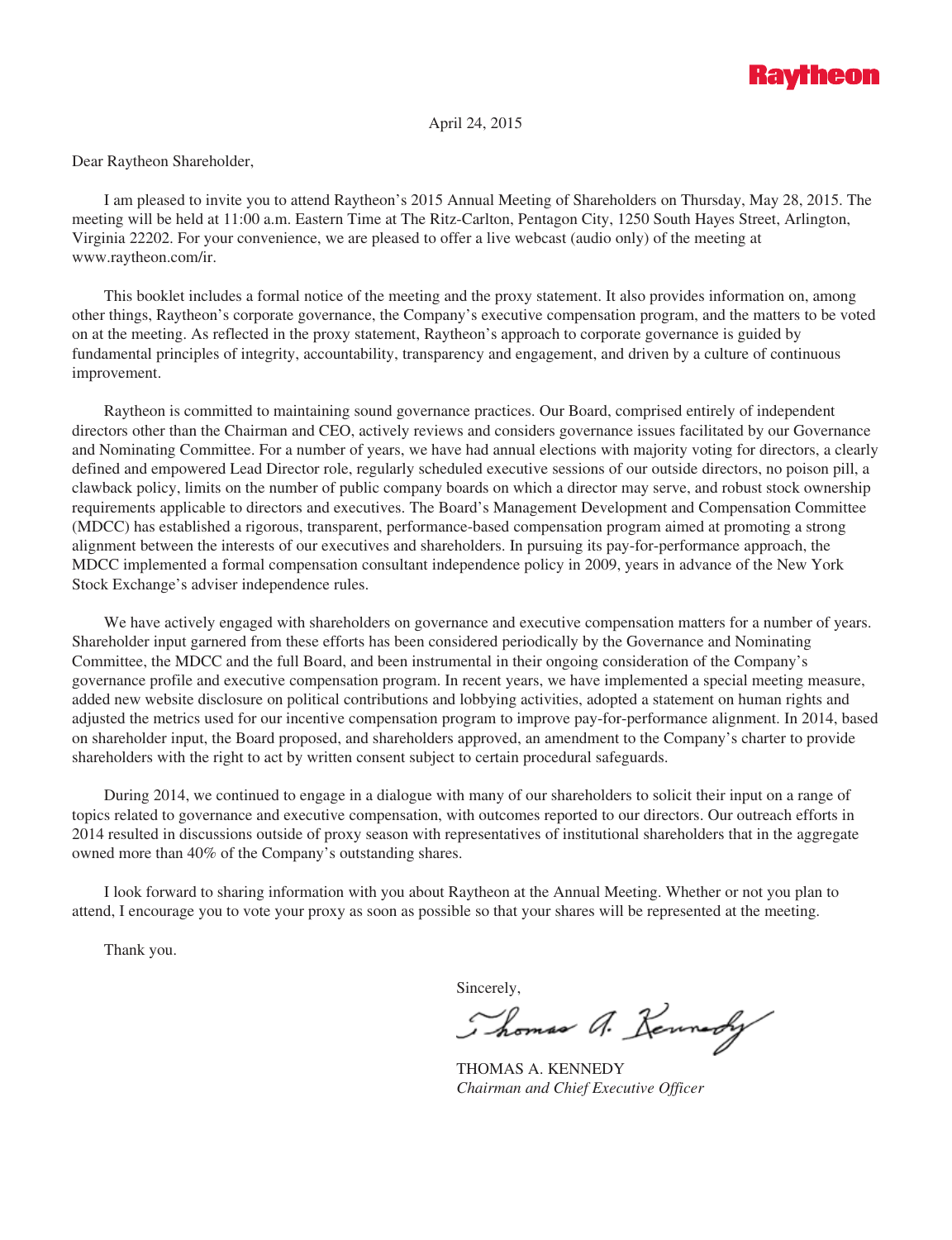

# **NOTICE OF 2015 ANNUAL MEETING OF SHAREHOLDERS**

| Time:                | 11:00 a.m. Eastern Time                                                                                                                                                                                                                                                                                                                                                                                                                                                           |
|----------------------|-----------------------------------------------------------------------------------------------------------------------------------------------------------------------------------------------------------------------------------------------------------------------------------------------------------------------------------------------------------------------------------------------------------------------------------------------------------------------------------|
| Date:                | Thursday, May 28, 2015                                                                                                                                                                                                                                                                                                                                                                                                                                                            |
| Place:               | The Ritz-Carlton, Pentagon City<br>1250 South Hayes Street<br>Arlington, Virginia 22202                                                                                                                                                                                                                                                                                                                                                                                           |
| <b>Record Date:</b>  | Shareholders of record at the close of business on Tuesday, April 7, 2015 are entitled to notice of and to<br>vote at the meeting.                                                                                                                                                                                                                                                                                                                                                |
| <b>Purpose:</b>      | Elect ten directors nominated by the Company's Board to hold office until the next annual<br>(1)<br>shareholders' meeting or until their respective successors have been elected.                                                                                                                                                                                                                                                                                                 |
|                      | Consider an advisory vote on the compensation of the Company's named executive officers.<br>(2)                                                                                                                                                                                                                                                                                                                                                                                   |
|                      | Approve the Raytheon Company 2010 Stock Plan for purposes of Internal Revenue Code Section<br>(3)<br>$162(m)$ .                                                                                                                                                                                                                                                                                                                                                                   |
|                      | Ratify the selection of PricewaterhouseCoopers LLP as the Company's independent auditors.<br>(4)                                                                                                                                                                                                                                                                                                                                                                                  |
|                      | Consider and act upon such other business, including shareholder proposals if properly presented, as<br>(5)<br>may properly come before the meeting or any adjournment thereof.                                                                                                                                                                                                                                                                                                   |
| <b>Proxy Voting:</b> | You can vote your shares by completing and returning the proxy card or voting instruction form sent to you.<br>Most shareholders can also vote their shares over the Internet or by telephone. Please check your proxy card<br>or the information forwarded by your broker, bank, trust or other holder of record to see which options are<br>available to you. You can revoke a proxy at any time prior to its exercise by following the instructions in<br>the proxy statement. |

By Order of the Board of Directors,

∠

FRANK R. JIMENEZ *Secretary*

Waltham, Massachusetts April 24, 2015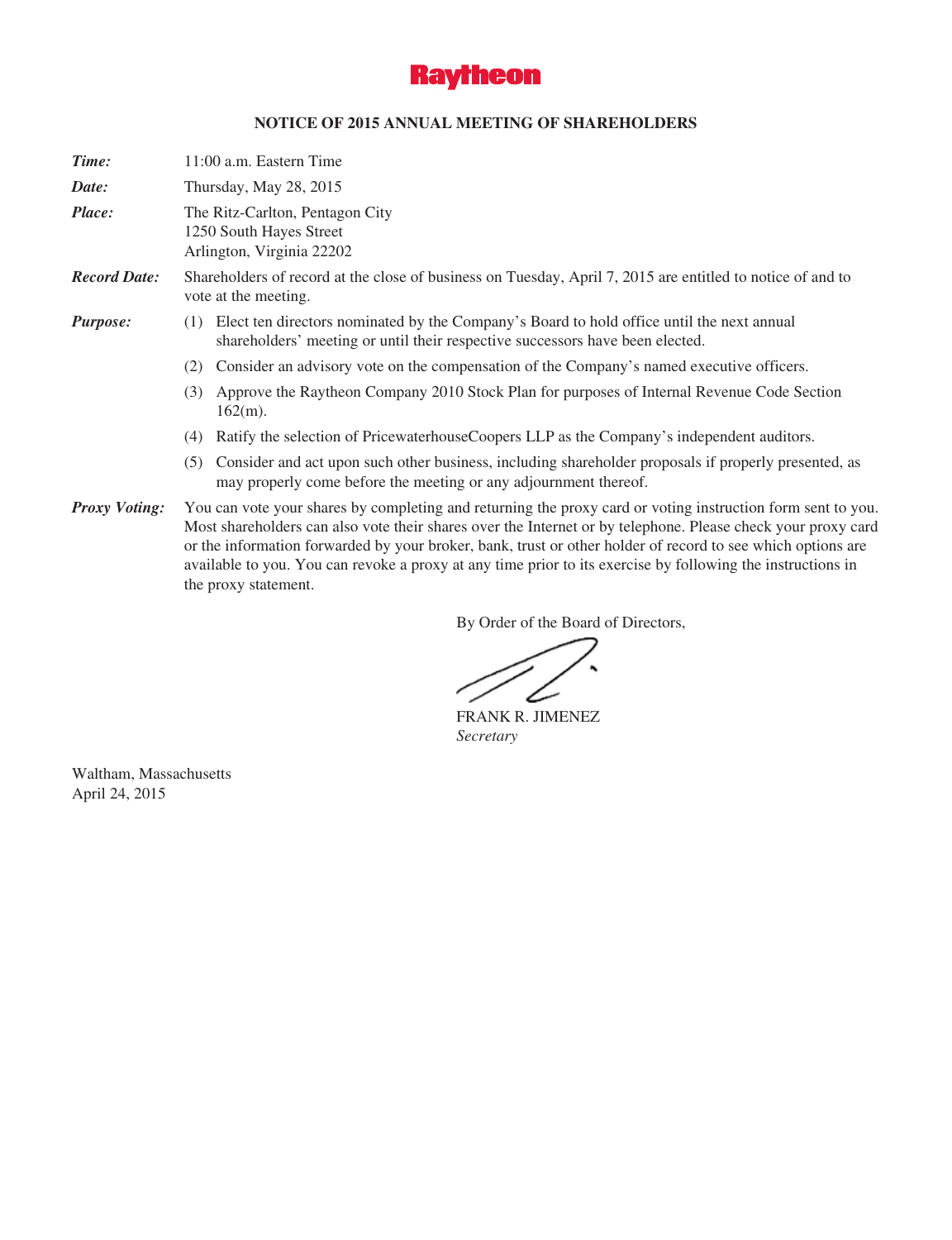# **RAYTHEON COMPANY 870 Winter Street, Waltham, Massachusetts 02451**

# **PROXY STATEMENT FOR 2015 ANNUAL MEETING OF SHAREHOLDERS**

# **TABLE OF CONTENTS**

|                                                                                            | Page           |
|--------------------------------------------------------------------------------------------|----------------|
|                                                                                            | $\mathbf{1}$   |
|                                                                                            | -1             |
|                                                                                            | 1              |
|                                                                                            | $\overline{2}$ |
|                                                                                            | 3              |
|                                                                                            | 3              |
|                                                                                            | 3              |
| Important Notice Regarding the Availability of Proxy Materials for the Shareholder Meeting | 3              |
|                                                                                            | 3              |
|                                                                                            | $\overline{4}$ |
|                                                                                            | $\overline{4}$ |
|                                                                                            | 5              |
|                                                                                            | 5              |
|                                                                                            |                |
|                                                                                            | 6              |
|                                                                                            | 6              |
|                                                                                            | 6              |
|                                                                                            | 7              |
|                                                                                            | 7              |
|                                                                                            | 8              |
|                                                                                            | 8              |
|                                                                                            | 8              |
|                                                                                            | 9              |
|                                                                                            | 9              |
|                                                                                            | 9              |
|                                                                                            | 9              |
|                                                                                            | 10             |
|                                                                                            | 10             |
|                                                                                            | 10             |
|                                                                                            | 10             |
|                                                                                            | 10             |
|                                                                                            | 11             |
|                                                                                            | 12             |
|                                                                                            | 13             |
|                                                                                            | 13             |
|                                                                                            | 14             |
|                                                                                            | 14             |
|                                                                                            | 14             |
|                                                                                            | 15             |
|                                                                                            | 15             |
|                                                                                            | 16             |
|                                                                                            | 18             |
|                                                                                            | 18             |
|                                                                                            | 18             |
|                                                                                            | 19             |
|                                                                                            | 20             |
|                                                                                            |                |
|                                                                                            | 20             |
|                                                                                            | 25             |
|                                                                                            | 25             |
|                                                                                            | 25             |
|                                                                                            | 26             |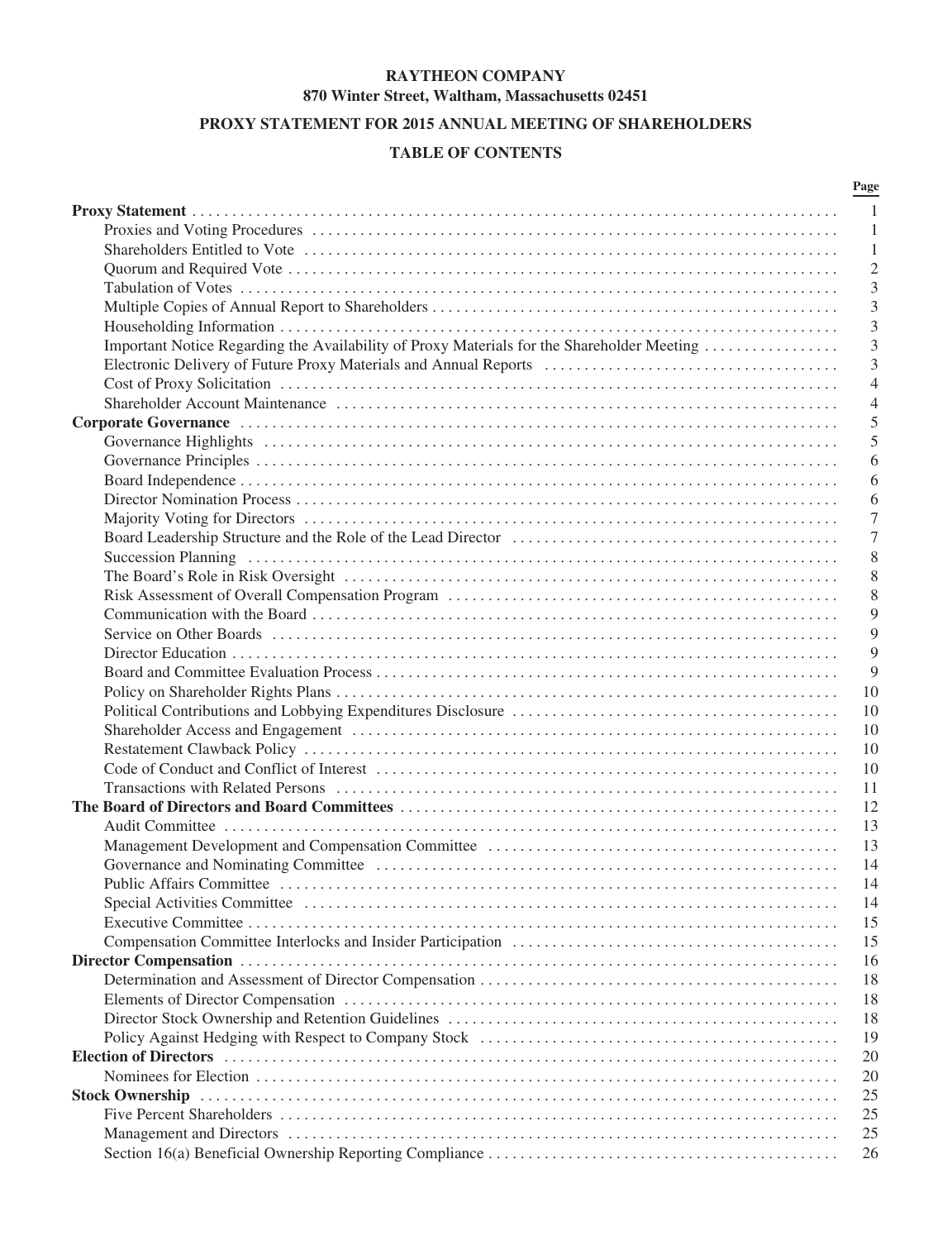|                                                                                                                                                                                                                                | 27    |
|--------------------------------------------------------------------------------------------------------------------------------------------------------------------------------------------------------------------------------|-------|
|                                                                                                                                                                                                                                | 27    |
| Management Development and Compensation Committee Report (and accordinate material or all the Management Development and Compensation Committee Report (and accordinate material or all the Management Development and Compens | 46    |
|                                                                                                                                                                                                                                | 47    |
|                                                                                                                                                                                                                                | 51    |
|                                                                                                                                                                                                                                | 55    |
|                                                                                                                                                                                                                                | 57    |
|                                                                                                                                                                                                                                | 58    |
|                                                                                                                                                                                                                                | 61    |
|                                                                                                                                                                                                                                | 62    |
|                                                                                                                                                                                                                                | 66    |
| Approval of Raytheon Company 2010 Stock Plan for Section 162(m) Purposes                                                                                                                                                       | 67    |
|                                                                                                                                                                                                                                | 71    |
|                                                                                                                                                                                                                                | 72    |
|                                                                                                                                                                                                                                | 73    |
|                                                                                                                                                                                                                                | 73    |
|                                                                                                                                                                                                                                | 74    |
|                                                                                                                                                                                                                                | 79    |
|                                                                                                                                                                                                                                | $A-1$ |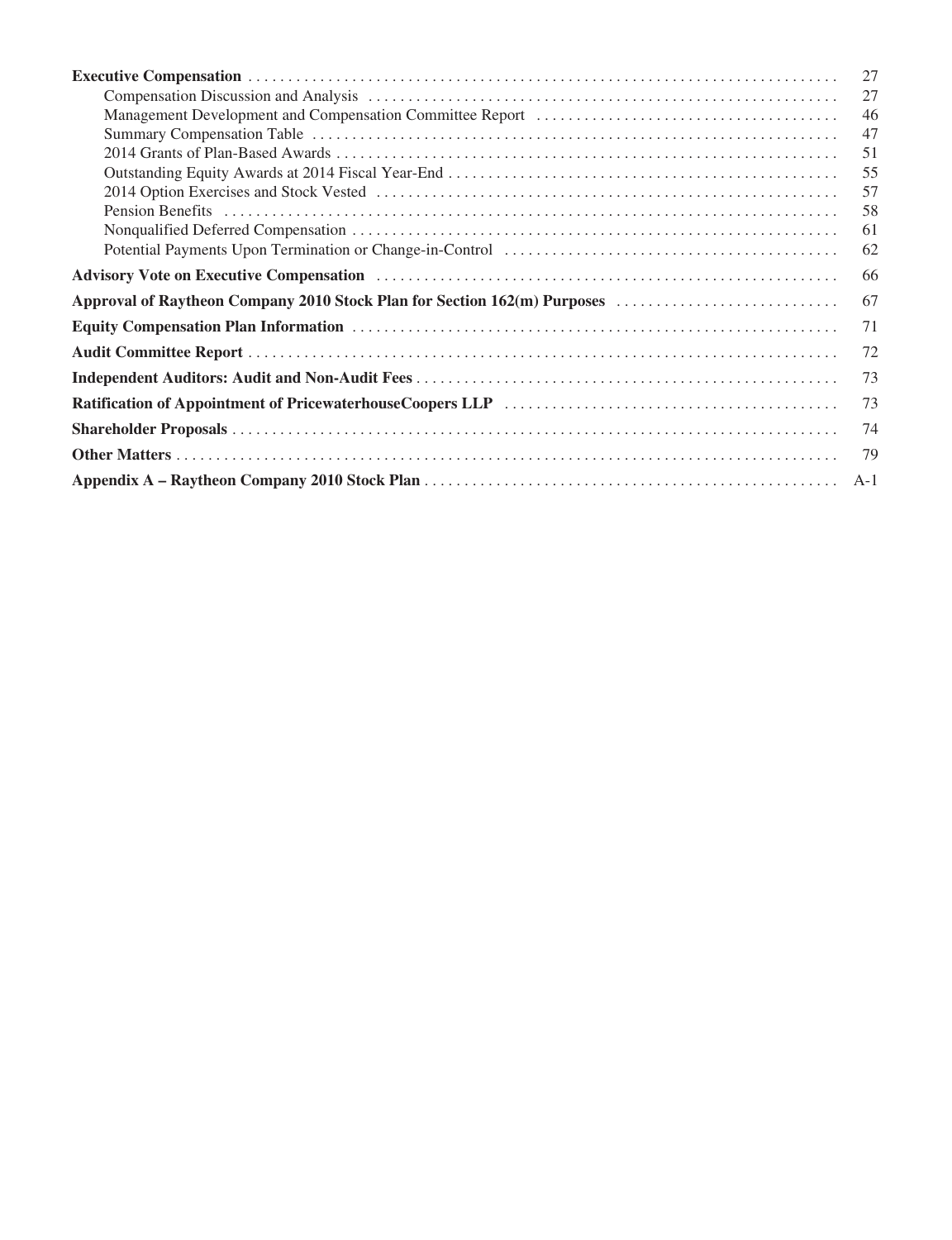# **RAYTHEON COMPANY 870 Winter Street, Waltham, Massachusetts 02451**

## **PROXY STATEMENT FOR 2015 ANNUAL MEETING OF SHAREHOLDERS**

We are providing these proxy materials in connection with the solicitation by the Board of Directors of Raytheon Company (Raytheon or the Company) of proxies to be voted at our 2015 Annual Meeting of Shareholders and at any meeting following adjournment thereof.

You are cordially invited to attend Raytheon's Annual Meeting on Thursday, May 28, 2015, beginning at 11:00 a.m. Eastern Time. Shareholders will be admitted beginning at 10:30 a.m. The meeting will be held at The Ritz-Carlton, Pentagon City, 1250 South Hayes Street, Arlington, Virginia 22202.

We are first mailing this proxy statement and accompanying forms of proxy and voting instructions on or about April 24, 2015 to holders of shares of our common stock as of Tuesday, April 7, 2015, the record date for the meeting.

If you are a shareholder of record as of the record date for the meeting, you will find an admission ticket attached to the proxy card sent to you. If you plan to attend the meeting in person, please detach the admission ticket from the proxy card and bring it with you to the meeting. For security purposes, to enter the meeting, you will be asked to present a valid picture identification, such as a driver's license or passport, with your admission ticket.

If your shares are held through a broker, bank, trust or other holder of record and you plan to attend the meeting in person, we will admit you only if we are able to verify that you are a Raytheon shareholder as of the record date. You should bring a letter or account statement demonstrating that you are the beneficial owner of our common stock on the record date, along with a valid picture identification to be admitted to the meeting. To vote your shares at the meeting, please see below.

### **Proxies and Voting Procedures**

Your vote is important. Because many shareholders cannot attend the meeting in person, it is necessary that a large number of shareholders be represented by proxy. Most shareholders have a choice of voting over the Internet, by using a toll-free telephone number, or by completing a proxy card or voting instruction form and mailing it in the envelope provided. Please check your proxy card or the information forwarded by your broker, bank, trust or other holder of record to see which options are available to you. The Internet and telephone voting

facilities for shareholders of record will close at 11:59 p.m. Eastern Time on Wednesday, May 27, 2015. The Internet and telephone voting procedures have been designed to authenticate shareholders, to allow you to vote your shares and to confirm that your instructions have been properly recorded. If your shares are held through a broker, bank, trust or other holder of record and Internet or telephone facilities are made available to you, these facilities may close sooner than facilities for shareholders of record.

You can revoke your proxy at any time before it is exercised by timely delivery of a properly executed, laterdated proxy (including an Internet or telephone vote) or by voting by ballot at the meeting. By providing your voting instructions promptly, you may save the Company the expense of a second mailing and help avoid unnecessary resource expenditure.

The method by which you vote will not limit your right to vote at the meeting if you later decide to attend in person. If your shares are held in the name of a broker, bank, trust or other holder of record, you must obtain a proxy, executed in your favor, from the holder of record to be able to vote at the meeting.

All shares entitled to vote and represented by properly executed proxies received prior to the meeting and not revoked will be voted at the meeting in accordance with your instructions. If you sign and return your proxy but do not indicate how your shares should be voted on a matter, the shares represented by your proxy will be voted as the Board of Directors recommends.

### **Shareholders Entitled to Vote**

Shareholders of our common stock at the close of business on the record date are entitled to notice of and to vote at the meeting. On April 7, 2015, there were 305,938,306 shares of our common stock outstanding.

If you are a participant in our Dividend Reinvestment Plan, shares acquired under the plan may be voted in the same manner as the shares that generated the dividends for reinvestment. Thus, these shares may be voted by following the same procedures as those described above.

If you are a participant in the Raytheon Savings and Investment Plan, your vote will serve as the voting instruction to the trustee of the plan for all shares you own through the plan. If you own shares through this plan and do not provide voting instructions to the trustee, the trustee will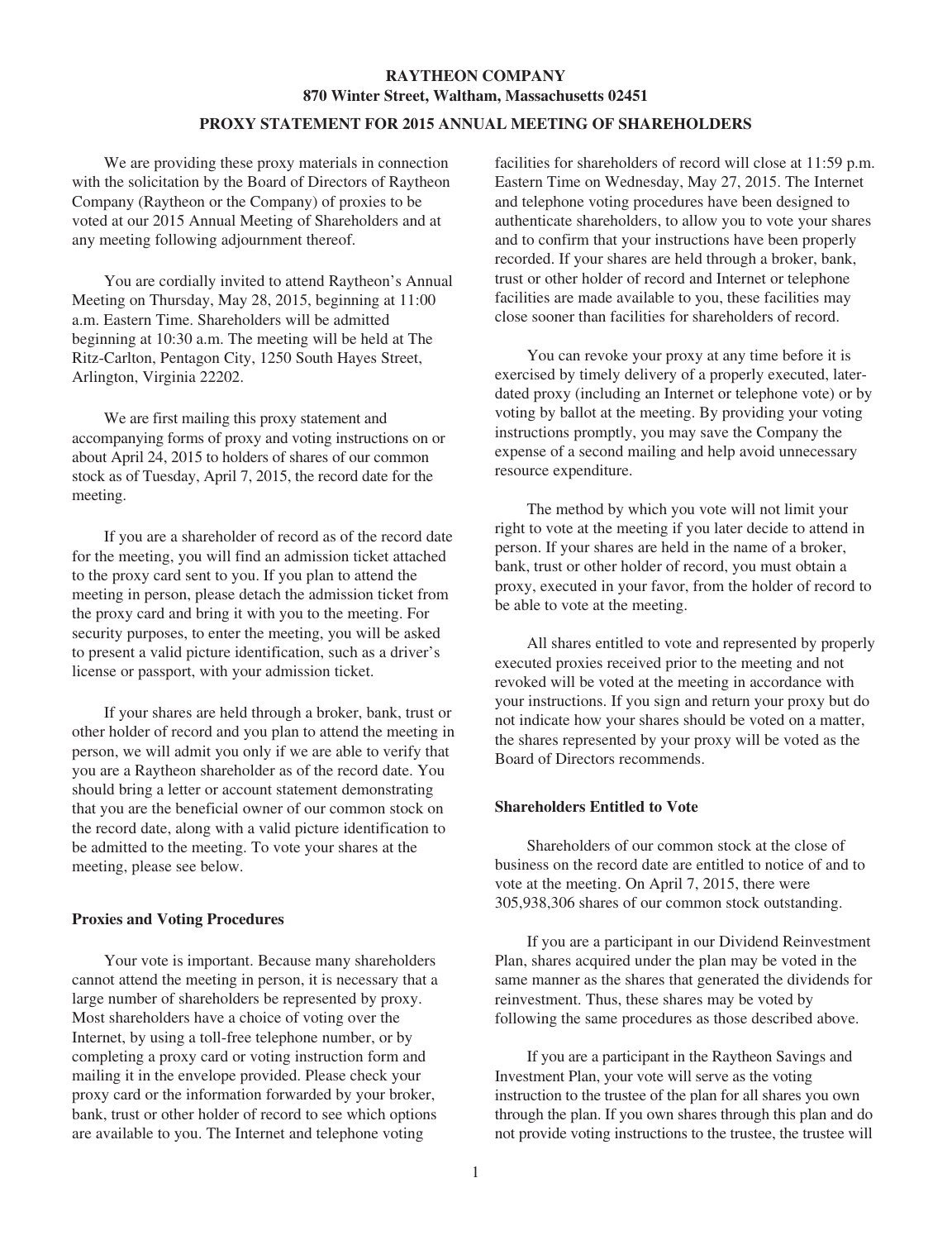vote those shares at the meeting in the same proportion as shares for which instructions were received under the plan.

### **Quorum and Required Vote**

### *Quorum*

The presence, in person or by proxy, of the holders of a majority of the shares entitled to vote for the election of directors is necessary to constitute a quorum. Abstentions and "broker non-votes" are counted as present and entitled to vote for purposes of determining a quorum. A broker non-vote occurs when a nominee holding shares for a beneficial owner (i.e., in "street name") does not vote on a particular proposal because the nominee does not have discretionary voting power with respect to that item and has not received instructions from the beneficial owner. We believe that nominees only have discretionary voting power with respect to the ballot item on ratification of auditors described in this proxy statement.

### *Required Vote – Election of Directors*

In uncontested elections of directors (as is the case for this annual meeting), each nominee must receive a majority of votes cast to be elected. That means that the number of votes cast "for" that nominee must exceed the votes cast "against" that nominee. An abstention does not count as a vote cast. Our Governance Principles require any incumbent nominee who fails to receive such a majority to tender his or her resignation to our Governance and Nominating Committee. For more information, see "Corporate Governance – Majority Voting for Directors" on page 7. A nominee holding shares in street name does not have discretionary voting power with respect to the election of directors and may not vote shares unless the nominee receives voting instructions from the beneficial owner. Accordingly, a broker non-vote is not counted for voting purposes with respect to, and has no effect on, the election of directors.

#### *Required Vote – Advisory Vote on Executive Compensation*

The affirmative vote of the holders of a majority of shares of our common stock, present in person or represented by proxy and entitled to vote, is required for approval with respect to the advisory vote on executive compensation. An abstention is treated as present and entitled to vote and therefore has the effect of a vote against the advisory vote on executive compensation. A nominee holding shares in street name does not have discretionary voting power with respect to this proposal and may not vote shares unless the nominee receives voting instructions from the beneficial owner. Accordingly, a broker non-vote is not counted for voting purposes with respect to, and has no effect on, the advisory vote on executive compensation.

# *Required Vote – Approval of the Raytheon Company 2010 Stock Plan for Purposes of IRC Section 162(m)*

The affirmative vote of the holders of a majority of shares of our common stock, present in person or represented by proxy and entitled to vote, is required to approve the Raytheon Company 2010 Stock Plan for purposes of IRC Section 162(m). An abstention is treated as present and entitled to vote and therefore has the effect of a vote against the proposal. A nominee holding shares in street name does not have discretionary voting power with respect to this proposal and may not vote shares unless the nominee receives voting instructions from the beneficial owner. Accordingly, a broker non-vote is not counted for voting purposes with respect to, and has no effect on, the proposal.

### *Required Vote – Ratification of Auditors*

The affirmative vote of the holders of a majority of shares of our common stock, present in person or represented by proxy and entitled to vote, is required to ratify the selection of our independent auditors. An abstention is treated as present and entitled to vote and therefore has the effect of a vote against ratification of the independent auditors. Because the New York Stock Exchange (NYSE) considers the ratification of the independent auditors to be routine, a nominee holding shares in street name may vote on this proposal in the absence of instructions from the beneficial owner.

### *Required Vote – Shareholder Proposals*

The affirmative vote of the holders of a majority of shares of our common stock, present in person or represented by proxy and entitled to vote, is required to approve a shareholder proposal. An abstention is treated as present and entitled to vote on a shareholder proposal and therefore has the effect of a vote against the proposal. A nominee holding shares in street name does not have discretionary voting power with respect to a shareholder proposal and may not vote shares unless the nominee receives voting instructions from the beneficial owner. Accordingly, a broker non-vote is not counted for voting purposes with respect to, and has no effect on, the shareholder proposals.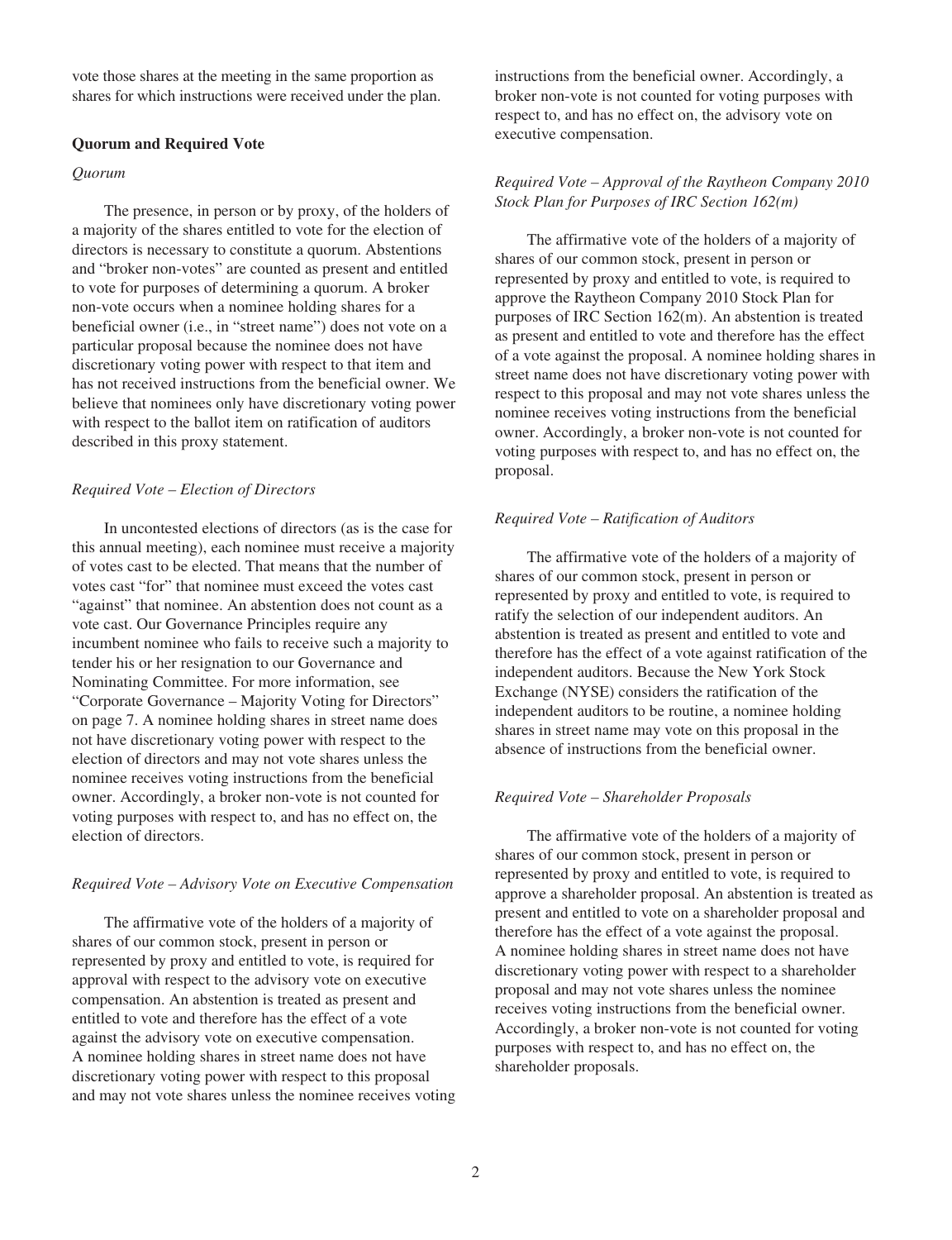# *Other Matters*

If any other matters are properly presented for consideration at the meeting, including, among other things, consideration of a motion to adjourn the meeting to another time or place, the persons named in the proxy card will have discretion to vote on those matters according to their best judgment to the same extent as the person signing the proxy would be entitled to vote. At the date of this proxy statement, we do not anticipate that any other matters will be raised at the meeting.

In accordance with our Restated Certificate of Incorporation, as amended, each share of our common stock is entitled to one vote.

## **Tabulation of Votes**

All votes, whether by proxy or ballot, will be tabulated by an independent business entity, which will not disclose your vote except as:

- required by law;
- necessary in connection with a judicial or regulatory action or proceeding;
- necessary in connection with a contested proxy solicitation; or
- requested or otherwise disclosed by you.

If a comment written on a proxy card is provided to our Corporate Secretary, it will be done so without disclosing your vote unless necessary to an understanding of the comment.

#### **Multiple Copies of Annual Report to Shareholders**

A copy of our 2014 Annual Report is enclosed. If you received more than one copy of the annual report and wish to reduce the number of reports you receive to save us the cost of producing and mailing the annual report, we will discontinue the mailing of reports on the accounts you select if you follow the instructions regarding electronic access when you vote over the Internet.

At least one account must continue to receive annual reports and proxy statements, unless you elect to view future annual reports and proxy statements over the Internet. Mailing of dividends, dividend reinvestment statements and special notices will not be affected by your election to discontinue duplicate mailings of the annual report and proxy statement.

#### **Householding Information**

We have adopted a procedure approved by the Securities and Exchange Commission (SEC) called "householding." Under this procedure, we are permitted to deliver a single copy of our proxy statement and annual report to shareholders sharing the same address. Householding allows us to reduce our printing and postage costs and reduces the volume of duplicative information received at your household.

For certain holders who share a single address, we are sending only one annual report and proxy statement to that address unless we received instructions to the contrary from any shareholder at that address. If you wish to receive an additional copy of our annual report or proxy statement this year, you may obtain one by calling the Raytheon Investor Relations Information Line toll free at 1-877-786- 7070 (Option 1) or by writing to the Corporate Secretary at Raytheon Company, 870 Winter Street, Waltham, Massachusetts 02451. You also may request copies of our annual disclosure documents on our website at www.raytheon.com under the heading "Investor Relations/ Request Information." If you are a street name holder and wish to revoke your consent to householding and receive additional copies of our proxy statement and annual report in future years, you may call Broadridge Investor Communications Services toll-free at 1-866-540-7095 or write to Broadridge Investor Communications Services, Householding Department, 51 Mercedes Way, Edgewood, New York 11717. If you are a shareholder of record and wish to revoke your consent to householding and receive additional copies of our proxy statement and annual report in future years, you may call Raytheon Shareholder Services toll-free at 1-800-360-4519 or write to Raytheon Shareholder Services, c/o American Stock Transfer & Trust Company, 6201 15th Avenue, Brooklyn, New York 11219.

# **Important Notice Regarding the Availability of Proxy Materials for the Shareholder Meeting to Be Held on Thursday, May 28, 2015**

This proxy statement and our 2014 Annual Report are also available on our website at www.raytheon.com/proxy.

# **Electronic Delivery of Future Proxy Materials and Annual Reports**

Most shareholders can elect to view future proxy statements and annual reports, as well as vote their shares of our common stock, over the Internet instead of receiving paper copies in the mail. This will save the Company the cost of producing and mailing these documents and help avoid unnecessary resource expenditure.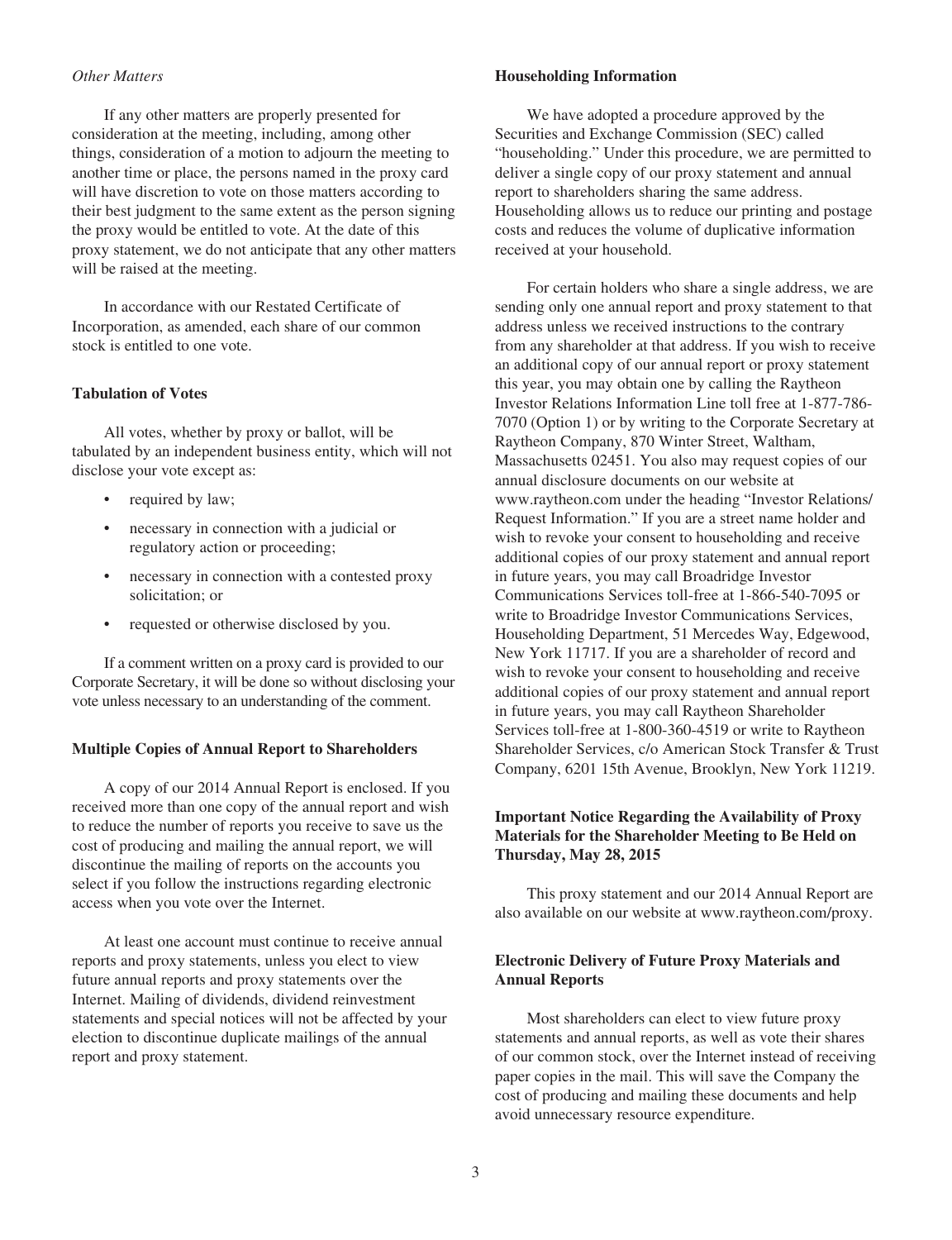If you are a shareholder of record, you may choose this option by following the instructions provided when you vote over the Internet. You may also elect to receive annual disclosure documents electronically by following the instructions published on our website at www.raytheon.com/proxy. If you choose to view future proxy statements and annual reports over the Internet, you will receive an e-mail message next year containing the Internet address to access our annual report and proxy statement. Your choice will remain in effect until you cancel your election at www.raytheon.com/proxy. You do not have to elect Internet access each year.

If you hold our common stock through a broker, bank, trust or other holder of record, please refer to the information provided by your broker, bank, trust or other holder of record regarding the availability of electronic delivery. If you hold our common stock through a broker, bank, trust or other holder of record and you have elected electronic access, you will receive information from your broker, bank, trust or other holder of record containing the Internet address for use in accessing our proxy statement and annual report.

#### **Cost of Proxy Solicitation**

We will pay the cost of soliciting proxies. Proxies may be solicited on behalf of Raytheon by directors, officers or employees of Raytheon in person or by telephone, facsimile or other electronic means. We have retained

D.F. King & Co., Inc. (DF King) to assist in the distribution and solicitation of proxies. Based on our agreement with DF King, we anticipate paying it fees ranging from approximately \$30,000 up to approximately \$100,000, plus-out-of-pocket expenses, for these services, depending upon the extent of proxy solicitation efforts undertaken.

As required by the SEC and the NYSE, we will also reimburse brokerage firms and other custodians, nominees and fiduciaries for their expenses incurred in sending proxies and proxy materials to beneficial owners of our common stock.

### **Shareholder Account Maintenance**

Our transfer agent is American Stock Transfer & Trust Company (AST). All communications concerning accounts of shareholders of record, including address changes, name changes, inquiries as to requirements to transfer Raytheon stock and similar issues, can be handled by calling Raytheon Shareholder Services toll-free at 1-800-360-4519 or by accessing AST's website at www.amstock.com.

For other Raytheon information, you can visit our website at www.raytheon.com. We make our website content available for information purposes only. It should not be relied upon for investment purposes, nor is it incorporated by reference into this proxy statement.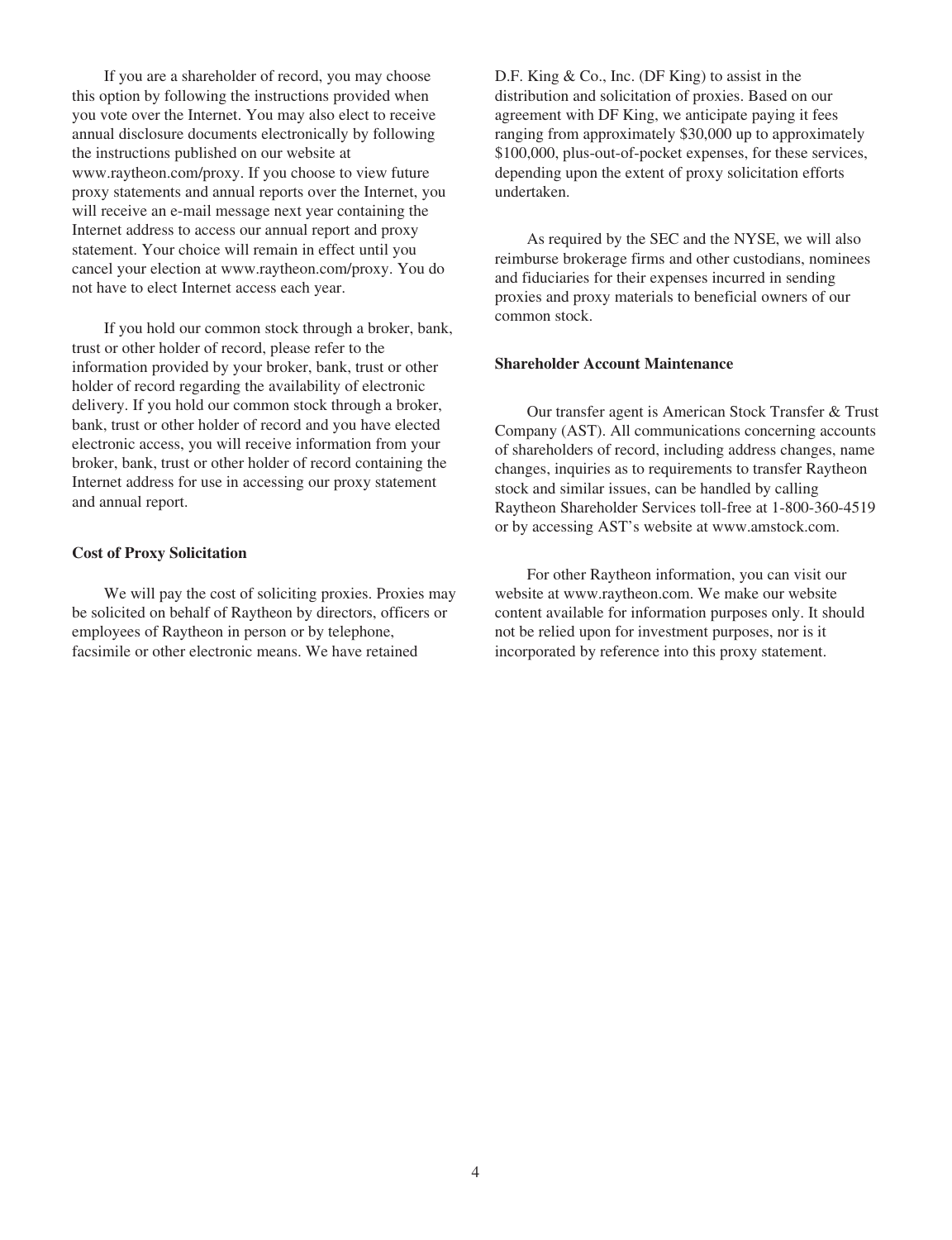# **CORPORATE GOVERNANCE**

The Board of Directors is committed to being a leader in corporate governance. The Board believes that good governance enhances shareholder value and goes beyond simply complying with applicable requirements. It means an integrated and collaborative approach to governance promoting integrity, accountability, transparency and the highest ethical standards . To that end, the Board has adopted a number of policies, processes and practices to ensure effective governance. Our key governance documents are available on our website at www.raytheon.com under the heading "Investor Relations/ Corporate Governance." Major elements of our governance profile are enumerated below and discussed in greater detail in this section.

# **Governance Highlights**

| <b>Independence</b>                        | All directors are independent other than the Chairman and CEO                                                                                                                                                                                                                                                                                                                                                                                                         |
|--------------------------------------------|-----------------------------------------------------------------------------------------------------------------------------------------------------------------------------------------------------------------------------------------------------------------------------------------------------------------------------------------------------------------------------------------------------------------------------------------------------------------------|
|                                            | The independent directors meet in executive session at the end of Board and committee meetings                                                                                                                                                                                                                                                                                                                                                                        |
|                                            | Compensation consultant independence policy instituted well in advance of regulatory requirements                                                                                                                                                                                                                                                                                                                                                                     |
| <b>Independent Lead</b><br><b>Director</b> | The Lead Director is, as described in our Governance Principles, fully independent and empowered<br>with broadly defined leadership authority and responsibilities, including leading Board executive<br>sessions                                                                                                                                                                                                                                                     |
| <b>Accountability</b>                      | All directors stand for election annually                                                                                                                                                                                                                                                                                                                                                                                                                             |
|                                            | Majority voting for directors in uncontested elections                                                                                                                                                                                                                                                                                                                                                                                                                |
|                                            | Annual shareholder advisory vote on executive compensation                                                                                                                                                                                                                                                                                                                                                                                                            |
|                                            | Annual Board evaluation of CEO performance led by the Management Development and<br>Compensation Committee (MDCC)                                                                                                                                                                                                                                                                                                                                                     |
|                                            | <b>Restatement Clawback Policy</b>                                                                                                                                                                                                                                                                                                                                                                                                                                    |
|                                            | No 'poison pill'                                                                                                                                                                                                                                                                                                                                                                                                                                                      |
|                                            | Periodic Board review of the Company's ethics program                                                                                                                                                                                                                                                                                                                                                                                                                 |
| <b>Alignment</b> with                      | Rigorous pay-for-performance executive compensation program                                                                                                                                                                                                                                                                                                                                                                                                           |
| <b>Shareholder Interests</b>               | Contemporary stock ownership and retention guidelines for directors and officers                                                                                                                                                                                                                                                                                                                                                                                      |
|                                            | Annual shareholder advisory vote on executive compensation                                                                                                                                                                                                                                                                                                                                                                                                            |
|                                            | Prohibition on directors and officers engaging in hedging and derivative transactions involving<br>Raytheon stock                                                                                                                                                                                                                                                                                                                                                     |
| <b>Shareholder Access</b>                  | Multiple channels through the Company website to communicate with the Board and the Audit<br>Committee                                                                                                                                                                                                                                                                                                                                                                |
|                                            | Active Company outreach and engagement with shareholders throughout the year                                                                                                                                                                                                                                                                                                                                                                                          |
|                                            | Shareholders authorized to call special meetings of shareholders                                                                                                                                                                                                                                                                                                                                                                                                      |
|                                            | Shareholders authorized to take actions by written consent                                                                                                                                                                                                                                                                                                                                                                                                            |
| <b>Board Practices</b>                     | Robust annual Board and committee self-evaluation process, including independent director<br>discussions in executive session                                                                                                                                                                                                                                                                                                                                         |
|                                            | Mandatory director retirement at age 74                                                                                                                                                                                                                                                                                                                                                                                                                               |
|                                            | Regular MDCC and full Board review of executive succession planning                                                                                                                                                                                                                                                                                                                                                                                                   |
|                                            | Balanced and diverse Board composition, which has been refreshed over time with the addition of five<br>directors and departure of four directors in the last five years                                                                                                                                                                                                                                                                                              |
|                                            | Limits on the number of outside public company boards on which a director may serve, with lower<br>limits for chief executive officers                                                                                                                                                                                                                                                                                                                                |
| <b>Risk Oversight</b>                      | Regular Board oversight of the Company's risk management, including its enterprise risk management<br>$\bullet$<br>process                                                                                                                                                                                                                                                                                                                                            |
|                                            | Certain risks overseen by each Board committee based on the committee's role and responsibilities,<br>including, by way of example, review by the Audit Committee of risks related to financial reporting,<br>internal audit, auditor independence and related legal areas, by the MDCC of compensation program<br>related risks, and by the Public Affairs Committee of U.S. and international regulatory compliance,<br>environmental matters and crisis management |
| <b>Transparency</b>                        | Clear and understandable disclosure regarding the Company's executive compensation program and<br>governance, as well as detailed and accurate financial reporting                                                                                                                                                                                                                                                                                                    |
|                                            | Voluntary website disclosure regarding Company political expenditures and lobbying activities<br>$\bullet$<br>beyond legal requirements                                                                                                                                                                                                                                                                                                                               |
|                                            | Annual Corporate Responsibility Report highlighting the Company's values, culture and commitment<br>to corporate responsibility, including governance, sustainability, ethics and business conduct, safety<br>and wellness, and community support                                                                                                                                                                                                                     |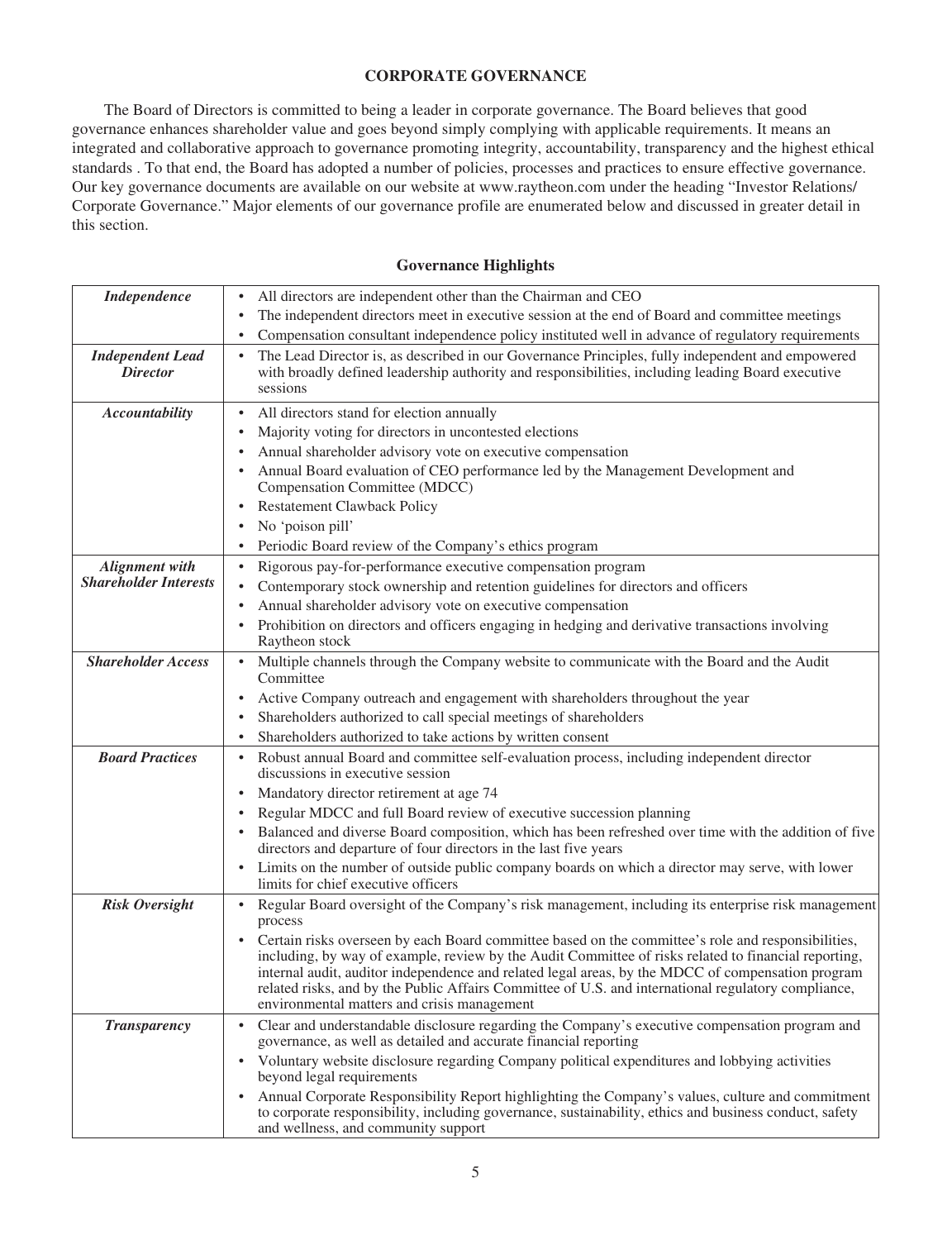## **Governance Principles**

Our Governance Principles provide a framework for oversight of the Company's governance and address a number of the topics enumerated above. The Governance Principles are available on our website at www.raytheon.com under the heading "Investor Relations/ Corporate Governance/Governance Principles" and are also available in print to any shareholder who requests them by writing to Raytheon Company, Investor Relations, 870 Winter Street, Waltham, Massachusetts 02451 or by emailing invest@raytheon.com.

## **Board Independence**

The Governance Principles include criteria adopted by the Board to assist it in making determinations regarding the independence of its members. The criteria are consistent with the NYSE listing standards regarding director independence. To be considered independent, the Board must determine that a director does not have a material relationship, directly or indirectly, with Raytheon. A director will not be considered independent if he or she is a current partner or employee of an internal or external auditor of Raytheon, or if his or her immediate family member is a current partner of an internal or external auditor of Raytheon, or if he or she, or an immediate family member, has been within the last three years:

- an executive officer of Raytheon;
- a partner or employee of an internal or external auditor of Raytheon who personally worked on a Raytheon audit;
- an executive officer of a public company that has an executive officer of Raytheon on its compensation committee;
- a paid advisor or consultant to Raytheon receiving in excess of \$120,000 per year in direct compensation from Raytheon (other than fees for service as a director); or
- an employee (or in the case of an immediate family member, an executive officer) of a company that does business with Raytheon and the annual payments to or from Raytheon exceeded the greater of \$1 million or 2% of the other company's annual gross revenues.

A director will also not be considered independent if, in the prior year, he or she, or an immediate family member, was an executive officer of a tax-exempt entity that received contributions from Raytheon exceeding the greater of \$1 million or 2% of the entity's gross revenues.

The Board has considered the independence of its members in light of its independence criteria, and has reviewed Raytheon's relationships with organizations with which our directors are affiliated. In this regard, the Board considered that subsidiaries of Tyco International, where Mr. Oliver serves as CEO, provide products and services to Raytheon in the ordinary course of business including fire protection and security system equipment and services. The amounts paid to, and received from, Tyco International were well below the relevant thresholds referenced above, and the Board further concluded that Mr. Oliver did not have a material interest, either directly or indirectly, in these transactions.

The Board also considered that State Street Global Markets, LLC (SSGM), a subsidiary of State Street Corporation, where Ms. Atkinson serves as Executive Vice President, Finance, provides purely transactional processing services to Raytheon pension plans in the ordinary operation of the plans. The amounts paid to, and received from, SSGM were well below the relevant thresholds referenced above, and the Board further concluded that Ms. Atkinson did not have a material interest, either directly or indirectly, in the provision of these transactional services.

Although none of our directors or their spouses is an executive officer of a not-for-profit organization, the Board reviewed charitable contributions to not-for-profit organizations with which our directors or their spouses are affiliated. None of the contributions approached the thresholds set forth in our independence criteria.

The Board has determined that Mses. Atkinson, Long and Stuntz, and Messrs. Cartwright, Clark, Hadley, Oliver, Ruettgers, Skates and Spivey, do not directly or indirectly have a material relationship with the Company, nor do they directly or indirectly have a material interest in any transaction involving the Company, and each of them satisfies the independence criteria set forth in the Governance Principles and the NYSE standards.

### **Director Nomination Process**

The Governance and Nominating Committee's frame of reference for considering director candidates is set forth in the Board Selection section of the Governance Principles, which identifies diversity of experience, expertise and business judgment as key objectives. The Governance Principles also provide that the Committee, in consultation with the Board, will be guided by a number of other criteria, including that each director candidate should be chosen without regard to gender, race, religion, age, sexual orientation or national origin. The Committee considers the effectiveness of the framework established in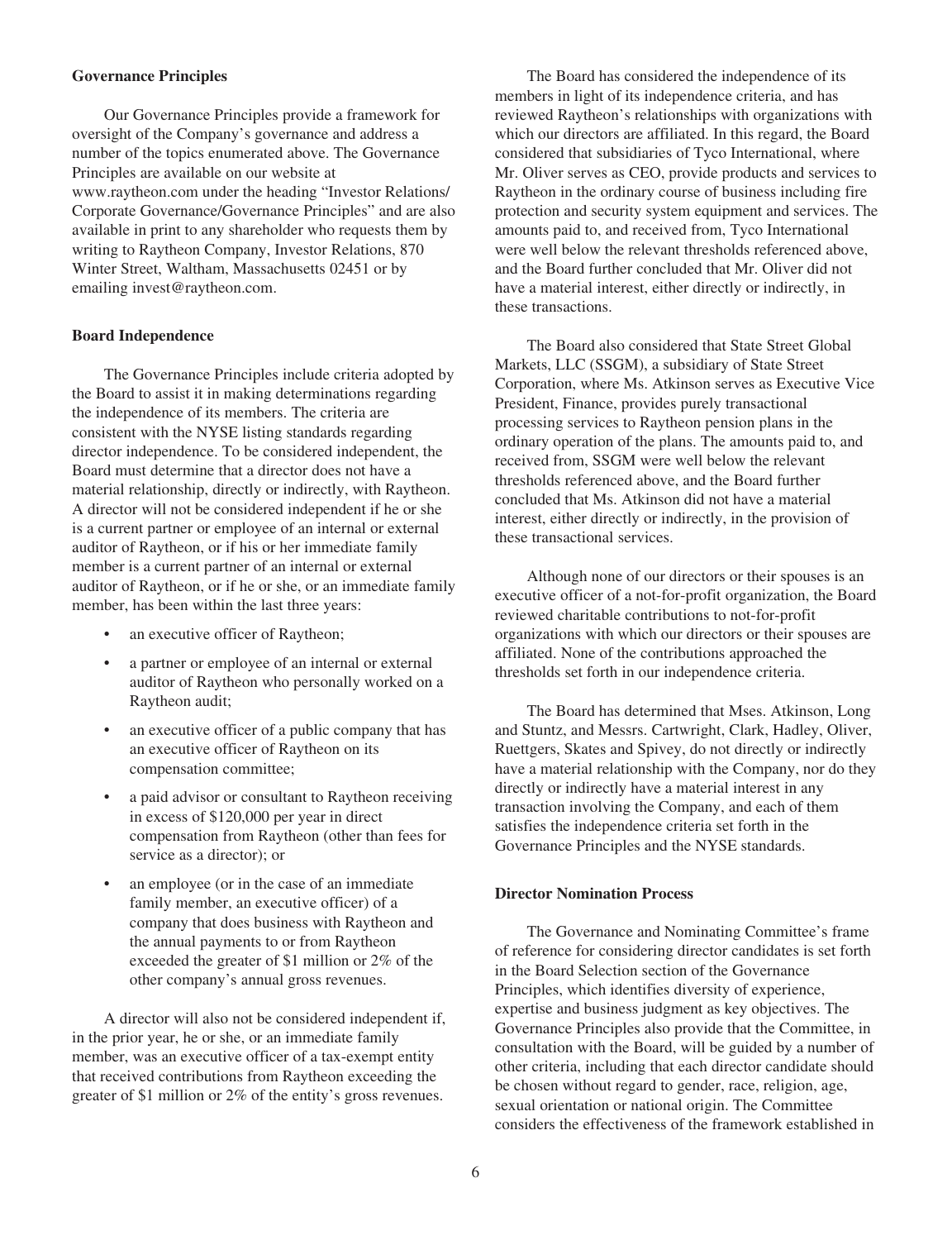the Governance Principles periodically when considering the attributes and experience that might be most valuable in a new Board member. The Committee seeks to have a balanced, engaged and collegial board whose members possess the skills and background necessary to ensure that shareholder value is maximized in a manner consistent with all legal requirements and the highest ethical standards.

The Committee reviews each candidate's qualifications in accordance with the director qualification criteria contained in our Governance Principles and determines whether the candidate should be nominated for election to the Board. There is no difference in the way in which the Committee evaluates nominees for director positions based on the source of the nomination. From time to time, the Committee may engage a third party for a fee to assist it in identifying potential director candidates.

Shareholders wishing to propose a director candidate may do so by sending the candidate's name, biographical information and qualifications to the Chair of the Governance and Nominating Committee, in care of the Corporate Secretary, Raytheon Company, 870 Winter Street, Waltham, Massachusetts 02451. All director nominations should be made in accordance with the provisions set forth in our By-Laws, which are published on our website at www.raytheon.com under the heading "Investor Relations/Corporate Governance." You also may obtain a copy of our By-Laws by writing to the Corporate Secretary at the address set forth above.

Under our By-Laws, nominations for director may be made only by the Board or a Board committee, or by a shareholder entitled to vote who complies with the advance notice provision in our By-Laws. For our 2016 Annual Meeting of Shareholders, we must receive this notice between January 28, 2016 and February 27, 2016. However, in no event are we obligated to include any such nomination in our proxy materials.

## **Majority Voting for Directors**

Our By-Laws contain a majority of votes cast standard for uncontested elections of directors. Under the majority of votes cast standard, a director nominee is elected if the number of votes cast "for" the nominee exceeds the number of votes cast "against" the nominee. In contested elections (that is, those in which the number of nominees exceeds the number of directors to be elected), the voting standard is a plurality of votes cast.

Our Governance Principles also provide that any incumbent director in an uncontested election who fails to receive the requisite majority of votes cast "for" his or her election will tender his or her resignation to the

Governance and Nominating Committee. The Governance and Nominating Committee will make a recommendation to the Board as to whether to accept or reject the director's resignation. The Board will act on the resignation and publicly disclose its decision and the rationale behind it within 90 days from the date of the certification of results. The director whose resignation is under consideration will abstain from participating in both the Governance and Nominating Committee's recommendation and the Board's decision with respect to the resignation. If a resignation is not accepted by the Board, the director may continue to serve.

The Board also maintains the following policies and processes, which it believes represent best practices with respect to the election of directors:

- the annual election of all directors;
- a policy that a substantial majority of the Board shall be independent;
- a rigorous nomination process conducted by the independent Governance and Nominating Committee; and
- disclosure of a process through which shareholders may nominate director candidates.

The Board believes that the foregoing policies and practices help ensure the integrity of the election process by providing shareholders with a meaningful voice in director elections, thereby increasing the Board's accountability to shareholders.

## **Board Leadership Structure and the Role of the Lead Director**

On July 25, 2014, the Company announced that the Board had elected Thomas A. Kennedy as Chairman of the Board of the Company effective October 1, 2014. This action followed notice to the Board by then-Chairman of the Board, William H. Swanson, of his retirement from the Company effective September 30, 2014. The Company had previously announced on January 15, 2014, that Mr. Swanson would step down as CEO effective March 31, 2014, and that the Board had elected Mr. Kennedy to succeed Mr. Swanson as CEO.

Through this transition period, the role of Lead Director has continued in place unchanged. The Board created the Lead Director role as an integral part of a Board leadership structure that promotes strong, independent oversight of Raytheon's management and affairs. The Lead Director must be independent as determined by the Board in accordance with the criteria included in our Governance Principles which are summarized above.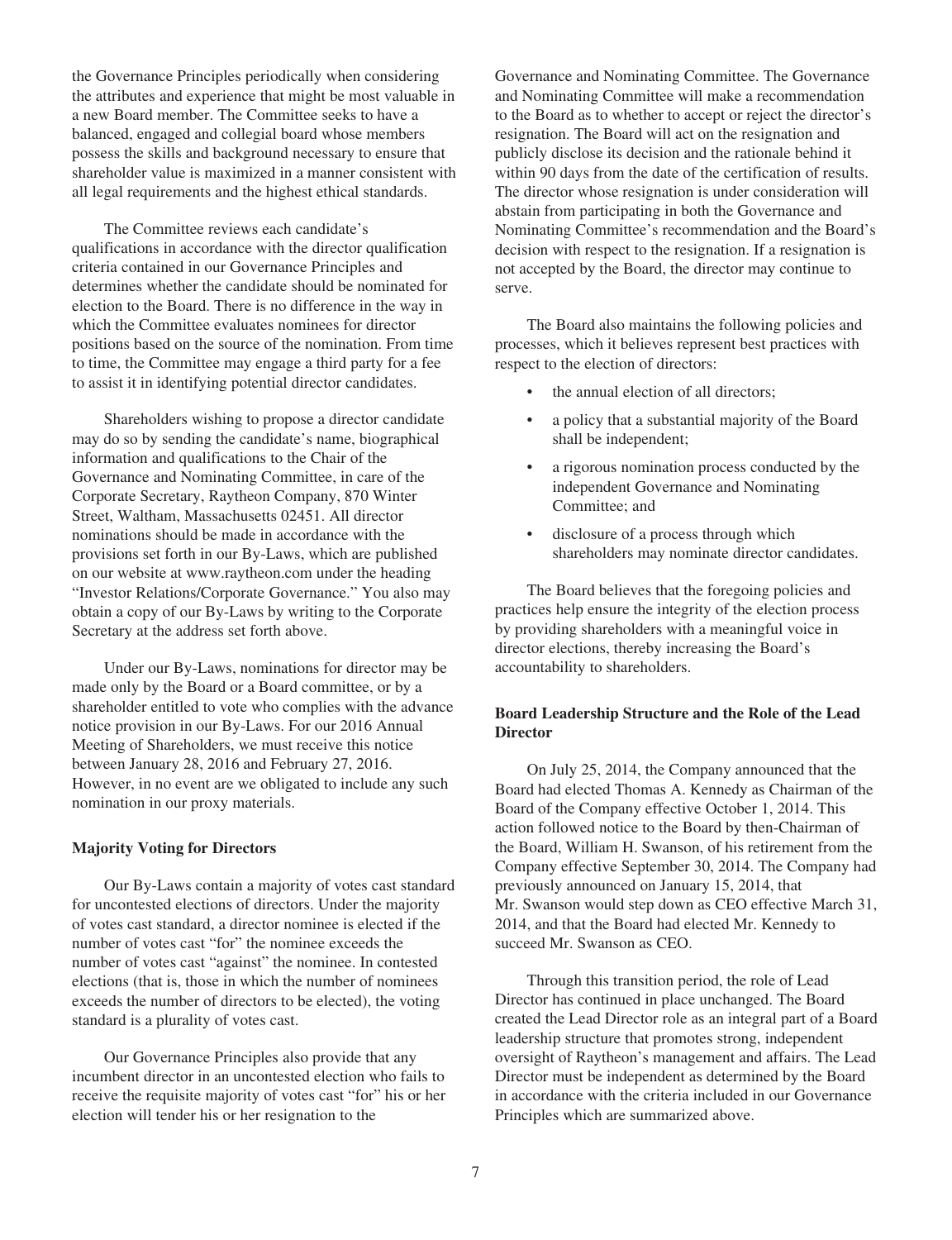The Lead Director's duties include working with the Chairman to develop and approve Board agendas, developing and approving meeting schedules with the Chairman to ensure there is sufficient time for discussion of agenda topics, advising the Chairman as to the quality, quantity and timeliness of the information sent to the Board by management, developing agendas for and chairing executive sessions of the Board (in which the nonmanagement directors meet without management), acting as a liaison between the independent directors and the Chairman and CEO, and performing such other duties as the Board may determine from time to time. The designation of a Lead Director is not intended to inhibit communication among the directors or between any of them and the Chairman and CEO. Annually, the Board reviews the role and function of the Lead Director.

The position of Lead Director is currently held by Vernon E. Clark. Admiral Clark was first elected Lead Director by the Board in May 2013.

The Board believes that no single leadership model is universally or permanently appropriate, but that the current leadership structure is the most effective and best serves the Company at this juncture. The Board will continue to review and consider whether the roles of the Chairman and CEO should be combined or separated in the future as part of its regular review of the Company's governance structure.

#### **Succession Planning**

The Board's MDCC and the full Board periodically review succession planning for the Chairman and CEO and other senior leadership positions. These reviews include consideration and assessment of the most promising leadership talent throughout the Company, and roles in which external candidates may need to be considered. The Board's carefully considered planning is evident in the process, as described above, by which Mr. Kennedy was ultimately elected as Chairman and CEO. Mr. Kennedy, over a 31-year career with the Company, previously served in a series of positions of increasing responsibility, including President of the Company's Integrated Defense Systems business, Executive Vice President and Chief Operating Officer, and CEO.

#### **The Board's Role in Risk Oversight**

The Board oversees various risks potentially affecting the Company, both directly and indirectly, through its committees. The Company has in place an enterprise risk management (ERM) process that, among other things, is designed to identify risks across the Company with input

from each business unit and function. Under the ERM process, various business risks are identified, assessed and prioritized. The top risks to the Company, and any mitigation plans associated with those risks, are reported to the Board. The ERM process is reviewed with the Board from time to time and is the subject of periodic review by the Audit Committee of the Board. The Company also manages risk through numerous controls and processes embedded in its operations. Such controls and processes also are reviewed from time to time with the Board and/or the relevant Board committees as noted below.

Risk considerations also are raised in the context of a range of matters that are reported by management to the Board or one of the Board's committees for review. For example, elements of risk are discussed by the full Board in presentations concerning annual operating plans, merger and acquisition opportunities, market environment updates, international business activities and other strategic discussions. Elements of risk related to financial reporting, internal audit, auditor independence and related areas of law and regulation are reviewed by the Audit Committee. Elements of risk related to various aspects of U.S. and international regulatory compliance, social responsibility, environmental matters, export/import controls and crisis management are reviewed by the Public Affairs Committee. Elements of risk related to compensation policies and practices and talent management are reviewed by the MDCC, as further discussed below. Elements of risk applicable to classified business are reviewed by the Special Activities Committee. Similarly, elements of risk related to governance issues are reviewed by the Governance and Nominating Committee.

### **Risk Assessment of Overall Compensation Program**

The MDCC has reviewed with management the design and operation of our incentive compensation arrangements for all employees, including executive officers, for the purpose of determining whether such programs might encourage inappropriate risk-taking that would be reasonably likely to have a material adverse effect on the Company. The MDCC considered the incentive award elements of the Company's compensation program and the features of the program that are designed to mitigate compensation-related risk, such as those described on page 33 under the caption "Management of Compensation-Related Risk." While risk is inherent in numerous aspects of our business operations, our compensation program does not unduly affect these inherent business risks. The MDCC concluded that the Company's compensation plans, programs and policies, considered as a whole, including applicable risk-mitigation features, are not reasonably likely to have a material adverse effect on the Company.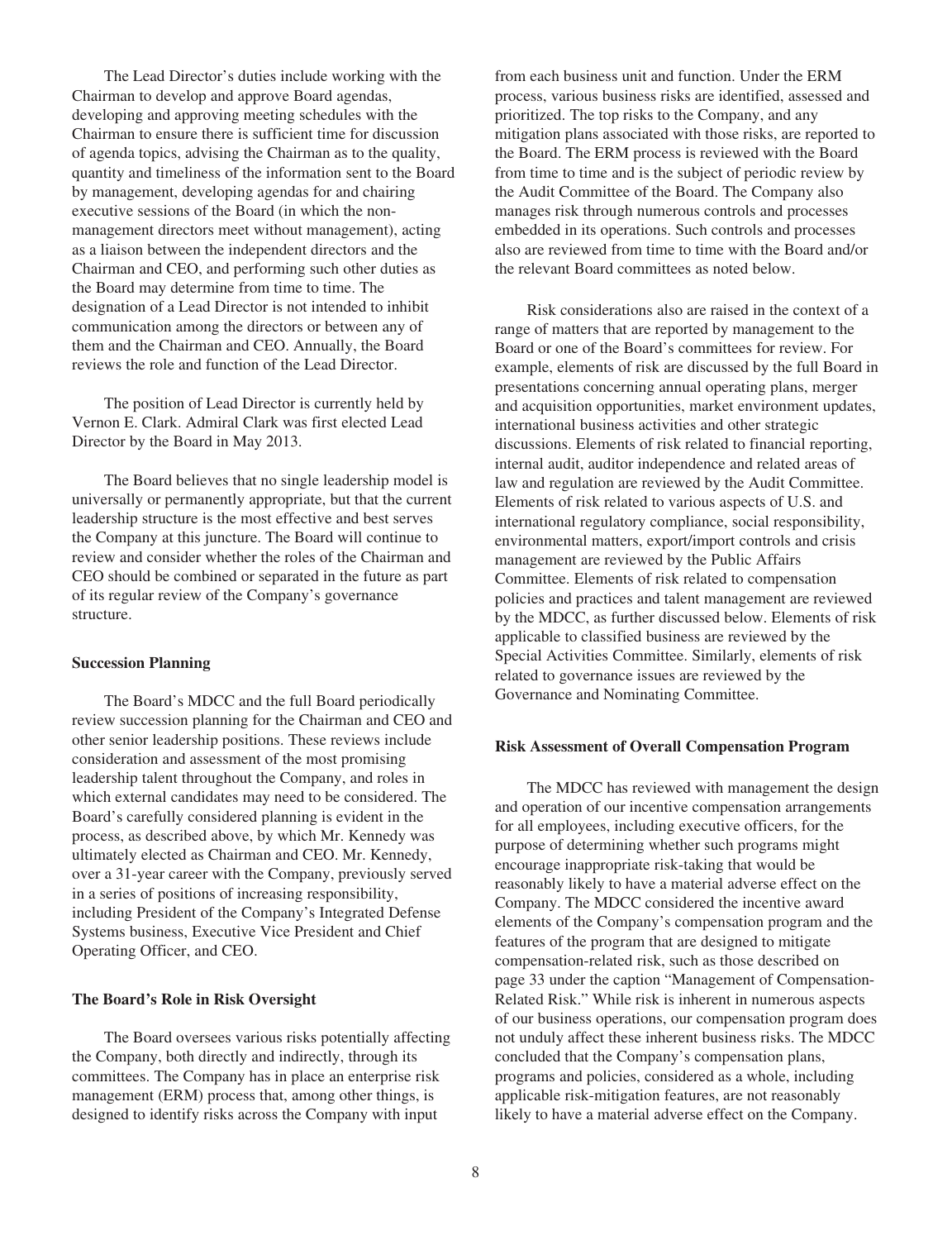### **Communication with the Board**

Interested parties may communicate with our Board through our Lead Director in writing, care of the Corporate Secretary, Raytheon Company, 870 Winter Street, Waltham, Massachusetts 02451. Interested parties also may contact the Lead Director electronically by submitting comments on our website at www.raytheon.com in the section entitled, "Contact the Board," under the heading "Investor Relations/Corporate Governance/Contact the Company." Communications will be referred to the Lead Director and tracked by the Office of the General Counsel.

Anyone who has a concern regarding our accounting, internal controls over financial reporting or auditing matters may communicate that concern to the Audit Committee. You may contact the Audit Committee by writing to Raytheon Audit Committee, Raytheon Company, 870 Winter Street, Waltham, Massachusetts 02451. Interested parties may also contact the Audit Committee electronically by submitting comments on our website at www.raytheon.com in the section entitled, "Contact the Audit Committee Regarding Accounting, Internal Controls or Auditing Matters," under the heading, "Investor Relations/Corporate Governance/Contact the Company." Communications will be referred to the Audit Committee and will be tracked and investigated in the ordinary course by our Ethics Office with the assistance of the Office of the General Counsel unless otherwise instructed by the Audit Committee.

#### **Service on Other Boards**

Our Governance Principles limit the number of public company boards (including Raytheon) on which a director may serve to five, or three in the case of a director who currently serves as a CEO of a public company. This latter limitation applies to the Company's CEO. The Governance Principles provide that a director who is considering joining the board of another public company must notify the Chairman of the Board and the Chair of the Governance and Nominating Committee regarding the proposed board service and shall not accept the position until advised by the Chairman of the Board that service on the other board would not conflict with a Raytheon policy or service on the Raytheon Board. Additionally, in 2014 the Company established a new policy applicable to all employees, including all officers, requiring advance notification, review and written approval before an employee may join the board of any covered business entity, to assure that such service is not contrary to the interests of the Company.

### **Director Education**

Our director education program consists of visits to Raytheon facilities, education regarding our Code of

Conduct, and other policies and practices relevant to our business and operations. In addition, we provide updates on relevant topics of interest to the Board. We also encourage directors to attend director education programs sponsored by various educational institutions.

#### **Board and Committee Evaluation Process**

The Governance and Nominating Committee leads an annual performance evaluation process of the Board and each Board committee. As part of the process each director completes a Board self-evaluation questionnaire and a separate questionnaire for each committee on which the director serves. Before distribution to directors each year, the forms of questionnaires for the Board and each committee are reviewed by the Governance and Nominating Committee and revised as necessary or appropriate. Questionnaire forms may be revised due to any of a number of factors including: any changes to the Governance Principles, committee charters or relevant regulations during the prior year; director suggestions; governance and regulatory trends or developments; or practices of other companies. Each committee also prereviews its own form of questionnaire for purposes of identifying potential improvements. The form of questionnaire for each committee is tailored to that committee's specific role and responsibilities and any applicable legal or regulatory obligations. The selfevaluation questionnaires not only request ratings, but are designed to solicit detailed comments for improving Board and committee governance processes and effectiveness.

Self-evaluation questionnaire results are compiled by the Office of the Secretary in the form of summaries for the full Board and each committee. The summaries include each specific director comment without attribution. The Board self-evaluation summary is provided to each director, while the self-evaluation summary for each committee is provided to all directors serving on that committee, as well as to the Lead Director and the Chairman. As part of the self-evaluation process, directors are able to discuss concerns, including those related to individual performance, separately with the Lead Director. The self-evaluation process culminates in a series of discussions of the committee self-evaluation results by each committee and the Board self-evaluation results by all of the directors.

The Board views the annual self-assessment review as an integral part of its commitment to continuous improvement and achieving high levels of Board and committee performance. A number of the changes to the Governance Principles, committee charters and Board governance practices in general have resulted from the annual self-evaluation process.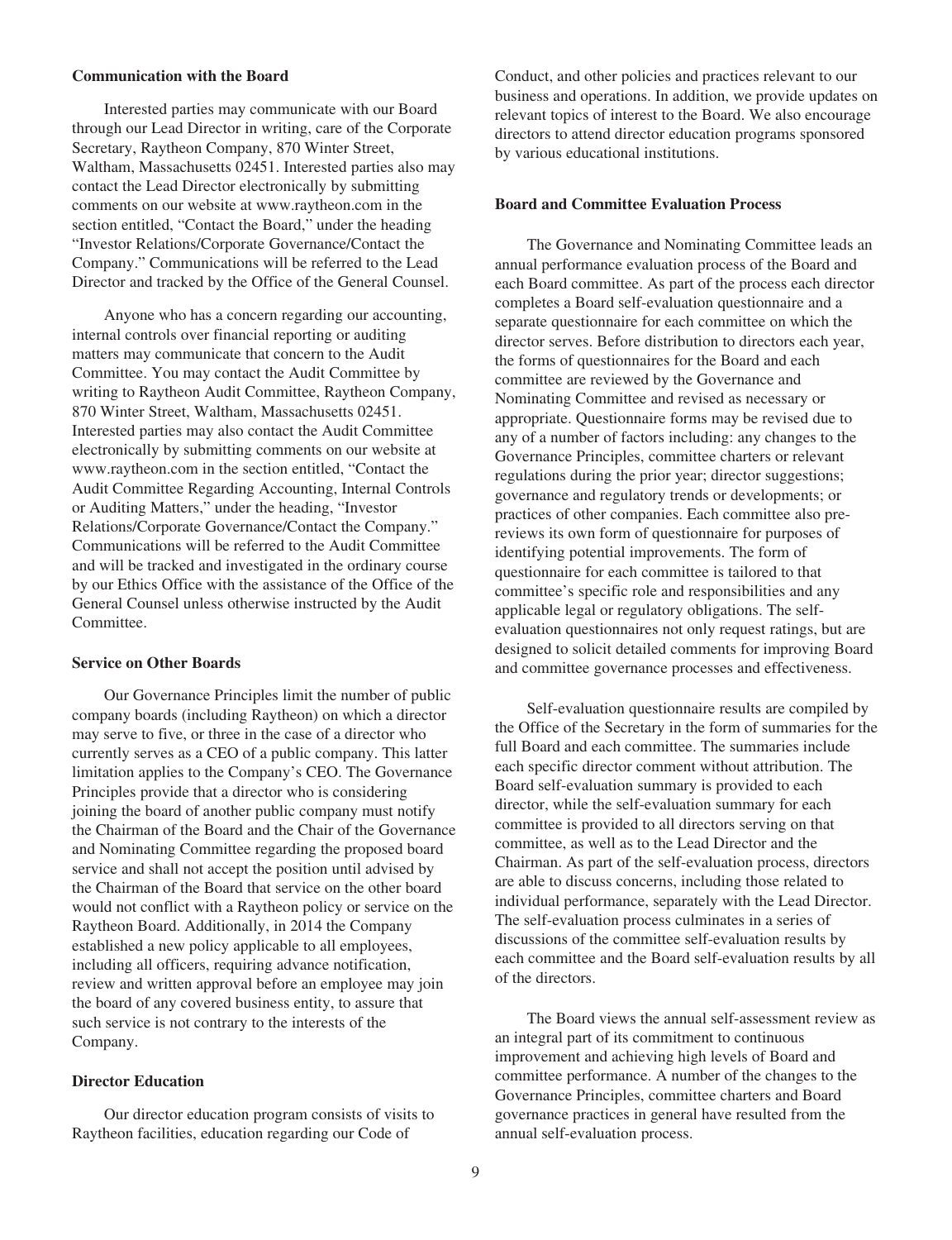### **Policy on Shareholder Rights Plans**

We do not have a shareholder rights plan. The Board will obtain shareholder approval prior to adopting a shareholder rights plan unless the Board, in the exercise of its fiduciary duties, determines that, under the circumstances then existing, it would be in the best interests of Raytheon and our shareholders to adopt a rights plan without prior shareholder approval. If a rights plan is adopted by the Board without prior shareholder approval, the plan must provide that it will expire within one year of adoption unless ratified by shareholders.

# **Political Contributions and Lobbying Expenditures Disclosure**

We disclose on our website a description of our oversight process for political contributions and a summary of direct corporate contributions, including those to state and local parties and candidates, and, from time to time, to organizations operated in accordance with Section 527 of the U.S. Internal Revenue Code. This section of the website also includes information on lobbying activities at the federal and state level. This disclosure is available on our website at www.raytheon.com under the heading "Investor Relations/Corporate Governance/Political Contributions and Lobbying Expenditures."

#### **Shareholder Access and Engagement**

In recent years the Company has taken significant steps to enhance shareholder access. In 2010, shareholders voted in favor of a proposal, recommended by the Board, to amend the Certificate of Incorporation to permit shareholders owning 25% or more of the Company's stock to call a special meeting of shareholders. More recently, the Board carefully considered the interests of shareholders in being authorized to take actions by written consent. In 2014, shareholders voted in favor of a proposal, recommended by the Board, to amend the Certificate of Incorporation to allow shareholders to take action without a meeting by written consent, subject to certain procedural safeguards intended to protect the best interests of all of our shareholders.

The Company has also made a concerted effort to engage with shareholders outside the proxy season. In 2014, these outreach efforts resulted in dialogue with shareholders representing over 40% of the Company's outstanding shares to solicit their input on a range of topics related to executive compensation and governance matters. In addition to outreach with institutional shareholders, the Company has also engaged in conversations and correspondence with a number of other investors, as well as proxy advisory and corporate governance research firms.

### **Restatement Clawback Policy**

Our Governance Principles contain a Restatement Clawback Policy which gives the Board the right to recover Results-Based Incentive Plan payments, Long-Term Performance Plan awards and restricted stock awards made on or after January 1, 2009 to any elected officer, to the extent that such payments or awards were inflated due to erroneous financial statements substantially caused by the executive's knowing or intentionally fraudulent or illegal conduct. The policy is designed to maximize the likelihood that the Company will be successful if it seeks to recover the portion of an executive's incentive compensation attributable to inflated financial results caused by the executive's malfeasance.

## **Code of Conduct and Conflict of Interest**

We have adopted a Code of Conduct and Conflict of Interest policies which apply to all officers, directors, employees and representatives. The Code of Conduct and the Conflict of Interest policies are the foundation of our ethics and compliance program and cover a wide range of areas. Many of our policies are summarized in the Code of Conduct, including our policies regarding conflict of interest, insider trading, discrimination and harassment, confidentiality and compliance with laws and regulations applicable to the conduct of our business. All officers, directors, employees and representatives are required to comply with the Code of Conduct and are subject to disciplinary action, including termination, for violations. We provide ethics education for directors, officers and employees. The Code of Conduct is published on our website at www.raytheon.com under the heading "Investor Relations/Corporate Governance/Code of Conduct" and is also available in print to any shareholder who requests it by writing to Raytheon Company, Investor Relations, 870 Winter Street, Waltham, Massachusetts 02451 or by emailing invest@raytheon.com. Any amendments to the Code of Conduct or the grant of a waiver from a provision of the Code of Conduct requiring disclosure under applicable SEC rules will be disclosed on our website.

Under our Conflict of Interest policy, directors, officers and employees are expected to bring to the attention of the Vice President, General Counsel and Secretary or the Vice President – Ethics and Business Conduct any actual or potential conflict of interest. Anyone may report matters of concern to Raytheon's Ethics Office through our anonymous, confidential toll-free EthicsLine at 1-800-423-0210, by writing to the Ethics Office, Raytheon Company, 870 Winter Street, Waltham, Massachusetts 02451, or by submitting comments on our website at www.raytheon.com in the section entitled, "Contact the Ethics Office," under the heading "Investor Relations/Corporate Governance/Contact the Company."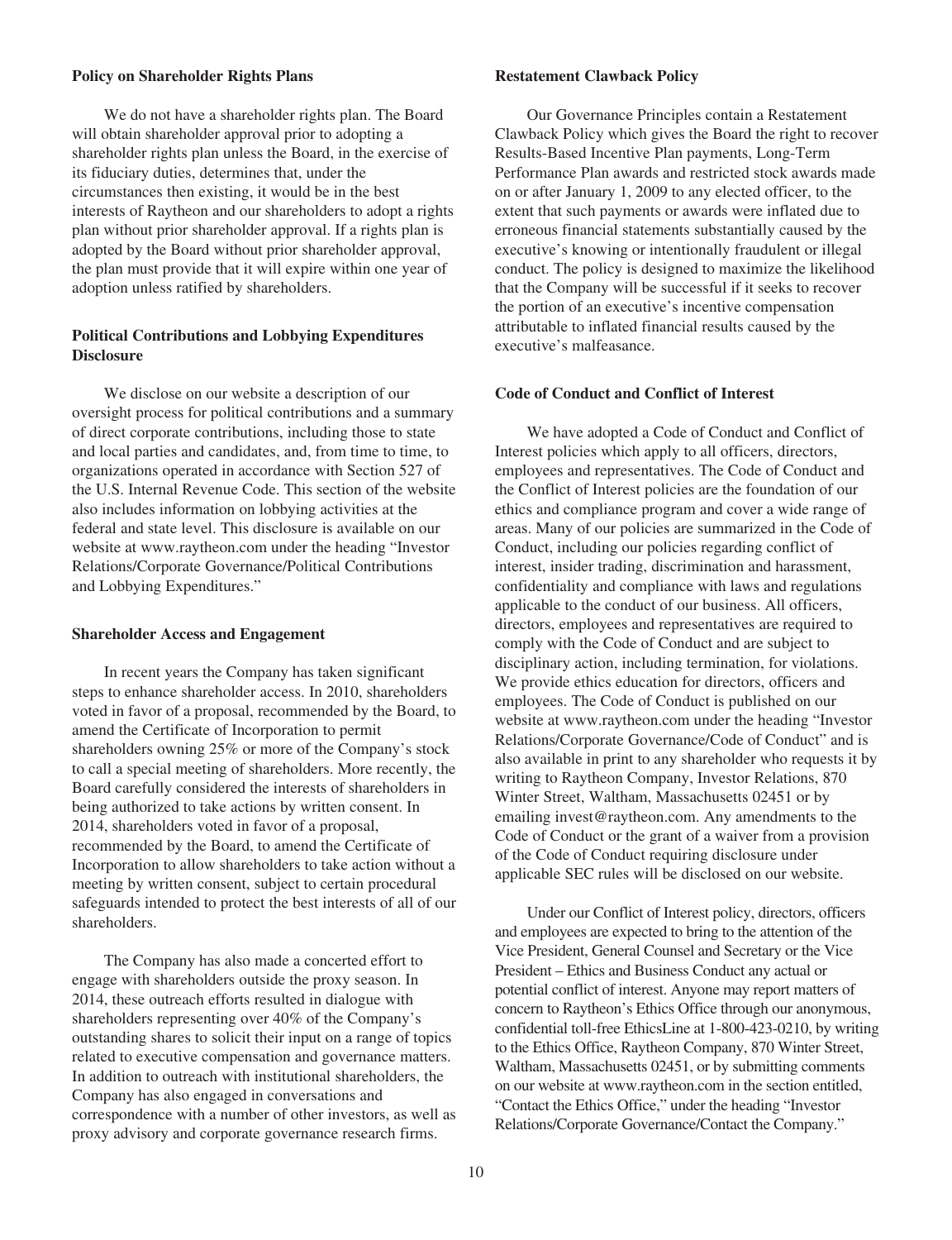### **Transactions with Related Persons**

Our Board has adopted a written Related Party Transactions Policy. Related party transactions include all transactions and relationships involving amounts in excess of \$120,000 between (a) the Company (including subsidiaries) and (b) any director, executive officer or  $5\%$ shareholder, including immediate family members and certain entities in which they have a significant interest. Under the policy, the General Counsel (or the CEO, in the case of a matter involving the General Counsel) provides information regarding any related party transaction or relationship to the Governance and Nominating Committee based on information solicited by the General Counsel (or the CEO, in the case of a matter involving the General Counsel). The Governance and Nominating Committee reviews the material facts of all related party transactions and determines whether to approve, disapprove or ratify the transaction or relationship involved. Certain transactions and relationships have been pre-approved by the Governance and Nominating Committee for purposes of the policy, including (a) executive officer compensation approved by the Board, (b) director compensation, (c) certain relatively small transactions between the

Company and other companies, (d) certain charitable contributions made by the Company and (e) matters considered by the Board in its director independence determinations.

In a Schedule 13G filing made with the SEC, BlackRock, Inc., including its subsidiaries (BlackRock), reported beneficial ownership of 8.7% of our outstanding common stock as of December 31, 2014. Under a previously established business relationship, BlackRock has provided investment management services for the benefit of the Raytheon Master Benefit Pension Trust. For providing such investment management services, BlackRock received fees of \$7.8 million in 2014. In accordance with the Related Party Transactions Policy referenced above, the Governance and Nominating Committee has reviewed this relationship. The Committee ratified the relationship on the basis that BlackRock's ownership of Raytheon stock plays no role in the business relationship between the two companies and that the engagement of BlackRock has been on terms no more favorable to it than terms that would be available to unaffiliated third parties under the same or similar circumstances.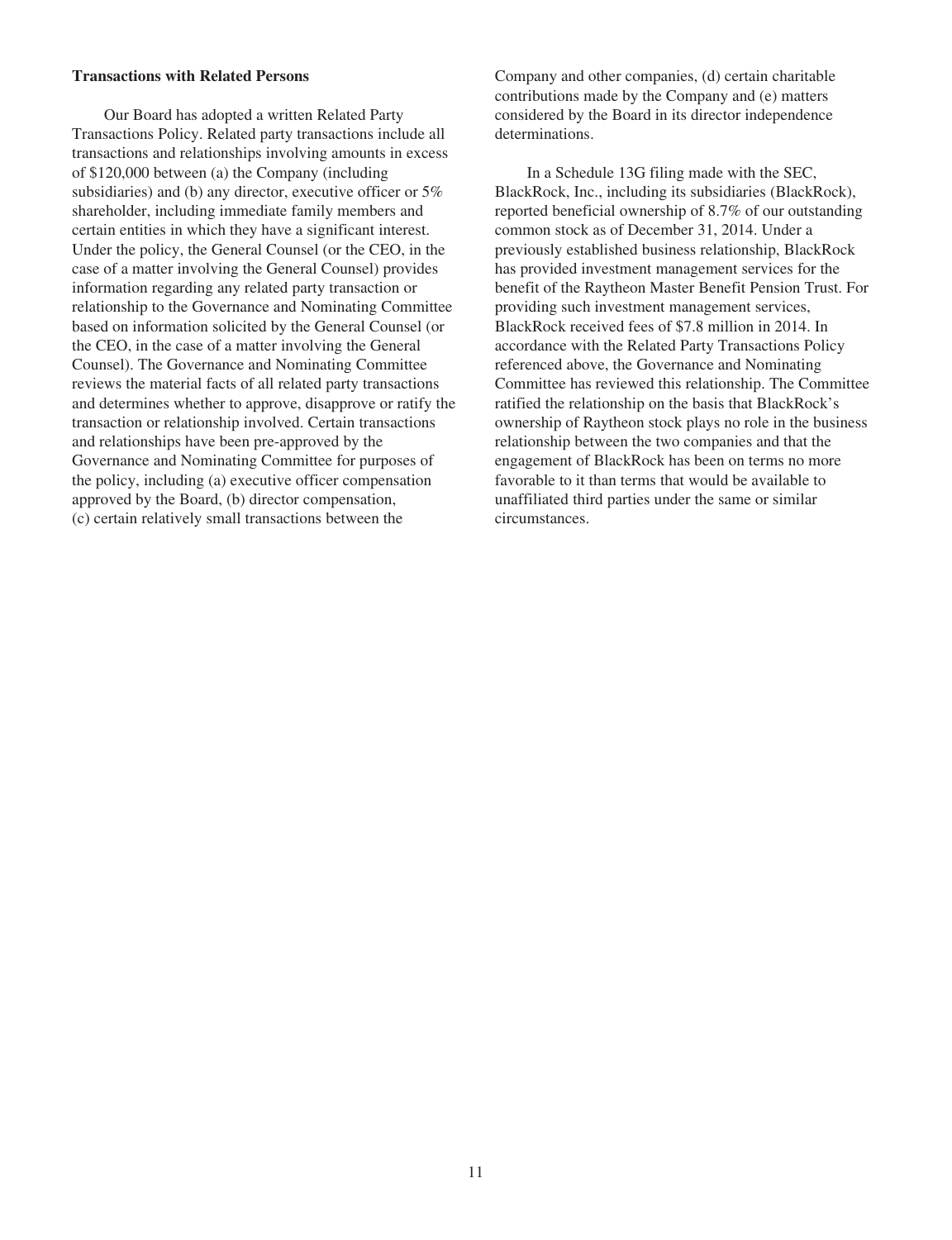## **THE BOARD OF DIRECTORS AND BOARD COMMITTEES**

Our business, property and affairs are managed under the direction of the Board. The Board has a separately designated Audit Committee established in accordance with the Securities Exchange Act of 1934, as well as a standing Governance and Nominating Committee, Management Development and Compensation Committee, Public Affairs Committee, Special Activities Committee and Executive Committee. Each committee's charter (other than the Executive Committee) is published on our website at www.raytheon.com under the heading "Investor Relations/Corporate Governance/Committees" and is also available in print to any shareholder who requests it by writing to Raytheon Company, Investor Relations, 870 Winter Street, Waltham, Massachusetts 02451 or by emailing invest@raytheon.com.

The table below provides current membership information regarding the Board and Board committees as of the date of this proxy statement, except for Letitia A. Long who was elected as a director by the Board on March 18, 2015 and has not as yet been appointed to any committee. During 2014, the Board met 11 times. The Board and certain committees also engaged in other discussions and actions during 2014 apart from these meetings. During 2014, the average attendance for directors at Board and committee meetings was 98%; no director attended less than 75% of the total of all Board and applicable committee meetings. All directors are expected to attend the 2015 Annual Meeting of Shareholders. In 2014, all of the directors who were members of the Board and standing for election at that time attended the annual meeting.

The non-management directors, all of whom are independent, meet in an executive session chaired by the Lead Director at the conclusion of regularly scheduled Board meetings. In addition, committee members generally meet in executive session, without management present, at the conclusion of regularly scheduled committee meetings. Each of the committees, except for the Executive Committee, is comprised solely of independent directors. The current membership of each committee and the number of times each committee met in 2014 are set forth below.

|                              | Audit<br><b>Committee</b> | Governance<br>and<br><b>Nominating</b><br><b>Committee</b> | <b>Management</b><br>Development<br>and<br>Compensation<br><b>Committee</b> | <b>Public</b><br><b>Affairs</b><br><b>Committee</b> | <b>Special</b><br><b>Activities</b><br><b>Committee</b> | Executive<br>Committee |
|------------------------------|---------------------------|------------------------------------------------------------|-----------------------------------------------------------------------------|-----------------------------------------------------|---------------------------------------------------------|------------------------|
| <b>Independent Directors</b> |                           |                                                            |                                                                             |                                                     |                                                         |                        |
| Tracy A. Atkinson            |                           |                                                            |                                                                             | X                                                   |                                                         |                        |
|                              | X                         | X                                                          | X                                                                           |                                                     |                                                         |                        |
|                              |                           |                                                            |                                                                             |                                                     | Chair                                                   | X                      |
|                              | X                         |                                                            |                                                                             | Chair                                               | X                                                       | X                      |
| George R. Oliver             | X                         |                                                            |                                                                             | X                                                   |                                                         |                        |
| Michael C. Ruettgers         | X                         |                                                            |                                                                             |                                                     | X                                                       |                        |
|                              | Chair                     |                                                            | X                                                                           | X                                                   |                                                         | X                      |
| William R. Spivey            |                           | X                                                          | Chair                                                                       |                                                     |                                                         | X                      |
|                              |                           | Chair                                                      | X                                                                           |                                                     |                                                         | X                      |
| <b>Inside Director</b>       |                           |                                                            |                                                                             |                                                     |                                                         |                        |
| Thomas A. Kennedy            |                           |                                                            |                                                                             |                                                     |                                                         | Chair                  |
| Number of Meetings in 2014   | 10                        | 6                                                          | 6                                                                           | 6                                                   | 6                                                       |                        |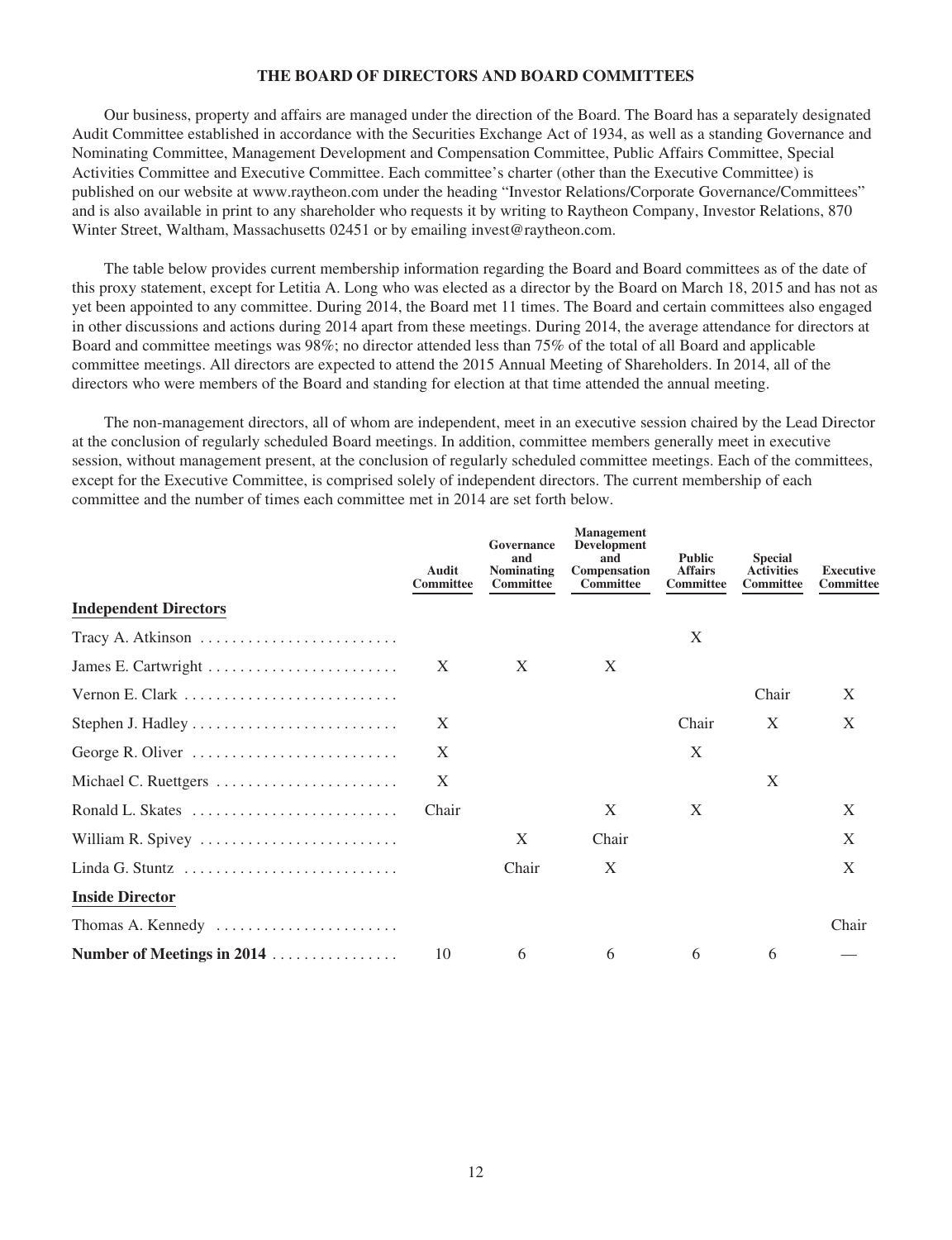# **Audit Committee**

The Audit Committee:

- Oversees the integrity of our financial statements;
- Evaluates the independent auditors' qualifications, performance and independence;
- Oversees our internal audit function;
- Meets with management to consider the adequacy of our internal controls and the objectivity of financial reporting;
- Reviews the independent auditors' audit of the effectiveness of the Company's internal controls;
- Prepares the Audit Committee Report found on page 72;
- Meets with the independent auditors, internal auditors and appropriate financial personnel;
- Appoints the independent auditors;
- Pre-approves all audit fees and terms for, as well as all non-audit engagements with, the independent auditors;
- Reviews annual and periodic reports and earnings press releases and recommends to the Board whether the annual audited financial statements should be included in the Company's Form 10-K;
- Reviews and discusses with management the Company's risk assessment and risk management policies, including ERM, the Company's major financial risk exposures and steps to monitor and control such exposures;
- Reviews the performance of the Company's pension plans and risks related to those plans;
- Has established a process for employees and others to confidentially and anonymously report concerns or complaints regarding accounting, internal control or auditing matters. More information regarding this process is available on page 9 under the heading "Corporate Governance – Communication with the Board";
- Reviews compliance with our Code of Conduct with respect to certain financial reporting, controls and allegations of financial misconduct; and
- Has the authority to hire independent counsel and other advisers.

The Board has determined that each member of the Audit Committee is independent in accordance with the rules of the NYSE and the SEC applicable to audit committee members. The Board also has determined that Ronald L. Skates, the Chair of the Committee, is an "audit committee financial expert," as defined by SEC rules, based upon Mr. Skates' experience and training.

# **Management Development and Compensation Committee**

The Management Development and Compensation Committee (MDCC):

- Reviews and oversees compensation and benefits, as well as personnel plans, policies and programs;
- Reviews and recommends to the Board the compensation of the CEO and the other four most highly compensated executive officers;
- Reviews and approves the compensation of other officers and key employees;
- Reviews peer company practices to ensure competitiveness and seeks to align compensation with the performance of the Company;
- Periodically reviews succession plans for the CEO, the other named executive officers and elected officers of the Company;
- Periodically reviews career development plans for elected officers and other key employees;
- Administers and makes awards, other than to directors, under our equity compensation plans;
- Reviews and discusses with management the "Compensation Discussion and Analysis" section of this proxy statement beginning on page 27;
- Prepares the Management Development and Compensation Committee Report found on page 46;
- Has the sole authority and responsibility for the appointment, compensation and oversight of any outside compensation consultant, outside legal counsel or other committee adviser, who may only be selected after the MDCC considers all factors relevant to such adviser's independence from management, including those specified in the NYSE listing standards; and
- Annually assesses the independence of its outside compensation consultants or advisers, considering all relevant factors, including those specified in the NYSE listing standards, and pre-approves any services proposed to be provided by such consultants or advisers to the Company.

While the Board bears the ultimate responsibility for approving compensation of our named executive officers,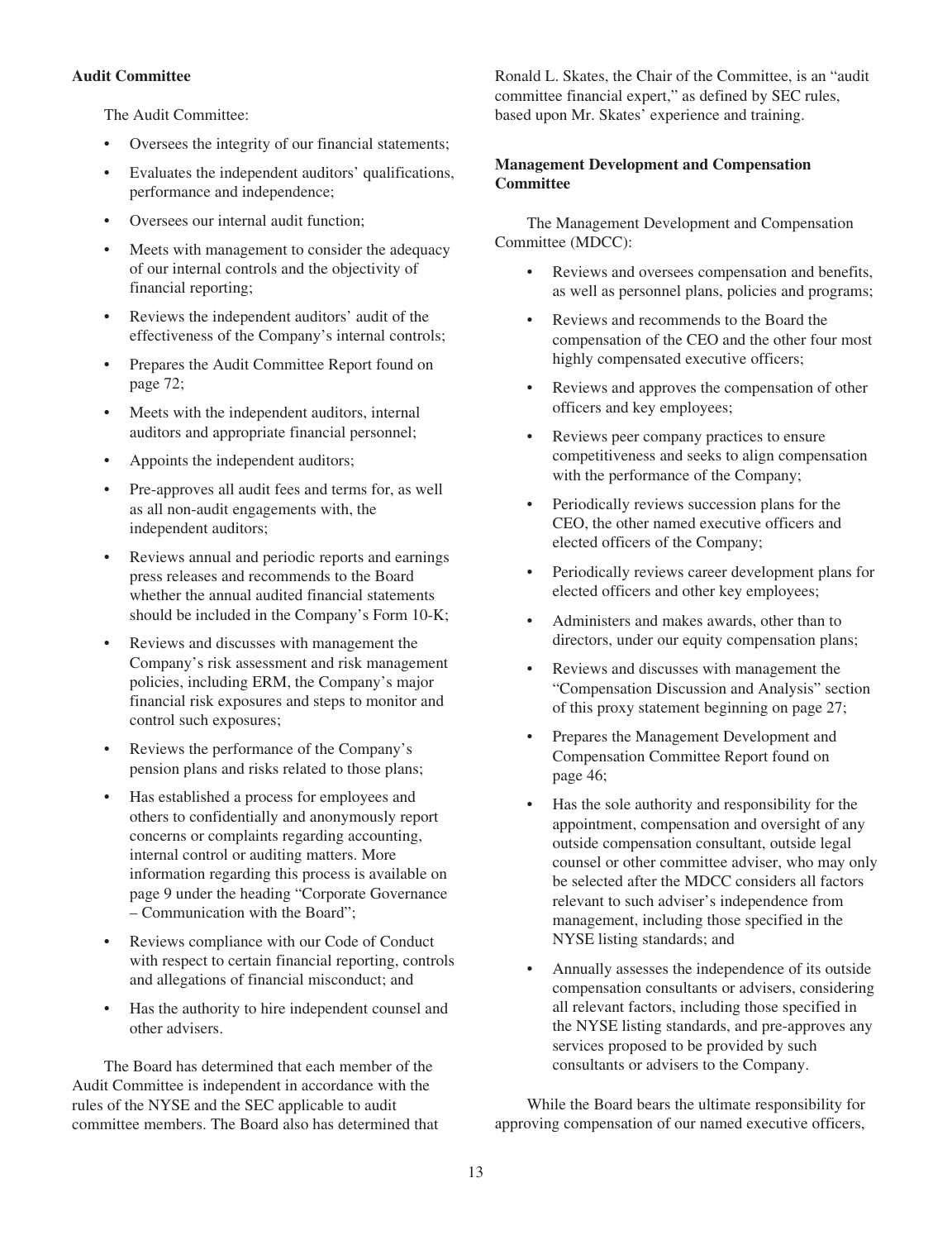the MDCC assists the Board in discharging these responsibilities. The Chair reports the MDCC's actions and its recommendations on named executive officer compensation to the Board. The agenda for MDCC meetings is determined by its Chair, with the assistance of our Vice President – Human Resources and Global Security and our Vice President, General Counsel and Secretary, who also regularly attend MDCC meetings. At each meeting, the MDCC meets in executive session. Using its authority to hire independent advisers, the MDCC has retained Pearl Meyer & Partners (PM&P), an independent compensation consulting firm, to assist it in evaluating executive compensation and to assist the Governance and Nominating Committee in evaluating director compensation. For more information on the MDCC and the services provided to the MDCC by PM&P, see the section entitled "Executive Compensation – Compensation Discussion and Analysis" beginning on page 27.

The Board has determined that each member of the MDCC is independent in accordance with NYSE rules applicable to compensation committee members.

# **Governance and Nominating Committee**

The Governance and Nominating Committee:

- Reviews and reports to the Board on a periodic basis with regard to matters of corporate governance;
- Establishes procedures for the nomination of directors and recommends candidates for election to the Board;
- Considers director nominees proposed by shareholders;
- Reviews and assesses the effectiveness of our Governance Principles and recommends proposed revisions to the Board;
- Reviews and approves or ratifies transactions and relationships under our Related Party Transactions Policy;
- Reviews proposals by shareholders in connection with the annual meeting of shareholders and makes recommendations to the Board for action on such proposals;
- Makes recommendations to the Board regarding the size and composition of the Board;
- Oversees the orientation program for new directors and the continuing education program for existing directors;
- Approves director compensation with the concurrence of the Board; and
- Has the authority to hire independent counsel and other advisers.

## **Public Affairs Committee**

The Public Affairs Committee:

- Reviews, identifies and brings to the attention of the Board political, social and legal trends and issues that may have an impact on our business, operations, financial performance or public image;
- Reviews our policies and practices in the areas of legal, regulatory and social responsibility, and recommends to the Board such policies and practices, including those involving:
	- environmental protection;
	- health and safety of employees;
	- ethics:
	- export control;
	- regulatory compliance (except financial matters);
	- charitable contributions and community relations;
	- government relations and legislative policy;
	- political contributions and lobbying;
	- foreign and domestic consultants and representatives;
	- offsets:
	- crisis management and emergency preparedness; and
	- government contracting and defense procurement policies;
- Reviews, monitors and makes recommendations to the Board on corporate policies and practices that relate to public policy; and
- Has the authority to hire independent counsel and other advisers.

### **Special Activities Committee**

The Special Activities Committee:

• Reviews Company programs, activities and potential acquisitions involving classified business activities which involve special performance, financial, reputational or other risks; and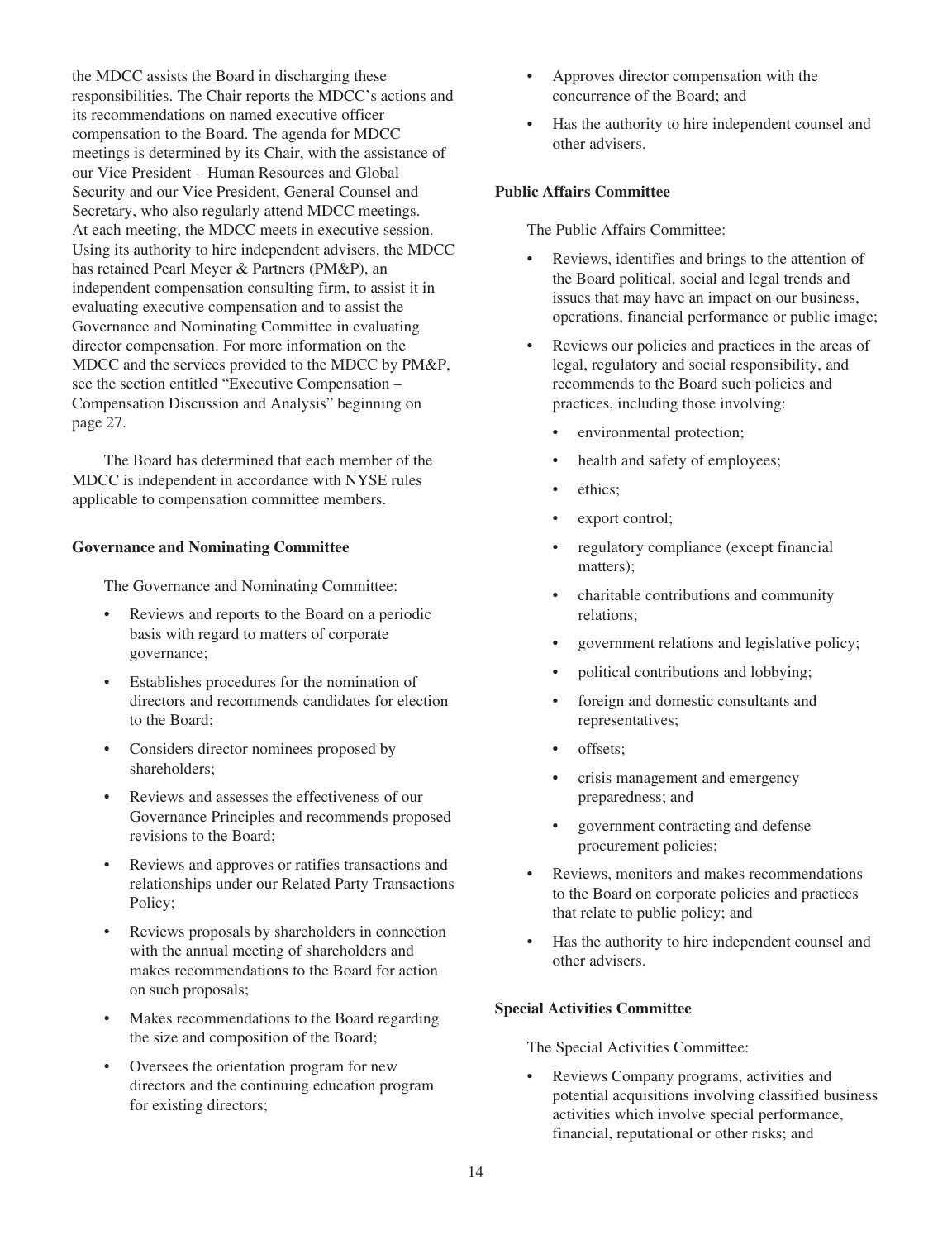• Reviews policies, processes, practices, procedures, risk management and internal controls applicable to the Company's classified business to the extent that they deviate from those applicable to the Company's non-classified business activities.

## **Executive Committee**

The Executive Committee is empowered to act for the full Board during intervals between Board meetings, with the exception of certain matters that by law may not be delegated. The Executive Committee did not meet in 2014.

# **Compensation Committee Interlocks and Insider Participation**

Directors who served as members of our MDCC during fiscal year 2014 were James E. Cartwright, Ronald L. Skates, William R. Spivey and Linda G. Stuntz. None of these members is or has ever been an officer or employee of the Company. To our knowledge, there were no relationships involving members of the MDCC or our other directors which require disclosure in this proxy statement as a compensation committee interlock.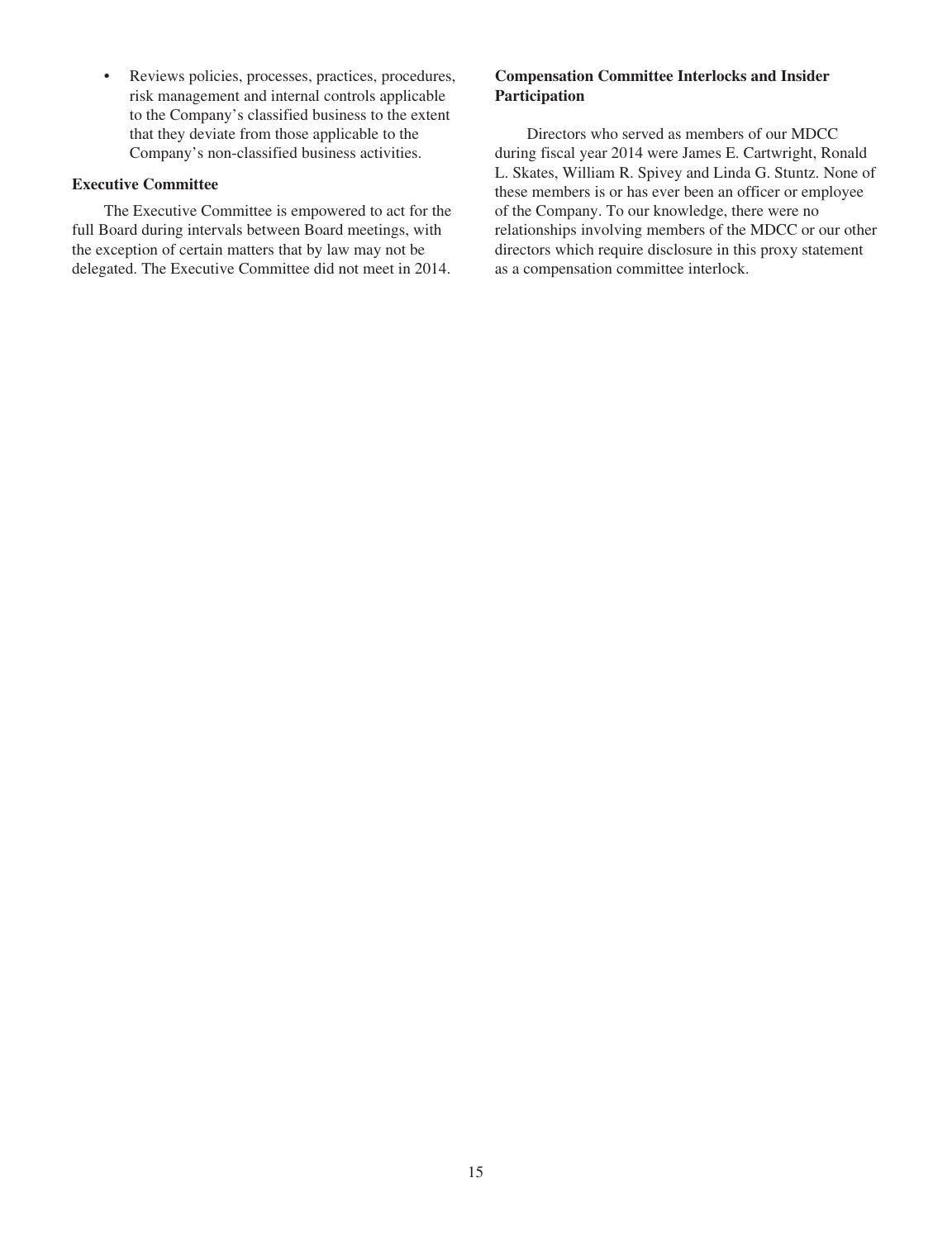## **DIRECTOR COMPENSATION**

Set forth below is information regarding the compensation of our non-employee directors for 2014.

| Name                                          | Fees<br><b>Earned or</b><br>Paid in<br>Cash <sup>(1)</sup><br>$(\$)$ | <b>Stock</b><br>Awards <sup>(2)</sup><br>$(\$)$ | Option<br>Awards<br>$(\$)$ | <b>Non-Equity</b><br><b>Incentive Plan</b><br><b>Compensation</b><br>$\left( \mathbf{S} \right)$ | <b>Change</b> in<br><b>Pension Value</b><br>and<br><b>Nonqualified</b><br><b>Deferred</b><br>Compensation<br><b>Earnings</b><br>(5) | <b>All Other</b><br><b>Compensation</b><br>$\left( \mathcal{S} \right)$ | <b>Total</b><br>$(\$)$ |
|-----------------------------------------------|----------------------------------------------------------------------|-------------------------------------------------|----------------------------|--------------------------------------------------------------------------------------------------|-------------------------------------------------------------------------------------------------------------------------------------|-------------------------------------------------------------------------|------------------------|
| Tracy A. Atkinson* $\dots \dots \dots$        | \$ 57,000                                                            | $$140,003^{(3)}$                                |                            |                                                                                                  |                                                                                                                                     | \$                                                                      | \$197,003              |
| James E. Cartwright $\dots\dots\dots$         | 138,500                                                              | 140,025                                         |                            |                                                                                                  |                                                                                                                                     |                                                                         | 278,525                |
| Vernon E. Clark $\ldots \ldots \ldots \ldots$ | 151,500                                                              | $191,031^{(4)}$                                 |                            |                                                                                                  |                                                                                                                                     | $10,000^{(5)}$                                                          | 352,531                |
| Stephen J. Hadley                             | 150,000                                                              | 140,025                                         |                            |                                                                                                  |                                                                                                                                     |                                                                         | 290,025                |
| George R. Oliver                              | 131,000                                                              | 140,025                                         |                            |                                                                                                  |                                                                                                                                     |                                                                         | 271,025                |
| Michael C. Ruettgers                          | 125,000                                                              | 140,025                                         |                            |                                                                                                  |                                                                                                                                     | $10,000^{(5)}$                                                          | 275,025                |
| Ronald L. Skates                              | 160,000                                                              | 140,025                                         |                            |                                                                                                  |                                                                                                                                     | $10,000^{(5)}$                                                          | 310,025                |
| William R. Spivey $\dots\dots\dots\dots$      | 135,000                                                              | 140,025                                         |                            |                                                                                                  |                                                                                                                                     |                                                                         | 275,025                |
| Linda G. Stuntz                               | 139,500                                                              | 140,025                                         |                            |                                                                                                  |                                                                                                                                     | $10,000^{(5)}$                                                          | 289,525                |

\* Tracy A. Atkinson was elected to the Board in July 2014. Upon such election, she was granted 1,468 shares of restricted stock and began to receive meeting and retainer fees applicable to all directors.

(1) Detailed information on cash amounts is set forth below under the heading, "Cash Amounts."

(2) Detailed information on stock award amounts is set forth below under the heading, "Stock Awards."

(3) Upon election to the Board on July 23, 2014, Ms. Atkinson was granted 1,468 shares of restricted stock which represented her 2014 – 2015 annual stock retainer. Such restricted shares will vest on May 28, 2015, the date of the 2015 Annual Meeting.

(4) This amount includes Mr. Clark's annual stock retainer of \$51,000 for serving in the capacity of Lead Director.

(5) Represents Raytheon contributions under our matching gift and charitable awards program, which is available to all employees and directors.

# *Cash Amounts*

Cash amounts consist of the following:

| <b>Director</b>                              | <b>Roles</b>                                           | Annual<br>Board<br>Cash<br><b>Retainer</b><br>$\left( \mathbb{S}\right)$ | Annual<br><b>Committee</b><br><b>Chair or</b><br><b>Lead Director</b><br>Cash<br><b>Retainer</b><br>$(\$)$ | Meeting<br>Fees<br>$(\$)$ |
|----------------------------------------------|--------------------------------------------------------|--------------------------------------------------------------------------|------------------------------------------------------------------------------------------------------------|---------------------------|
| Ms. Atkinson $\dots \dots$ Director          |                                                        | \$45,000                                                                 | <sup>\$</sup>                                                                                              | \$12,000                  |
| Mr. Cartwright $\dots \dots$ . Director      |                                                        | 87,500                                                                   | $\overbrace{\phantom{12333}}$                                                                              | 51,000                    |
|                                              |                                                        | 87,500                                                                   | 34,000                                                                                                     | 30,000                    |
|                                              | Mr. Hadley  Chair, Public Affairs Committee            | 87,500                                                                   | 10,000                                                                                                     | 52,500                    |
| Mr. Oliver $\dots \dots \dots$ Director      |                                                        | 87,500                                                                   | $\hspace{0.05cm}$                                                                                          | 43,500                    |
| Mr. Ruettgers $\dots \dots \dots$ . Director |                                                        | 87,500                                                                   |                                                                                                            | 37,500                    |
| Mr. Skates  Chair, Audit Committee           |                                                        | 87,500                                                                   | 20,000                                                                                                     | 52,500                    |
| Mr. Spivey $\dots \dots \dots$ . Chair, MDCC |                                                        | 87,500                                                                   | 10,000                                                                                                     | 37,500                    |
|                                              | Ms. Stuntz  Chair, Governance and Nominating Committee | 87,500                                                                   | 10,000                                                                                                     | 42,000                    |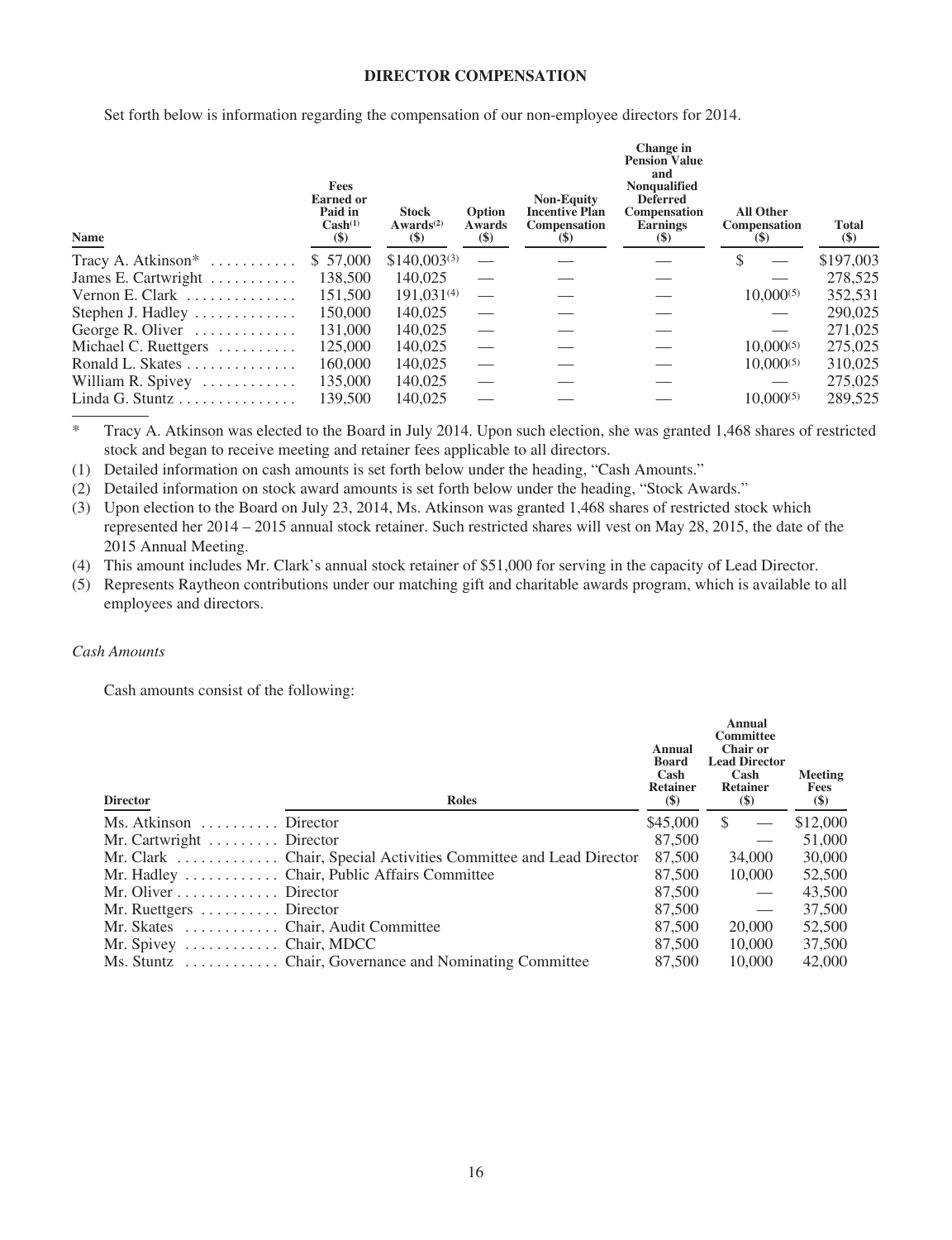# *Stock Awards*

Stock Award amounts represent the aggregate grant date fair value of awards of restricted stock paid as the annual stock retainer in accordance with the accounting standard for share-based payments. The grant date fair value of the restricted stock awards is based on the stock price on the date of grant and the number of shares (or the intrinsic value method). For more information on the assumptions used by us in calculating the grant date fair values for restricted stock awards, see Note 12: Stock-based Compensation Plans to our financial statements in our Annual Report on Form 10-K for the year ended December 31, 2014.

The aggregate number of shares of unvested restricted stock held by each director as of December 31, 2014 was as follows:

| <b>Director</b> | <b>Restricted</b><br>$Stock(\#)$ |
|-----------------|----------------------------------|
|                 |                                  |
|                 |                                  |
|                 |                                  |
|                 |                                  |
|                 |                                  |
|                 |                                  |
|                 |                                  |
|                 |                                  |
|                 |                                  |

The following table shows the shares of restricted stock awarded to each director during 2014 and the aggregate grant date fair value for each award.

| <b>Director</b>                                                                      | Grant<br>Date | <b>All Stock</b><br><b>Awards: Number</b><br>of Shares of Stock<br>or Units $(H)$ | <b>Full Grant Date</b><br>Value of Award(\$) |
|--------------------------------------------------------------------------------------|---------------|-----------------------------------------------------------------------------------|----------------------------------------------|
| Ms. Atkinson $\ldots \ldots \ldots \ldots \ldots \ldots \ldots \ldots \ldots$        | 7/23/2014     | 1.468                                                                             | \$140,003                                    |
|                                                                                      | 5/29/2014     | 1.444                                                                             | 140,025                                      |
|                                                                                      | 5/29/2014     | 1.970                                                                             | 191,031                                      |
| Mr. Hadley $\dots \dots \dots \dots \dots \dots \dots \dots \dots \dots$             | 5/29/2014     | 1.444                                                                             | 140,025                                      |
| Mr. Oliver $\dots \dots \dots \dots \dots \dots \dots \dots \dots \dots \dots$       | 5/29/2014     | 1.444                                                                             | 140,025                                      |
|                                                                                      | 5/29/2014     | 1.444                                                                             | 140,025                                      |
| Mr. Skates $\dots \dots \dots \dots \dots \dots \dots \dots \dots \dots \dots \dots$ | 5/29/2014     | 1.444                                                                             | 140,025                                      |
|                                                                                      | 5/29/2014     | 1.444                                                                             | 140,025                                      |
|                                                                                      | 5/29/2014     | 1.444                                                                             | 140.025                                      |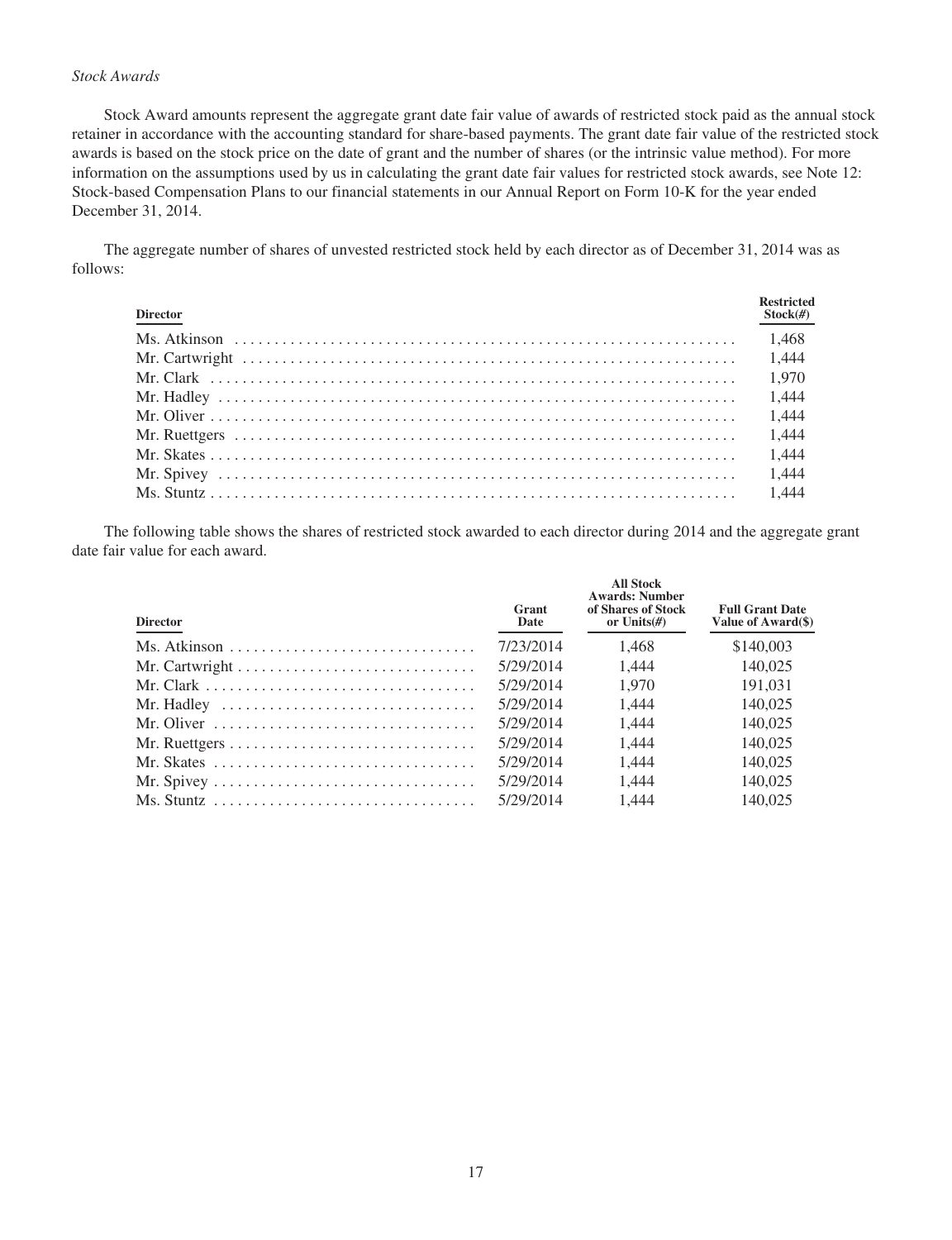# **Determination and Assessment of Director Compensation**

The Governance and Nominating Committee annually reviews non-employee director compensation with the aid of an assessment provided by PM&P, and makes cash and equity compensation determinations subject to the concurrence of the Board. The PM&P assessment takes into account the director compensation practices of the same peer group used as a frame of reference in assessing executive compensation, as well as the broader market.

### **Elements of Director Compensation**

The principal features of the compensation received by our non-employee directors for 2014 are described below.

*Annual Retainers*. All of our non-employee directors are paid an annual cash retainer and an annual stock retainer (as further discussed below) for service on the Board. The Lead Director and each of the committee chairs are also paid an additional annual cash retainer for their service in such roles. Directors may elect to receive their annual retainers in shares of our common stock in lieu of cash. We pay the cash retainers quarterly and the stock retainer, including stock in lieu of cash, annually.

| <b>Annual Cash Retainers</b>            | 2014     |
|-----------------------------------------|----------|
| Board of Directors <sup>*</sup>         | \$90,000 |
| Lead Director                           | \$24,000 |
| Governance and Nominating Committee     |          |
|                                         | \$10,000 |
| Audit Committee Chair                   | \$20,000 |
| Management Development and Compensation |          |
| Committee Chair                         | \$10,000 |
| Public Affairs Committee Chair          | \$10,000 |
| Special Activities Committee Chair      | \$10,000 |

\* Effective July 1, 2014, the Board increased the Annual Cash Retainer for each non-employee director to \$90,000 from \$85,000.

*Meeting Fees.* Our non-employee directors receive a \$1,500 meeting fee for each Board or committee meeting attended in person or held by teleconference. Nonemployee directors who are not members of the Audit Committee are invited each year to attend the February Audit Committee meeting, for review of the draft Annual Report on Form 10-K, and receive a meeting fee for such attendance.

*Equity Awards.* Each non-employee director receives an annual stock retainer in the form of a grant of restricted stock under the Raytheon 2010 Stock Plan (2010 Stock Plan) which is entitled to full dividend and voting rights. Unless otherwise provided by the Board, the

restricted stock vests (becomes non-forfeitable) on the date of the annual meeting of shareholders in the calendar year following the year of grant, or upon the earlier occurrence of the director's termination as a director after a change-incontrol of Raytheon or the director's death. Upon a director's termination of service on the Board for any other reason, his or her unvested restricted stock award will be forfeited to Raytheon. Regardless of the vesting date, the shares will remain subject to transfer restriction for at least six months after the grant date. In 2014, each nonemployee director, other than the Lead Director, was awarded \$140,000 of restricted stock, an increase of \$20,000 from the prior year. Mr. Clark was awarded \$191,000 of restricted stock in his capacity as the Lead Director, which also represented an increase of \$20,000 from the prior year.

An assessment by PM&P showed that total direct compensation (the sum of the annual retainer, committee fees, meeting fees and the annual equity award) for our non-employee directors in 2013, before the 2014 increases in the annual cash retainer and annual stock retainer noted above, approximated the 25<sup>th</sup> percentile relative to the Company's core and broader peer groups. For more information on the Company's core and broader peer groups, see the section entitled "Compensation Discussion and Analysis – How We Determine and Assess Executive Compensation – Market Data" beginning on page 32.

*Benefits*. We reimburse our non-employee directors for actual expenses incurred in the performance of their service as directors, including attendance at director education programs sponsored by educational and other institutions. We also maintain a business travel accident insurance policy which provides non-employee directors with up to \$1,000,000 of coverage per incident when traveling on Raytheon business. In addition, all directors are eligible to participate in our matching gift and charitable awards program available to all employees. We match eligible gifts up to \$10,000 per donor per calendar year.

Pursuant to our Deferred Compensation Plan, directors may defer receipt of their cash retainers and/or meeting fees until retirement from the Board. Directors also may elect to receive their cash retainers in shares of our common stock, which can be received currently but cannot be deferred.

### **Director Stock Ownership and Retention Guidelines**

As stated in our Governance Principles, the Board believes that directors should be shareholders and have a financial stake in the Company. Accordingly, independent directors are paid a substantial portion of their compensation in equity awards. Further, each director is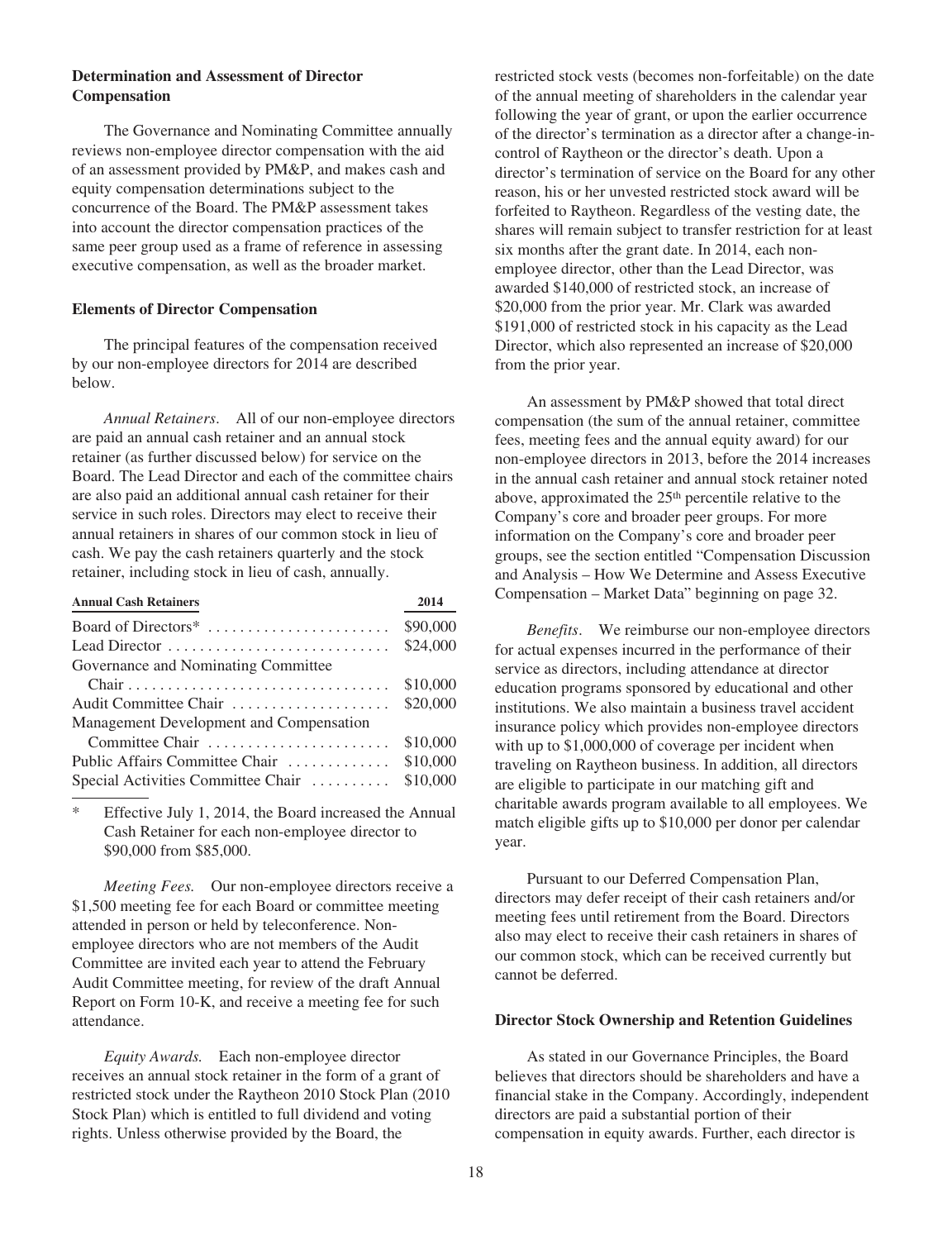expected to own shares of our common stock with a market value of at least four times the cash component of a nonemployee director's annual retainer for service on the Board, with five years to achieve the target ownership threshold. In 2011, the Governance Principles were amended to change this threshold from a previous requirement to own two times the aggregate stock and cash retainer amounts. The Governance Principles also provide that a director may not dispose of Company stock until attaining the requisite ownership threshold and thereafter must maintain such equity ownership level.

## **Policy Against Hedging with Respect to Company Stock**

To assure alignment with the long-term interests of our other shareholders, under the Company's Insider Trading Policy, our non-employee directors, as well as officers and other employees, may not engage in:

- Short sales of Company stock or transactions in any derivative of a Company security, including, but not limited to, puts, calls and options (other than the receipt and exercise of options that might be granted by the Company pursuant to a Company compensation plan), nor
- In any type of hedging or similar monetization transaction involving company securities, including, but not limited to, financial instruments such as prepaid variable forwards, equity swaps, collars and exchange funds, nor
- Other transactions that would permit the holder to own Company securities without the full risks and rewards of ownership.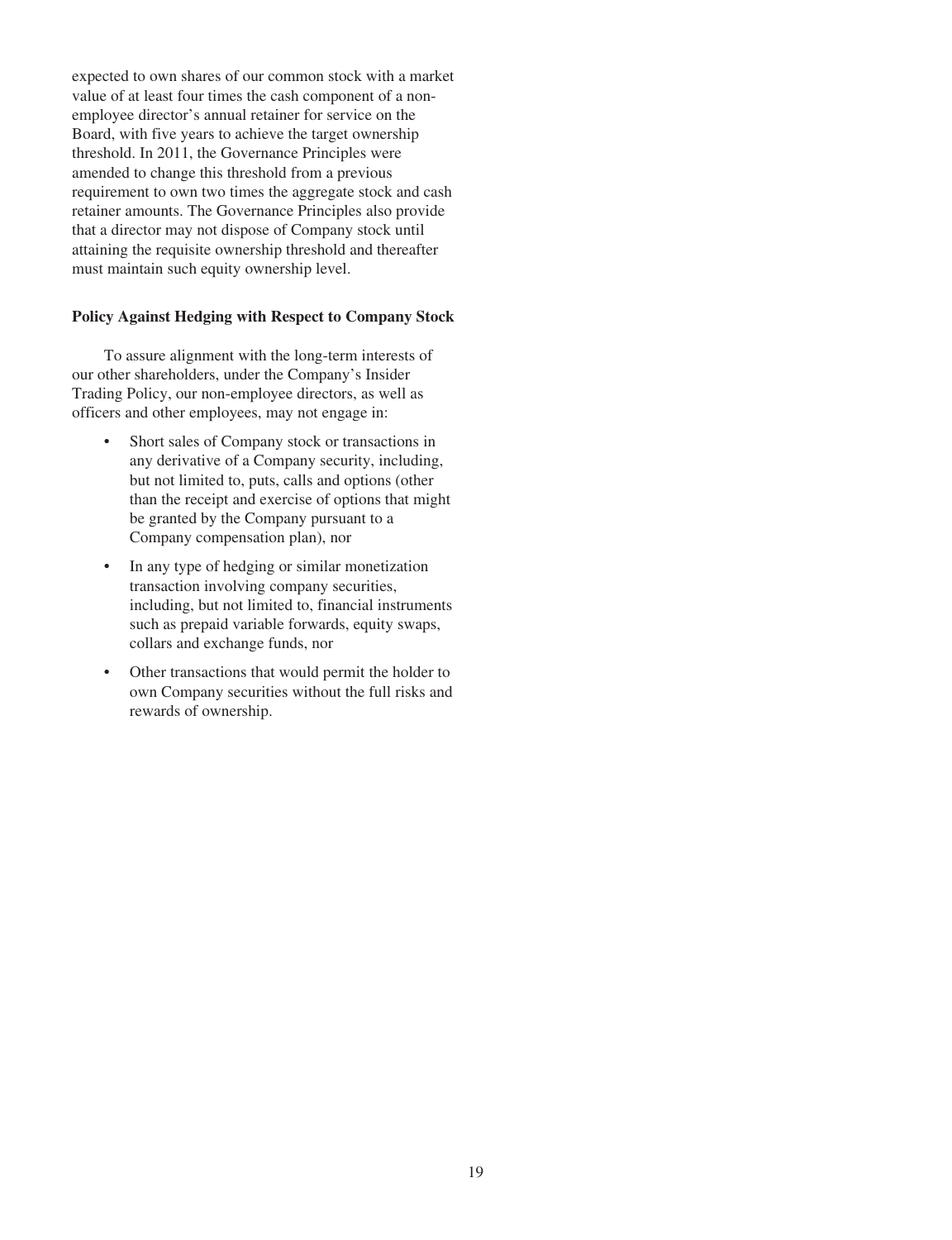# **ELECTION OF DIRECTORS (Item No. 1 on the proxy card)**

The Board is subject to annual election by the shareholders. The Board has nominated Tracy A. Atkinson, James E. Cartwright, Vernon E. Clark, Stephen J. Hadley, Thomas A. Kennedy, Letitia A. Long, George R. Oliver, Michael C. Ruettgers, Ronald L. Skates and William R. Spivey to serve one-year terms that will expire at the 2016 Annual Meeting of Shareholders.

One of our current directors, Linda G. Stuntz, is retiring from the Board effective May 28, 2015, and is not a nominee for election at the 2015 Annual Meeting of Shareholders. Ms. Stuntz has served as a distinguished member of the Board for 11 years. We gratefully acknowledge her dedicated service and numerous contributions to the Company.

We have included below the principal occupation and employment during the past five years and other information about the nominees, including a discussion of the specific considerations relating to the experience, qualifications, attributes or skills considered by the Governance and Nominating Committee in support of each individual's nomination to serve as a director. If elected, the nominees will continue in office until their successors have been duly elected and qualified, or until the earlier of their death, resignation or retirement. We expect each of the nominees to be able to serve if elected. If any of these persons is unable to serve or for good cause will not serve, the proxies may be voted for a substitute nominee designated by the Board.

## **Nominees for Election**

# **TRACY A. ATKINSON**

- Director of the Company since 2014.
- Executive Vice President, Finance, of State Street Corporation (financial services company) since 2010.
- Executive Vice President, Chief Compliance Officer, of State Street Corporation from 2009 to 2010; and Executive Vice President, Chief Compliance Officer, of State Street Global Advisors from 2008 to 2009.
- Senior Vice President, Treasurer and Chief Financial Officer, Mutual Funds, of MFS Investment Management from 2005 to 2008; and Senior Vice President, Chief Risk and New Product Development Officer of MFS Investment Management from 2004 to 2005.
- Partner at PricewaterhouseCoopers LLP from 1999 to 2004.
- Affiliations: Director of The Arc of Massachusetts.
- Age 50.

Ms. Atkinson's qualifications to serve on the Board include her extensive knowledge, experience and skills in finance, risk management and compliance developed in positions of significant responsibility with a large publicly held financial services institution and an investment management company, coupled with her accounting expertise derived from being a certified public accountant and a partner of a major accounting firm.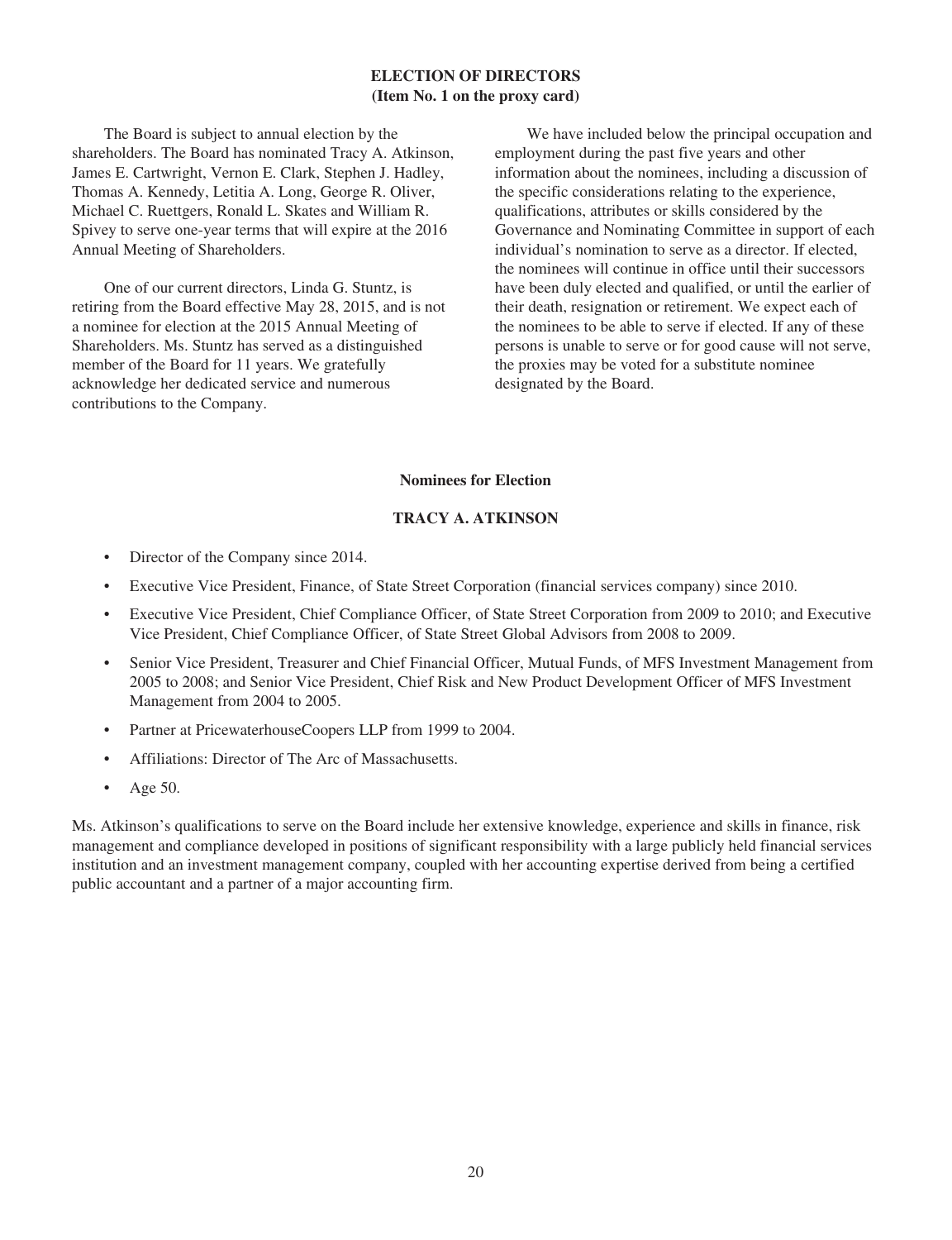# **JAMES E. CARTWRIGHT**

- Director of the Company since 2012.
- Harold Brown Chair in Defense Policy Studies, the Center for Strategic and International Studies, since 2011.
- General, United States Marine Corps; Vice Chairman of the Joint Chiefs of Staff from 2007 to 2011 (retired in 2011).
- 40-year career in the United States Marines, serving in a series of staff and operational positions with increasing responsibility including Commanding General, 1st Marine Aircraft Wing (2000 to 2002); Director for Force Structure, Resources and Assessment, J-8, the Joint Staff (2002 to 2004); and Commander, U.S. Strategic Command (2004 to 2007).
- Age 65.

General Cartwright's qualifications to serve on the Board include his mastery of defense matters and broad background in military operations and national security, his deep understanding of organizational management in a complex, technologically advanced environment, and practical knowledge of customer needs, based on his varied and challenging assignments in the U.S. Military that culminated in his service as Vice Chairman of the Joint Chiefs of Staff.

# **VERNON E. CLARK**

- Director of the Company since 2005.
- Chief of Naval Operations, the senior uniformed executive of the United States Navy, and member of the Joint Chiefs of Staff from 2000 to 2005 (retired in 2005).
- 37-year career in the United States Navy, serving in various positions of increasing responsibility; commanded a patrol gunboat and concluded as the Chief of Naval Operations.
- Current Directorship: Rolls Royce North America (aerospace, marine and energy-related manufacturer) since 2006.
- Past Directorship: Horizon Lines, Inc. (ocean shipping and integrated logistics company) from 2007 to 2011.
- Affiliations: Visiting Professor, Regent University; Director of SRI International (Stanford Research Institute); and served on the Defense Policy Board and the Defense Business Board.
- Age 70.

Admiral Clark's qualifications to serve on the Board include his extensive knowledge of, and experience with, the products used by and the needs of our customers based on his extensive career as an officer in the United States Navy, coupled with his organizational acumen and leadership ability illustrated by his service as Chief of Naval Operations.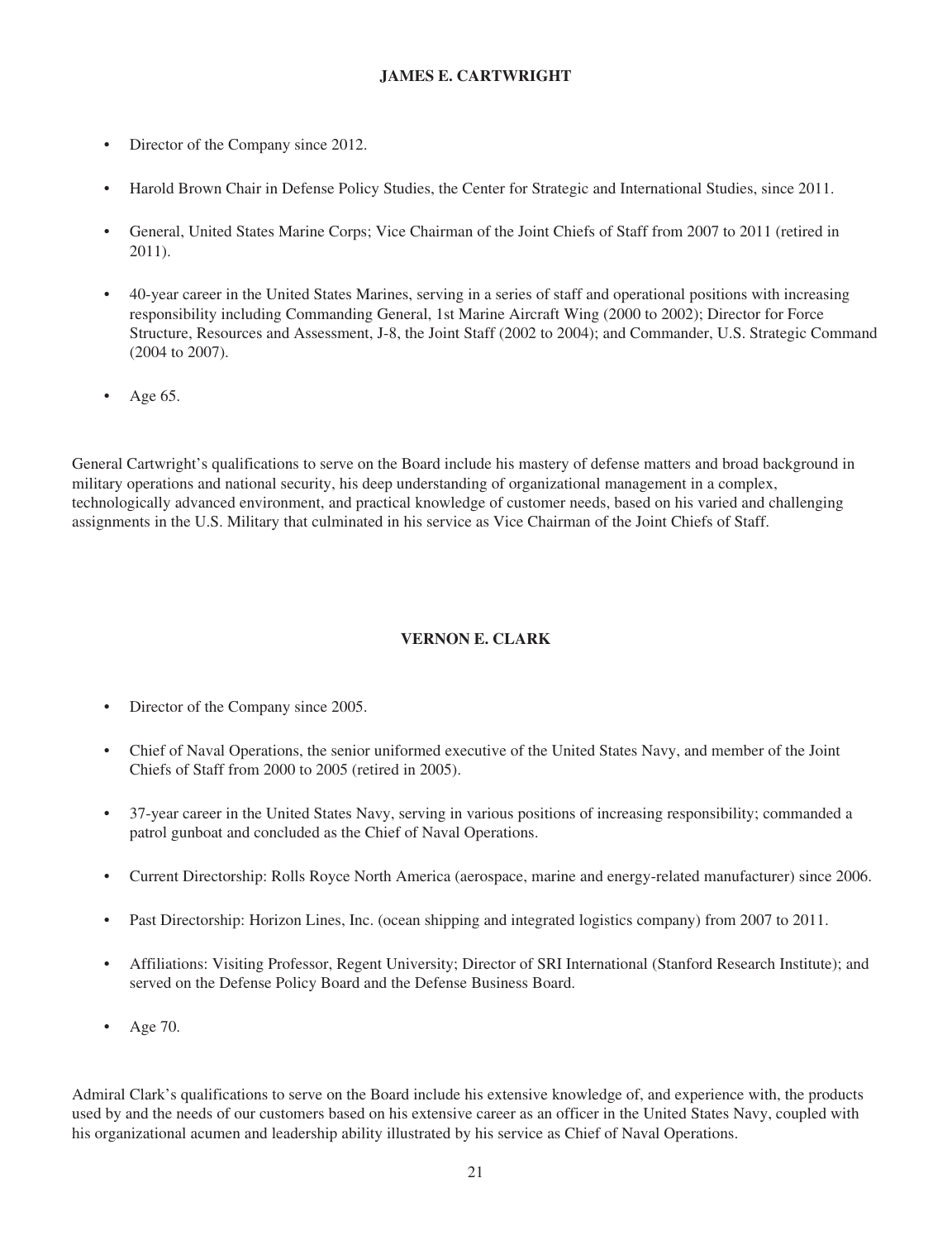# **STEPHEN J. HADLEY**

- Director of the Company since 2009.
- Principal in RiceHadleyGates, LLC (international strategic consulting firm) since 2009.
- Assistant to the President for National Security Affairs from 2005 to 2009.
- Assistant to the President and Deputy National Security Advisor from 2001 to 2005.
- Partner in the Washington, D.C. law firm of Shea & Gardner and a principal in The Scowcroft Group (international consulting firm) from 1993 to 2001.
- Current Directorships: The Bessemer Group, Incorporated (including service on its Compensation Committee since 2012 and its Audit Committee since 2013), Bessemer Securities Corporation (including service on its Audit Committee since 2011 and Asset Allocation Committee since 2010), and certain related entities (all privately held financial services companies) since 2009.
- Affiliations: Director (and member of the Executive Committee) of the Atlantic Council of the United States since 2010; Member of the Board of Managers of the John Hopkins University Applied Physics Laboratory since 2011; Member of U.S. Secretary of State's Foreign Affairs Policy Board since 2011; Chairman of the Advisory Board of the RAND Center for Middle East Public Policy since 2011; Member of Yale University's Kissinger Papers Advisory Board since 2011; and Member, Board of Directors, U.S. Institute of Peace since 2013 and Chairman since 2014.
- Age 68.

Mr. Hadley's qualifications to serve on the Board include his extensive knowledge and experience relating to national security, international affairs, public policy, legal matters and formulation of strategy, based on his varied high-level roles in government, consulting and the practice of law.

# **THOMAS A. KENNEDY**

- Chairman of the Board since October 2014.
- Director of the Company since January 2014.
- Chief Executive Officer of the Company since March 2014.
- Executive Vice President and Chief Operating Officer of the Company from April 2013 to March 2014.
- Vice President and President of the Integrated Defense Systems business unit of the Company from June 2010 to March 2013.
- Vice President of the Tactical Airborne Systems product line within the Space and Airborne Systems business unit of the Company from 2007 to 2010.
- In the 31st year of his career at the Company, which has included a wide range of leadership positions.
- Affiliations: Rutgers University School of Engineering Industry Advisory Board.
- Age 59.

Dr. Kennedy's qualifications to serve on the Board include his extensive business experience, skills and acumen developed while holding leadership roles of increasing responsibility with the Company overseeing broad and diverse portfolios including weapons, sensors, radar, electronic warfare and integration systems, while gaining a deep understanding of the Company's domestic and international customers and the global marketplace.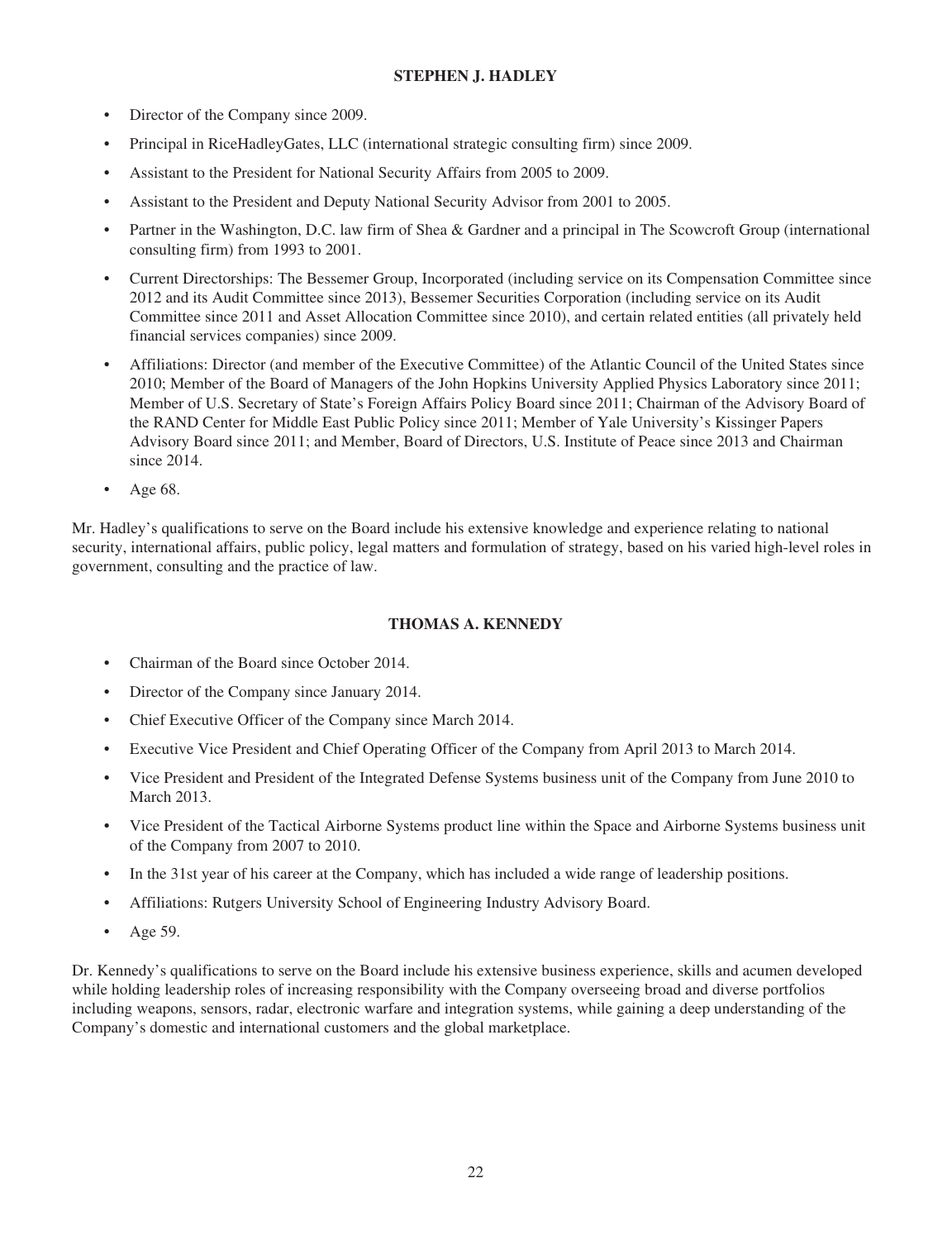# **LETITIA A. LONG**

- Director of the Company since March 2015.
- Director, National Geospatial-Intelligence Agency from 2010 to 2014.
- Deputy Director, Defense Intelligence Agency from 2006 to 2010.
- 32-year career in the Department of Defense and the Intelligence Community, serving in various positions of increasing responsibility.
- Current Directorships: UrtheCast Corporation (provider of video technology for Earth observation) since February 2015; and Noblis, Inc. (nonprofit science, technology and strategy services provider) since March 2015.
- Affiliations: Member, Virginia Polytechnic Institute and State University School of Public and International Affairs Board of Advisors.
- Age 56.

Ms. Long's qualifications to serve on the Board include her extensive knowledge and experience regarding intelligence and security matters, as well as her achievements as an organizational leader related to her senior leadership positions in government service.

# **GEORGE R. OLIVER**

- Director of the Company since 2013.
- CEO and member of the board of directors of Tyco International Ltd. (a provider of fire protection and security solutions) since 2012.
- President of Tyco Fire Protection from 2011 to 2012; President of Tyco Electrical and Metal Products from 2007 to 2010; and President of Tyco Safety Products from 2006 to 2010.
- President of GE Water and Process Technologies until 2006; prior to this position, held a series of leadership roles of increasing responsibility at several General Electric divisions.
- Affiliations: Trustee of Worcester Polytechnic Institute.
- Age 54.

Mr. Oliver's qualifications to serve on the Board include his extensive business experience, skills and acumen reflected in his positions as CEO of a large public company and business president at two technology-driven industrial companies.

# **MICHAEL C. RUETTGERS**

- Director of the Company since 2000.
- Chairman of EMC Corporation (data storage and management products and services provider) from January 2004 to December 2005.
- Executive Chairman (from 2001 to 2004) and CEO (from 1992 to 2001) of EMC Corporation; held a variety of senior executive positions at EMC Corporation from 1988 to 1992.
- Current Directorship: Director of Gigamon Inc. (computer networking solutions company) since 2010.
- Past Directorships: Wolfson Microelectronics plc (manufacturer of semiconductor chips used in audio, video and imaging applications) from 2008 to 2014; and EMC Corporation from 1992 to 2005.
- Age 72.

Mr. Ruettgers' qualifications to serve on the Board include his extensive business experience, skills and acumen reflected in his positions as chairman and CEO of a large public company operating in the technology sector.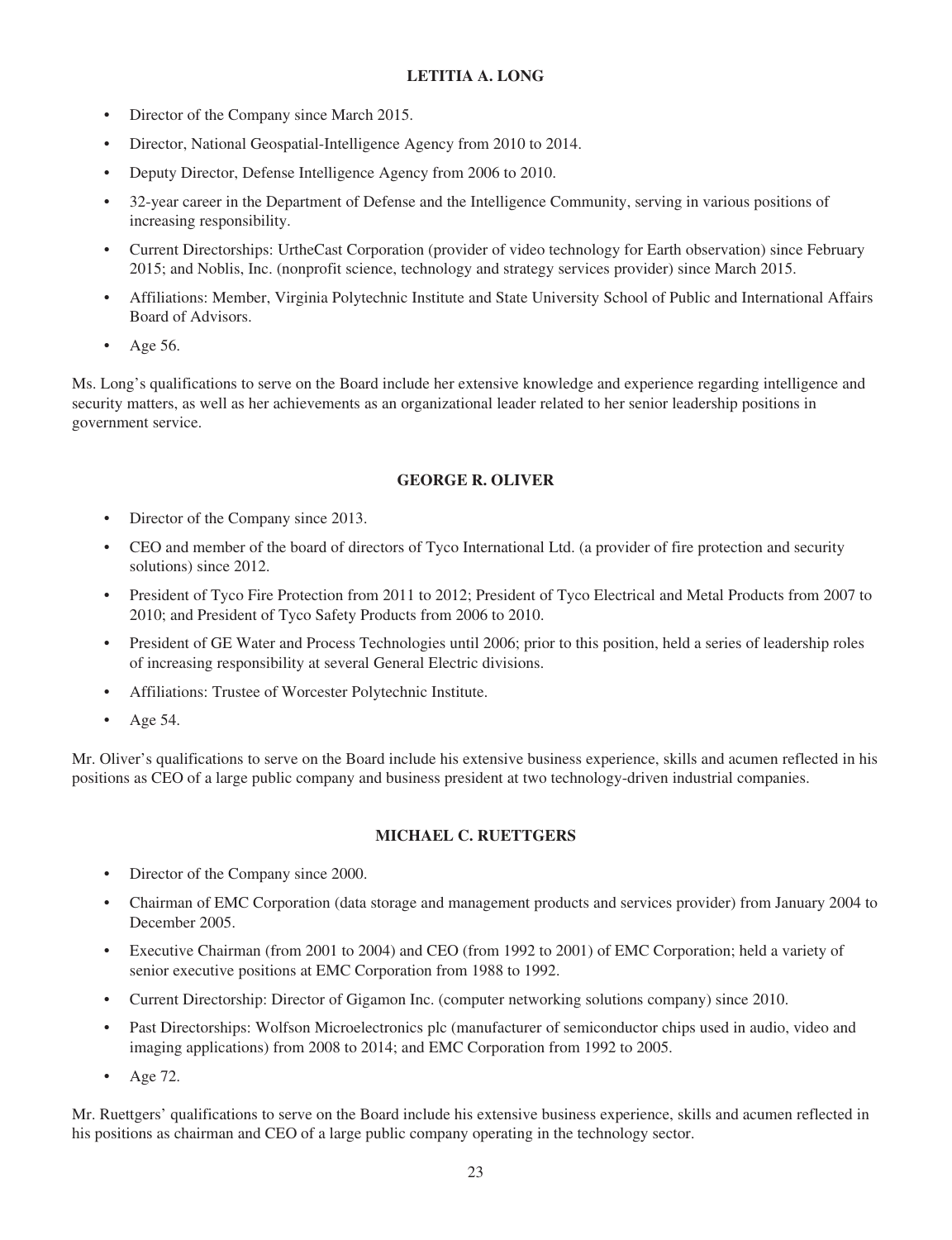# **RONALD L. SKATES**

- Director of the Company since 2003.
- Private investor since 1999.
- President and CEO of Data General Corporation (data storage and enterprise solutions supplier) from 1989 to 1999; held other positions at Data General Corporation from 1986 to 1989.
- Partner at Price Waterhouse (now PricewaterhouseCoopers LLP) from 1976 to 1986.
- Current Directorships: State Street Corporation (financial services company) since 2002; Courier Corporation (book manufacturer and specialty publisher) since 2003; and Gilbane, Inc. (privately held real estate development and construction company) since 2002.
- Affiliations: Trustee of Massachusetts General Physicians Organization and Trustee Emeritus of Massachusetts General Hospital.
- Age 73.

Mr. Skates' qualifications to serve on the Board include his extensive business experience, skills and acumen evidenced by his service as president and CEO of a large public technology company, coupled with his accounting expertise derived from being a certified public accountant and partner of a major accounting firm.

# **WILLIAM R. SPIVEY**

- Director of the Company since 1999.
- President and CEO of Luminent, Inc. (fiber-optic transmission products provider) from 2000 to 2001.
- Group President, Network Products Group, Lucent Technologies Inc. from 1997 to 2000.
- Vice President, Systems & Components Group, AT&T Corporation from 1994 to 1997.
- Group Vice President and President, Tektronix Development Company, Tektronix, Inc. from 1991 to 1994.
- Current Directorships: Non-executive Chairman of the Board of Cascade Microtech, Inc. (advanced wafer probing solutions provider) since May 2014 and director since 1998; and Lam Research Corporation (advanced process equipment provider) since 2012.
- Past Directorships: Lyondell Chemical Company (manufacturer of basic chemicals and derivatives) from 2000 to 2007; ADC Telecommunications, Inc. (supplier of network infrastructure products and services) from 2004 to 2010; Novellus Systems, Inc. (advanced process equipment provider) from 1998 to 2012; Laird PLC (electronics components and systems provider) from 2002 to 2012; and Luminent, Inc. (fiber-optic transmission products provider) from 2000 to 2001.
- Age 68.

Mr. Spivey's qualifications to serve on the Board include his extensive business experience, skills and acumen reflected in his positions as a business unit head at three public technology companies and CEO of another public technology company.

# **The Board unanimously recommends that shareholders vote FOR each of the nominees for election. Proxies solicited by the Board will be so voted unless shareholders specify otherwise in their proxies.**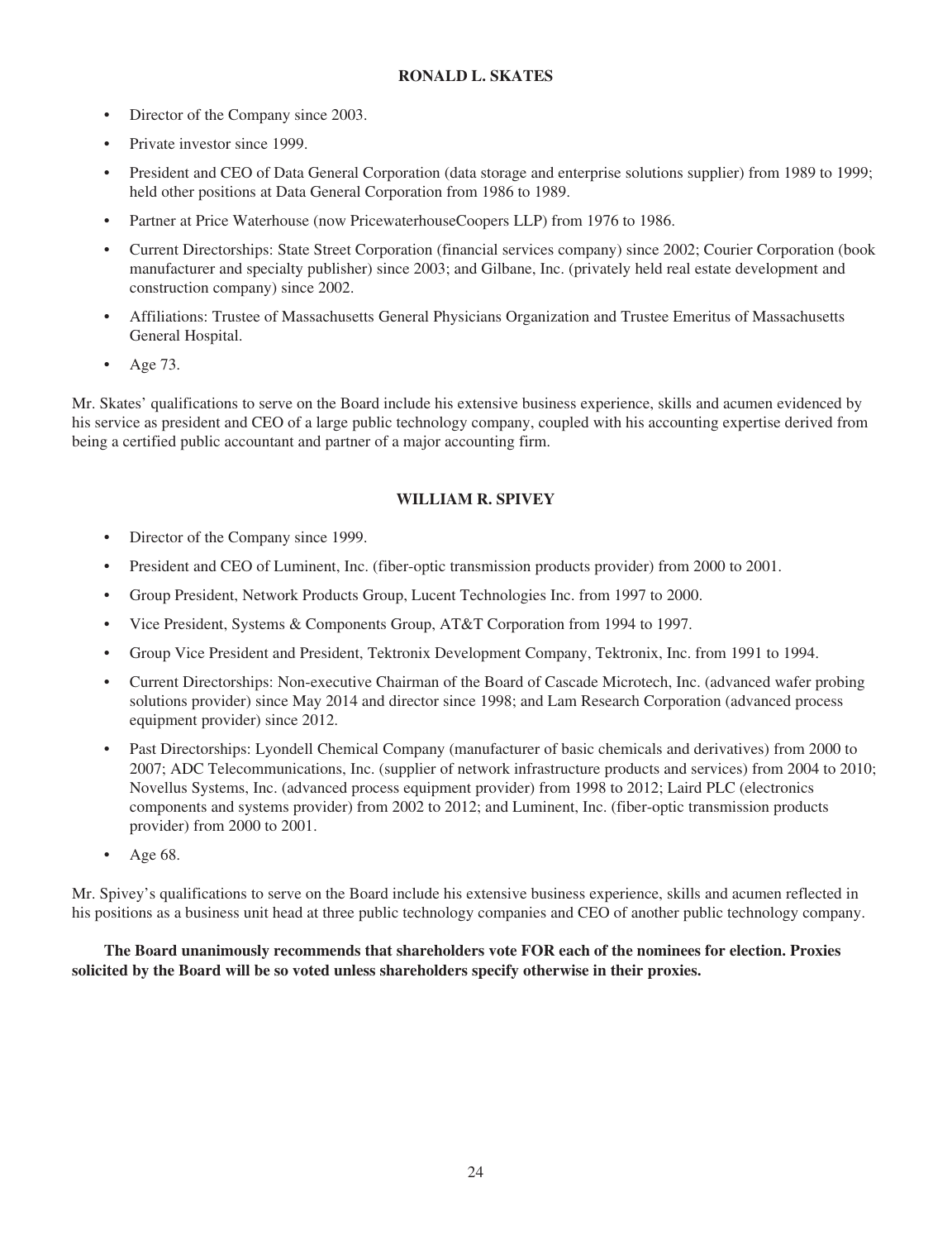## **STOCK OWNERSHIP**

### **Five Percent Shareholders**

The following table lists those persons or groups (based solely on our examination of Schedules 13G filed with the SEC or furnished to us) who are beneficial owners of more than 5% of our common stock as of December 31, 2014.

| Name and Address of Beneficial Owner | Common<br><b>Stock</b> | Percent of<br><b>Class</b> |
|--------------------------------------|------------------------|----------------------------|
| BlackRock, Inc.                      | 26,709,816             | 8.70%                      |
| Wellington Management Group LLP      | 16.965.053             | 5.50%                      |
| The Vanguard Group                   | 16,303,667             | 5.28%                      |

#### **Management and Directors**

The following table contains information regarding the beneficial ownership of shares of our common stock as of February 27, 2015 for (a) each director and nominee for director, including our Chairman and CEO, (b) our CFO and our other named executive officers who are not also directors, and (c) the directors, nominees and all executive officers as a group. Except as otherwise noted below, to the Company's knowledge, the named persons possessed sole voting and investment power over their shares, and the shares are not subject to any pledge. No individual director or nominee for director or named executive officer beneficially owns 1% or more of the outstanding shares of common stock. The directors and executive officers as a group own less than  $1\%$  of the outstanding shares of common stock.

| <b>Name of Beneficial Owner</b>                                                            | and Nature of<br><b>Beneficial Ownership</b>    |
|--------------------------------------------------------------------------------------------|-------------------------------------------------|
| (a)                                                                                        |                                                 |
|                                                                                            | $144.674^{(1)(2)}$                              |
|                                                                                            | $1.468^{(3)}$                                   |
|                                                                                            | $6.818^{(3)}$                                   |
|                                                                                            | $8,458^{(3)}$                                   |
|                                                                                            | $12,921^{(3)}$                                  |
|                                                                                            | $\Omega$ <sup>(4)</sup>                         |
|                                                                                            | $2.146^{(3)}$                                   |
|                                                                                            | $25.118^{(3)(5)}$                               |
|                                                                                            | $26.913^{(3)(6)}$                               |
|                                                                                            | $18,675^{(3)}$                                  |
|                                                                                            | $23,175^{(3)}$                                  |
| (b)                                                                                        |                                                 |
|                                                                                            | $115,120^{(1)(2)}$                              |
|                                                                                            | 74,873(1)(2)(8)                                 |
|                                                                                            | $65,439^{(1)(2)(8)}$                            |
|                                                                                            | 93,552(1)(2)(5)                                 |
|                                                                                            | 504,457(9)                                      |
| (c)<br>All directors, nominees for director and executive officers as a group (22 persons) | $880,066$ <sup>(1)</sup> (2)(3)(5)(6)(7)(8)(10) |

(1) Includes shares owned outright as follows: Mr. Kennedy – 66,756; Mr. Wajsgras – 60,048; Mr. Stephens – 40,415; Mr. Yuse – 22,089; Mr. Crowley – 42,117; and all executive officers and directors as a group – 404,742.

- (2) Includes shares of restricted stock over which the beneficial owner has voting power as follows: Mr. Kennedy 77,918; Mr. Wajsgras – 55,072; Mr. Stephens – 34,458; Mr. Yuse – 43,350; Mr. Crowley – 47,475; and all executive officers and directors as a group – 449,050.
- (3) Includes shares of restricted stock over which the beneficial owner has voting power as follows: Ms. Atkinson 1,468 shares; Ms. Stuntz and Messrs. Cartwright, Hadley, Oliver, Ruettgers, Skates and Spivey – 1,444 shares each; and Mr. Clark  $-1,970$  shares.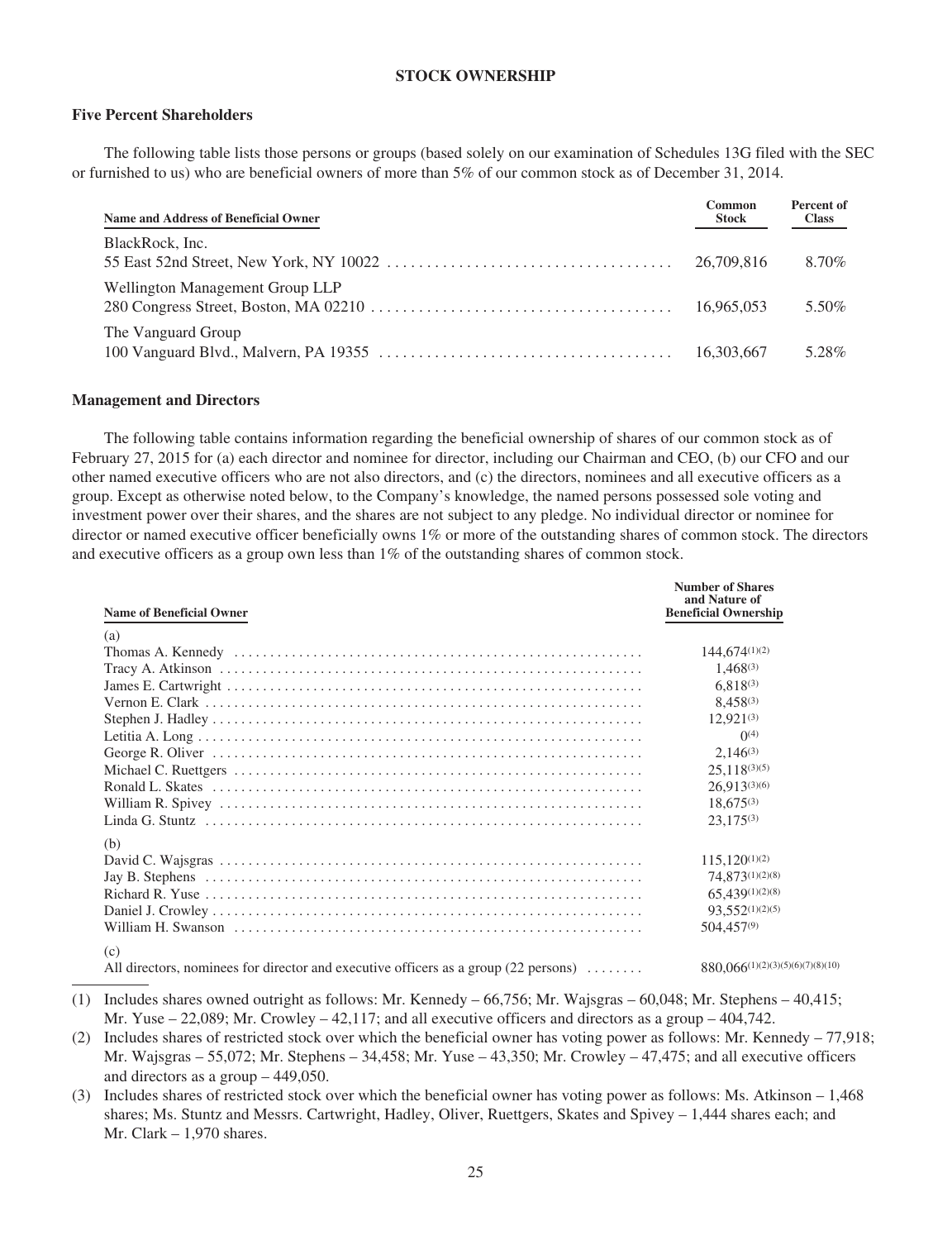- (4) The Board of Directors elected Ms. Long as a director on March 18, 2015.
- (5) Includes vested deferred compensation equivalent to shares of our common stock as follows: Mr. Crowley 3,960; Mr. Ruettgers  $-497$ ; and all executive officers and directors as a group  $-18,550$ .
- (6) Includes 2,400 shares held in family trusts as to which Mr. Skates disclaims beneficial ownership.
- (7) Includes 2,624 shares indirectly held by certain executive officers through the Raytheon Savings and Investment Plan and the Raytheon Excess Savings Plan.
- (8) Does not include unvested restricted stock units awarded to retirement-eligible employees in lieu of shares of restricted stock as follows: Mr. Stephens –  $9,872$ ; Mr. Yuse – 7,863; and all executive officers as a group – 23,018.
- (9) Includes 471,123 shares of our common stock owned outright by Mr. Swanson and 33,334 vested shares of our common stock held in a deferred compensation trust account with respect to which Mr. Swanson is the beneficiary, but does not include 122,316 unvested restricted stock units awarded to Mr. Swanson as a retirement-eligible employee in lieu of shares of restricted stock.
- (10) Does not include Mr. Swanson's share ownership as he retired from the Company effective September 30, 2014 and was not a director, nominee for director or executive officer as of February 27, 2015.

### **Section 16(a) Beneficial Ownership Reporting Compliance**

Section 16(a) of the Securities Exchange Act of 1934 requires our directors, executive officers and persons who beneficially own more than 10% of a registered class of our equity securities to file reports of holdings and transactions in our common stock with the SEC and the NYSE. Based on our records and other information, we believe that, in 2014, a Form 4, reporting a July 23, 2014 restricted stock award to Tracy A. Atkinson, and Form 4s, reporting the delivery of shares to satisfy federal tax obligations with respect to previously awarded restricted stock units, for Richard Goglia, Keith Peden, Jay Stephens and Richard Yuse, were filed late due to Company administrative errors.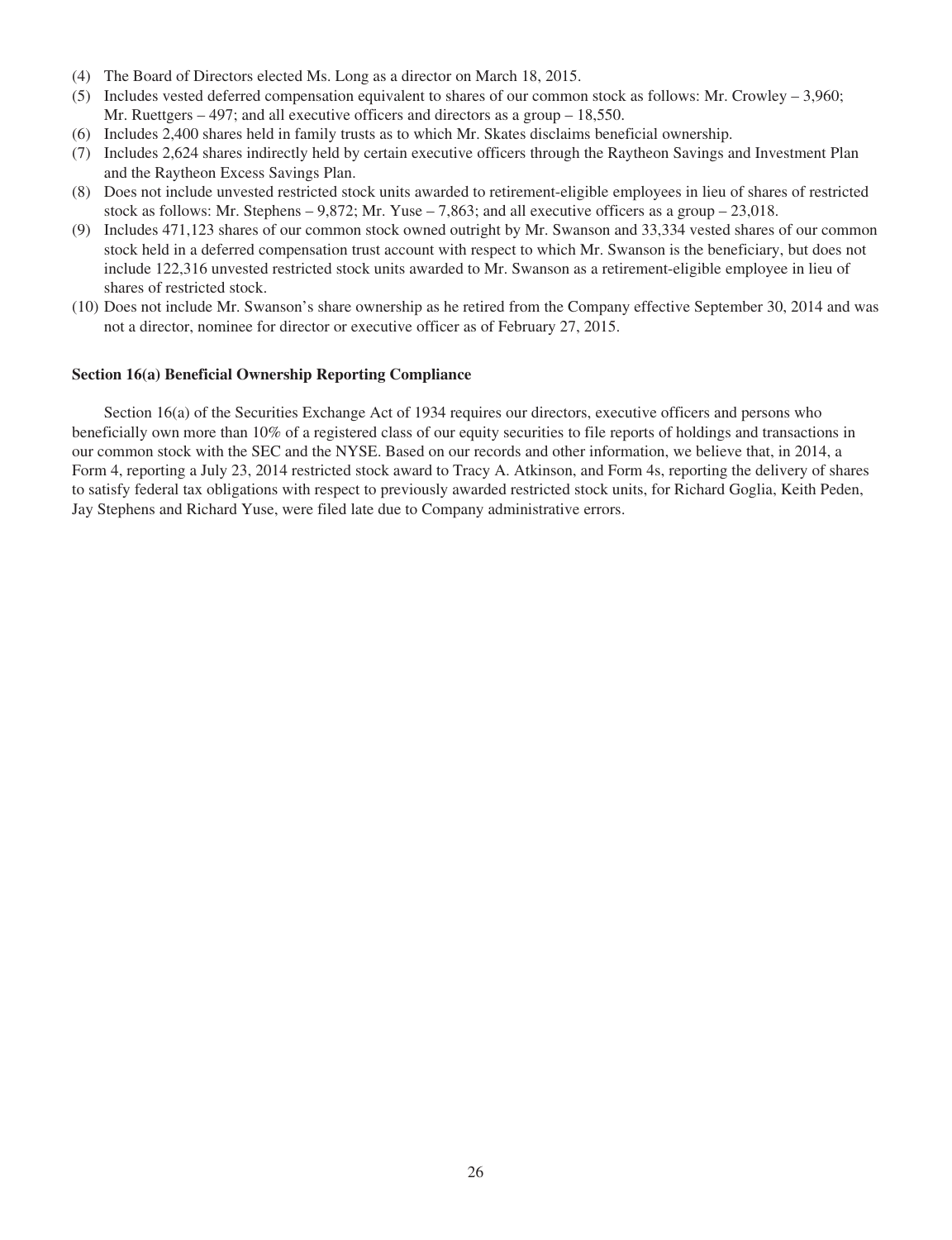## **EXECUTIVE COMPENSATION**

### **Compensation Discussion and Analysis**

In the discussion that follows, we provide an overview and analysis of our executive compensation program and policies, material compensation decisions and the factors that we considered in making those decisions. Included within and following this section you will find a series of tables containing specific information about the compensation earned or paid in 2014 to the following individuals, whose positions as of December 31, 2014 are noted below, to whom we refer as our named executive officers:

- Thomas A. Kennedy, Chairman and CEO;
- David C. Wajsgras, Senior Vice President and Chief Financial Officer;
- Jay B. Stephens, Senior Vice President, General Counsel and Corporate Secretary;
- Richard R. Yuse, Vice President, and President of our Space and Airborne Systems (SAS) business;
- Daniel J. Crowley, Vice President, and President of our Integrated Defense Systems (IDS) business; and
- William H. Swanson, former Chairman and CEO, who retired from the Company effective September 30, 2014.

Mr. Kennedy became CEO effective March 31, 2014, succeeding Mr. Swanson, and became Chairman effective October 1, 2014, following Mr. Swanson's retirement from the Company.

## **Executive Summary**

Our executive compensation program reflects a commitment to (1) retain and attract highly-qualified executives, (2) motivate our executives to achieve our overall business objectives, (3) reward performance and (4) align the interests of our executives with our shareholders. Set forth below are highlights of our current executive compensation program as established by the Management Development and Compensation Committee (MDCC) in accordance with our compensation philosophy.

|           | <b>Program Highlights</b>                                                                                                                                                                   | Page(s)               | <b>Program Highlights</b>                                                                                                                          | Page(s) |
|-----------|---------------------------------------------------------------------------------------------------------------------------------------------------------------------------------------------|-----------------------|----------------------------------------------------------------------------------------------------------------------------------------------------|---------|
| $\bullet$ | Ties a significant portion of each<br>executive's compensation to the<br>Company's performance and individual<br>performance against various pre-<br>established financial, operational and | 28-41                 | Authorizes recovery or clawback of<br>$\bullet$<br>compensation in certain circumstances<br>where restatement of financial results is<br>required. | 45      |
|           | other goals, through variable, at-risk<br>short- and long-term incentive awards.                                                                                                            |                       | Maximizes the benefit to the MDCC of<br>its independent compensation consulting                                                                    | 32-33   |
| $\bullet$ | Aligns closely the interests of executives<br>with those of shareholders by making<br>stock-based incentives a central                                                                      | 28-31<br>and<br>39-42 | firm by adhering to a stringent<br><b>Compensation Consultant Independence</b><br>Policy.                                                          |         |
|           | component of compensation coupled with<br>meaningful stock ownership and retention<br>requirements.                                                                                         |                       | Provides our executives with total<br>$\bullet$<br>compensation opportunities at levels that<br>are competitive for comparable positions           | 34-35   |
| $\bullet$ | Establishes a balanced incentives<br>program by providing awards with both<br>significant upside opportunity for<br>exceptional performance and downside<br>risk for underperformance.      | 28-41                 | at companies with whom we compete for<br>talent.                                                                                                   |         |
|           |                                                                                                                                                                                             |                       | Is designed and monitored by the MDCC<br>to avoid risk-taking that might be likely<br>to have a material adverse effect on the<br>Company.         | 33      |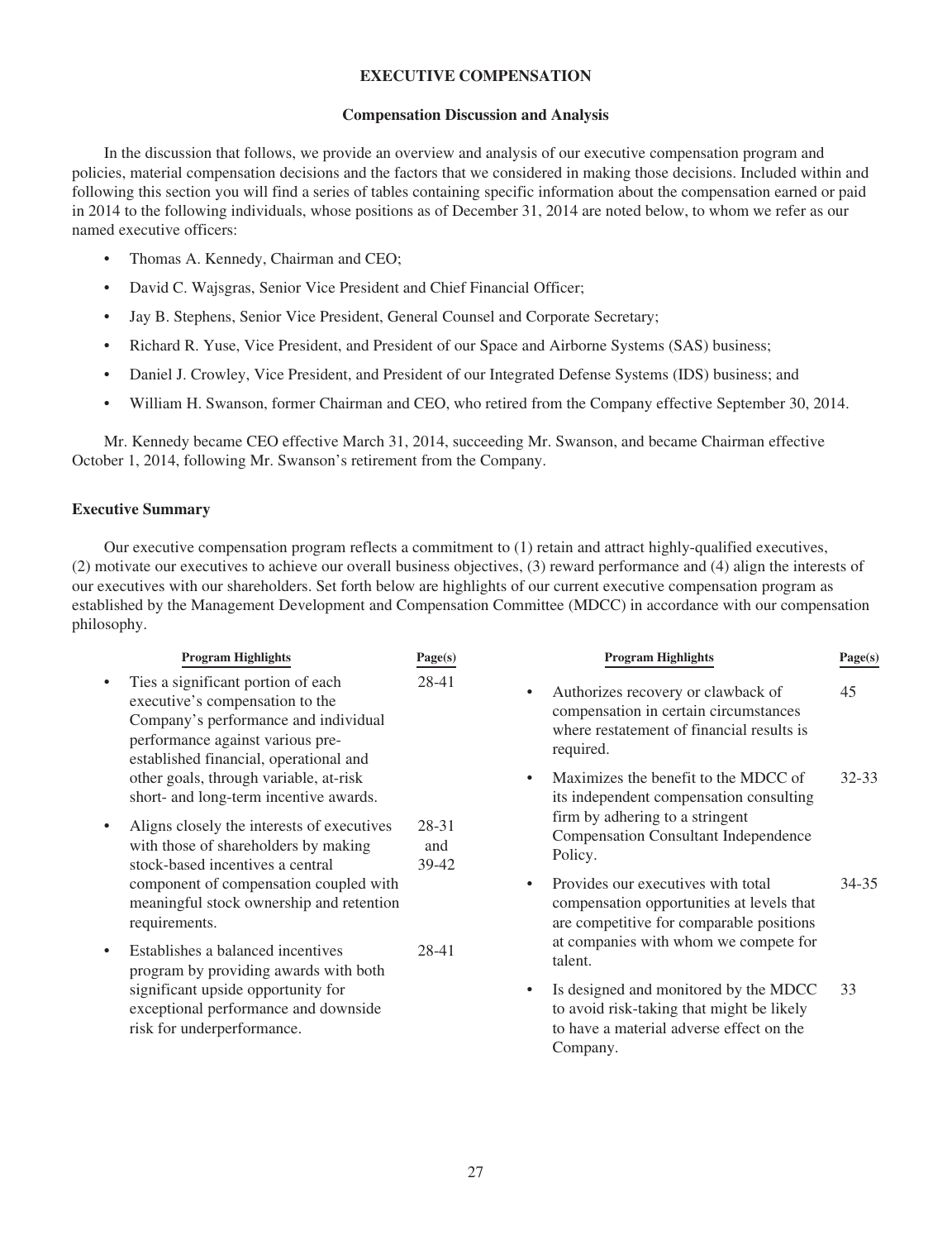The MDCC, with the assistance of management and the MDCC's independent compensation consultant, oversees, approves and assesses the effectiveness of our compensation program in relation to our compensation philosophy and the market. The table below describes each element of the program and its link to our compensation objectives.

| <b>Compensation Element</b>                                                                                                      | <b>Retain and attract</b><br>highly-qualified<br>executive talent | Incentivize achievement of<br>our overall<br>business objectives | Differentiate rewards based<br>on individual performance | <b>Incentivize and reward</b><br>long-term performance in<br>alignment with<br>shareholders' interests |
|----------------------------------------------------------------------------------------------------------------------------------|-------------------------------------------------------------------|------------------------------------------------------------------|----------------------------------------------------------|--------------------------------------------------------------------------------------------------------|
| Base Salary (Base)                                                                                                               |                                                                   |                                                                  |                                                          |                                                                                                        |
| Annual Incentive Plan (RBI)                                                                                                      |                                                                   |                                                                  |                                                          |                                                                                                        |
| Performance-Based Restricted<br>Stock Units (LTPP)                                                                               |                                                                   |                                                                  |                                                          |                                                                                                        |
| Time-Based Restricted Stock/<br>Stock Unit Awards (RSA)                                                                          |                                                                   |                                                                  |                                                          |                                                                                                        |
| Benefits, Perquisites and Other<br>Compensation,<br>including severance and<br>change-in-control<br>arrangements (Perks & Other) |                                                                   |                                                                  |                                                          |                                                                                                        |

Set forth below for the CEO, and separately for the other named executive officers (other than Mr. Swanson who retired mid-year), are charts illustrating the percentage of total target compensation corresponding to the target levels for each element and tables reflecting the total direct compensation opportunities for fiscal 2014.



| Total Direct Compensation Opportunity – $CEO(1)$ |                                        |  |  |  |
|--------------------------------------------------|----------------------------------------|--|--|--|
| Fixed 11 $\%$                                    | Variable $89\%$                        |  |  |  |
| (Base Salary)                                    | $(RBI + Long-Term Incentive Value(2))$ |  |  |  |
| Short-term $32\%$                                | Long-term $68\%$                       |  |  |  |
| (Base Salary + RBI)                              | (Long-Term Incentive Value)            |  |  |  |
| Cash $32\%$                                      | Equity-Based 68%                       |  |  |  |
| (Base Salary + RBI)                              | (Long-Term Incentive Value)            |  |  |  |

(1) Total direct compensation opportunity does not include perquisites and other executive benefits, including retirement and severance benefits. As a result, the percentages above may vary slightly from the percentages set forth in the pay mix charts which do include perquisites and other executive benefits.

(2) Long-Term Incentive Value consists of LTPP and RSA.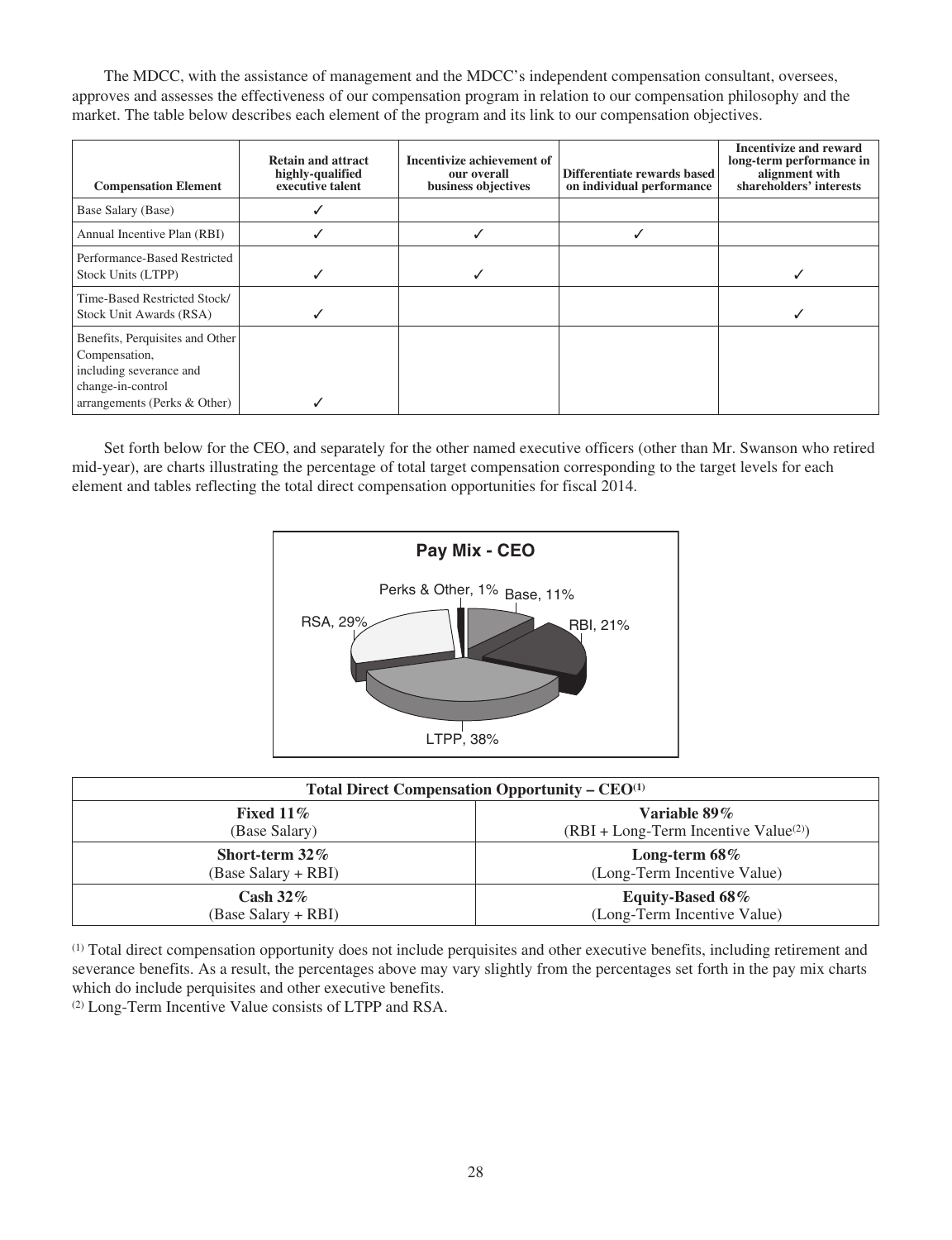

| Total Direct Compensation Opportunity – Other Named Executive Officers <sup>(1)</sup><br>(Average allocation for the four Named Executive Officers other than the CEO) |                                        |  |  |
|------------------------------------------------------------------------------------------------------------------------------------------------------------------------|----------------------------------------|--|--|
| Fixed $19\%$                                                                                                                                                           | Variable 81 $\%$                       |  |  |
| (Base Salary)                                                                                                                                                          | $(RBI + Long-Term Incentive Value(2))$ |  |  |
| Short-term 38%                                                                                                                                                         | Long-term $62\%$                       |  |  |
| (Base Salary + RBI)                                                                                                                                                    | (Long-Term Incentive Value)            |  |  |
| Cash $38\%$                                                                                                                                                            | Equity-Based 62%                       |  |  |
| (Base Salary + RBI)                                                                                                                                                    | (Long-Term Incentive Value)            |  |  |

(1) Total direct compensation opportunity does not include perquisites and other executive benefits, including retirement and severance benefits. As a result, the percentages above may vary slightly from the percentages set forth in the pay mix charts which do include perquisites and other executive benefits.

(2) Long-Term Incentive Value consists of LTPP and RSA.

According to an analysis performed by Pearl Meyer & Partners, the MDCC's independent compensation consultant, these weightings were in line with what the companies in our peer groups provided to their executives holding comparable positions. The MDCC does not establish any fixed relationship between the compensation of our CEO and that of any other named executive officer. Using market data as a general reference point, we believe that the differences between our CEO's compensation and the compensation of the other named executive officers are consistent with differences that exist at comparable companies and are consistent with our executive compensation philosophy.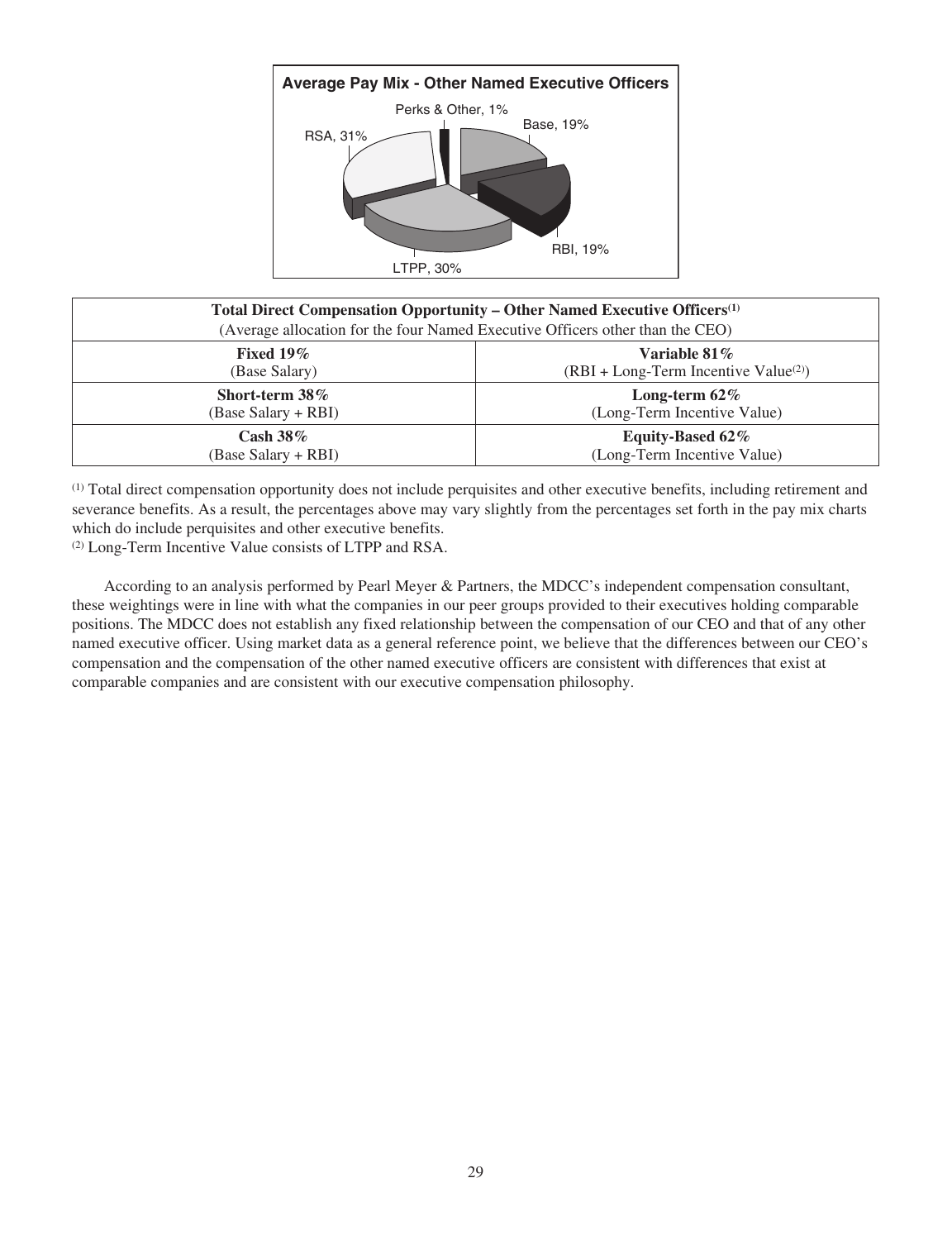The table below summarizes the 2012-2014 compensation provided to our named executive officers and reflects the view of our Board and the MDCC with respect to their annual compensation decisions for those executives during those years.

| <b>TOTAL COMPENSATION FOR 2012 - 2014</b> |  |  |
|-------------------------------------------|--|--|
|-------------------------------------------|--|--|

|                                           |                               |                                                 | <b>Non-Equity</b><br><b>Incentive Plan</b>      | (Stock Awards)<br><b>Long-Term Incentives</b>   |                                           |                                     |                                              |
|-------------------------------------------|-------------------------------|-------------------------------------------------|-------------------------------------------------|-------------------------------------------------|-------------------------------------------|-------------------------------------|----------------------------------------------|
| <b>Executive</b>                          | $Year^{(1)}$<br><b>Salary</b> | Compensation<br>$\overline{\text{RBI}}^{(2)}$   | <b>Restricted</b><br><b>Stock</b>               | <b>LTPP</b><br>$Award^{(3)/(4)}$                | <b>All Other</b>                          | <b>Total</b>                        |                                              |
| Thomas A. Kennedy                         | 2014<br>2013                  | \$1,057,698<br>\$<br>644,017                    | \$2,500,000<br>\$1,200,000                      | \$2,999,961<br>\$1,999,970                      | \$4,000,034<br>\$1,250,020                | \$323,136<br>\$142,436              | \$10,880,829<br>\$5,256,443                  |
| David C. Wajsgras $\dots \dots$           | 2014<br>2013<br>2012          | 929,694<br>\$<br>\$<br>901,434<br>\$<br>871,800 | \$1,100,000<br>\$1,100,000<br>\$1,000,000       | \$1,549,968<br>\$1,200,023<br>\$1,099,995       | \$1,300,032<br>\$1,300,013<br>\$1,300,016 | \$152,328<br>\$158,674<br>\$138,098 | \$5,032,022<br>\$4,660,144<br>\$4,409,909    |
| Jay B. Stephens $\dots \dots \dots \dots$ | 2014<br>2013<br>2012          | S<br>813,666<br>\$<br>788,926<br>\$<br>762,979  | \$1,300,000<br>\$1,000,000<br>950,000<br>S.     | \$<br>999,955<br>\$<br>999,985<br>1,000,009     | \$1,200,001<br>\$1,200,026<br>\$1,199,999 | \$150,855<br>\$120,986<br>\$122,096 | \$4,464,477<br>\$4,109,923<br>\$4,035,083    |
| Richard R. Yuse<br>.                      | 2014<br>2013<br>2012          | \$<br>678,268<br>\$<br>631,138<br>556,680<br>S  | 800,000<br>S.<br>700,000<br>S.<br>S.<br>675,000 | \$1,600,006<br>\$<br>1,200,023<br>\$<br>900,024 | \$1,250,016<br>\$1,250,020<br>\$1,250,008 | \$158,850<br>\$164,476<br>\$137,132 | \$4,487,140<br>\$3,945,657<br>\$3,518,844    |
| Daniel J. Crowley $\dots\dots\dots\dots$  | 2014<br>2013<br>2012          | \$<br>741,206<br>717,262<br>S<br>691,028<br>\$  | 675,000<br>S.<br>750,000<br>S.<br>575,000<br>S. | \$1,200,004<br>1,200,023<br>\$.<br>900,024<br>S | \$1,250,016<br>\$1,250,020<br>\$1,250,008 | \$172,957<br>\$263,016<br>\$118,595 | \$4,039,183<br>\$4,180,321<br>\$ 3,534,655   |
| William H. Swanson                        | 2014<br>2013<br>2012          | \$1,178,228<br>\$1,463,456<br>\$1,414,421       | \$2,300,000<br>\$3,500,000<br>\$3,400,000       | \$11,999,993<br>\$4,699,971<br>\$4,699,989      | \$6,499,975<br>\$6,500,009<br>\$6,499,980 | \$493,844<br>\$627,663<br>\$446,160 | \$22,472,040<br>\$16,791,099<br>\$16,460,550 |

(1) The table sets forth the compensation for each of the named executive officers for the fiscal years ended December 31, 2012, 2013 and 2014, other than Mr. Kennedy who became an executive officer in 2013.

(2) Annual Results-Based Incentive (RBI) cash award. RBI awards are discussed under "Annual Incentives" on pages 36 to 39.

(3) Long-Term Performance Plan (LTPP) award. LTPP awards are discussed under "Long-Term Incentives – LTPP" on pages 39 to 41.

(4) As a result of his retirement from the Company on September 30, 2014, Mr. Swanson is only entitled to a prorated payment based on the Company's performance and the number of months employed during the performance cycle.

The above table differs from the 2014 Summary Compensation Table required by the SEC, which appears on page 47, and is not a substitute for that table. The 2014 Summary Compensation Table includes amounts based on the change in the actuarial present value of the executives' accumulated pension benefits. The above table excludes these amounts because the Company and the MDCC consider the pension plan in the context of their assessment of the overall benefit design and the competitiveness of the Company's retirement benefits, and not as an element of their annual compensation decisions. Another difference is that the amounts set forth under the Restricted Stock and LTPP Award columns in the above table represent the full intrinsic values of such awards on the date the Board or MDCC made the formal determination for such grant (e.g., target number of shares times the closing price of our common stock on the determination date), since that is the

basis upon which the Company, the MDCC and the Board consider these awards in proposing, recommending and approving annual compensation. In contrast, the Stock Awards column in the 2014 Summary Compensation Table represents the grant date fair value of such awards for financial statement reporting purposes, which differs from the intrinsic value of the LTPP awards. These awards are discussed in more detail under "Long-Term Incentives" beginning on page 39.

We discuss the elements of our compensation program set forth in the above table in detail beginning on page 35 and describe how we set these opportunities and the total compensation of our named executive officers so that they are market competitive and are based on Company and individual performance. While we generally have provided consistent compensation opportunities, the actual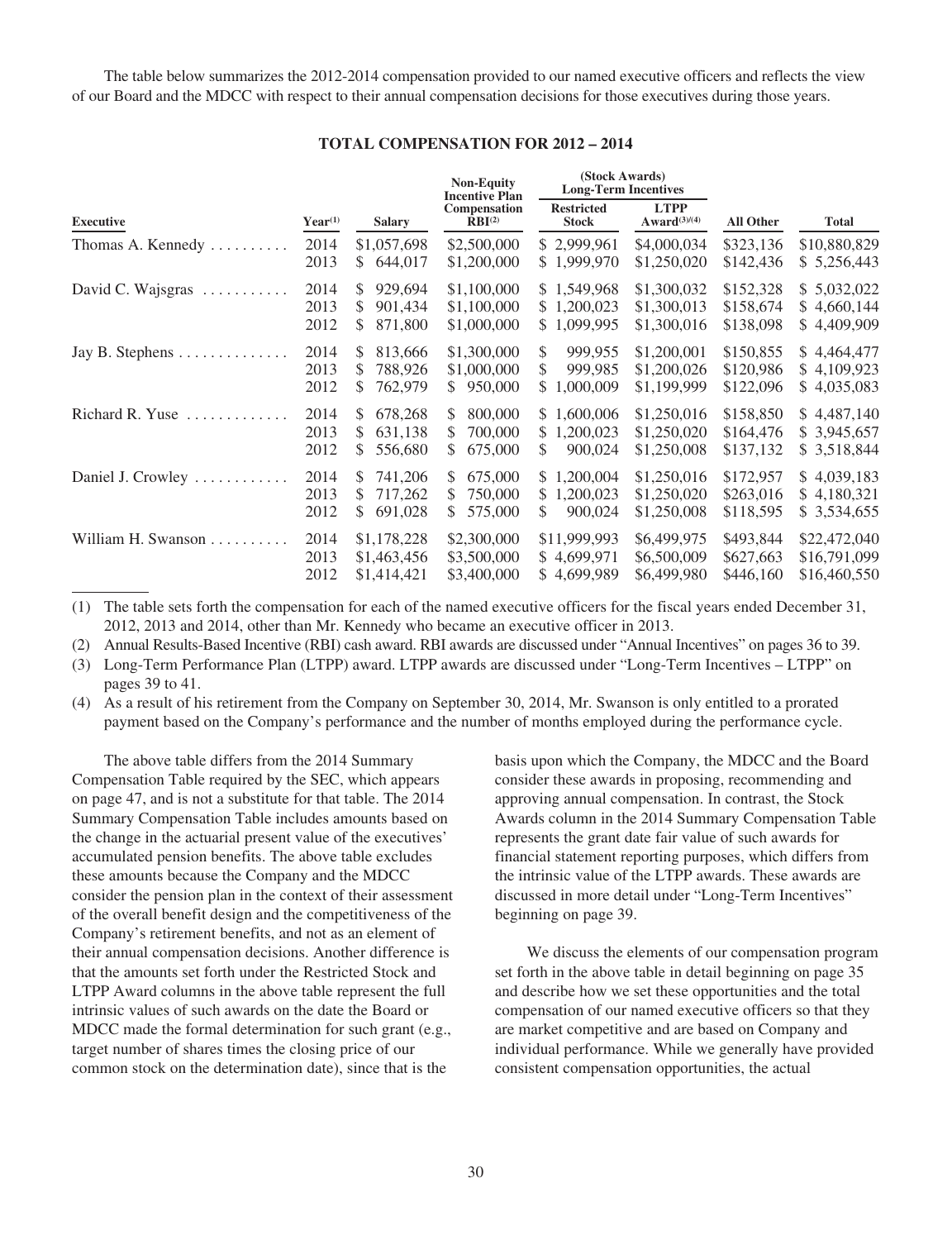compensation earned by our executives has varied reflecting our pay-for-performance approach and market competitiveness. For 2014, the base salaries in existing roles for Messrs. Wajsgras, Stephens, Yuse and Crowley increased between 3.0 % and 4.0%. Mr. Kennedy received a 33.3% increase in base salary effective January 2014 in connection with his election as CEO. Additionally, he received a merit increase of 10% effective in April 2014 (at the same time as other named executive officer merit increases) which brought him closer to, albeit still well below, the 50<sup>th</sup> percentile of the market for his position. Mr. Swanson's 2014 base salary remained the same as his 2013 base salary. In addition, based on Company, business unit, and individual performances in 2014, Messrs. Kennedy, Wajsgras, Stephens and Yuse received RBI awards that were above the funded RBI target level, while Mr. Crowley's RBI award was below target. Mr. Swanson received an RBI award for 2014 prorated for his employment through September 30, 2014, and based on target level of performance. For a discussion of named executive officer base salaries and RBI awards, see pages 35 to 39.

From a performance perspective, the Company had strong operational results in 2014, including: earnings per share from continuing operations of \$6.97, reflecting growth of 16.9% over 2013; strong bookings of \$24.1 billion, up from \$22.1 billion the prior year; and a book-tobill ratio of 1.05 for the year. In 2014, the Company generated \$2.1 billion in operating cash flow from continuing operations, after a \$600 million pretax discretionary pension plan contribution. The Company also continued to grow its international business in 2014. International bookings increased by 26.6% over the prior year and international sales increased by 1.5%, which partially offset the decline in domestic sales which continued to be impacted by a challenging U.S. budgetary environment. The Company's continued focus on reducing costs and improving affordability coupled with strong

global demand for the Company's innovative products and services were among the primary drivers of the Company's continued strong operating margin and earnings performance. These results were achieved while the Company also continued to invest to develop discriminating technologies and differentiated capabilities. The Company's performance drove significant shareholder value in 2014, with total shareholder return for 2014 considerably outperforming the S&P 500. In line with our pay-for-performance philosophy, our executives received competitive compensation commensurate with these results, particularly through our performance-based 2014 RBI and the 2012-2014 LTPP. These programs are specifically designed to tie closely the compensation paid to the individual executive with the performance of the Company. A summary of these compensation elements, the applicable performance metrics, their respective weightings, the results we achieved, the overall funding levels and the location of a more detailed discussion of this section, are set forth in the RBI and LTPP Performance Results table below.

On an ongoing basis, the MDCC reviews the compensation program and how the Company measures performance in a changing business environment and incentivizes management based on the Company's strategy. In connection with this process, as of January 1, 2012, the MDCC refined the performance metrics relating to RBI by removing ROIC and revising the weightings on the remaining metrics, as indicated in the table below. The MDCC determined that discontinuing the use of ROIC for RBI, while retaining it for LTPP, was appropriate to further differentiate between long-term and short-term incentives and related performance metrics. We view ROIC as a more meaningful measurement of longer-term value creation, as opposed to short-term performance. This realignment eliminated overlap between the short- and long-term elements and is consistent with the Company's growth philosophy.

| Compensation<br>Element | <b>Performance Metrics/Weightings</b>                                                                                                     | <b>Results Achieved</b>                                                                                                                                                                                                                                                          |  |  |
|-------------------------|-------------------------------------------------------------------------------------------------------------------------------------------|----------------------------------------------------------------------------------------------------------------------------------------------------------------------------------------------------------------------------------------------------------------------------------|--|--|
| $2014$ RBI              | Bookings $(20\%)$ ; net sales $(30\%)$ ; free cash<br>flow (FCF) $(20\%)$ ; and operating income from<br>continuing operations $(30\%)$ . | We exceeded our pre-established 2014 target<br>for Bookings, FCF and operating income from<br>continuing operations, and nearly achieved<br>target for net sales, resulting in the<br>achievement of an overall funding level of<br>103.6%. See discussion beginning on page 36. |  |  |
| $2012 - 2014$ LTPP      | Average return on invested capital (ROIC)<br>$(50\%)$ ; cumulative FCF (CFCF) $(25\%)$ ; and<br>total shareholder return $(TSR)$ (25%).   | We exceeded our pre-established three-year<br>performance targets for ROIC, CFCF and TSR,<br>which resulted in a 173.0% of target payout in<br>shares of our common stock. See discussion<br>beginning on page 39.                                                               |  |  |

# **RBI and LTPP Performance Results**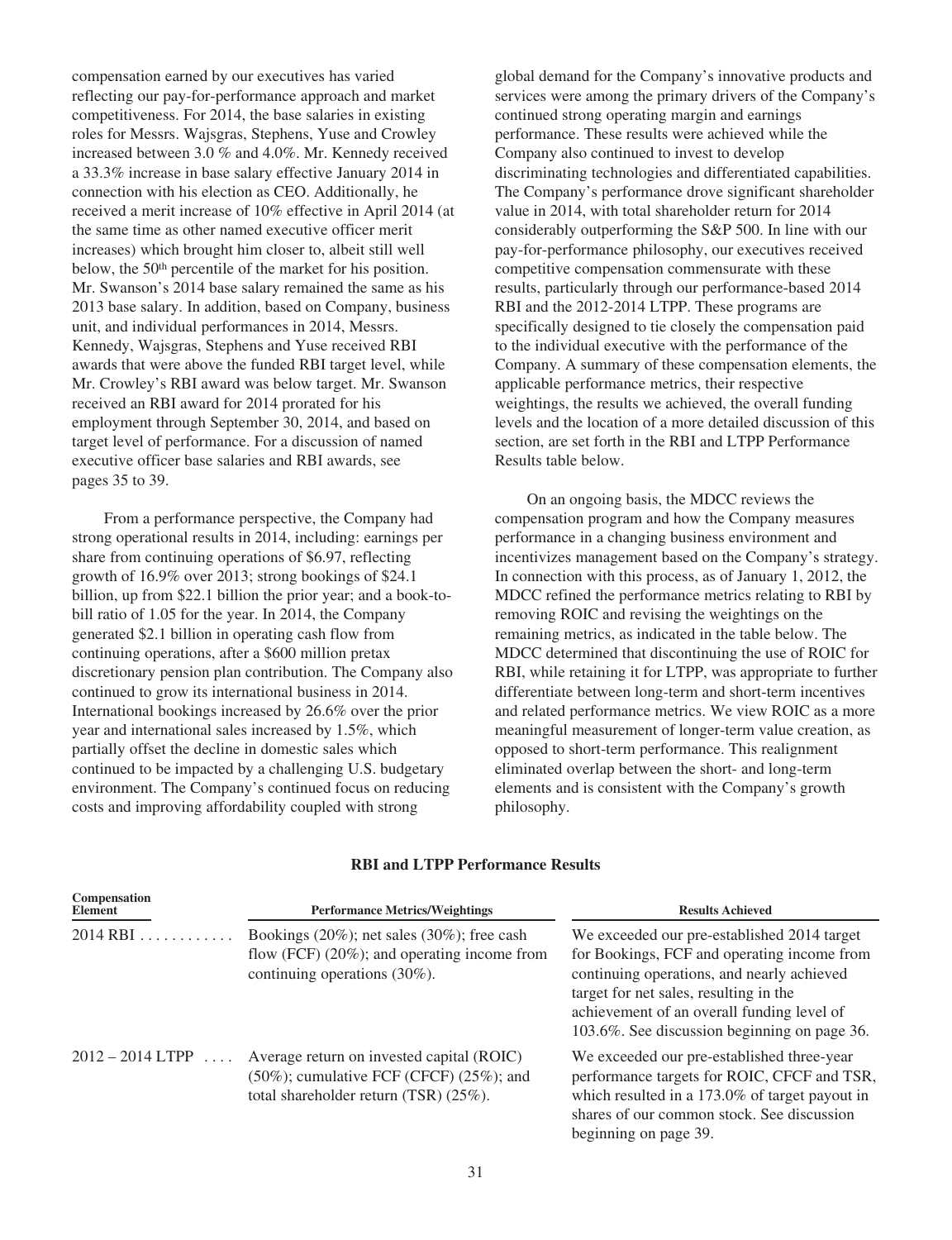# **Consideration of 2014 Advisory Vote on Executive Compensation**

In 2014, as in the prior three years, the Company asked its shareholders, through an advisory vote, to approve the compensation of the named executive officers as described in the 2014 proxy statement. The 2014 advisory vote received strong support from shareholders, garnering a 95.1% affirmative vote, comparable to the 96.1%, 94.2% and 93.3% 'for' votes in 2013, 2012 and 2011, respectively. The MDCC has considered the strong support conveyed by the vote, other input received from shareholders, as well as other factors and data discussed in this Compensation Discussion and Analysis. It also continued to find its existing executive compensation approach appropriate for the Company and its strategy and business in the then-current market environment. The MDCC will, in consultation with its independent compensation consultant, consider changes to the program as appropriate in response to input from shareholders and evolving factors such as the business environment and competition for talent. The MDCC's decision to discontinue the use of ROIC as a performance metric for RBI beginning in 2012, while continuing its use as a metric for LTPP, illustrates this ongoing process. The MDCC will also continue to monitor future advisory votes carefully and seek input from shareholders in the course of the Company's shareholder outreach efforts.

At the 2011 annual meeting, our shareholders expressed a preference that advisory votes on executive compensation occur annually in accordance with the recommendation of the Board. Based on the results of this vote, the Board implemented an advisory vote on executive compensation annually until the next frequency vote is conducted, which shall occur no later than the Company's annual meeting in 2017.

### *Shareholder Outreach and Engagement*

In 2014, we continued to engage in a dialogue with many of our shareholders to solicit their input on a range of topics related to executive compensation and governance matters. Our outreach efforts in 2014 resulted in discussions outside of the proxy season with representatives of institutional shareholders that in the aggregate owned more than 40% of the Company's outstanding shares. In addition to our outreach to institutional shareholders, we have also engaged in conversations and correspondence with a number of other investors, proxy advisory firms and corporate governance research firms. The Governance and Nominating Committee and the MDCC have been provided with feedback regarding these outreach and engagement efforts. The MDCC considered such feedback in conjunction with

its review of the 2014 advisory vote on executive compensation. We plan to continue with these efforts in the coming year.

# **How We Determine and Assess Executive Compensation**

We design our compensation program with a view to retaining and attracting executive leadership of a caliber and level of experience necessary to manage our complex, global businesses effectively. Given the length of our programs, contracts and business cycles, it is especially important for us to retain our executive talent over a number of years to provide continuity of management in a highly competitive industry. Our Board bears the ultimate responsibility for approving the compensation of our named executive officers in our proxy statement for the prior year. The MDCC assists the Board in discharging this responsibility. Information about the MDCC and its composition, responsibilities and operations can be found on page 13 under the heading "The Board of Directors and Board Committees – Management Development and Compensation Committee."

## *Independent Compensation Consultant*

In 2014, the MDCC retained Pearl Meyer & Partners (PM&P), a compensation consulting firm, to obtain information on compensation levels, programs and practices within certain peer groups and the broader market, provide the MDCC with a report on compensation trends among our peers and the broader market, perform a pay-for-performance assessment and perform related services. PM&P's work product provides one source of input to the MDCC's compensation decision making process, combined with information and analyses the MDCC receives from management and the MDCC's own judgment and experience.

The MDCC has had a formal compensation consultant independence policy since 2009 to ensure that it receives independent and unbiased advice and analysis from its consultant. Additionally, the MDCC's charter has required an annual assessment by the MDCC of the independence of the outside compensation consultant. Both the policy and the charter were amended to incorporate new NYSE standards that became effective on July 1, 2013, establishing specific independence factors which must be considered by the MDCC before selecting any compensation adviser. Applying these factors as reflected in the amended policy and charter, the MDCC has determined that PM&P continues to be independent pursuant to the policy, and that PM&P's work for the MDCC does not raise any conflict of interest. The policy requires the pre-approval of any services proposed to be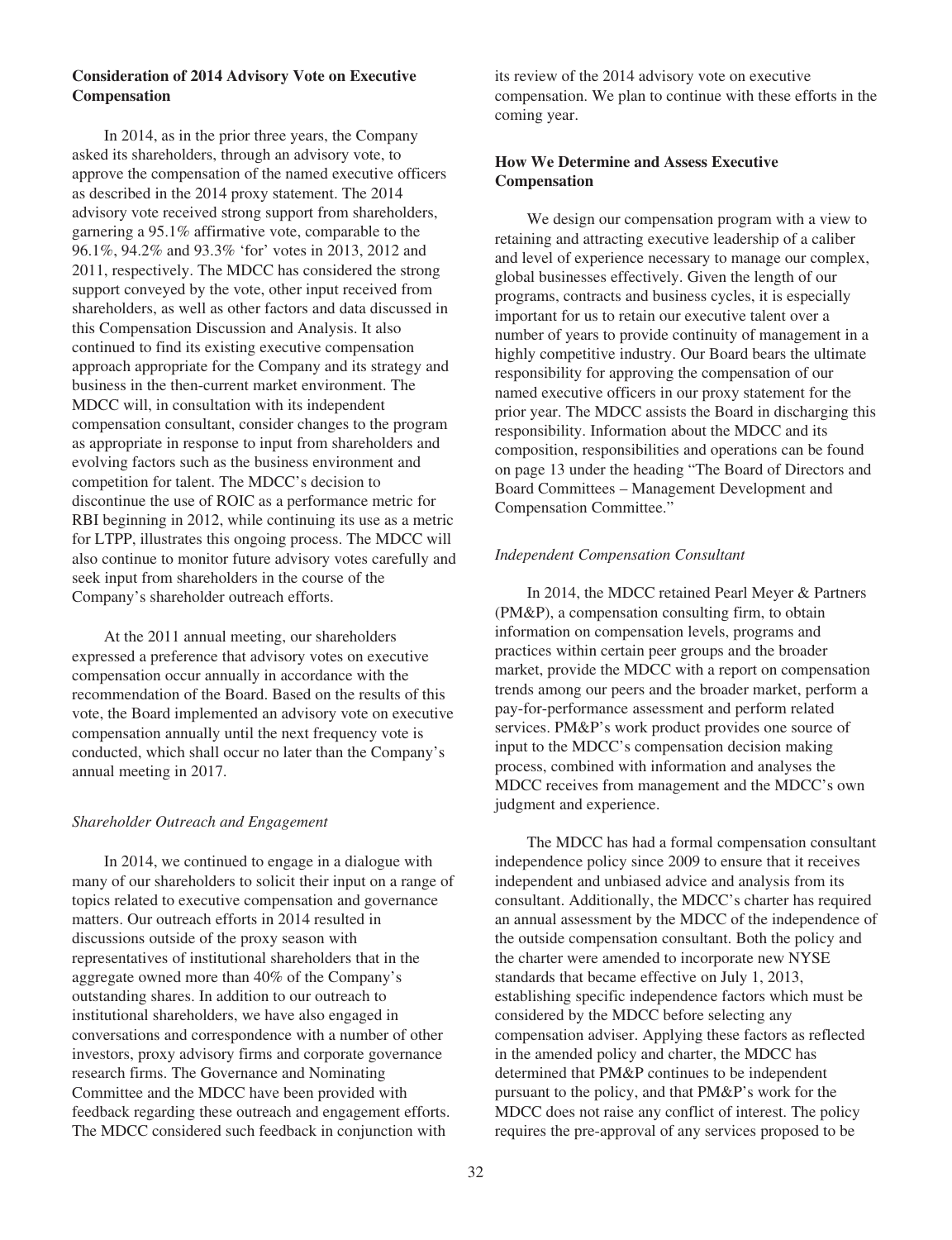provided by the consultant to the Company. The MDCC's pre-approval review is intended to ensure that the provision of non-MDCC services to the Company will not impair the consultant's independence. As a guideline to avoid any actual or perceived conflict of interest or bias, the policy limits the fees paid by the Company for such non-MDCC services to no more than 1% of the consulting firm's annual gross revenues and prohibits altogether the provision of services to Company officers and directors. In accordance with the policy, the MDCC pre-approved the Company's acquisition from PM&P of certain industry compensation surveys which PM&P makes available generally to companies for a fee. The fees paid to PM&P for these surveys were less than \$10,000, and well below  $1\%$  of PM&P's 2014 annual gross revenues.

# *Management of Compensation-Related Risk*

We have designed our compensation program to avoid excessive risk-taking. While risk is inherent in numerous aspects of our business operations, we believe our compensation program does not unduly affect these inherent business risks and has been appropriately designed to manage compensation-related risk. The following are some of the features of our program designed to help us appropriately manage compensation-related risk:

- An assortment of vehicles for delivering compensation, both fixed and variable, and including cash and equity-based measures with different time horizons, to focus our executives on specific objectives that help us achieve our business plans and create an alignment with longterm shareholder interests;
- Diversification of incentive-related risk by employing a variety of performance measures;
- A balanced weighting of the various performance measures to avoid excessive attention to achievement of one measure over another;
- Fixed maximum award levels for performancebased awards;
- Guidelines designed to assure the independence of our compensation consultant, who advises the MDCC as described above;
- A clawback policy and equity grant procedures, as described below on page 45; and
- Incentive compensation to named executive officers based on individual performance and overall Company performance.

As discussed beginning on page 8, the MDCC has reviewed with management the design and operation of our incentive compensation arrangements for all employees,

including executive officers, for the purpose of determining whether such programs might encourage inappropriate risktaking that would be reasonably likely to have a material adverse effect on the Company. The MDCC concluded that the Company's compensation plans, programs and policies, considered as a whole, including applicable risk-mitigation features, are not reasonably likely to have a material adverse effect on the Company.

### *Key Considerations Related to Executive Compensation*

Our determinations and assessments of executive compensation are primarily driven by two considerations:

- Company and individual performance in five areas – financial, operational, customer satisfaction, people and "Six Sigma"; and
- Market competitiveness of our compensation program.

## *Company and Individual Performance*

In addition to market competitiveness, we use a number of factors to determine our compensation levels and to customize our compensation program to appropriately recognize Company and individual performance and contribution to the enterprise. We consistently review performance in these five areas:

- Financial we focus on financial metrics that are good indicators of whether the Company and our businesses are achieving their annual or longerterm business objectives; bookings, sales, operating income, free cash flow and return on invested capital are measures used to gauge financial performance;
- Operational we evaluate product development and program execution through the use of tools designed to measure operational efficiencies, such as Integrated Product Development Systems and the Earned Value Management System;
- Customer satisfaction we measure customer satisfaction through the use of customer satisfaction surveys, performance against program cost and schedule indices, annual customer performance assessment reports and through customer award fees;
- People we assess our executives' development of people, leadership behavior, ethical conduct, employee connect survey results and the development of an inclusive workforce; and
- "Six Sigma" we look to see how well the Company, a business or an individual has used Raytheon Six Sigma, a continuous process improvement effort designed to reduce costs and improve efficiency.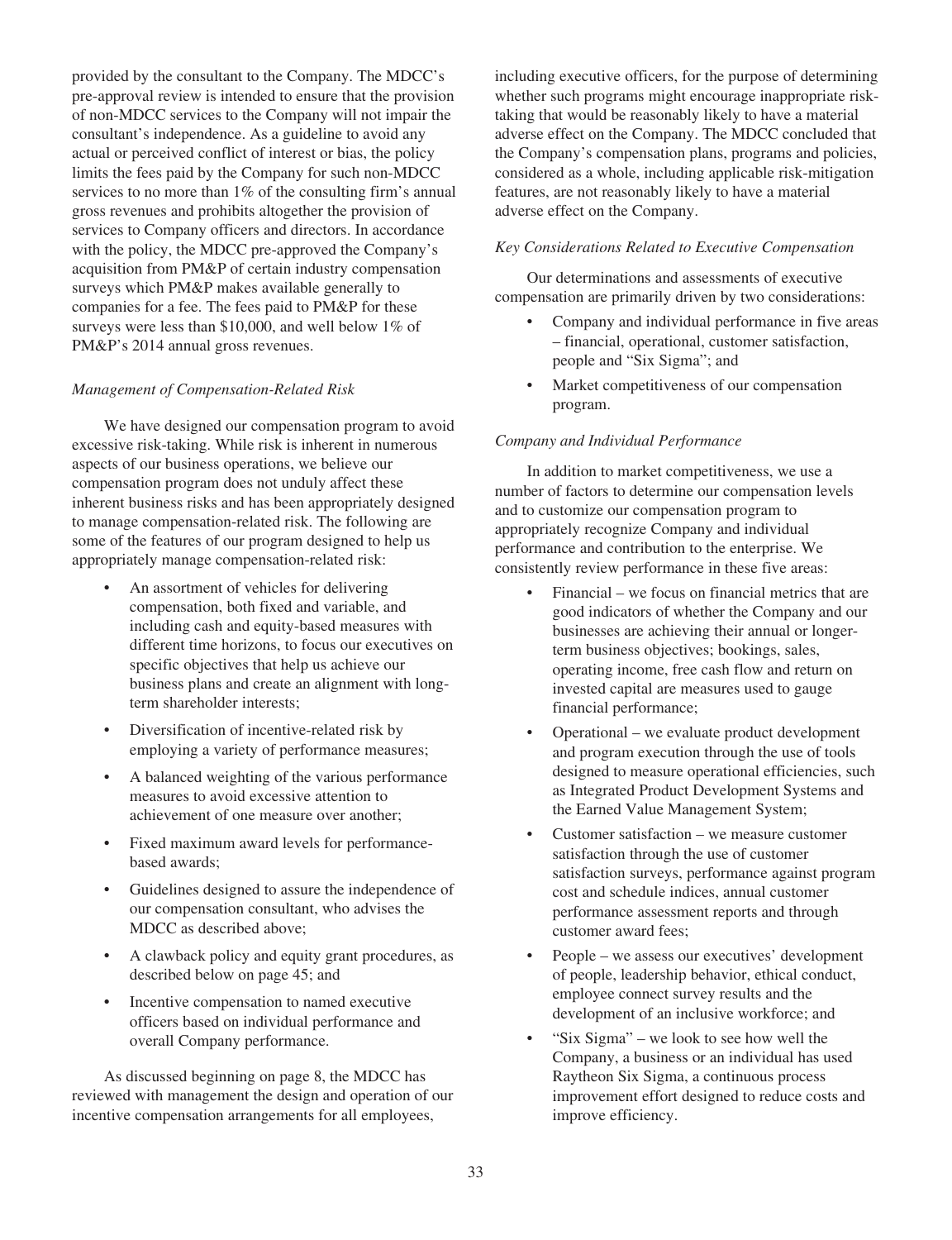Collectively, we consider these five factors to provide a measurable assessment of executive performance that will build value for our shareholders. We look to each of them, to varying degrees, to make the most of our executive compensation decisions, from setting base salaries to providing annual and longer-term rewards.

## *Market Data*

We consider the compensation levels, programs and practices of certain other companies to assist us in setting our executive compensation so that it is market competitive. We use two peer groups for these purposes:

> • A core peer group, which consists of companies that are either aerospace and defense companies or that have substantial aerospace or defense businesses. We also consider a company's complexity, operations, revenues, net income and market capitalization. We compete to varying degrees for business and talent with the companies in this core peer group. The companies comprising the core peer group are as follows:

| The Boeing Company | General Dynamics       |
|--------------------|------------------------|
|                    | Corporation            |
| L-3 Communications | Honeywell              |
| Holdings, Inc.     | International, Inc.    |
| Northrop Grumman   | <b>Lockheed Martin</b> |
| Corporation        | Corporation            |
| Textron Inc.       | United Technologies    |
|                    | Corporation            |

• A broader peer group, comprised of our core peer group and seven additional companies from other industries, which we selected on the basis of the comparability of their complexity, operations, revenues, net income and market capitalization to ours. The broader peer group companies are as follows:

| 3M Company               | Emerson Electric Co. |
|--------------------------|----------------------|
| Caterpillar Inc.         | Eaton Corporation    |
| General Dynamics         | Illinois Tool Works  |
| Corporation              | Inc.                 |
| Honeywell International, | L-3 Communications   |
| Inc.                     | Holdings, Inc.       |
| Johnson Controls, Inc.   | Lockheed Martin      |
|                          | Corporation          |
| Northrop Grumman         | Motorola Solutions,  |
| Corporation              | Inc.                 |
| Textron Inc.             | United Technologies  |
|                          | Corporation          |
| The Boeing Company       |                      |

We review the peer groups annually to ensure that we have the appropriate marketplace focus. We may change the composition of our peer groups to reflect changes in our strategy and markets, or if significant changes occur to a company or companies within the peer groups. With the benefit of input from PM&P, the MDCC has made certain changes to the peer groups over the last several years. For 2013, Goodrich Corporation was removed from the core peer group after its acquisition by United Technologies Corporation, and Rockwell Collins, Inc. was removed due to size considerations. ITT Corporation was removed from the broader peer group because it spun off its defense business in 2012, while Eaton Corporation and Illinois Tool Works were added given the similarities to Raytheon in their complexity, operations, revenues, net incomes and market capitalizations.

The MDCC obtains information on the compensation levels, programs and practices of the companies within the core and broader peer groups. Statistical techniques, such as regression analysis, typically are used to adjust the data for differences in company size. The MDCC also considers market survey data for companies outside of our core and broader peer groups as a general indicator of relevant market conditions and pay practices and as a broader reference point. This market survey data was developed by national compensation consulting firms and provided to the MDCC by PM&P, its independent compensation consultant.

The MDCC establishes and evaluates compensation levels for our named executive officers based on market data primarily for our broader peer group, as well as other factors, as discussed below. While aggregate target and actual pay levels are analyzed and measured against market data, individual and Company performance can result in compensation for any one individual that varies from the market median. In 2014, PM&P also provided the MDCC with a report on peer compensation trends (levels, mix, vehicles and metrics) which is used to help set pay levels and design programs.

### *2014 Review of Compensation*

PM&P provided the MDCC with a marketplace assessment, except as to Mr. Swanson, of our named executive officers' 2014 compensation in comparison to compensation for comparable positions relative to the market comprised of the broader peer group.

### PM&P looked at the market in terms of:

base salaries;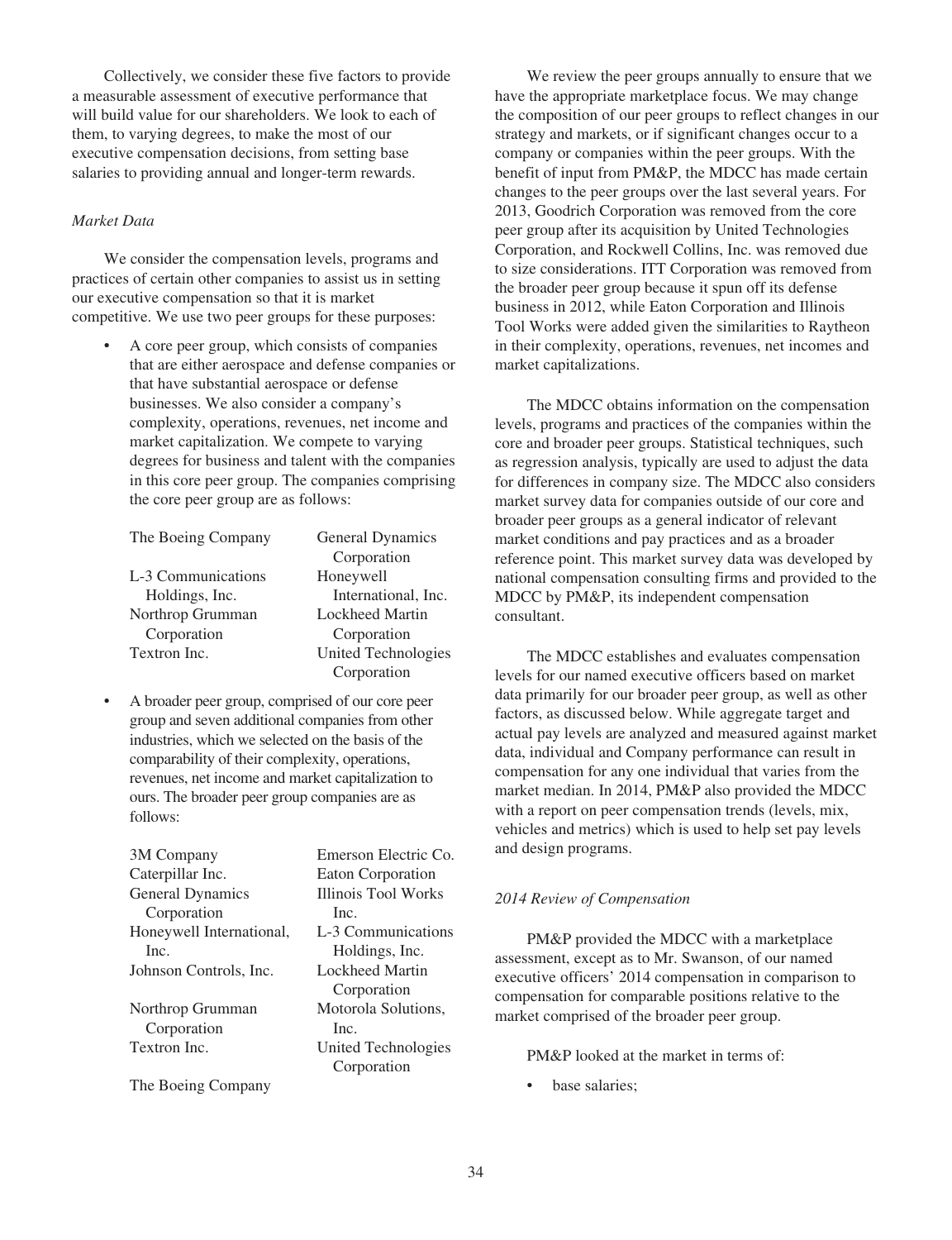- total cash compensation (which includes base salary and annual incentive award); and
- total direct compensation (which includes base salary, annual incentive award and long-term incentive opportunity).

This assessment showed that for these executive officers:

- Base salaries, on average, fell between the  $50<sup>th</sup>$ and the 75th percentiles of the market;
- Total cash compensation, on average, fell between the 50th and the 75th percentiles of the market; and
- Total direct compensation, on average, closely approximated the 50th percentile of the market.

PM&P also assisted the MDCC with a pay-forperformance analysis, which assessed the correlation between our short-term pay (annual incentive award) and short-term performance and our long-term pay and longterm performance relative to the peer groups using 2013 performance data and the 2013 named executive officers. Rather than looking at current compensation opportunities (current salary, target annual incentive award and present value of long-term incentives), this analysis focused on realized or realizable pay in relation to past performance. For 2013, PM&P concluded that Raytheon continued to exhibit alignment between RBI pay- out percentage and relative performance on a short-term basis. It also determined that Raytheon's realizable pay specific to longterm incentive awards provided to all named executive officers as a group was in general alignment with its longterm performance (based on TSR, operating income and net sales growth over the three-year period) relative to its peers, in the aggregate. A similar 2014 pay-forperformance assessment will be performed in 2015 once peer group performance data is available.

The MDCC also periodically reviews the formulas that determine benefits under our retirement plans, perquisites and our severance arrangements so that we can be sure that these plans integrate appropriately into our total compensation strategy. We provide benefits under these plans that are comparable to our peer group companies in order to offer employment packages that attract highly-qualified executives to join us and to keep our compensation competitive in order to retain such executives.

### **Elements of Our Compensation Program**

Our executive compensation program is designed to meet the objectives discussed in the Executive Summary, including tying a significant portion of each executive's compensation to Company and individual performance. As discussed in more detail below, our 2014 program successfully met our pay-for-performance objectives.

Our program consists primarily of the following integrated elements: base salary, annual incentive awards (RBI) and long-term incentives (LTPP and RSAs), which together make up an executive's total direct compensation in a given year or performance period. The program is rounded out with perquisites and other executive benefits, including retirement and severance benefits.

# *Allocation of Total Direct Compensation*

The MDCC annually reviews the relative mix of our compensation elements to those of the market for comparable positions. Specifically, we review the total direct compensation opportunity (i.e., the sum of salary, target annual and target long-term incentives) in the following categories:

- Fixed versus variable
- Short-term versus long-term
- Cash versus equity-based

The charts and tables on pages 28 and 29 provide a further description of the mix of our compensation elements and the allocations of total direct compensation opportunities for fiscal year 2014.

Just as our shareholders put their money at risk when they invest in our Company, a significant portion of our executives' compensation is at risk, and that risk increases with the executive's level of responsibility. We also balance the short- and long-term focus of our executives and align their interests with those of our shareholders by making sure that a significant portion of their compensation is equity-based and subject to stock price performance. In addition, to reinforce this direct link with shareholders' interests, we require our executive officers to own and retain a meaningful amount of our stock. See pages 41 and 42 for a discussion of our Stock Ownership and Retention Guidelines.

### *Base Salary*

Base salary is the one fixed component of our executives' total direct compensation that is not at risk based on Company performance and/or stock price variations. The MDCC reviews the base salaries of our executive officers annually and whenever an executive changes position. Our CEO makes salary recommendations to the MDCC with respect to his direct reports. To maintain competitive levels, we refer to the market median of base salaries for comparable positions in setting our named executive officers' base salaries. However, we also consider the executive's:

• Experience for the position;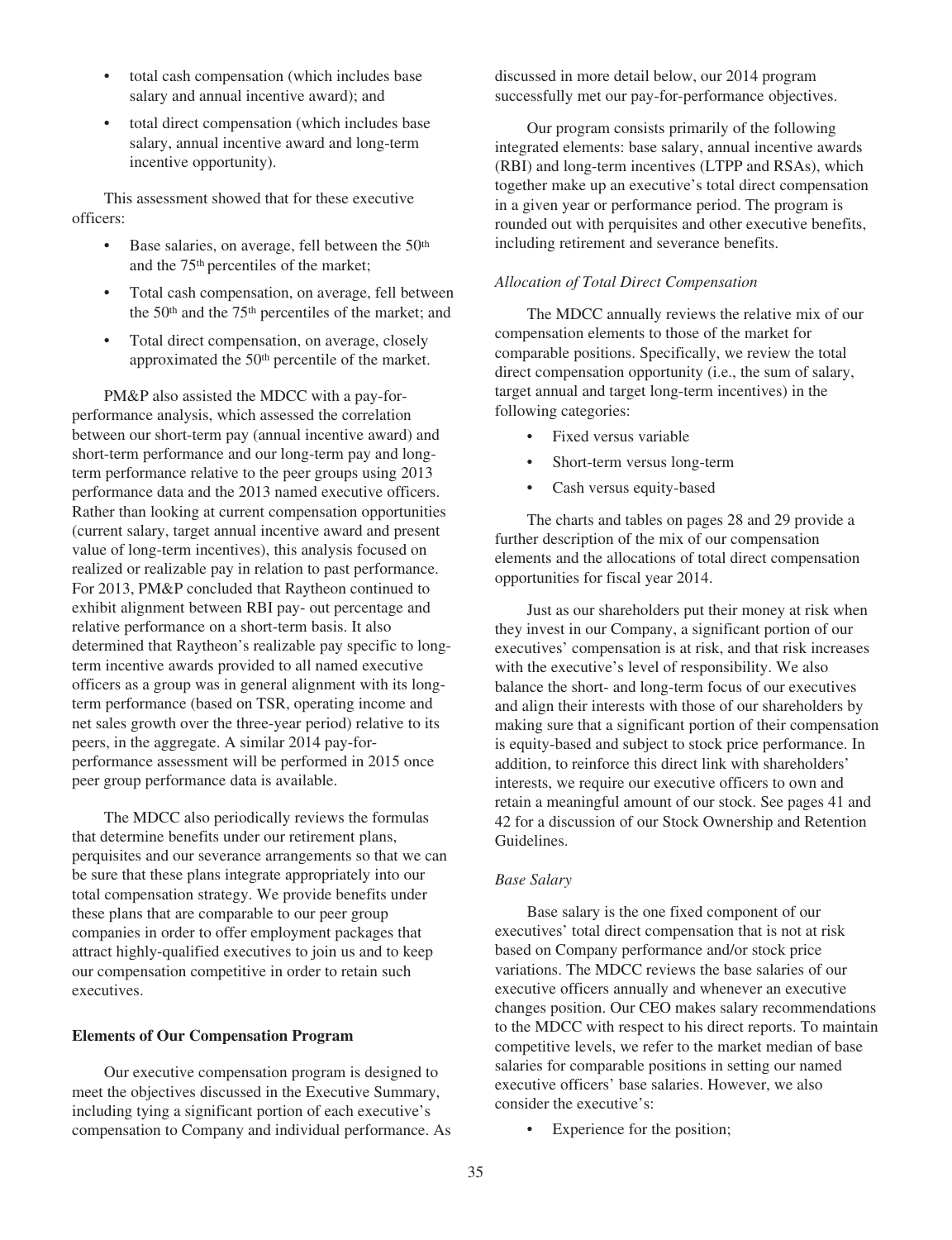- Personal contribution to the financial and operational performance of the Company and its businesses; and
- Contribution in the areas of customer satisfaction, people and "Six Sigma."

These other factors could cause any one executive officer's base salary to be above or below the market median for a comparable position. Annual merit-based salary increases are an integral part of the annual performance management process and are used to reward and reinforce desired behaviors and maintain competitive marketplace positions.

Based on the MDCC's review of market data and the foregoing individual factors, for 2014, the base salaries for Messrs. Wajsgras, Stephens, Yuse and Crowley increased between 3.0% and 4.0%. Mr. Kennedy received a 33.3% increase in base salary effective January 2014 in connection with his election as CEO. Additionally, he received a merit increase of 10% effective in April 2014 (at the same time as other NEO merit increases) which brought him closer to, albeit still well below, the 50<sup>th</sup> percentile of the market for his position. Mr. Swanson's 2014 base salary remained the same as his 2013 base salary. The 2014 base salaries for our named executive officers, on average, fell between the  $50<sup>th</sup>$  and  $75<sup>th</sup>$  percentiles of the market.

# *Annual Incentives*

Annual incentive awards provide a direct link between executive compensation and the achievement of financial, operational and individual goals over a one-year period. Unlike base salary, which is fixed, our executives' annual incentive award is at risk based on how well the Company and the executive perform.

We award annual incentives under our Results-Based Incentive (RBI) Plan to focus our executive officers on attaining pre-established annual performance goals. The RBI award for our named executive officers is variable in two respects:

- First, the funding of an overall RBI incentive pool is dependent on the Company's success in achieving specified financial performance goals, as described below.
- Second, the size of the executive's RBI payout from the funded pool depends on actual performance against pre-established individual performance objectives, which can be below target or, for exceptional individual performance, as much as 200% of target.

*Target Opportunities*. We generally set the target RBI amount for each executive at the median of our peer groups' annual cash incentives for employees in similar positions. In order to encourage and reward extraordinary performance, our RBI awards are structured so that the actual payout under an executive officer's award can approach or exceed the 75th percentile if such executive exceeds individual performance objectives.

We use the sum of target awards to determine the overall funding of the RBI incentive pool, as described below, but the targets are not entirely determinative of what any one participant's actual RBI incentive payout will be.

*Funding the RBI Pool*. The pool of available funds to pay our RBI awards is based on the extent to which the Company and our businesses meet or exceed predetermined goals under selected financial metrics, which are set by the MDCC at the beginning of the performance year. Beginning in 2012, the MDCC discontinued use of ROIC as a financial metric for RBI, as discussed in the Executive Summary on page 31, and selected the four financial metrics, weighted as identified below, for purposes of funding an overall pool for the RBI plan:

- Bookings  $-20\%$  a forward-looking metric that measures the value of new contracts awarded to us during the year and an indicator of potential future growth.
- Net Sales  $-30\%$  a growth metric that measures our revenue for the current year.
- Free Cash Flow (FCF)  $20\%$  a measure of the cash that is generated in a given year that we can use to make strategic investments to grow our businesses or return to our shareholders.
- Operating Income from Continuing Operations 30% – a measure of our profit from continuing operations for the year, before interest and taxes, and after certain non-operational adjustments.

FCF and Operating Income from Continuing Operations are non-GAAP financial measures and are calculated as follows:

- FCF is operating cash flow from continuing operations less capital spending and internal use software spending, excluding the impact of changes to cash flow from pension and postretirement benefits-related items and other similar non-operational items.
- Operating Income from Continuing Operations is operating income from continuing operations, excluding the FAS/CAS pension and postretirement benefits income/expense and, from time to time, certain other items.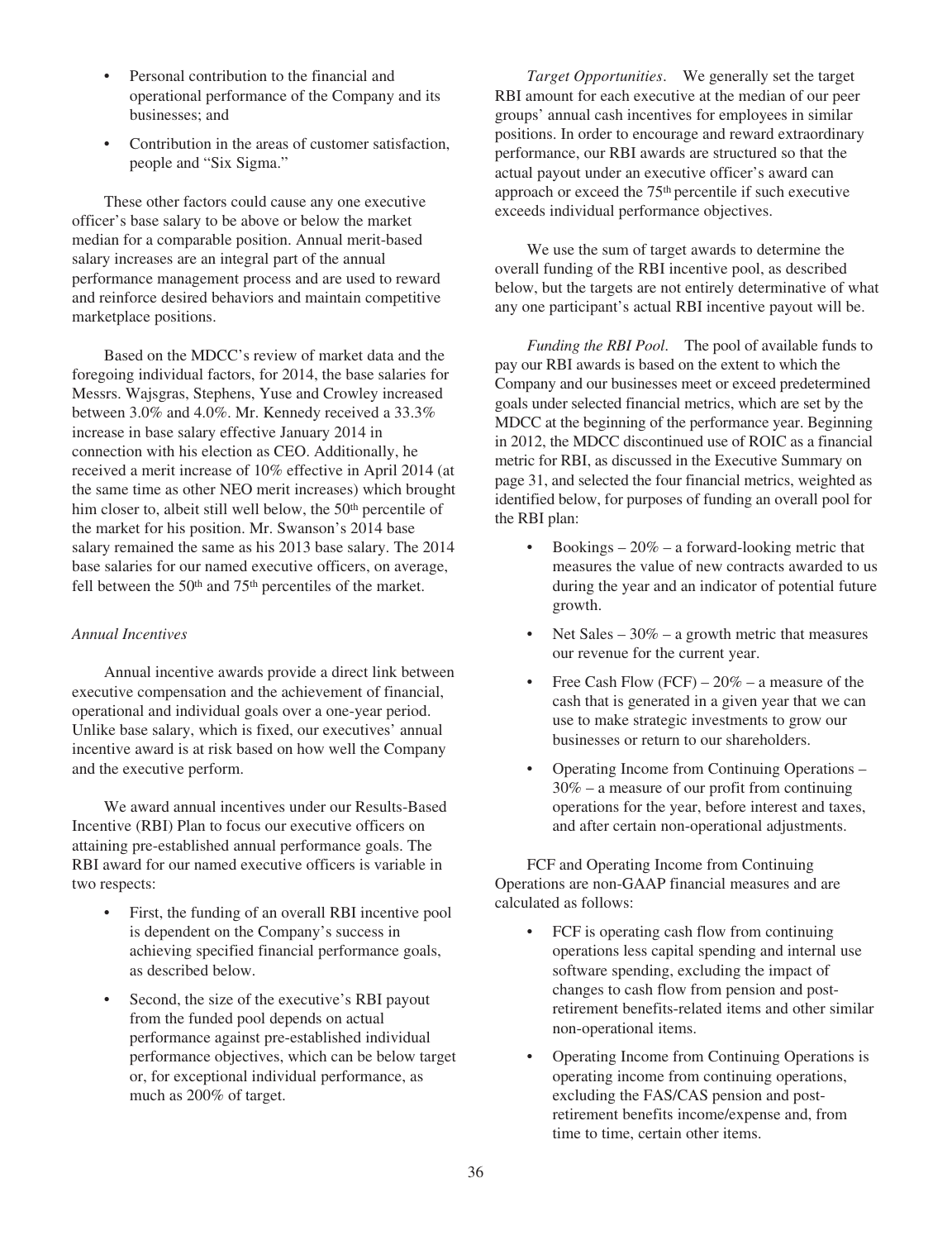Considered in the aggregate for 2014, the four metrics were strong indicators of our overall performance and our ability to create shareholder value. These measures were balanced among long-term and short-term performance, growth and efficiency and have been aligned with our business strategies. For example, we continue to focus on growing our business in core defense and new markets, both domestic and international, and we expect our success in this area to be reflected in our bookings in the shorter-term and net sales in the longer-term. In addition to growing our business, we maintain a strong focus on program execution in order to maximize operating income and cash.

For each financial metric, we set a specific target performance goal and a defined performance range around the target. The performance range consists of a threshold – or minimum performance level – and a maximum performance level. If the threshold performance level for a financial metric is not achieved, then we do not allocate funds to the RBI funding pool based on that metric. Funding of the pool for any one metric is capped once performance achieves or exceeds the maximum performance level set for that metric. We also establish a funding range around the target for each financial metric of 75% to 150% of target. If Company performance falls within the performance range (e.g., between the threshold and maximum performance levels), the funding amount is based on the corresponding funding range. A total Company RBI funding percentage is determined based on the overall performance of the Company against each of these financial metrics. The RBI payouts to all of our named executive officers, including those who are leaders of individual businesses, are based on the total Company RBI funding percentage. In addition to the financial metrics, the MDCC has given our CEO the authority to increase or decrease funding of the RBI pool based on an assessment of an individual business' performance on criteria such as customer satisfaction, growth, people and productivity.

The following table summarizes the performance target, and the corresponding total Company RBI funding percentage, for 2014:

| <b>Financial Metric</b>                               | <b>Performance</b><br><b>Target</b> | <b>RBI</b><br><b>Funding</b> |
|-------------------------------------------------------|-------------------------------------|------------------------------|
| Bookings                                              | \$23.39B                            | 102.8%                       |
| Net Sales $\dots \dots \dots \dots \dots \dots \dots$ | \$22.86B                            | 99.8%                        |
| Free Cash Flow $\dots\dots\dots\dots\dots\dots$       | \$1.94B                             | 105.8%                       |
| Operating Income from Continuing                      |                                     |                              |
| Operations                                            | \$2.88B                             | 106.5%                       |
| Overall Funding Level $\%$                            |                                     | 103.6%                       |

The Company had a solid operating performance in 2014. We exceeded target on three of the four metrics, and nearly achieved target for net sales, resulting in an overall funding level of 103.6%.

The RBI financial metric targets for a performance year are based on our annual operating plan for that year. The annual operating plan represents management's view of the expected performance of the Company as a whole and its individual businesses for the coming year based on identified challenges, risks and opportunities. The annual plan is built using a rigorous "bottom up" approach. Each business' proposed plan is carefully considered and scrutinized by management through multiple reviews. Often management requires the businesses to increase or "stretch" their plan financial targets and incorporate other changes. Based on the annual plans of the businesses, management prepares the Company's annual operating plan which is finalized after review, assessment and approval by the Board. In addition, consistent with past practice, Company performance against these financial metric targets, which are established at the beginning of the year and based on anticipated operational performance during the year, is adjusted to account for the impact of certain matters not factored into the annual operating plan, such as acquisitions and dispositions that occur after the applicable targets are established, and certain nonoperational items.

*Individual Performance Objectives*. Individual performance is directly reflected in an executive's RBI award. While combined Company and individual business performance determines funding of the overall RBI pool, individual RBI awards reflect an assessment of an executive's contribution to our achievement of the financial performance goals, as well as the executive's achievement of individual performance objectives. If an executive under-performs in relation to his objectives, his RBI award could fall below the funded target level or even be zero if threshold performance is not achieved. On the other hand, an executive who exceeds his performance objectives could receive up to 200% of target.

Individual performance objectives are established annually in writing for executive officers and are primarily comprised of quantifiable objectives with some subjective measures also included. In the case of our CEO, the MDCC recommends, and the full Board (excluding the CEO) approves, a statement of the CEO's objectives. In connection with his annual performance evaluation, our CEO provides to the MDCC a written self-appraisal, assessing his performance against these objectives. The MDCC discusses the CEO's performance and provides a preliminary performance evaluation. The MDCC's preliminary evaluation is then discussed with all of the independent directors in an Executive Session of the Board, at which time each Director has an opportunity to provide input. Based on this evaluation, the MDCC recommends, and the full Board (excluding the CEO) approves, the CEO's RBI award and other compensation. The CEO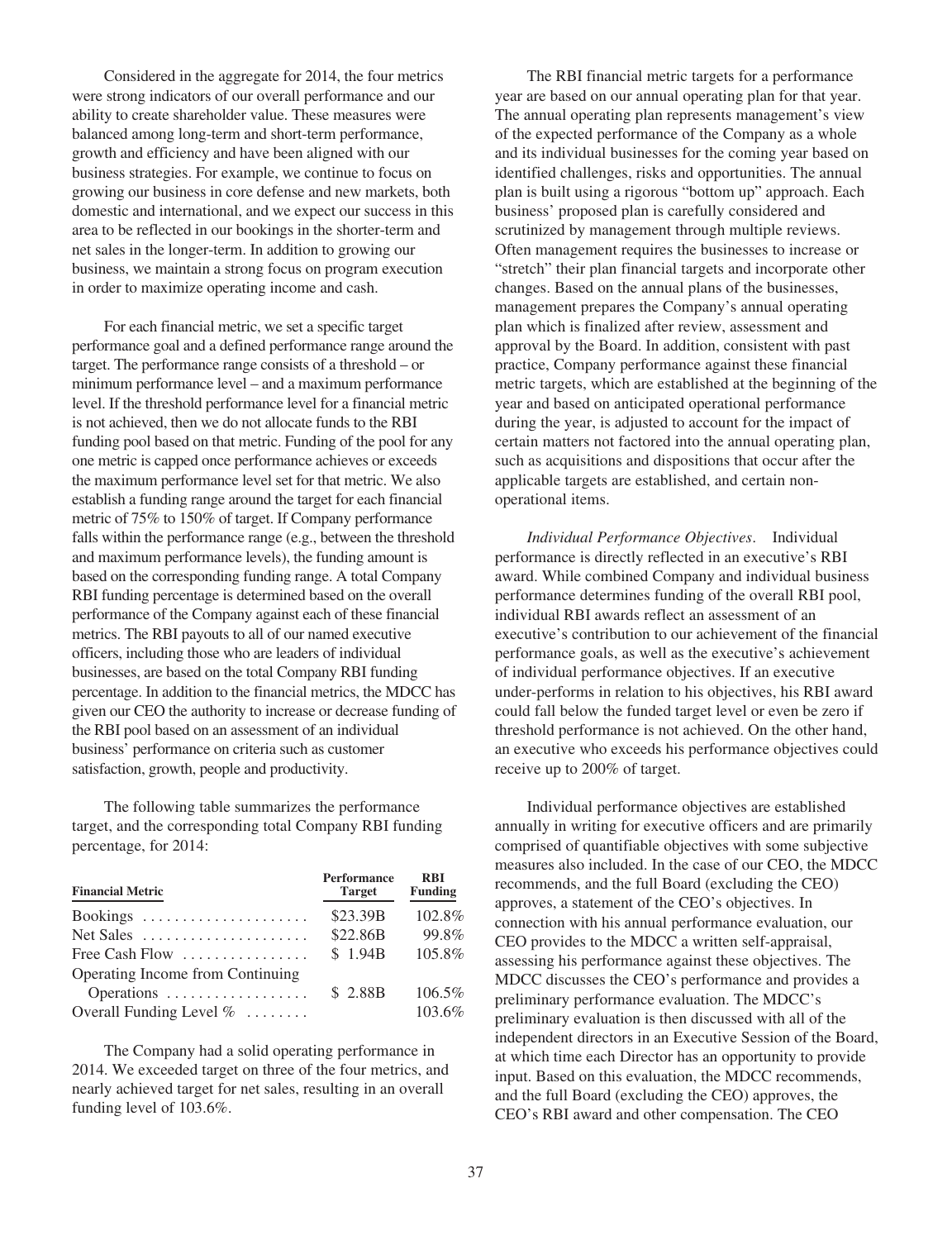receives performance feedback directly from the Lead Director and the Chair of the MDCC.

A similar process was followed in 2014 for Mr. Swanson, as Chairman. In the case of the other executive officers, our CEO provides input to the MDCC both with regard to the establishment of performance objectives and the determination of the extent to which objectives are met.

Examples of individual performance objectives for our named executive officers for 2014 include:

- Financial objectives within the individual's business or functional area;
- Establishing and maintaining strong customer relationships through excellent program performance and providing innovative solutions;
- Successfully managing human resources and developing a more effective organization within the individual's business or functional area;
- Improving employee connect survey results;
- Achieving exemplary regulatory compliance;
- Increasing energy efficiency and successfully implementing workplace safety initiatives;
- Demonstrating effective leadership behaviors; and
- Promoting a culture of innovation through respect and inclusion.

This individual assessment promotes accountability for each executive's performance and helps differentiate our executives' compensation based on performance. Thus, while the target incentive award for each executive is set with reference to the marketplace median for his position, in order to encourage and reward extraordinary performance, our RBI awards are structured so that the actual payout under an executive officer's award can approach or exceed the 75th percentile if such executive exceeds his individual performance objectives.

Based on Company, business and individual performance in 2014, our named executive officers, other than Messrs. Crowley and Swanson, received RBI amounts that were above the funded RBI target level. A summary of the individual performance of each named executive officer in 2014 follows:

# *Thomas Kennedy*

Under Mr. Kennedy's leadership as Chief Executive Officer, effective March 31, 2014, Raytheon focused on reducing costs, improving affordability and delivering strong returns, while at the same time investing in its

future. As a result, the Company delivered strong performance against its business plan, ending the year with a solid balance sheet and continued global demand across its missile defense, electronic warfare, cybersecurity, C4ISR and training portfolio. This performance drove total shareholder return which surpassed the S&P 500, with the Company's stock price hitting a new all-time high. In 2014, international bookings increased by 26.6%, and international backlog reached 40% of the Company total. International sales grew by 1.5%, comprising 29% of total Company sales. Raytheon continued to be recognized for its achievements by customers, as well as investors. Significant competitive wins during the year included the Family of Beyond Line-of-Sight Terminals strategic military satellite terminal contract and the Launch and Test Range System Integrated Support contract, both with the U.S. Air Force. International competitive wins included the North Warning System, an operations, maintenance and logistics support contract with the Canadian Department of National Defense, and both an Air Defense Operating Center and Patriot Fire Units for the State of Qatar. Under Mr. Kennedy's leadership, Raytheon continued to excel in the areas of corporate governance and responsibility, diversity and inclusion, health and safety, and sustainability. In 2014, Raytheon was recognized for the tenth year in a row by the Human Rights Campaign (HRC) Corporate Equality Index with a score of 100 percent and received HRC's Best Place to Work designation. Raytheon was awarded the 2014 Corporate Leadership Award by Transparency International–USA for its commitment to shaping initiatives that promote high business standards, transparency and anti-corruption in the U.S. and internationally. Raytheon also received the Energy Star Partner Award from the U.S. Environmental Protection Agency and has been recognized as one of the 100 Best Corporate Citizens by Corporate Responsibility Magazine.

### *David Wajsgras*

Under Mr. Wajsgras' leadership as Chief Financial Officer, the Company once again delivered solid financial performance in a challenging business environment, exceeding its 2014 goals with respect to operating income and earnings per share from continuing operations, bookings and free cash flow. In 2014, Mr. Wajsgras led and executed on a number of key strategic initiatives of the Company, including the acquisition of Blackbird Technologies, a leading provider of persistent surveillance, secure tactical communications and cybersecurity solutions to the Intelligence Community and special operations market. He also assumed a key leadership role in extending Raytheon's advanced cyber solutions into both government and commercial markets. Additionally, by improving productivity in relation to financial processes, controls and reporting, he enabled the Company's senior business and product line leaders to focus on a wider array of business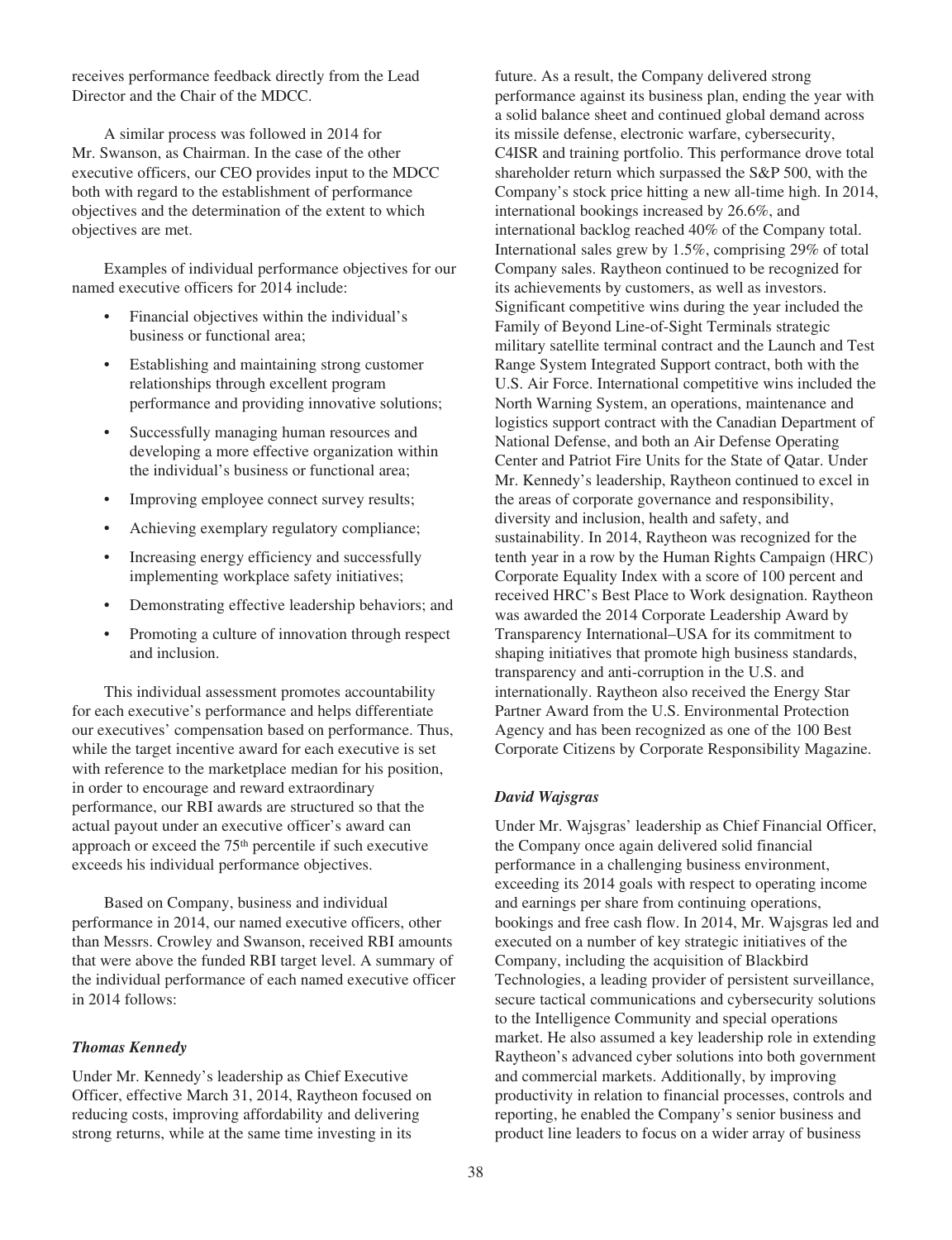opportunities. Under his leadership, the Raytheon Finance organization has continued to successfully focus on talent development and succession planning to meet current and future talent organizational requirements. Mr. Wajsgras is a member of the Executive Diversity Leadership Team, and the Executive Sponsor of the Raytheon Persons with Disabilities employee resource group.

# *Jay Stephens*

As General Counsel and Corporate Secretary, Mr. Stephens has been instrumental in supporting Raytheon's global business strategy, successfully managing the Company's risk profile, fostering a culture of compliance and business integrity, and building a collaborative team of professional business partners. He contributed significantly to the Company's successful performance in 2014 through his leadership in legal and regulatory affairs, ethics, sustainability, health and safety, and governance areas, as well as broad-based business guidance. He provided counsel, leadership, operational support, and guidance to the Board in support of the Company's organizational changes, including the Company's CEO and Chairman transition and succession. Additionally, under his leadership, Raytheon was publicly recognized for industryleading practices in the areas of compliance and anticorruption sustainment processes. In 2014, he was recognized by the National Law Journal as one of "America's 50 Outstanding General Counsel."

### *Richard Yuse*

Under Mr. Yuse's leadership as its president, the Company's Space and Airborne Systems (SAS) business unit met or exceeded its 2014 sales, bookings, backlog, operating profit, cash flow and ROIC goals. Mr. Yuse successfully led SAS's strategic efforts to address changing market dynamics, and continued to focus the business on making key technology investments that have positioned SAS for future growth. This success is reflected in SAS's strong competitive win rate and key program wins in the Electronic Warfare segment and classified Space programs. It also has created a program and technology portfolio with synergies across the Department of Defense, the Intelligence Community and international markets. In 2014, Mr. Yuse was a contributing speaker for the Royal United Services Institute series on International Missile Defense, London. Mr. Yuse also serves as a member of the Governing Board of Northeastern University.

### *Daniel Crowley*

Under Mr. Crowley's leadership as its president, the Company's Integrated Defense Systems (IDS) business provided affordable, integrated solutions to a broad spectrum of international and domestic customers in

multiple mission areas. With a continued focus on improving competitiveness in the domestic and international marketplace, IDS was awarded several key contracts with long-term financial impact. New international contract awards for a Patriot Missile System and an air defense operations center are examples of quality solutions that met international customer needs in 2014 and positioned IDS for future growth. Mr. Crowley took actions that resulted in over \$300 million in cost savings enhancing IDS's competitiveness and ability to invest in its business. Mr. Crowley led five enterprise-wide campaigns, with active collaboration from the other three Raytheon businesses, in support of global growth. Additionally, he championed the formation of the Raytheon Veterans (RAYVETS) Employee Resource Group, which was launched in 2014 with over 2,000 members.

### *William Swanson*

Based on his performance as CEO during a portion of 2014 and his assistance with the successful transition of Mr. Kennedy to CEO, and Chairman thereafter, Mr. Swanson received an RBI award for 2014 prorated for his employment through September 30, 2014 and based on target level of performance.

### *Long-Term Incentives*

Our long-term incentives reward Company leaders and assist with the retention of these leaders. By aligning financial rewards with the economic interests of our shareholders, leaders are encouraged to work toward achieving our long-term strategic objectives. Our named executive officers receive long-term incentive awards in the form of performance-vesting restricted stock units pursuant to our Long-Term Performance Plan (LTPP) and restricted stock or restricted stock unit awards that vest on a specified time schedule (RSAs). While we do not follow a formula allocation as between the two forms of long-term incentives, we more heavily weight the performance-based awards under the LTPP.

We target our named executive officers' long-term incentives, on average, between the 50<sup>th</sup> and 75<sup>th</sup> percentiles of the market for long-term incentives for employees in similar positions. The 2014 Grants of Plan-Based Awards table on page 51 shows the LTPP and RSAs that were granted to each of our named executive officers for 2014.

*LTPP*. We award performance-based restricted stock units pursuant to the LTPP under our 2010 Stock Plan to encourage both retention and targeted performance. The LTPP provides awards of restricted stock units that vest at the end of a three-year performance cycle based upon the achievement of specific pre-established levels of Company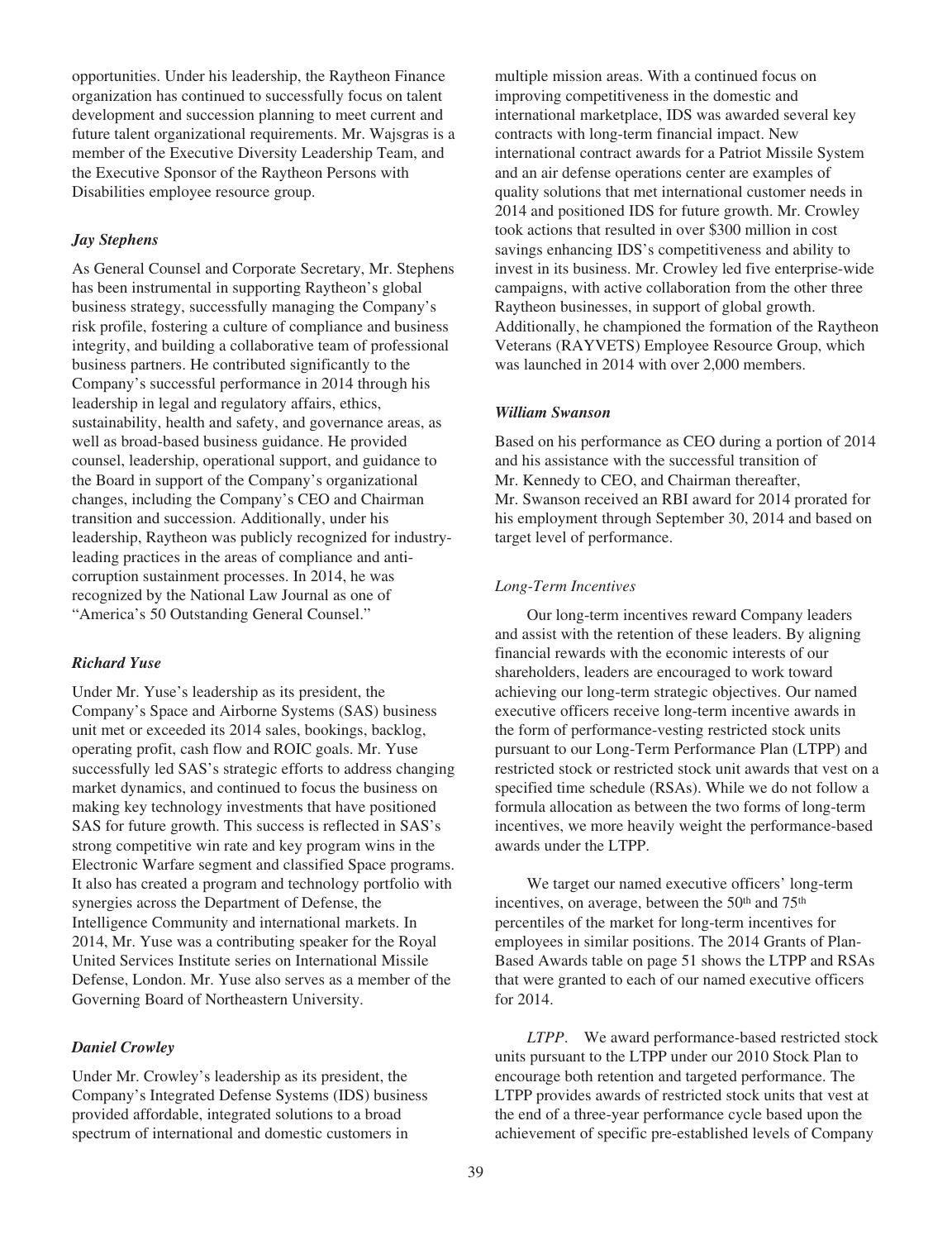performance. Stock units may be settled in our common stock or in cash, at the discretion of the MDCC. The LTPP awards are granted annually in independent over-lapping three-year cycles, which provides continuity of opportunity and marketplace consistency.

The performance goals for the 2014-2016, 2013-2015, and 2012-2014 performance cycles are based on the following weighted metrics:

| <b>Performance Cycle</b> | ROIC CFCF TSR Total |  |
|--------------------------|---------------------|--|
|                          |                     |  |
|                          |                     |  |
|                          |                     |  |

We have used the same performance metrics since 2006 and the same weightings since 2007. In each case, the goals are independent and additive, which means that if we miss the threshold performance as to one measure, no credit would apply to that element, but could be made up for by above-target performance in another area.

- Return on Invested Capital (ROIC) measures how efficiently and effectively we use capital.
- Cumulative Free Cash Flow (CFCF) measures, on a cumulative basis, the cash that is generated over the three-year performance cycle, which we can use to make strategic investments to grow our businesses or return to our shareholders. The calculation of CFCF is essentially the same as the FCF calculation described above under the discussion of the RBI plan.
- Total Shareholder Return (TSR) compares our stock price appreciation, including reinvested dividends, over the performance period to our peers' stock performance over the same period and provides a percentage ranking.

Like CFCF and TSR, ROIC is a non-GAAP financial measure and is calculated as follows:

ROIC is (a) (i) income from continuing operations, excluding (ii) the after-tax effect of the FAS/CAS pension and post-retirement benefits income/expense and, from time to time, certain other items, plus (iii) after-tax net interest expense plus (iv) one-third of operating lease expense after-tax (estimate of interest portion of operating lease expense) divided by (b) (i) average invested capital after capitalizing operating leases (operating lease expense times a multiplier of 8), adding (ii) financial guarantees, less net investment in discontinued operations, and adding back (iii) the liability for defined benefit pension and other post-retirement benefit plans, net of tax and excluding (iv) other similar non-operational

items. Such calculation also includes certain variations due to averaging the metric over the three-year performance cycle.

In 2011, we adjusted the ROIC definition from the prior year's definition to exclude any change from pension contributions. This adjustment eliminates all of the non-operational pension impact from the calculation in order to more clearly reflect the underlying business performance.

We selected these three non-GAAP financial performance measures because they fairly represent the Company's overall performance and, we believe, lead to the creation of long-term value for our shareholders. They also reflect input from our investors. For example, CFCF is a useful measure because our ability to generate cash efficiently will continue to be critical to our ability to fund our operations, grow our business, prudently manage our debt levels, and, going forward, will be useful in making investments in the Company, developing technologies, and making acquisitions to meet our strategic objectives.

We use comparative TSR as one of our metrics because investors recognize it as an appropriate measure to incentivize executives. We use the core peer group rather than the broader peer group for this comparison because the TSR of our peer aerospace and defense companies is more relevant to our performance. However, our comparative TSR performance may be impacted by a number of factors not necessarily related to our performance. For example, the TSR of our peer companies may be impacted by extraordinary events on financial results, or may be impacted differently by economic and business factors due to their different mixes of commercial and defense businesses.

In setting the performance levels for each of these metrics in the LTPP, we start with our five-year financial plan. The five-year plan represents management's longterm view of the potential performance of the Company for such period, based on identified future challenges, risks and opportunities, and is reviewed by the Board of Directors. We take the three relevant years within the five-year strategic plan and derive a three-year set of financial targets. This set of targets is reviewed by the MDCC and is used for setting the three-year LTPP target performance metrics. The LTPP targets are established at the beginning of each three-year cycle when the performance results are uncertain. We do not make changes in the LTPP targets as a result of subsequent revisions to our business projections. However, due to the environment of economic and industry uncertainty over the past several years, and the challenges of setting three-year performance targets in such environment, the MDCC has provided for the possibility of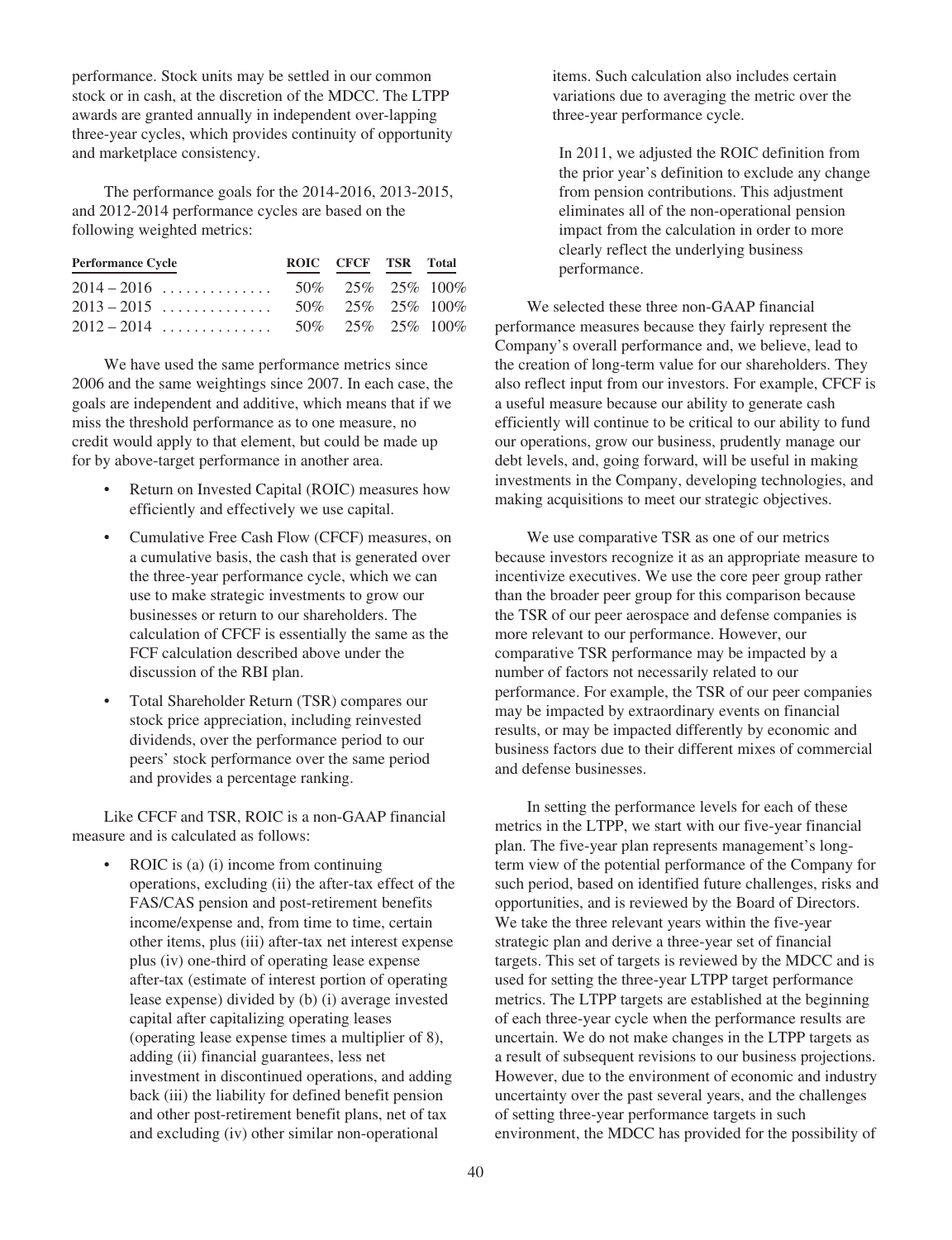adjustments to performance for the 2011-2013, 2012-2014, 2013-2015 and 2014-2016 LTPP performance cycles. Such potential adjustments are intended to take into account differences between the conditions reasonably assumed when metrics were established and the actual conditions that might take place during such performance cycles. The conditions are regarded as largely outside the control of the Company and generally relate to Department of Defense (DoD) budget and contract award uncertainties and, for certain performance cycles, the timing of international contract awards. The potential adjustments were predetermined using clearly articulated objective criteria established at the time of the MDCC's approval of the performance metrics for the respective plan period and made subject to a cap. The performance criteria are not subject to further adjustment, although the MDCC retained discretion to adjust awards downward in compliance with Section 162(m) of the U.S. Internal Revenue Code. Based on management's recommendation and an assessment of overall economic conditions, and the DoD budget and contracting environment, the MDCC determined that similar predetermined potential adjustments to performance were not necessary for the 2015-2017 LTPP performance cycle.

Given that the LTPP financial metric targets are longterm estimates of potential Company performance, it is difficult to predict accurately whether they will be met as the Company's performance during the period will be impacted by a wide range of known and unknown factors, including geo-political events, macroeconomic conditions and other matters beyond our control. As a result of these factors, it is too early to tell how our future financial performance will affect future LTPP awards.

The following table summarizes our performance in the three performance metrics and the corresponding funding for such metrics for the 2012-2014 LTPP award cycle.

| <b>Performance Metric</b><br>and Weighting | <b>Performance Against Targets</b>                                                                                                                                                    | <b>Metric</b><br><b>Funding</b> |
|--------------------------------------------|---------------------------------------------------------------------------------------------------------------------------------------------------------------------------------------|---------------------------------|
|                                            | CFCF $(25\%)$ \$5,331 million (pre-established<br>target of \$3,893 million and<br>maximum of \$5,393 million)                                                                        | 43.8%                           |
|                                            | TSR $(25\%)$ Ranked third within our core<br>peer group (with funding<br>dependent on our relative rank<br>compared to our core peer group<br>of 9 companies, including<br>ourselves) | 41.7%                           |
|                                            | ROIC $(50\%)$ 13.89% (pre-established target<br>of $12.57\%$ and maximum of<br>14.18%                                                                                                 | 87.5%                           |
|                                            |                                                                                                                                                                                       | 173.0%                          |

Target levels on all three metrics were exceeded, resulting in a combined factor of 173.0% of target being earned and paid out in shares of common stock for the 2012-2014 award cycle. The final ROIC and CFCF performance was based on the ROIC and CFCF metrics, without any further adjustment by the MDCC.

*Restricted Stock Awards*. Restricted stock and restricted stock unit awards with time-based vesting schedules (RSAs) provide a strong retentive complement to the LTPP, while still keeping focus on creating shareholder value. RSAs also encourage executive officers to manage the Company from the perspective of an owner with an equity stake in our business. Generally, restricted stock awards granted to our named executive officers in 2014 vest in three equal tranches on each of the second, third and fourth anniversaries of the grant date, provided, other than as noted below, the executive is then still employed by the Company. The two-year vesting period for the first tranche, and the four-year vesting period for the entire award, are effective ways to promote retention of our executives.

As previously discussed in the 2014 Proxy Statement and other public disclosures, in 2013, the MDCC determined that, beginning in 2014, time-based awards to retirement-eligible employees, who, as of award date, have attained the age of 60 with at least ten years of service with the Company, including eligible executive officers, will generally be in the form of restricted stock units that continue to vest (but do not accelerate) on the scheduled vesting dates into retirement, subject to the employee's compliance with certain post-employment covenants, including non-competition, non-solicitation of employees, non-interference with contractual arrangements, confidentiality and cooperation in certain specified instances. In making this determination, the MDCC received input from PM&P and assessed a number of considerations, including peer company practices, uncertainties in the aerospace and defense industry and considerations associated with organizational change.

#### *Stock Ownership and Retention Guidelines*

To reinforce our culture and expectation of long-term share ownership, we have implemented stock ownership guidelines for our elected officers. (See the following table.) In 2013, the guidelines were amended to increase the threshold ownership requirements for our CEO and elected Vice Presidents, and to create a new requirement for our then new COO role. These guidelines are designed to ensure sustained, meaningful executive share ownership, align executive long-term interests with shareholder interests, and demonstrate our officers' commitment to enhancing longterm shareholder value. The MDCC regularly reviews the requisite ownership levels, as well as attainment of these ownership levels, by our elected officers. As of December 31, 2014, each of our named executive officers had met or exceeded his stock ownership requirements.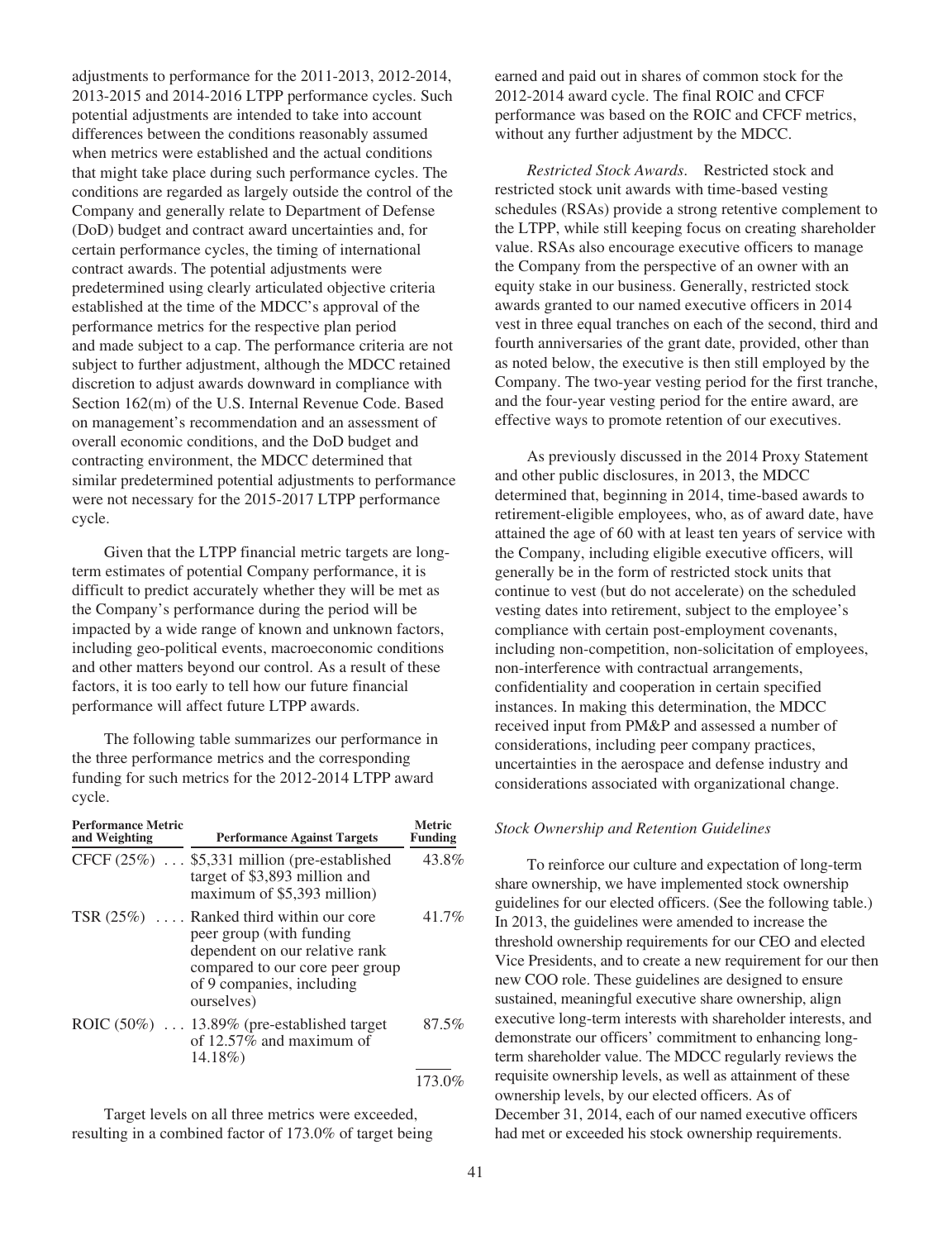# **Stock Ownership and Retention Guidelines for Elected Officers**

|                             | $\cdot$ CEO:                                                                                                                                 |                 |  |  |  |  |
|-----------------------------|----------------------------------------------------------------------------------------------------------------------------------------------|-----------------|--|--|--|--|
| <b>Ownership Guidelines</b> |                                                                                                                                              | 6 x base salary |  |  |  |  |
|                             | $\cdot$ COO:                                                                                                                                 | 4 x base salary |  |  |  |  |
|                             | Senior Vice Presidents:<br>$\bullet$                                                                                                         | 3 x base salary |  |  |  |  |
|                             | <b>Business Presidents:</b><br>$\bullet$                                                                                                     | 3 x base salary |  |  |  |  |
|                             | <b>Other Elected Vice Presidents:</b><br>$\bullet$                                                                                           | 2 x base salary |  |  |  |  |
| Time to Meet Requirements   | • 5 years from date on which guidelines become applicable to the officer.                                                                    |                 |  |  |  |  |
|                             | • Officers may not dispose of Company stock until attaining ownership<br>thresholds and thereafter must maintain specified ownership levels. |                 |  |  |  |  |

### *Policy Against Hedging with Respect to Company Stock*

To assure alignment with the long-term interests of our other shareholders, under the Company's Insider Trading Policy, our officers, as well as other employees and non-employee directors, may not engage in:

- Short sales of Company stock or transactions in any derivative of a Company security, including, but not limited to, puts, calls and options (other than the receipt and exercise of options that might be granted by the Company pursuant to a Company compensation plan), nor
- In any type of hedging or similar monetization transaction involving company securities, including, but not limited to, financial instruments such as prepaid variable forwards, equity swaps, collars and exchange funds, nor
- Other transactions that would permit the holder to own Company securities without the full risks and rewards of ownership.

# *Perquisites and Other Executive Benefits*

While a relatively small portion of our executives' total direct compensation opportunities, perquisites and other executive benefits are important to ensure competitiveness at the senior leadership level. Under our executive perquisite policy, we provide our executive officers a car allowance, financial planning services, executive physicals and life insurance coverage benefits. We also provide other perquisites to certain executives in limited circumstances due to our security and personal safety requirements. Individually and in the aggregate, the perquisites we provide to our named executive officers are comparable in scope to those provided by the companies in our peer groups, particularly in the core peer group of aerospace and defense companies. In 2012, we changed our perquisites policy to transition all car leases to car allowances as leases terminate. All executives have now

transitioned from leased vehicles to car allowances. In 2011, we also eliminated the following perquisites previously provided to executive officers after a separation: car allowances, excess liability insurance, financial planning services and executive physicals.

# *Retirement Benefits and Deferred Compensation*

*Retirement Benefits*. Retirement benefits also fulfill an important role within our overall executive compensation objective because they provide an element of financial security that promotes retention. Our retirement program, including the amount of benefit, is comparable to those offered by the companies in our peer groups and, as a result, ensures that our executive compensation remains competitive.

We maintain the following broad-based retirement plans:

- the Raytheon Savings and Investment Plan (RAYSIP), a tax-qualified defined contribution retirement plan (401(k) plan) in which all of our executive officers are eligible to participate;
- the Raytheon Company Pension Plan for Salaried Employees, a tax-qualified, defined benefit pension plan that covers most of our salaried employees and executive officers, including Messrs. Wajsgras, Stephens, Yuse and Swanson; and
- the Raytheon Non-Bargaining Retirement Plan, a tax-qualified, defined benefit pension plan that covers most of the people who became Raytheon employees when Raytheon merged with Hughes Aircraft in 1997, including Mr. Kennedy.

We also maintain the Raytheon Excess Pension Plan for employees who qualify, including Messrs. Kennedy, Wajsgras, Stephens and Yuse. The Raytheon Excess Pension Plan is a nonqualified excess pension plan which provides benefits that would have been provided to a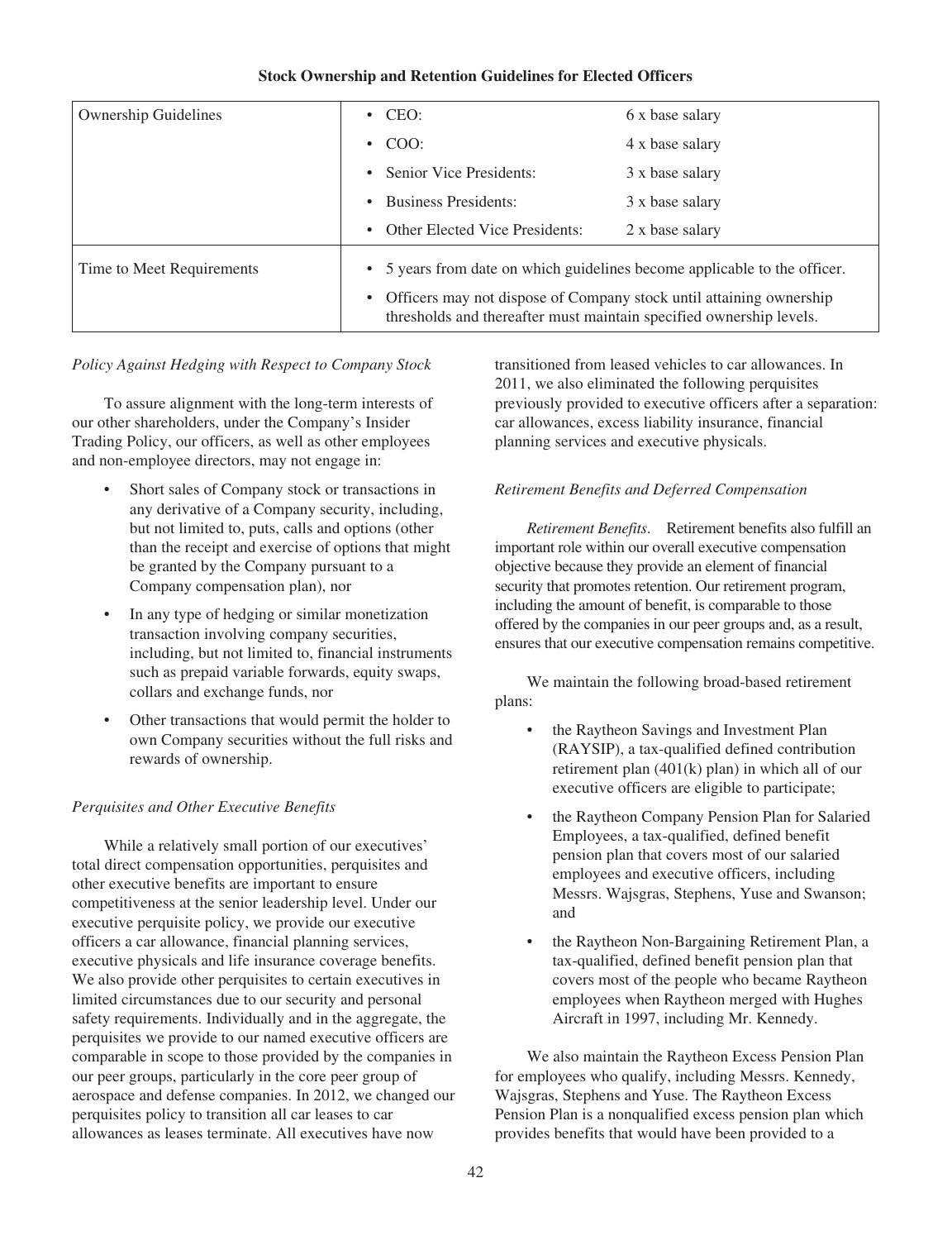participant under the tax-qualified pension plan but for compensation limits imposed under the U.S. Internal Revenue Code (IRC).

We also sponsor the tax-qualified Retirement Income Savings Program (RISP) within RAYSIP. Employees who joined the Company after December 31, 2006 are eligible for RISP, in lieu of one of our defined benefit pension plans. Participation begins after one year of employment. Raytheon contributes from 2.5% to 9% of eligible compensation to the participant's RISP account based on date of hire, age on date of hire and years of service. Participants direct the investment of their RISP account from among RAYSIP's investment options. For participants in the tax-qualified RISP, we also maintain the nonqualified RISP within the Deferred Compensation Plan (as discussed below) for contributions on compensation over the IRC compensation limit. Participants vest in the tax-qualified and nonqualified RISP accounts after three years of service to the Company. Mr. Crowley is the only named executive officer who was not with the Company as of December 31, 2006 and, as such, is the only one who participates in RISP.

In addition, certain senior executives, including our named executive officers, are eligible to participate in the Raytheon Company Supplemental Executive Retirement Plan (SERP). The SERP is designed to replicate, but not exceed, the retirement benefit that a mid-career person joining the Company would achieve under the qualified and excess pension plans had such person begun his or her career with Raytheon. The SERP benefit (up to 50% of final average earnings for a participant who retires after age 60 with at least 15 years of service to the Company) is offset by amounts payable under our other Company pension plans, any prior employer plan and Social Security and, in the case of Mr. Crowley, the annuity value of his account in the RISP.

Mr. Swanson and Mr. Kennedy will not receive a payment under the SERP because of their longstanding service with Raytheon (42 years for Mr. Swanson and 31 years for Mr. Kennedy). Mr. Swanson's pension benefit under the formula in our qualified and excess pension plans exceeds the maximum 50% of final average earnings that the SERP would provide. The same would be true for Mr. Kennedy were he to retire. Because the SERP has offsets for the pension plan benefits, there would be no excess benefit payable under the SERP. Our other named executive officers could be eligible for SERP benefits, depending on when they retire.

Each of the above retirement plans, including the SERP, is described in more detail under the heading "Pension Benefits" beginning on page 58.

*Deferred Compensation Plan*. We maintain the Raytheon Deferred Compensation Plan under which a select group of management or highly compensated employees, including our named executive officers, may elect to defer up to 50% of their salary and up to 90% of their annual RBI plan awards and receive tax-deferred returns on those deferrals. The account balances in this plan are unfunded and represent money that the participants have previously earned and voluntarily elect to defer in order to accumulate tax-deferred returns. Plan participants can allocate their account balances among substantially the same investment options available under our qualified RAYSIP, which also accumulate on a tax-deferred basis. We make a matching contribution of up to 4% of deferrable compensation. In addition, for participants in the taxqualified RISP, we make contributions from 2.5% to 9% of compensation over the IRC compensation limit. The provision of this deferral opportunity is a competitive practice in the marketplace. For more information on our Deferred Compensation Plan, see "Nonqualified Deferred Compensation" on page 61.

### *Severance Pay Arrangements*

Our employees, including our named executive officers, are employees at-will and do not have long-term employment contracts with the Company. The at-will employment status of our employees affords us the necessary flexibility to remove employees when appropriate under the circumstances. However, in order to retain and attract highly-qualified executives who may otherwise desire the protection of long-term employment contracts, we offer specified severance benefits under our executive severance guidelines. For our named executive officers, the severance benefits under these guidelines provide a multiple of base salary and target annual incentive award of 2.0, except for Mr. Crowley for whom the multiple is 1.0, and continuation of welfare benefit and pension plans, other than the SERP, for two years, except for Mr. Crowley for whom it is one year. In 2009, we changed our guidelines prospectively for new officers first elected on or after January 1, 2010, such as Mr. Kennedy, to reduce these multiples to 2.0 for the CEO and 1.0 for other officers. At the same time, we also eliminated the following post-separation perquisites previously provided to certain executives: car allowances, excess liability insurance, financial planning services and executive physicals.

Separate from our executive severance guidelines, we have change-in-control agreements with our executive officers that have been reviewed and approved by the MDCC. Changes in corporate control are often accompanied by changes in the corporate culture and job losses, especially at executive levels. If a transaction affecting corporate control of Raytheon were under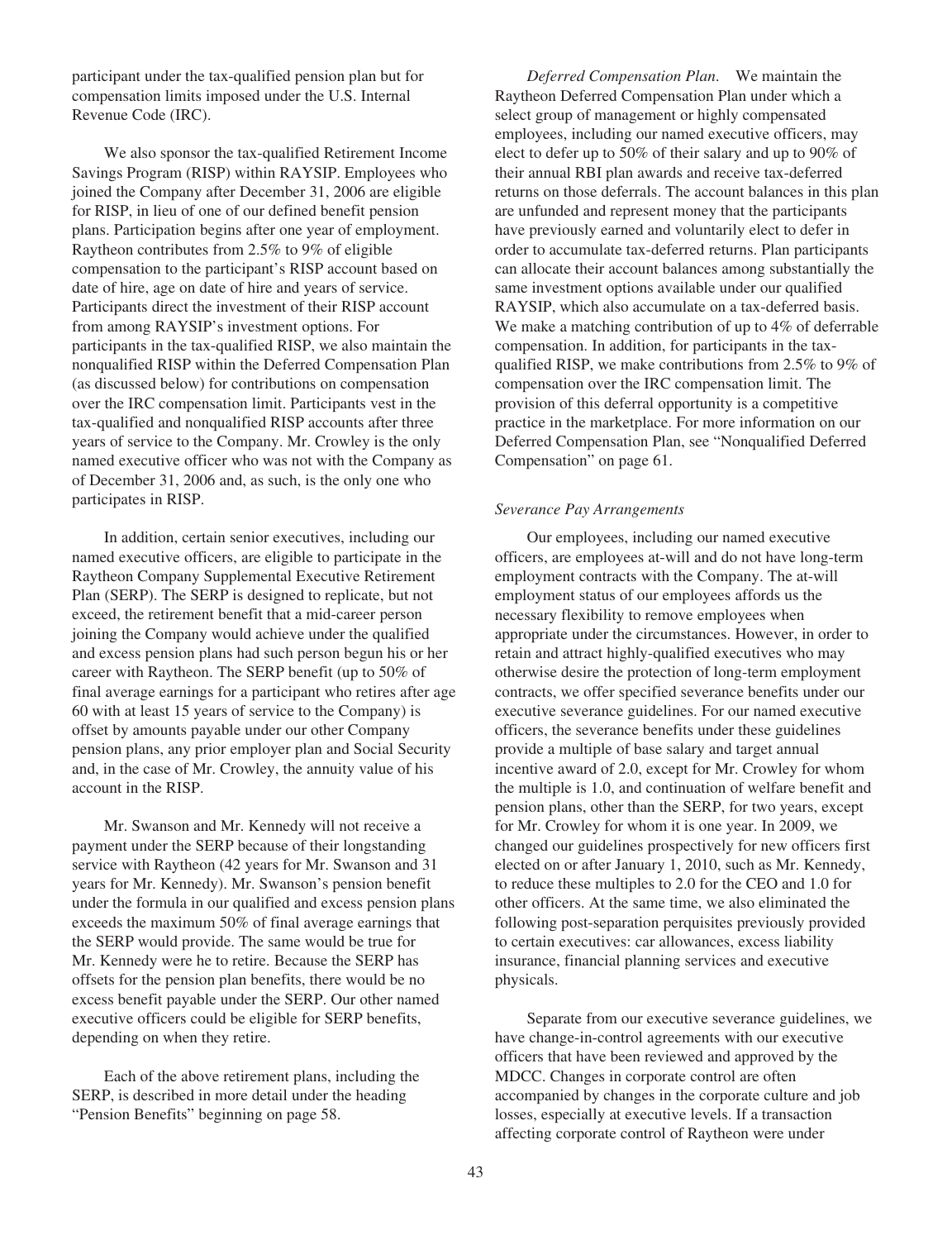consideration, we expect that our executives would naturally be faced with personal uncertainties and distractions about how this might affect their continued employment by the Company. By entering into change-incontrol agreements before any such transaction is contemplated, we hope to focus our executives' full attention and dedication on our shareholders' best interests, despite any threatened or pending change-in-control, and to encourage our executives to stay with the Company until the transaction is completed. The agreements do this by providing a meaningful severance benefit in the event that a change-in-control occurs and, within the 24 months after the change-in-control, the executive is either terminated without cause or resigns due to a material reduction in compensation or a material change in the executive's job duties without his consent. These agreements are not intended to provide a windfall to our executives occasioned by a change-in-control. The agreements provide for a "double trigger" such that an executive would only receive severance benefits upon a qualifying termination following a change-in-control, and not simply upon a change-incontrol. Furthermore, any benefit received by an executive under a change-in-control agreement would be reduced by the severance benefit he or she may earn under our severance guidelines as described above, so that there would be no duplication of benefits.

Our change-in-control agreements no longer provide tax gross-up protection for excise taxes that might apply in the event of a change-in-control. We have also eliminated the following perquisites upon a qualifying termination within 24 months after a change-in-control: car allowances, excess liability insurance, financial planning services and executive physicals. Our severance programs, including the conditions under which such benefits are triggered and the amount of such benefits, are comparable to those provided by the companies in our peer groups. The MDCC's independent consultant has confirmed that our change-incontrol and other severance arrangements are competitive in our industry. For more information on our executive severance policy and the terms of our change-in-control agreements, see "Potential Payments Upon Termination or Change-in-Control" beginning on page 62.

### *Executive Transitions*

As previously disclosed, in connection with his retirement from the Company effective September 30, 2014, the Company entered into a transition agreement with Mr. Swanson which, among other things, provided for the grant of certain restricted stock units consistent with the MDCC's approach with respect to retirement-eligible employees noted above under "Long-Term Incentives – Restricted Stock Awards." For more information on Mr. Swanson's transition agreement see "Potential Payments Upon Termination or Change-in-Control" beginning on page 62.

Mr. Stephens and the Company also have entered into a transition agreement pursuant to which the parties agreed upon elements of Mr. Stephens' 2015 compensation during the transition period leading to his planned retirement on June 30, 2015, as well as the grant of certain restricted stock units consistent with the MDCC's approach with respect to retirement-eligible employees noted above under "Long-Term Incentives – Restricted Stock Awards." For more information on Mr. Stephens' transition agreement see "Potential Payments Upon Termination or Change-in-Control" beginning on page 62.

### **Enhancements in Governance**

In recent years, the Company has adopted a number of important governance enhancements related to its executive compensation program. In 2013, the Board amended its Governance Principles to increase the multiple of base salary necessary to satisfy our stock ownership guidelines applicable to the CEO from 5.0 to 6.0, while also increasing the multiple applicable to certain other categories of elected officers. Also in 2013, the MDCC revised the guidelines applicable to change-in-control agreements to reduce the multiple of base salary and target annual incentive award to be provided under such agreements from 3.0 to 2.0 for those executive officers, other than the CEO, first hired or appointed as an officer on or after July 31, 2013.

In 2009, the MDCC adopted a formal policy to ensure that it will continue to receive independent and unbiased advice and analyses from its compensation consultant. At the same time, the Board made related amendments to the MDCC charter to require an annual MDCC assessment of the independence of its outside compensation consultant and the pre-approval of any services proposed to be provided by such consultant to the Company. Early in 2013, both the policy and the charter were amended to incorporate new NYSE standards effective on July 1, 2013 establishing the specific independence factors which must be considered before selecting any compensation committee adviser. The policy, as amended, requires the MDCC to assess annually the independence of its compensation consultant, considering all relevant factors including those enumerated in the NYSE standards and, further, prohibits the consultant from providing certain services either to our executive officers and directors, personally, or to the Company (other than the MDCC). The services to the Company subject to this prohibition are advice to management related to executive and director compensation, employee compensation and employee benefits.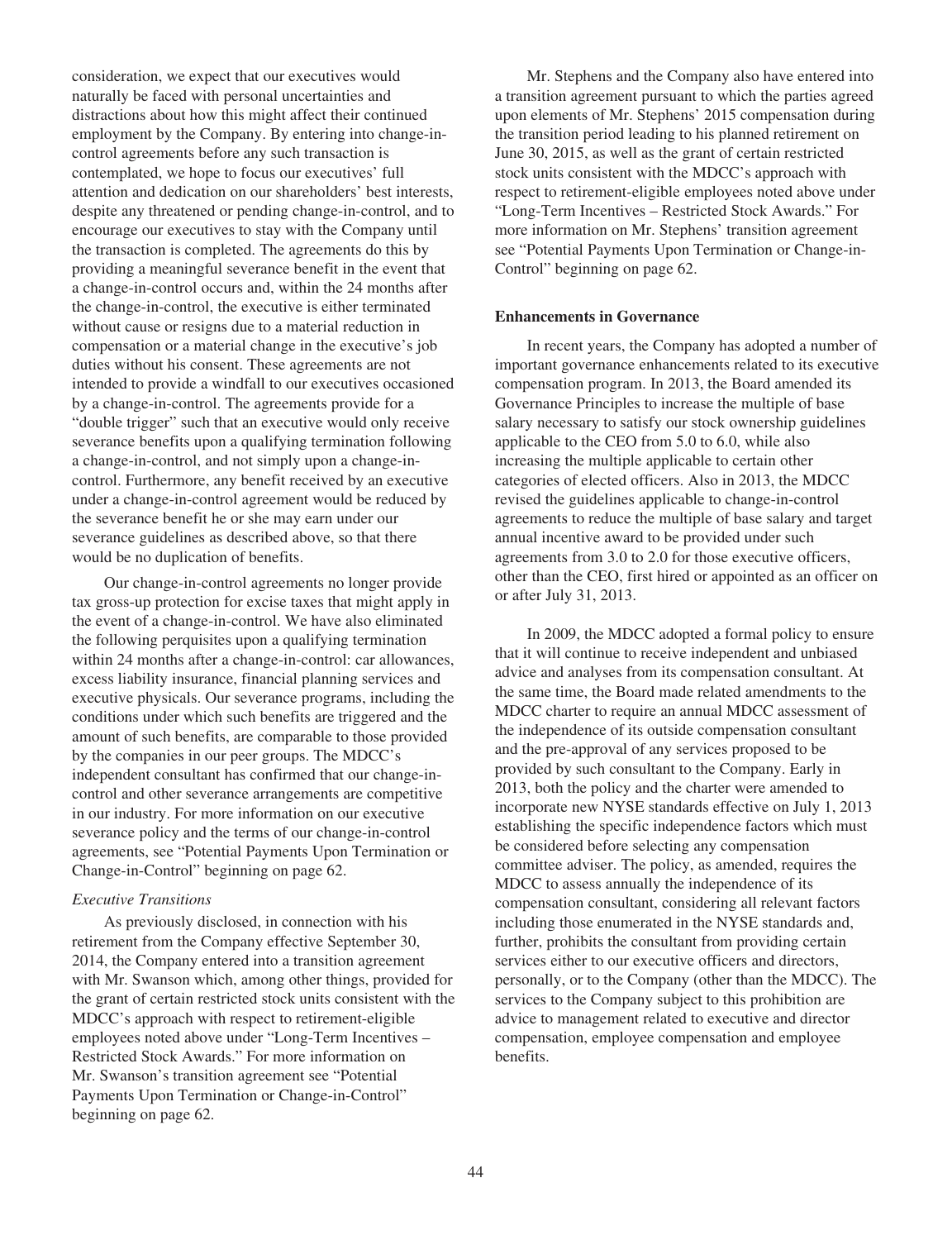As part of the independence assessment mandated by the policy, the MDCC reviews any services proposed to be provided by the consultant to the Company not otherwise prohibited under the policy and considers whether the provision of such non-MDCC services to the Company will impair the consultant's independence. Such non-MDCC services may be provided only with the MDCC's preapproval. Additionally, as a guideline to avoid any actual or perceived conflict of interest or bias, the policy limits the fees paid by the Company for such non-MDCC services to no more than 1% of the consulting firm's annual gross revenues.

The Board amended the Company's Governance Principles in 2008 to add a Restatement Clawback Policy. This policy gives the Board the right to recover RBI payments, LTPP awards and restricted stock awards made on or after January 1, 2009 to any elected officer, to the extent that such payments or awards were inflated due to erroneous financial statements substantially caused by the executive's knowing or intentionally fraudulent or illegal conduct. The policy is designed to maximize the likelihood that the Company will be successful if it seeks to recover the portion of an executive's incentive compensation attributable to inflated financial results caused by the executive's malfeasance.

The Board amended the Governance Principles in 2009 to clarify stock retention requirements in the Stock Ownership and Retention Guidelines. The clarifications implement existing Company policy under which executive officers and directors may not dispose of Company stock until attaining ownership thresholds and thereafter must maintain specified ownership levels. In 2011, the Board revised the stock ownership guidelines applicable to directors to provide that each director is expected to own shares of Company stock with a market value of at least four times the cash component of the director's annual retainer for service on the Board. In 2013, the Board further revised the stock ownership guidelines applicable to officers to provide increased ownership thresholds for our CEO and elected vice presidents.

The Board also amended the MDCC charter in 2009 to formalize the practice and responsibility of the MDCC to review succession plans for the CEO, executive officers and other elected officers of the Company and career development plans for elected officers and other key employees.

## **Other Considerations**

*Tax Considerations.* Under Section 162(m) of the U.S. Internal Revenue Code, there is a limit of \$1,000,000 on the amount of compensation that we may deduct in any one year with respect to compensation paid to certain of our named executive officers. However, qualified performance-based compensation will not be subject to the deduction limit if specified requirements are met. To maintain flexibility in compensating our executives, the MDCC reserves the right to use its judgment to authorize compensation payments that may be subject to the limit when the MDCC believes that such payments are appropriate. Accordingly, certain components of our executive compensation program are designed to be qualified performance-based compensation under Section  $162(m)$  while others are not.

In 2006, the MDCC determined that compensation paid pursuant to awards under the LTPP, starting with our LTPP awards made for the 2006-2008 performance cycle, should generally be structured with a goal that they be tax deductible pursuant to Section 162(m). As a result, we obtained shareholder approval of the performance goals that may be used with respect to the LTPP at our 2006 Annual Meeting of Shareholders, and we operate the LTPP intending to comply with the Section 162(m) exemption. The MDCC also made this determination with respect to the 2010 Stock Plan which was approved by the shareholders at the 2010 Annual Meeting of Shareholders. Under Section 162(m), shareholder approval of the performance goals, must be obtained at least every five years. As a result, the Company is seeking such shareholder approval at the 2015 Annual Meeting of Shareholders. See "Approval of the Raytheon Company 2010 Stock Plan for Section 162(m) Purposes" on page 67.

However, neither our annual RBI awards nor our timebased restricted stock awards are eligible for the performance-based compensation exemption from Section 162(m). In the case of our RBI awards, we believe that the ability to exercise judgment about our executives' individual performance in certain areas that do not easily lend themselves to specific objective measurement, such as effective management of human resources, ethical business behavior and leadership competencies, outweighs the cost to us of the loss of a tax deduction imposed by the limits of Section 162(m).

*Other Considerations*. Many of our government contracts are cost-reimbursable contracts under which we are reimbursed for our allowable costs. These types of contracts are subject to special regulations about what are and are not allowable costs, which we sometimes take into consideration in structuring our compensation program. For example, since compensation in the form of time-based restricted stock is an allowable cost and stock options are not, in 2004 we began to use consistently restricted stock awards in our executive compensation program rather than stock options.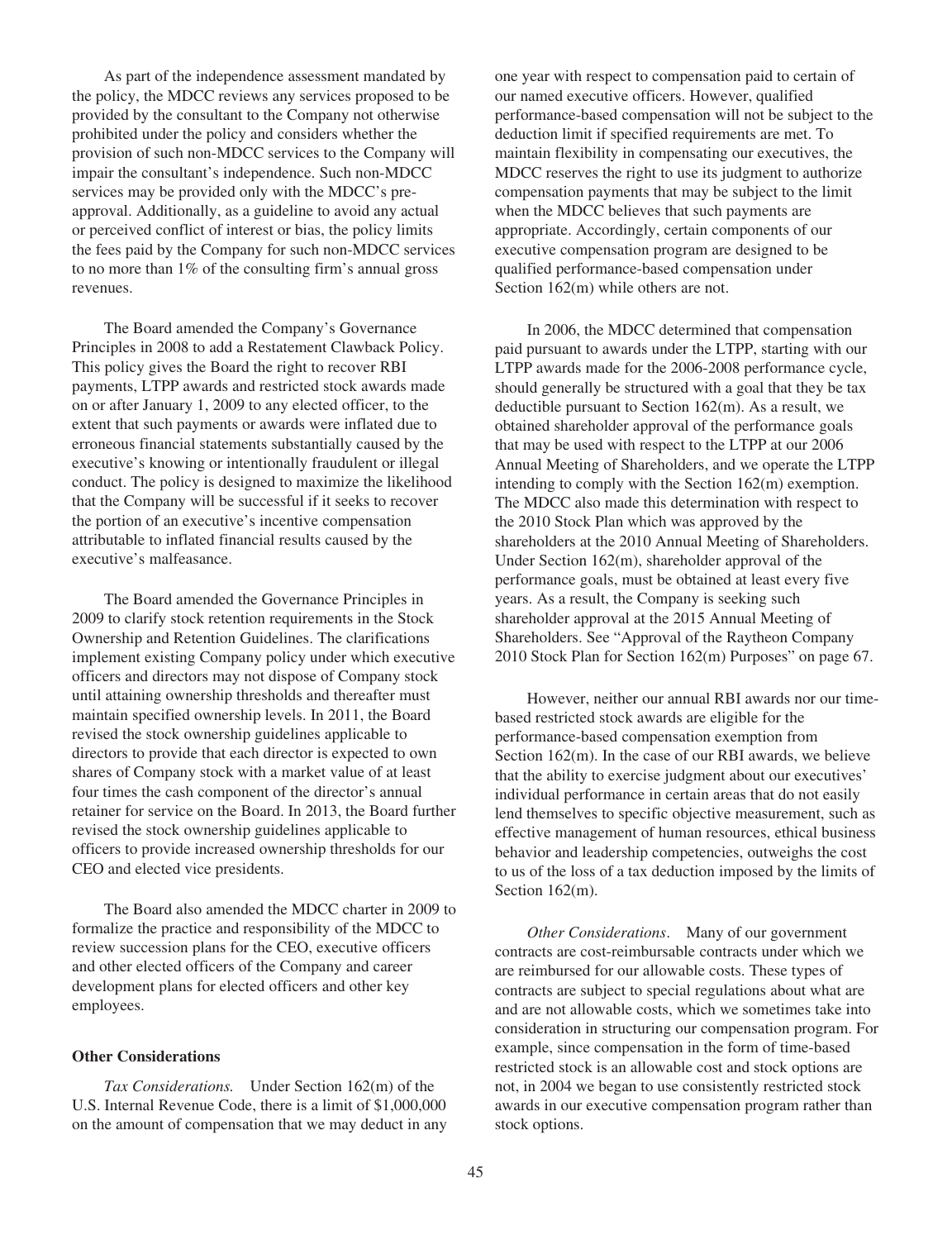## **Equity Grant Practices**

Historically, we have not timed the grant of equity awards to coincide with, precede or follow the release of material non-public information. We have an internal policy on equity grant practices, approved by the MDCC, which provides, among other things, that equity awards shall be approved only at regularly scheduled meetings of the MDCC or Board, that equity awards granted to new employees or directors or promoted employees shall be considered by the MDCC or Board at a regularly scheduled meeting subsequent to the hire or promotion date, and that equity awards shall not be granted with a retroactive effective date.

### **Agreed-Upon Procedures on Compensation Tables**

As part of the Company's annual governance procedures, our independent registered public accounting firm is engaged to perform certain agreed-upon procedures determined by the Company and the Audit Committee of our Board, with respect to the information provided in the compensation tables related to the named executive officers.

# **MANAGEMENT DEVELOPMENT AND COMPENSATION COMMITTEE REPORT**

The Management Development and Compensation Committee is comprised entirely of independent directors. The Committee has reviewed and discussed with management the Compensation Discussion and Analysis required by Item 402(b) of Regulation S-K. Based on such review and discussions, the Committee recommended to the Board that the Compensation Discussion and Analysis be included in this proxy statement.

## **Submitted by the Management Development and Compensation Committee**

William R. Spivey, Chairman, James E. Cartwright, Ronald L. Skates and Linda G. Stuntz

*The above report of the Management Development and Compensation Committee does not constitute soliciting material and shall not be deemed to be incorporated by reference into any other filing under the Securities Act of 1933 or under the Securities Exchange Act of 1934, including by any general statement incorporating this proxy statement, except to the extent we specifically incorporate this information by reference, and shall not otherwise be deemed filed under such Acts.*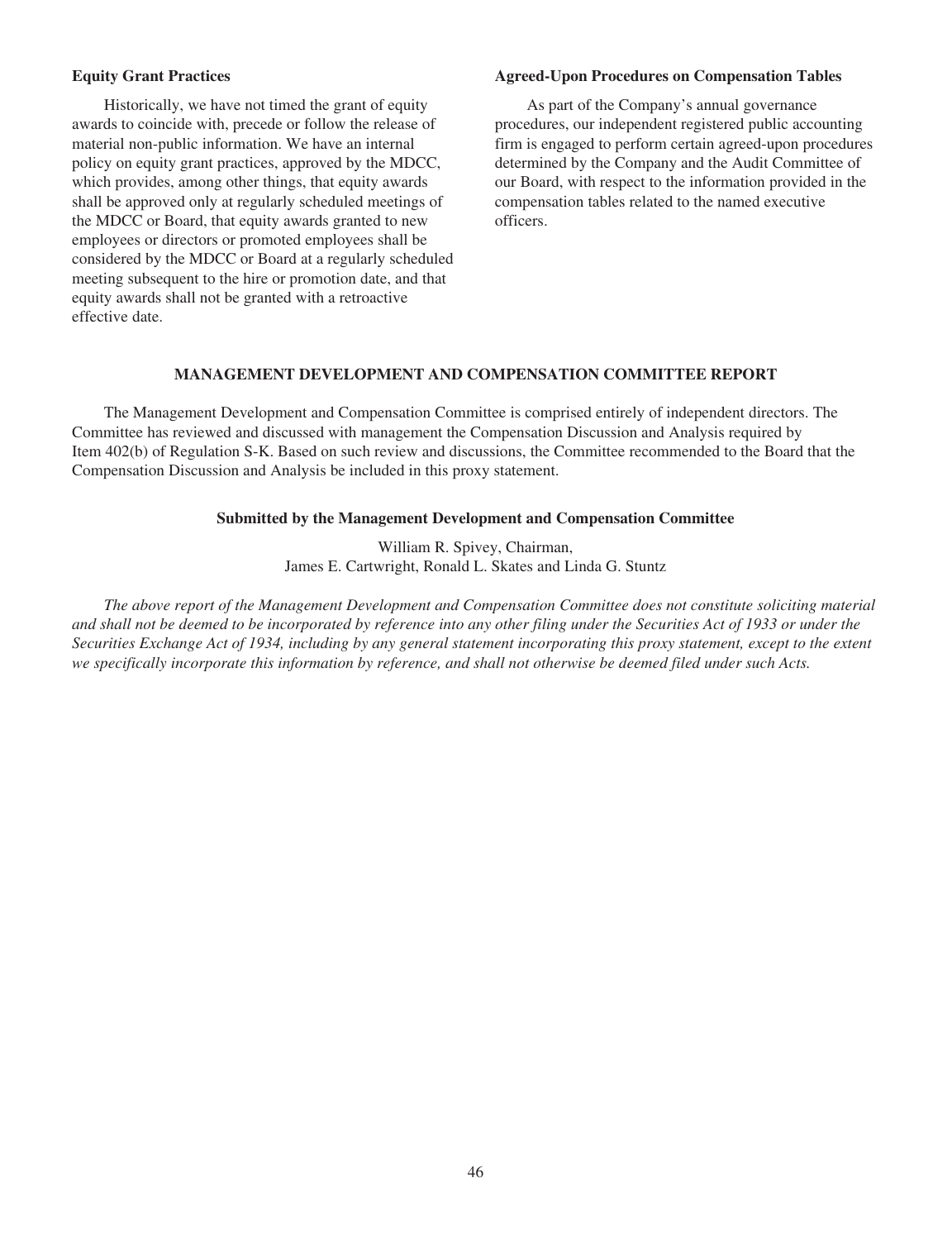### **Summary Compensation Table**

The following table sets forth the compensation for each of our named executive officers in all capacities for the fiscal years ended December 31, 2012, 2013 and 2014, other than Mr. Kennedy who became a named executive officer in 2013.

The table below was prepared in accordance with SEC requirements. The total compensation presented below does not necessarily reflect the actual total compensation received by our named executive officers or the Company's view of their total compensation opportunities in 2012-2014. More specifically, the amounts under "Stock Awards" do not represent the actual amounts paid to or realized by our named executive officers for these awards during 2012-2014 and simply represent the aggregate grant date fair value of awards granted in those years for financial reporting purposes. The Long-Term Performance Plan awards are subject to future Company performance and, like the restricted stock awards, are subject to future vesting periods. Likewise, the amounts under "Change in Pension Value and Nonqualified Deferred Compensation Earnings," which represent the change in the actuarial present values of such officers' accumulated pension benefits based on the same assumptions we use for financial reporting purposes, do not reflect amounts paid to or realized by our named executive officers during 2012-2014, nor does the MDCC consider such changes in pension benefits as an element of its annual compensation decisions. For information regarding the named executive officers' compensation opportunities in 2012-2014, see our supplemental table on page 30 in "Compensation Discussion and Analysis." The supplemental table is not a substitute for the required table below.

| <b>Name and Principal Position</b>             | Year    | <b>Salary</b><br>$($ \$) | <b>Bonus</b><br>$\left( \text{\$}\right)$ | <b>Stock</b><br>Awards <sup>(1)</sup><br>$($)$ | Option<br>$(\$)$         | <b>Non-Equity</b><br><b>Incentive Plan</b><br>Awards Compensation <sup>(2)</sup><br>$\left( \mathbf{\$}\right)$ | Change in<br><b>Pension Value</b><br>and Non-<br>qualified<br><b>Deferred</b><br>Compensation<br>Earnings $(3)(4)$<br>$($)$ | <b>All Other</b><br>Compensation <sup>(5)</sup><br>$(\$)$ | <b>Total</b><br>$(\$)$ |
|------------------------------------------------|---------|--------------------------|-------------------------------------------|------------------------------------------------|--------------------------|-----------------------------------------------------------------------------------------------------------------|-----------------------------------------------------------------------------------------------------------------------------|-----------------------------------------------------------|------------------------|
| Thomas A. Kennedy                              |         | 2014 \$1,057,698 \$      |                                           | $-$ \$ 7,222,279 \$                            | $\overline{\phantom{0}}$ | \$2,500,000                                                                                                     | \$2,630,251                                                                                                                 | \$323,136                                                 | \$13,733,364           |
| Chairman and Chief<br><b>Executive Officer</b> | 2013    | 664,017                  |                                           | 3,318,290                                      |                          | 1,200,000                                                                                                       | 2,415,847                                                                                                                   | 142,436                                                   | 7,740,590              |
| David C. Wajsgras                              | 2014 \$ | 929,694 \$               |                                           | $-$ \$ 2,922,243 \$                            | $\overline{\phantom{m}}$ | \$1,100,000                                                                                                     | \$1,055,542                                                                                                                 | \$152,328                                                 | \$6,159,807            |
| Senior Vice President and                      | 2013    | 901,434                  |                                           | 2,571,068                                      |                          | 1,100,000                                                                                                       | 218,627                                                                                                                     | 158,674                                                   | 4,949,803              |
| <b>Chief Financial Officer</b>                 | 2012    | 871,800                  |                                           | 2,429,367                                      |                          | 1,000,000                                                                                                       | 600,782                                                                                                                     | 138,098                                                   | 5,040,047              |
| Jay B. Stephens $\dots \dots$                  | 2014 \$ | 813,666 \$               |                                           | $-$ \$ 2,266,641 \$                            | $\overline{\phantom{m}}$ | \$1,300,000                                                                                                     | \$ 870,658                                                                                                                  | \$150,855                                                 | \$5,401,820            |
| Senior Vice President.                         | 2013    | 788,926                  |                                           | 2,265,579                                      | $\qquad \qquad$          | 1,000,000                                                                                                       |                                                                                                                             | 120,986                                                   | 4,175,491              |
| General Counsel<br>and Secretary               | 2012    | 762,979                  |                                           | 2,227,106                                      |                          | 950,000                                                                                                         | 856,563                                                                                                                     | 122,096                                                   | 4,918,744              |
| Richard R. Yuse                                | 2014 \$ | 678,268 \$               |                                           | $-$ \$ 2,919,487 \$                            |                          | 800,000<br>\$                                                                                                   | \$1,653,168                                                                                                                 | \$158,850                                                 | \$6,209,773            |
| Vice President, and                            | 2013    | 631,138                  |                                           | 2,518,343                                      | $\qquad \qquad$          | 700,000                                                                                                         | 537,924                                                                                                                     | 164,476                                                   | 4,551,881              |
| President, Space and<br>Airborne Systems       | 2012    | 556,680                  | $\overline{\phantom{a}}$                  | 2,178,258                                      |                          | 675,000                                                                                                         | 1,168,838                                                                                                                   | 137,132                                                   | 4,715,908              |
| Daniel J. Crowley                              | 2014 \$ | 741,206 \$               |                                           | $-$ \$ 2,519,485 \$                            |                          | 675,000<br>\$.                                                                                                  | \$                                                                                                                          | \$172,957                                                 | \$4,108,648            |
| Vice President, and                            | 2013    | 717,262                  |                                           | 2,518,343                                      |                          | 750,000                                                                                                         | $\overline{\phantom{0}}$                                                                                                    | 263,016                                                   | 4,248,621              |
| President, Integrated<br>Defense Systems       | 2012    | 691,028                  |                                           | 2,178,258                                      |                          | 575,000                                                                                                         | $\overline{\phantom{0}}$                                                                                                    | 118,595                                                   | 3,562,881              |
| William H. Swanson                             |         | 2014 \$1,178,228 \$      |                                           | $-$ \$18,861,175 \$                            |                          | \$2,300,000                                                                                                     | \$4,538,460                                                                                                                 | \$493,844                                                 | \$27,371,707           |
| Former Chairman and                            | 2013    | 1,463,456                | $\hspace{0.05cm}$                         | 11,555,135                                     |                          | 3,500,000                                                                                                       |                                                                                                                             | 627,663                                                   | 17,146,254             |
| <b>Chief Executive Officer</b>                 | 2012    | 1,414,421                |                                           | $-11,346,745$                                  | $\qquad \qquad \qquad$   | 3,400,000                                                                                                       | 2,416,710                                                                                                                   | 446,160                                                   | 19,024,036             |

(1) Amounts represent the aggregate grant date fair values of restricted stock, restricted stock units (RSUs) and Long-Term Performance Plan (LTPP) awards granted in 2014, 2013 and 2012, respectively, in accordance with the accounting standard for share-based payments, disregarding for this purpose the estimate of forfeitures related to service-based vesting conditions. Values for LTPP awards, which are subject to performance conditions, are computed based upon the probable outcome of the performance conditions as of the grant date of such awards. The values of the 2014-2016 LTPP awards at the grant date of such awards, assuming the highest level of performance conditions will be achieved during the three-year performance cycle, are as follows: Mr. Kennedy – \$8,444,637; Mr. Wajsgras – \$2,744,551; Mr. Stephens – \$2,533,372; Mr. Yuse – \$2,638,961; Mr. Crowley – \$2,638,961; and Mr. Swanson – \$13,722,364. As a result of his retirement from the Company on September 30, 2014, Mr. Swanson is only entitled to a prorated payment based on the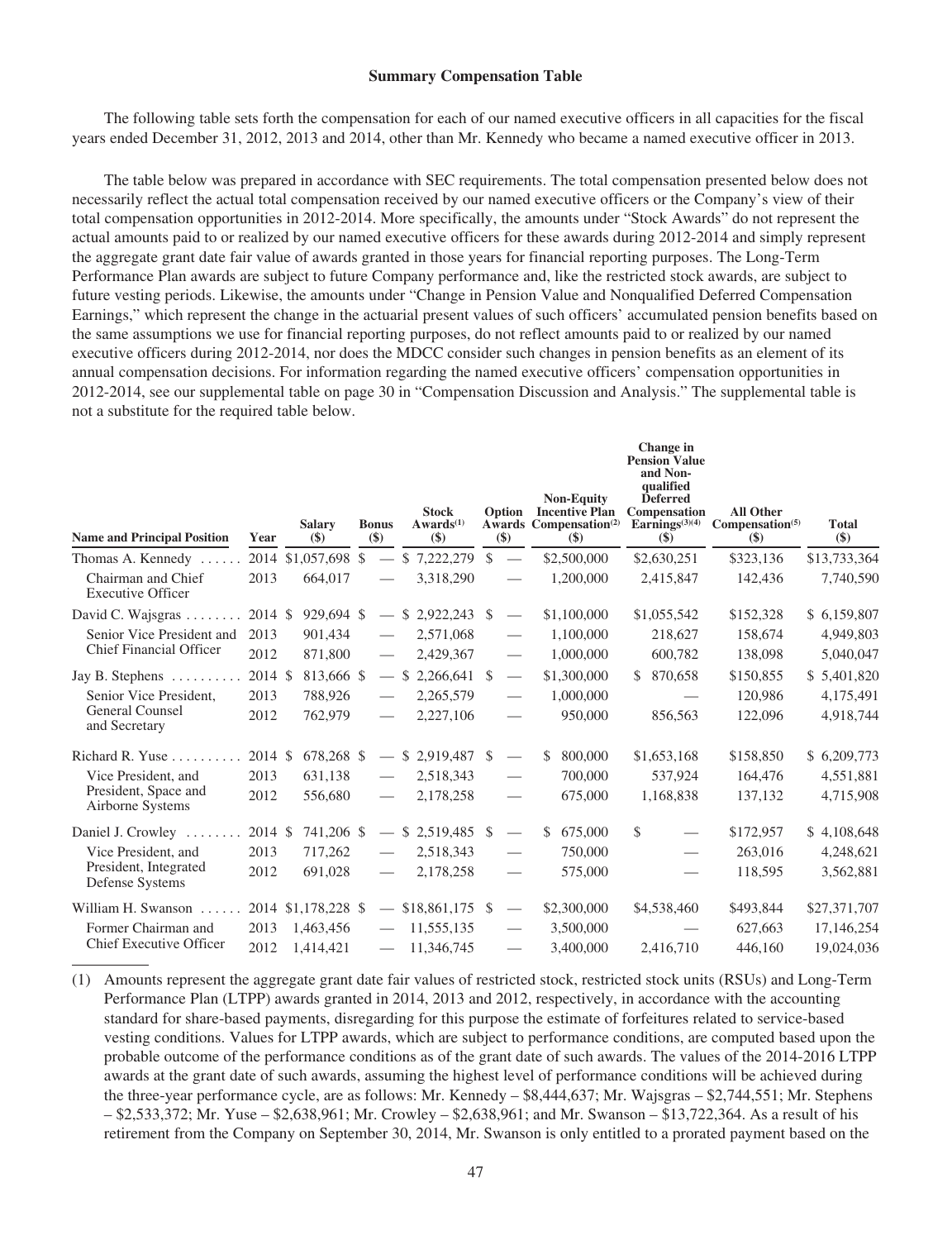Company's performance and the number of months employed during the performance cycle. For more information on potential payouts under the 2014-2016 LTPP awards, see "2014 Grants of Plan-Based Awards" on page 51.

The grant date fair values of restricted stock awards are based on the stock price on the date of grant and the number of shares (or the intrinsic value method). The grant date fair values of the RSUs also are based on the intrinsic value method. The grant date fair values of LTPP awards are calculated using the intrinsic value method for the CFCF and ROIC portions of the awards and the Monte Carlo simulation method for the total stockholder return portion of the awards. For more information on the assumptions used by us in calculating the grant date fair values for restricted stock, RSUs and LTPP awards, see Note 12: Stock-based Compensation Plans to our financial statements in our 2014 Form 10-K. A description of the material terms and conditions of the stock awards granted to the named executive officers in 2014 can be found on page 53 under the heading "2014 Grants of Plan-Based Awards – Equity Awards."

With respect to Mr. Swanson for 2014, this amount also includes the grant date fair value for 79,287 RSUs granted by the Company to Mr. Swanson pursuant to a transition agreement relating to Mr. Swanson's retirement from the Company on September 30, 2014. For more information on Mr. Swanson's retirement compensation arrangements, see page 63.

- (2) Represents amounts earned pursuant to Results-Based Incentive (RBI) awards for 2012, 2013 and 2014 but which were paid in 2013, 2014 and 2015, respectively. A description of the material terms and conditions of the 2014 RBI awards can be found beginning on page 52 under the heading "2014 Grants of Plan-Based Awards – Non-Equity Incentive Plan Awards."
- (3) The amounts represent the aggregate change in the actuarial present value of the named executive officer's accumulated benefit under all defined benefit and actuarial pension plans (including supplemental plans) from the end of the preceding year to the end of the reported year. Generally, these amounts represent the change in value of the named executive officer's benefit due to an additional year of service, changes in compensation and changes in the discount rate. The amounts were computed using the same assumptions we used for financial reporting purposes under the accounting standard for employers' accounting for pensions. Actual amounts paid under our plans are based on assumptions contained in the plans, which may be different than the assumptions used for financial statement reporting purposes.
- (4) None of the named executive officers received any earnings on their deferred compensation based on above-market or preferential rates (as defined by the SEC). For more information on our Deferred Compensation Plan, see "Nonqualified Deferred Compensation" on page 61.
- (5) All Other Compensation amounts include, as applicable, (a) the value of perquisites and personal benefits (as defined by the SEC), (b) the amount of tax gross-ups, (c) the amount of Raytheon contributions to qualified and nonqualified defined contribution plans, and (d) the value of insurance premiums paid. Where the value of the items reported in a particular category for a named executive officer exceeded \$10,000 in 2014, those items are identified and quantified below.

# *(a) Perquisites and Personal Benefits*

Under our executive perquisites policy, each of the named executive officers is entitled to receive certain perquisites, including a car allowance of up to \$18,000 per year, other than our CEO who is entitled to a \$25,000 allowance, financial planning services of up to \$15,000 per year, and participation in the Executive Health Program (benefits of up to \$2,000 per year).

- Mr. Kennedy's amount includes an aggregate of \$145,174 for personal use of Raytheon aircraft, personal use of a Raytheon-leased car and certain driving services, a car allowance, financial planning services, home security system expenses, certain travel and incidental expenses relating to his spouse attending Raytheon-related events at our request and an executive physical.
- Mr. Wajsgras' amount includes an aggregate of \$41,028 for a car allowance, financial planning services, certain travel and incidental expenses relating to his spouse attending Raytheon-related events at our request and an executive physical.
- Mr. Stephens' amount includes an aggregate of \$32,966 for a car allowance, financial planning services, certain travel and incidental expenses relating to his spouse attending Raytheon-related events at our request and an executive physical.
- Mr. Yuse's amount includes an aggregate of \$46,358 for a car allowance, financial planning services, and certain travel and incidental expenses relating to his spouse attending Raytheon-related events at our request.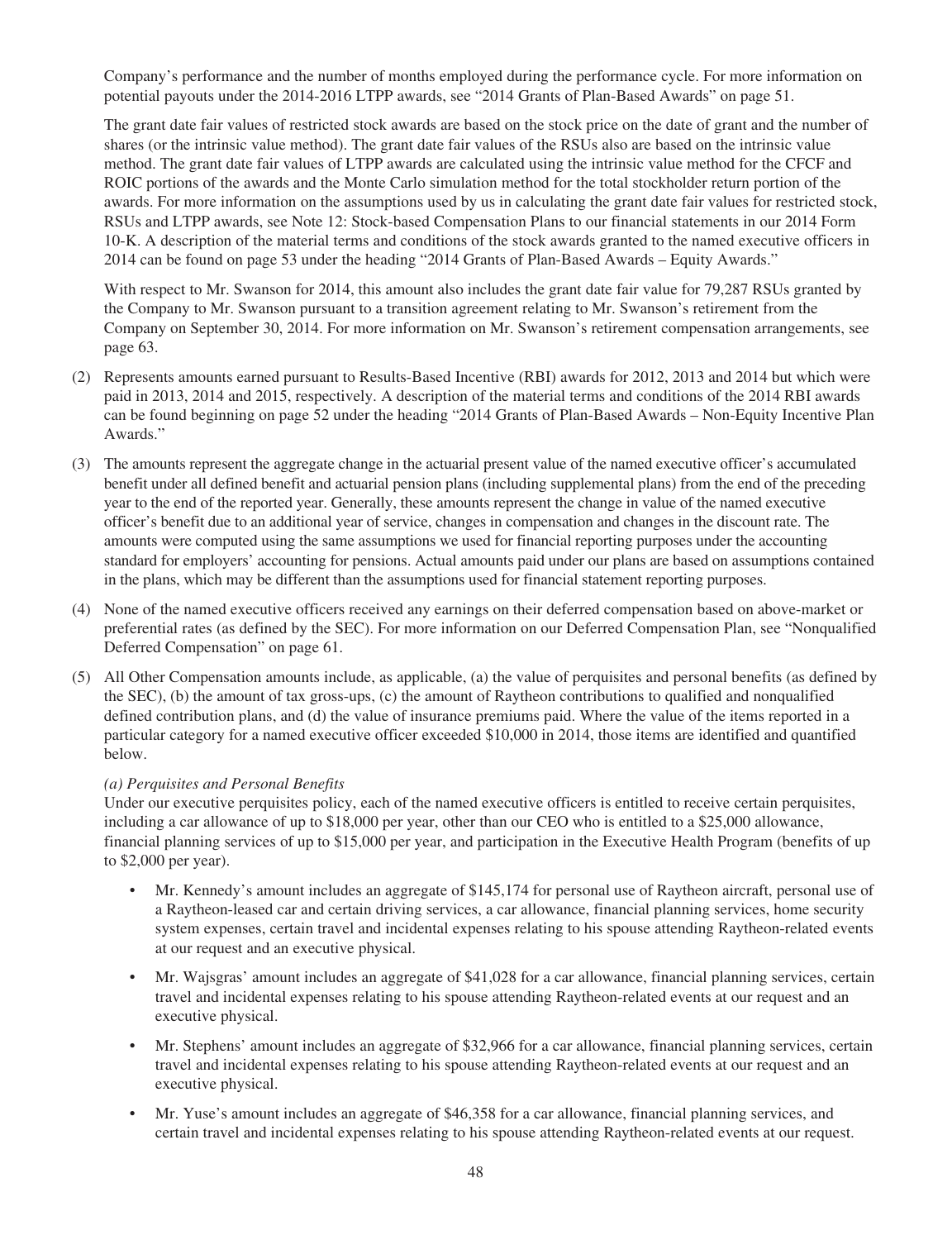- Mr. Crowley's amount includes an aggregate of \$48,350 for a car allowance, financial planning services, and certain travel and incidental expenses relating to his spouse attending Raytheon-related events at our request.
- Mr. Swanson's amount includes an aggregate of \$311,217 for personal use of Raytheon aircraft, personal use of a Raytheon-leased car and certain driving services, a car allowance, financial planning services, home security and IT system equipment and expenses, and certain travel and incidental expenses relating to his spouse attending Raytheon-related events at our request.

*Personal use of corporate aircraft* – For reasons of security and personal safety, we require Mr. Kennedy generally to use Raytheon aircraft for all air travel, including for personal purposes. For the same reasons, we required our former Chairman and CEO, Mr. Swanson, to do so as well. We determined our incremental cost for the personal use of corporate aircraft as follows:

- We derived an average variable operating cost per hour for such aircraft based on fuel, aircraft maintenance, landing, parking, and catering costs, certain taxes and certain other miscellaneous fees and costs, and the hours flown. Since our corporate aircraft are used primarily for business travel, we did not include fixed costs for such aircraft that generally do not change with usage, such as pilots' and other employees' salaries, purchase costs of aircraft and certain hangar expenses.
- In determining the number of hours that an aircraft was used for personal purposes, we did not include the flight time of any "deadhead" flight, e.g., a return flight on which no passenger was aboard.
- For trips that involved mixed personal and business usage, we determined the total variable cost attributable to personal use by subtracting the total variable cost of a "business-only" trip from the total variable cost of the whole trip (both personal and business).

In 2014, we incurred incremental costs of \$75,035 and \$235,581 for personal use of Raytheon aircraft by Mr. Kennedy and Mr. Swanson, respectively. As noted above, this amount was calculated without deadhead flights. Based on our average variable operating cost per hour (as derived above), these deadhead flights would have amounted to an additional \$17,834 and \$112,869 for Mr. Kennedy and Mr. Swanson, respectively.

*Personal use of automobiles* – All of our named executive officers receive car allowances. The named executive officers also have access to a pool of Raytheon vehicles and drivers which are generally available for various corporate purposes and which may be used in limited circumstances for uses that may have a personal element. For reasons of security and personal safety, Mr. Kennedy frequently travels in Raytheon-provided vehicles operated by Raytheonprovided drivers for business and personal (primarily commuting) purposes. For the same reasons, our former Chairman and CEO, Mr. Swanson did so as well. We determined our incremental cost for personal travel in Raytheon-provided vehicles operated by Raytheon-provided drivers as follows:

- We determined our total annual cost for each pooled vehicle used by such executives for personal purposes and then allocated such total cost based on the total miles driven in the year and the number of miles driven for each executive for personal purposes, as tracked by our administrators.
- We determined our total cost for each driver and then allocated such amount based on the total hours worked and the estimated number of hours that such driver drove the executive for personal purposes.

# *(b) Tax Gross-Ups*

In limited circumstances, we make certain items of imputed income to our named executive officers tax-neutral to them. In 2014, we made the following amounts in tax gross-up payments relating to imputed income as a result of the executive's spouse attending Raytheon-related events at our request: Mr. Wajsgras – \$11,165, Mr. Yuse – \$23,012, Mr. Crowley – \$16,077, and Mr. Swanson – \$23,391. Consistent with prior years, neither Mr. Kennedy nor Mr. Swanson received any tax gross-ups for his personal use of Raytheon aircraft.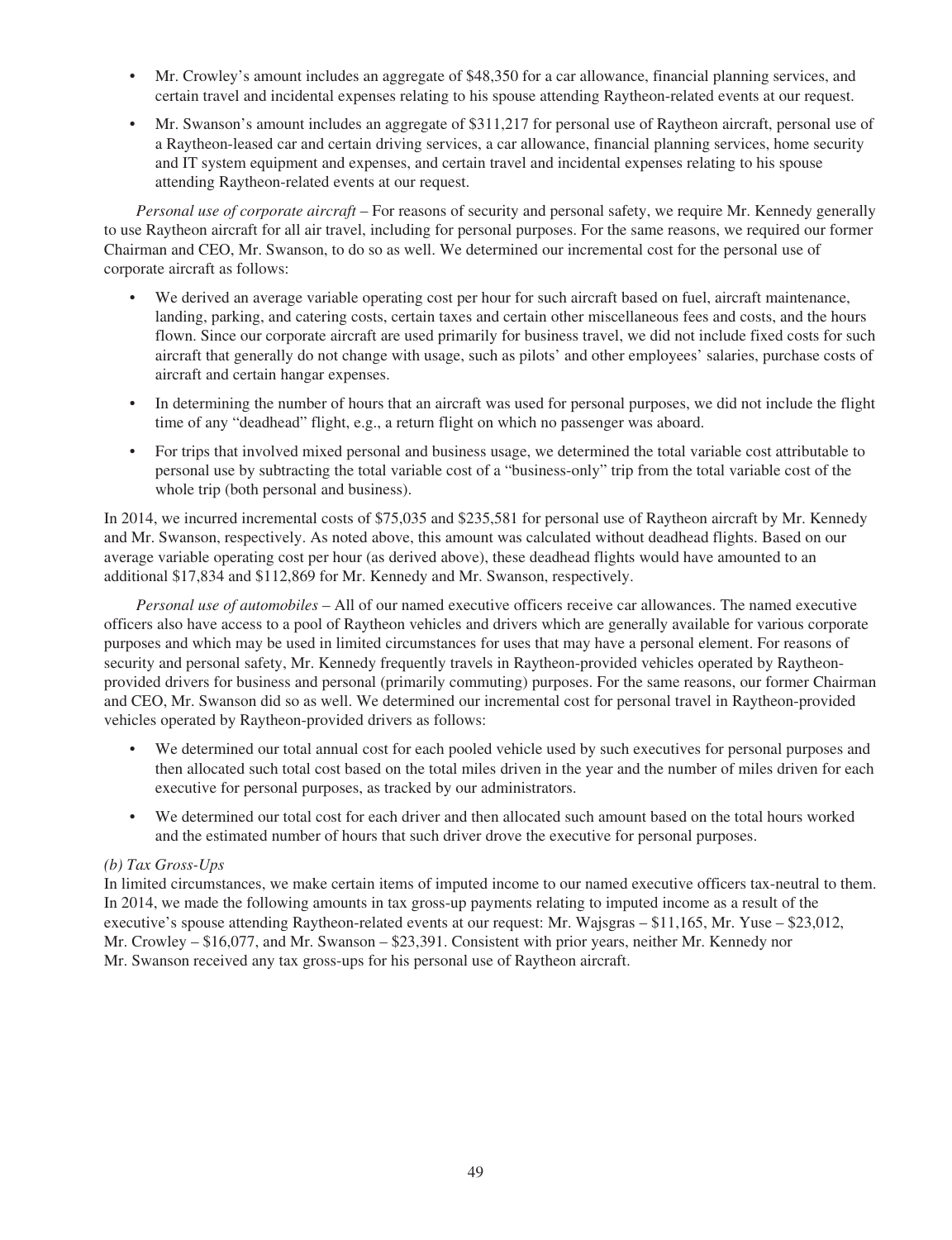## *(c) Contributions to Plans*

We make a 4% matching contribution to compensation deferred under our qualified RAYSIP 401(k) Plan and under our nonqualified, unfunded Deferred Compensation Plan (3% for Mr. Crowley based on his date of hire). The Deferred Compensation Plan matching contributions include our matching contribution for deferred 2014 RBI compensation earned in 2014 but made in March 2015. We also make a 4% contribution for Mr. Crowley, who is eligible for our Retirement Income Savings Program (RISP) within our qualified RAYSIP 401(k) Plan, and also contributed 4% of Mr. Crowley's 2014 RBI compensation to his RISP account. For information on our contributions under RISP and our matching contributions under the Deferred Compensation Plan, see "Nonqualified Deferred Compensation" on page 61. In 2014, we made the following contributions to qualified and nonqualified defined contribution plans for the named executive officers:

|                                                                           | Mr. Kennedy |          | Mr. Wajsgras Mr. Stephens Mr. Yuse Mr. Crowley |          |          | Mr. Swanson |
|---------------------------------------------------------------------------|-------------|----------|------------------------------------------------|----------|----------|-------------|
| RAYSIP $401(k)$ Plan Match $\ldots \ldots \ldots$                         | \$10.400    | \$10,400 | \$10,400                                       | \$10,400 | \$ 7,800 | \$10,400    |
| RAYSIP RISP Contribution $\ldots \ldots$                                  | N/A         | N/A      | N/A                                            | N/A      | 10.400   | N/A         |
| Deferred Compensation Plan Match                                          | 132,216     | 70.788   | 74.147                                         | 48.731   | 34,686   | 130,016     |
| Deferred Compensation Plan RISP                                           | N/A         | N/A      | N/A                                            | N/A      | 46.248   | N/A         |
| $Total \dots \dots \dots \dots \dots \dots \dots \dots \dots \dots \dots$ | \$142,616   | \$81,188 | \$84,547                                       | \$59,131 | \$99,134 | \$140,416   |

### *(d) Insurance Premiums*

Under our executive perquisites policy, we pay for the premiums for certain insurance policies covering our named executive officers, including basic life, executive liability and business travel and accident insurance policies. We also provide our named executive officers and certain other executives with a senior executive life insurance benefit for which we impute income to each executive based on the amount of the annual premium for a comparable term life insurance policy and include such amount of imputed income in the value of insurance premiums paid. In 2014, the total value of insurance premiums paid for Messrs. Kennedy, Wajsgras, Stephens and Yuse were \$24,939, \$13,947, \$18,398, and \$30,349, respectively.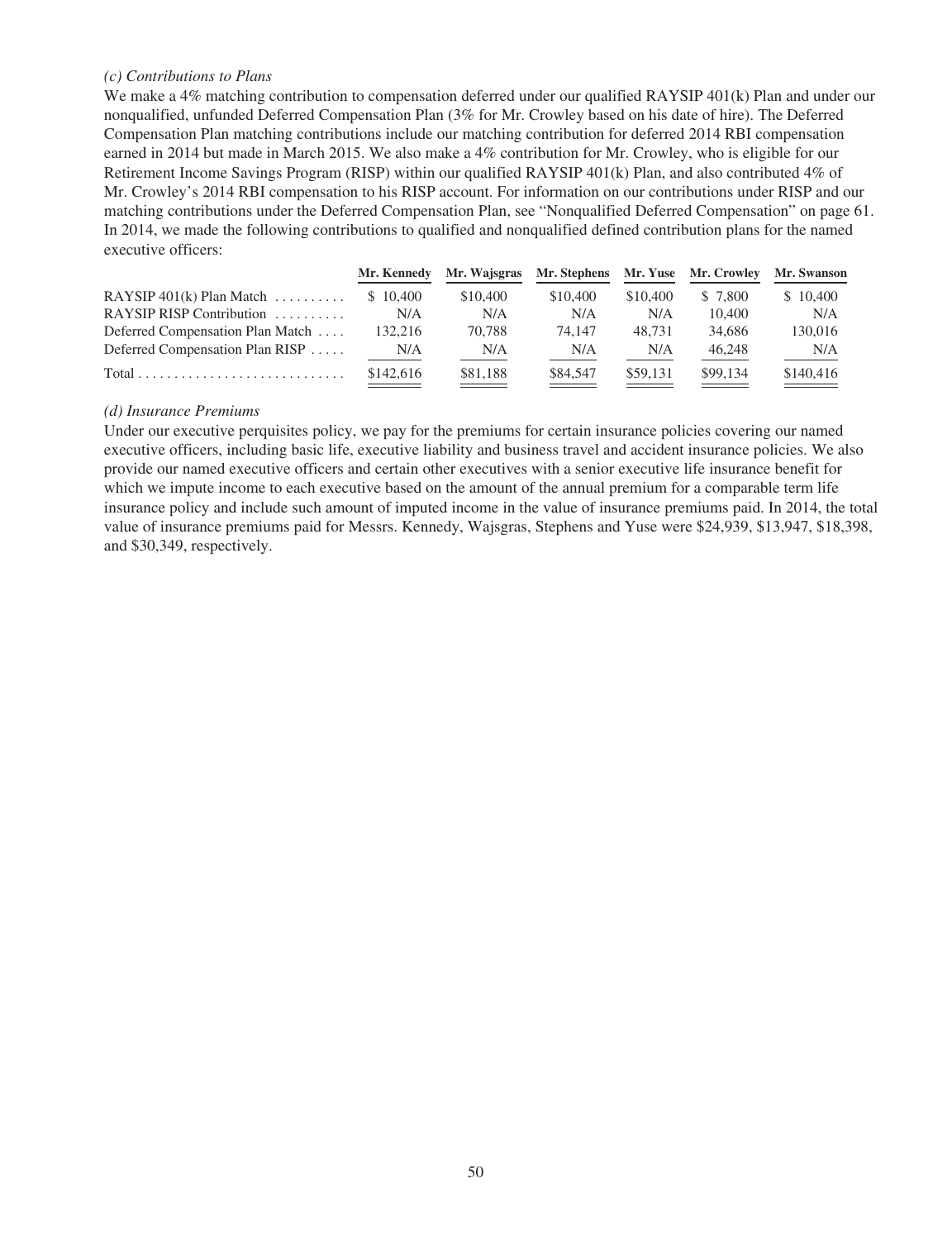## **2014 Grants of Plan-Based Awards**

The following table sets forth the awards granted to each of our named executive officers under any plan during the fiscal year ended December 31, 2014.

|                                             |               | <b>Estimated Future Payouts</b><br><b>Estimated Future Payouts</b><br>Under Non-Equity Incentive Plan Under Equity Incentive Plan<br>$Awards^{(1)}$<br>Awards <sup>(2)</sup> |                                       |                                                  |       |        | All<br>Other<br><b>Stock</b><br>Awards:<br><b>Number</b><br>of<br><b>Shares</b><br>of Stock | <b>All Other</b><br>Option<br>Awards:<br><b>Number</b><br>of<br><b>Securities or Base</b><br>Under-<br>lving | Price of<br>Option  | Grant<br><b>Exercise</b> Date Fair<br>Value of<br><b>Stock and</b><br>Option |                      |
|---------------------------------------------|---------------|------------------------------------------------------------------------------------------------------------------------------------------------------------------------------|---------------------------------------|--------------------------------------------------|-------|--------|---------------------------------------------------------------------------------------------|--------------------------------------------------------------------------------------------------------------|---------------------|------------------------------------------------------------------------------|----------------------|
| <b>Name</b>                                 | Grant<br>Date | <b>Threshold</b><br>$(\$)$                                                                                                                                                   | <b>Target</b><br>$(\$)$               | Maximum Threshold Target Maximum or Units<br>$($ | #)    | #)     | (f#)                                                                                        | $(#)^{(3)}$                                                                                                  | Options Awards<br># | (S/Sh)                                                                       | Awards<br>$$^{(4)}$$ |
| Thomas A. Kennedy  1/22/2014                |               |                                                                                                                                                                              |                                       |                                                  | 2,726 | 43,267 | 86,534                                                                                      |                                                                                                              |                     |                                                                              | \$4,222,318          |
|                                             | 5/29/2014     |                                                                                                                                                                              |                                       |                                                  |       |        |                                                                                             | 30,937                                                                                                       |                     |                                                                              | 2,999,961            |
|                                             |               |                                                                                                                                                                              | $-$ \$330,002 \$2,200,016 \$4,400,032 |                                                  |       |        |                                                                                             |                                                                                                              |                     |                                                                              |                      |
| David C. Wajsgras  1/22/2014                |               |                                                                                                                                                                              |                                       |                                                  | 886   | 14,062 | 28,124                                                                                      |                                                                                                              |                     |                                                                              | \$1,372,275          |
|                                             | 5/29/2014     |                                                                                                                                                                              |                                       |                                                  |       |        |                                                                                             | 15,984                                                                                                       |                     |                                                                              | 1,549,968            |
|                                             |               |                                                                                                                                                                              | $-$ \$140,874 \$ 939,162 \$1,878,323  |                                                  |       |        |                                                                                             |                                                                                                              |                     |                                                                              |                      |
| Jay B. Stephens 1/22/2014                   |               |                                                                                                                                                                              |                                       |                                                  | 818   | 12,980 | 25,960                                                                                      |                                                                                                              |                     |                                                                              | \$1,266,686          |
|                                             | 5/29/2014     |                                                                                                                                                                              |                                       |                                                  |       |        |                                                                                             | $10,312^{(5)}$                                                                                               |                     |                                                                              | 999,955              |
|                                             |               |                                                                                                                                                                              | $-$ \$123,293 \$ 821,954 \$1,643,907  |                                                  |       |        |                                                                                             |                                                                                                              |                     |                                                                              |                      |
| Richard R. Yuse  1/22/2014                  |               |                                                                                                                                                                              |                                       |                                                  | 852   | 13,521 | 27,042                                                                                      |                                                                                                              |                     |                                                                              | \$1,319,481          |
|                                             | 5/29/2014     |                                                                                                                                                                              |                                       |                                                  |       |        |                                                                                             | $8,250^{(5)}$                                                                                                |                     |                                                                              | 800,003              |
|                                             | 5/29/2014     |                                                                                                                                                                              |                                       |                                                  |       |        |                                                                                             | 8,250                                                                                                        |                     |                                                                              | 800,003              |
|                                             |               |                                                                                                                                                                              | $-$ \$103,113 \$ 687,419 \$1,374,838  |                                                  |       |        |                                                                                             |                                                                                                              |                     |                                                                              |                      |
| Daniel J. Crowley 1/22/2014                 |               |                                                                                                                                                                              |                                       |                                                  | 852   | 13,521 | 27,042                                                                                      |                                                                                                              |                     |                                                                              | \$1,319,481          |
|                                             | 5/29/2014     |                                                                                                                                                                              |                                       |                                                  |       |        |                                                                                             | 12,375                                                                                                       |                     |                                                                              | 1,200,004            |
|                                             |               |                                                                                                                                                                              | $-$ \$112,314 \$ 748,758 \$1,497,517  |                                                  |       |        |                                                                                             |                                                                                                              |                     |                                                                              |                      |
| William H. Swanson <sup>(6)</sup> 1/22/2014 |               |                                                                                                                                                                              |                                       |                                                  | 4,429 |        | 70,308 140,616                                                                              |                                                                                                              |                     |                                                                              | \$6,861,182          |
|                                             | 5/29/2014     |                                                                                                                                                                              |                                       |                                                  |       |        |                                                                                             | 48,469(5)                                                                                                    |                     |                                                                              | 4,700,039            |
|                                             | 7/25/2014     |                                                                                                                                                                              |                                       |                                                  |       |        |                                                                                             | 79,287(7)                                                                                                    |                     |                                                                              | 7,299,954            |
|                                             |               |                                                                                                                                                                              | $-$ \$444,238 \$2,961,587 \$5,923,174 |                                                  |       |        |                                                                                             |                                                                                                              |                     |                                                                              |                      |

(1) Amounts represent the threshold, target and maximum payout opportunities under the 2014 RBI Program.

- (2) Amounts represent the threshold, target and maximum payouts under the 2014-2016 LTPP awards. LTPP payouts range from zero to 200% of target and may be paid in our common stock or in cash, at the discretion of the MDCC. The amounts do not include any accrued dividend equivalents.
- (3) Amounts represent awards of time-vesting restricted stock and/or RSUs.
- (4) Amounts represent the grant date fair value of the restricted stock, RSUs and 2014-2016 LTPP awards granted to the named executive officer in 2014 in accordance with the accounting standard for share-based payments, disregarding for this purpose the estimate of forfeitures related to service based vesting conditions. The value of restricted stock and 2014-2016 LTPP awards is generally expensed by us over the employee's requisite service period, generally the vesting period of the awards. Values for the 2014-2016 LTPP awards, which are subject to performance conditions, are computed based upon the probable outcome of the performance conditions as of the grant date of such awards. Due to the continued vesting provisions of the RSUs and the applicable accounting requirements, the value of the RSUs is expensed in the period in which they are granted rather than over the vesting period of the awards.
- (5) Amounts represent awards of RSUs to retirement-eligible employees which continue to vest (but do not accelerate) on the scheduled vesting dates into retirement, subject to the employee's compliance with certain post-employment covenants.
- (6) As a result of his retirement from the Company on September 30, 2014, Mr. Swanson is only entitled to a prorated payment for his 2014-2016 LTPP award based on the Company's performance and the number of months employed during the performance cycle.
- (7) RSUs granted by the Company to Mr. Swanson pursuant to a transition agreement relating to Mr. Swanson's retirement from the Company on September 30, 2014. For more information on Mr. Swanson's retirement compensation arrangements, see page 63.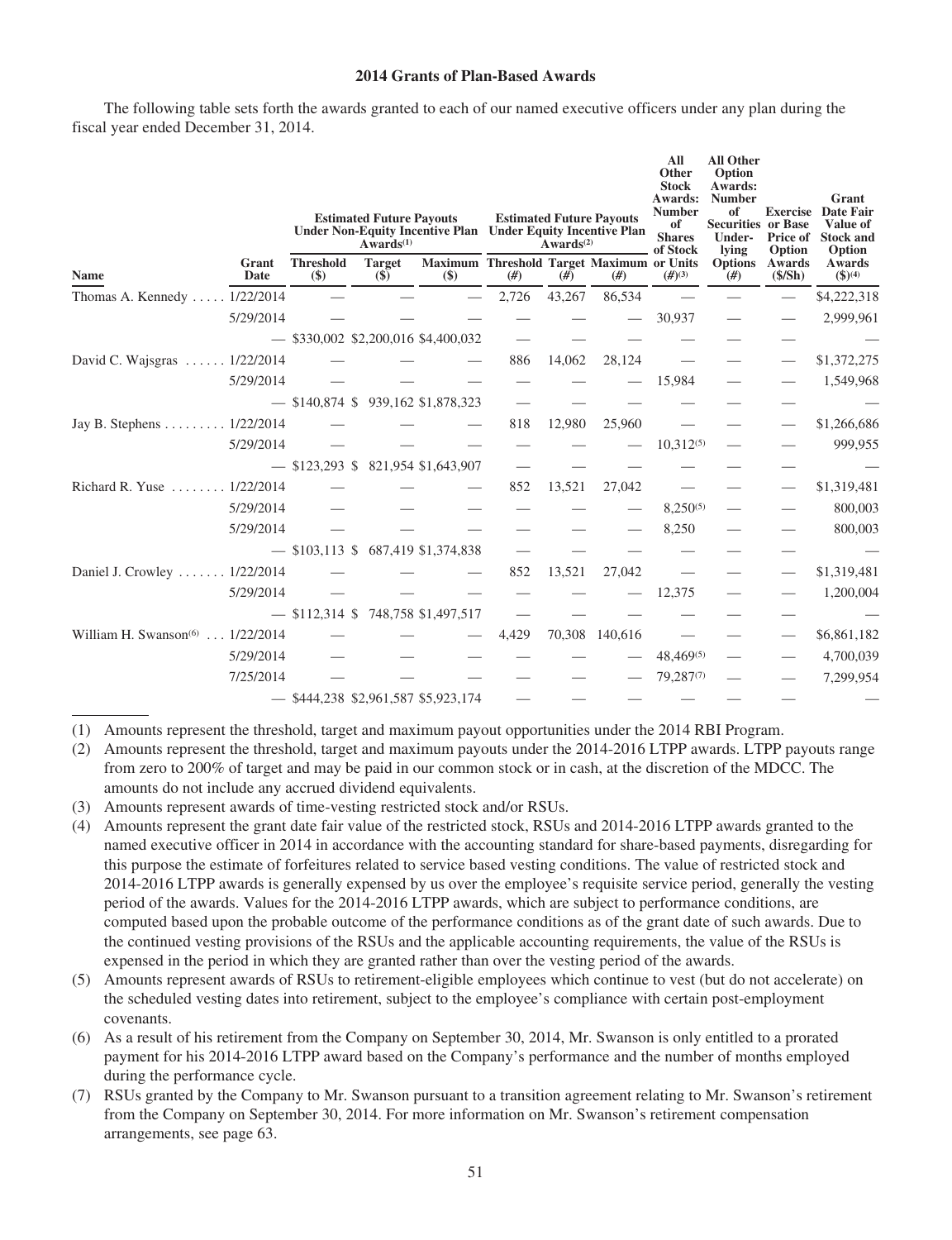### *Non-Equity Incentive Plan Awards*

*2014 RBI Program*. In 2014, each of our named executive officers received an annual award under our 2014 Results-Based Incentive (RBI) Program, which provides the executive the opportunity to earn incentive cash compensation based upon the attainment of the specific pre-established performance metrics and an assessment of his individual performance during 2014.

*Target Opportunities*. Each named executive officer is assigned a pre-established individual RBI payout target expressed as a percentage of base salary, as well as threshold and maximum payout amounts. The MDCC established individual payout targets for each named executive officer based on the criteria discussed in our "Compensation Discussion and Analysis – Elements of Our Compensation Program – Annual Incentives" beginning on page 36. We use the target awards to determine the overall funding of the RBI award pool, as described below, but the targets are not entirely determinative of the amount of any participant's RBI award.

*Funding the RBI Pool*. The pool of available funds to pay our RBI awards is based on the extent to which the Company and our businesses meet or exceed predetermined goals under selected financial metrics, which are set by the MDCC prior to the beginning of the performance year. For 2014, the MDCC selected the four financial metrics, weighted as identified below, for purposes of funding an overall pool under the RBI plan:

- Bookings  $-20\%$  a forward-looking metric that measures the value of new contracts awarded to us during the year and an indicator of potential future growth.
- Net Sales  $-30\%$  a growth metric that measures our revenue for the current year.
- Free Cash Flow  $(FCF) 20\% a$  measure of the cash that is generated in a given year that we can use to make strategic investments to grow our businesses or return to our shareholders.
- Operating Income from Continuing Operations 30% – a measure of our profit from continuing operations for the year, before interest and taxes, and after certain non-operational adjustments.

FCF and Operating Income from Continuing Operations are non-GAAP financial measures and are calculated as follows:

• FCF is operating cash flow from continuing operations less capital spending and internal use software spending, excluding the impact of

changes to cash flow from pension and postretirement benefits-related items and other similar non-operational items.

• Operating Income from Continuing Operations is operating income from continuing operations, excluding the FAS/CAS pension and postretirement benefits expense/income and, from time to time, certain other items.

For each financial metric, we set a specific target performance goal and defined performance range around the target. The performance range consists of a threshold – or minimum performance level – and a maximum performance level. If the threshold performance level for a financial metric is not achieved, then we do not allocate funds to the RBI funding pool based on that metric. Funding of the pool for any one metric is capped once performance achieves or exceeds the maximum performance level set for that metric. We also establish a funding range around the target for each financial metric of 75% to 150% of target. If Company performance falls within the performance range (e.g., between the threshold and maximum performance levels), the funding amount is based on the corresponding funding range. In addition to the four financial metrics, with the authorization of the MDCC, our CEO may increase or decrease funding of the RBI pool based on an assessment of a business unit's performance on criteria such as customer satisfaction, growth, people and productivity. Consistent with past practice, Company performance against these financial metric targets, which are established at the beginning of the year and based on anticipated operational performance during the year, is adjusted to account for the impact of certain matters not factored into the Company's annual operating plan, such as acquisitions and dispositions that occur after the applicable targets are established, and certain non-operational items. For information regarding the 2014 RBI performance targets and funding percentages, see "Compensation Discussion and Analysis – Elements of Our Compensation Program – Annual Incentives" beginning on page 36.

*Individual Performance Objectives*. Individual performance is directly reflected in an executive's RBI award. While combined Company and individual business performance determines funding of the overall RBI pool, individual RBI awards reflect an assessment of an executive's contribution to our achievement of the financial performance goals, as well as the executive's achievement of individual performance objectives, including successful management of human resources, furtherance of ethical business behavior, leadership competencies, "Six Sigma" and customer satisfaction. If an executive under-performs in relationship to his objectives, his RBI award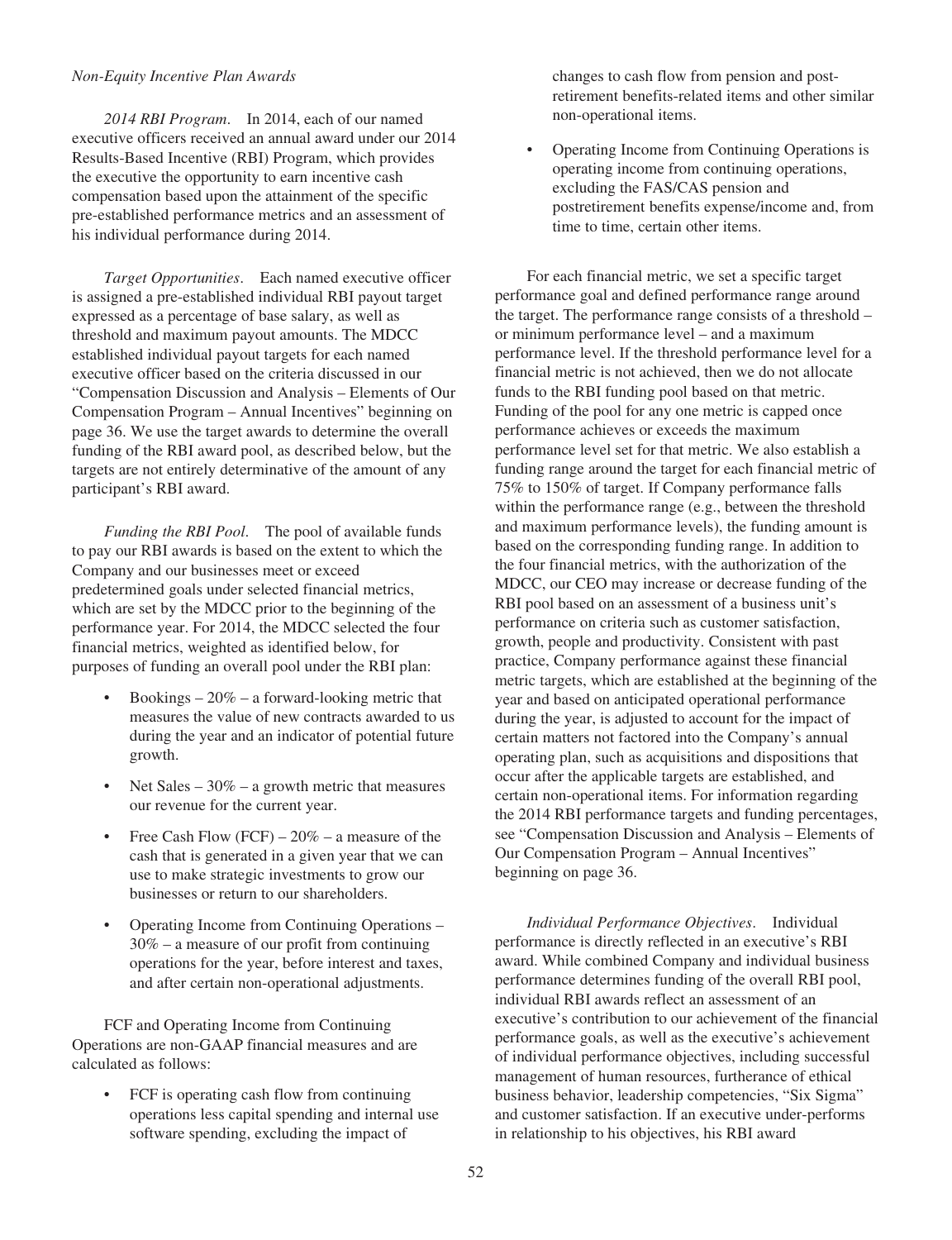could fall below the funded target level or even be zero if threshold performance is not achieved. On the other hand, an executive who exceeds his performance objectives could receive up to 200% of target. Individual performance objectives are established annually in writing for executive officers and are primarily comprised of quantifiable objectives with some subjective measures also included. In the case of our CEO, at the beginning of a review period, the MDCC recommends, and the full Board (excluding the CEO) approves, a statement of the CEO's objectives. In connection with his annual performance evaluation, our CEO provides to the MDCC a written self-appraisal, assessing his performance against these objectives. The MDCC discusses the CEO's performance and provides a preliminary performance evaluation. The MDCC's preliminary evaluation is then discussed with all of the independent directors in an Executive Session of the Board, at which time each Director has an opportunity to provide input. Based on this evaluation, the MDCC recommends, and the full Board (excluding the CEO) approves, the CEO's RBI award and other compensation. The CEO receives performance feedback directly from the Lead Director and the Chair of the MDCC.

A similar process is followed for the named executive officers other than the CEO. In the case of the other executive officers, our CEO provides input to the MDCC both with regard to the establishment of performance objectives and the determination of success in meeting those objectives. For information on the actual amounts paid to the named executive officers under their 2014 RBI awards, see the amounts in the "Non-Equity Incentive Plan Compensation" column in the Summary Compensation Table on page 47. For more information regarding our RBI program, see our "Compensation Discussion and Analysis" beginning on page 27.

### *Equity Awards*

In 2014, each of our named executive officers received two equity-based awards: an award of restricted stock units under our long-term incentive compensation program called the 2014-2016 Long-Term Performance Plan (2014-2016 LTPP), and a restricted stock award.

*2014-2016 Long-Term Performance Plan*. The 2014-2016 LTPP operates under, and awards were made pursuant to, our 2010 Stock Plan. Under the 2014-2016 LTPP, each named executive officer was awarded restricted stock units that vest when specific preestablished levels of Company performance are achieved over a three-year performance cycle (2014-2016). Restricted stock units may be settled in our common stock or in cash, at the discretion of the MDCC.

*Target Opportunities*. Before each three-year cycle, the MDCC assigns a target number of restricted stock units to each participant. These target numbers are assigned by the MDCC based on the criteria discussed in our "Compensation Discussion and Analysis – Elements of Our Compensation Program – Long-Term Incentives" beginning on page 39.

*Performance Goals*. The MDCC approves the performance goals for each three-year cycle, the relative weightings that those goals will have for that cycle and the target level of performance for each goal. The MDCC specifies the shares or amount of cash that will be paid out in settlement of the restricted stock unit awards based on whether actual performance is at, below or above the target, subject to a maximum payout. The performance criteria for the 2014- 2016 LTPP, which are independent of each other and are weighted as follows, are: cumulative free cash flow (CFCF) (25%); total shareholder return relative to our peer group (TSR) (25%); and Return on Invested Capital (ROIC) (50%). In each case, the goals are independent and additive, which means that if we miss the threshold performance as to one measure, no credit would apply to that element, but could be made up for by above-target performance in another area.

- CFCF measures, on a cumulative basis, the cash that is generated over the three-year performance cycle, which we can use to make strategic investments to grow our businesses or return to our shareholders.
- The TSR component of the LTPP compares our stock price appreciation, including reinvested dividends, over the performance cycle to our peers' stock performance over the same period and provides a percentage ranking.
- ROIC measures how efficiently and effectively we use capital that is invested in our operations over the performance cycle.

CFCF, TSR and ROIC are non-GAAP financial measures. The calculation of CFCF is the FCF calculation described above under the RBI plan over a three-year performance cycle. TSR is stock price appreciation over the applicable period plus reinvested dividends paid during the applicable period. TSR is calculated using 30 trading day average stock prices at the beginning of the performance cycle and following the end of the cycle. Finally, the calculation of ROIC is (a) (i) income from continuing operations, excluding (ii) the after-tax effect of the FAS/CAS pension and postretirement benefits expense/ income and, from time to time, certain other items, plus (iii) after-tax net interest expense plus (iv) one-third of operating lease expense after-tax (estimate of interest portion of operating lease expense) divided by (b) (i) average invested capital after capitalizing operating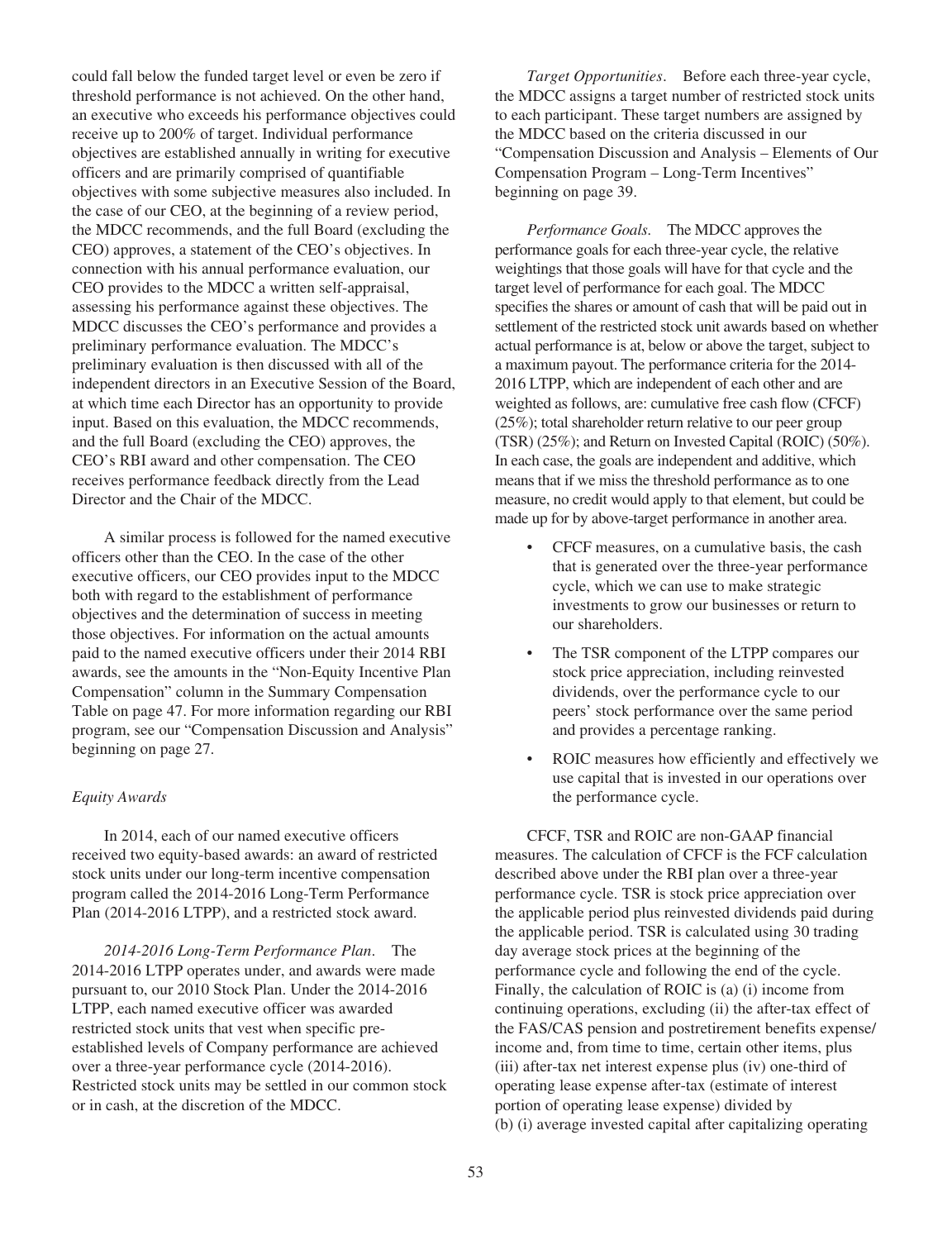leases (operating lease expense times a multiplier of 8), adding (ii) financial guarantees, less net investment in discontinued operations, and adding back (iii) the liability for defined benefit pension and other postretirement benefit plans, net of tax and excluding (iv) other similar nonoperational items. Such calculation also includes certain variations due to averaging the metric over the three-year performance cycle.

Due to the recent and continuing environment of economic and industry uncertainty, and the challenges of setting three-year performance targets in this environment, the MDCC provided for the possibility of adjustments to performance for the 2014-2016 LTPP performance cycle. Such potential adjustments are intended to take into account differences between the conditions reasonably assumed when metrics were established and the actual conditions that might take place during such performance cycles. The conditions are regarded as largely outside the control of the Company and generally relate to Department of Defense budget and contract award uncertainties and, for certain performance cycles, the timing of international contract awards. The potential adjustments were predetermined using clearly articulated objective criteria established at the time of the MDCC's approval of the performance metrics for the respective plan period and made subject to a cap. The performance criteria are not subject to further adjustment, although the MDCC retained discretion to adjust awards downward in compliance with Section 162(m) of the U.S. Internal Revenue Code.

*Award Settlement*. Shortly after the performance results for the three-year performance cycle are determined, we settle each award in cash or stock based upon our actual performance relative to the LTPP performance goals plus an amount equivalent to dividends that would have been paid during the performance cycle on the shares ultimately issued under the award, assuming that those dividends had been reinvested in our common stock.

For more information regarding our LTPP program, see our "Compensation Discussion and Analysis – Elements of Our Compensation Program – Long-Term Incentives" beginning on page 39.

*Restricted Stock Awards*. In 2014, each of our named executive officers received an award of restricted stock and/or RSUs, which were made pursuant to our 2010 Stock Plan. Generally, awards of restricted stock vest onethird per year on each of the second, third and fourth anniversaries of the grant date, subject to the executive remaining employed by us. In accordance with our previously-disclosed approach of granting RSUs to retirement-eligible employees that continue to vest (but do not accelerate) on the scheduled vesting dates into retirement, subject to the employee's compliance with certain post-employment covenants, we granted awards of RSUs to Messrs. Stephens, Yuse and Swanson in 2014. The holders of the restricted stock and RSU awards are entitled to any dividends paid with respect to the shares, whether vested or unvested.

For more information regarding our restricted stock and RSU awards, see our "Compensation Discussion and Analysis – Elements of Our Compensation Program – Long-Term Incentives" beginning on page 39.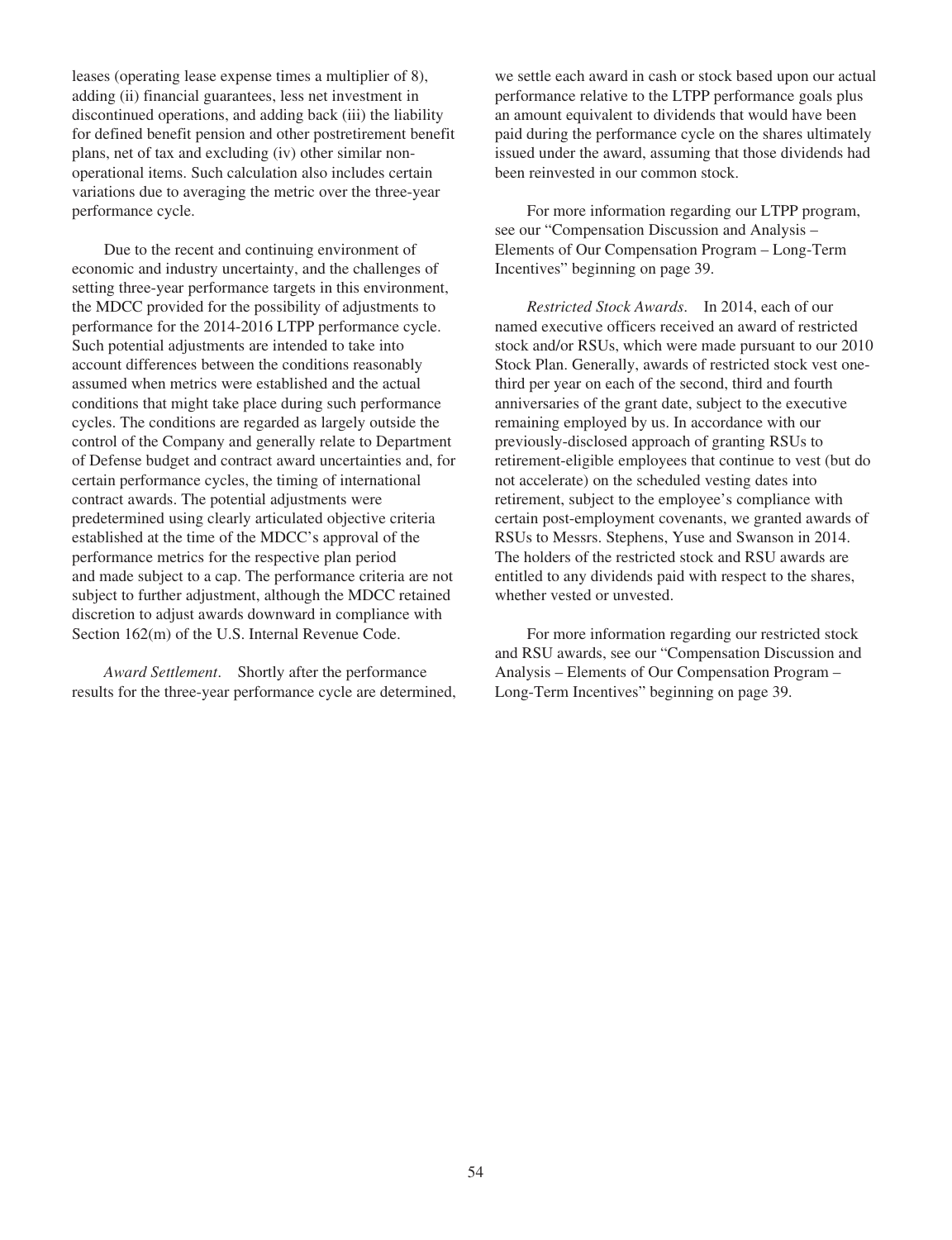## **Outstanding Equity Awards at 2014 Fiscal Year-End**

The following table sets forth information regarding unexercised options, unvested stock and unvested equity incentive plan awards for each of our named executive officers outstanding as of December 31, 2014.

|                         | <b>Option Awards</b> <sup>(1)</sup>                                                        |                                                                                                                                |                                                                                                                                                                                                     |  |                |                                                                                                                          | <b>Stock Awards</b>                                                                                                                  |                                                                                                                                                                                                                  |                                                                                                                                                                                                                                      |  |  |
|-------------------------|--------------------------------------------------------------------------------------------|--------------------------------------------------------------------------------------------------------------------------------|-----------------------------------------------------------------------------------------------------------------------------------------------------------------------------------------------------|--|----------------|--------------------------------------------------------------------------------------------------------------------------|--------------------------------------------------------------------------------------------------------------------------------------|------------------------------------------------------------------------------------------------------------------------------------------------------------------------------------------------------------------|--------------------------------------------------------------------------------------------------------------------------------------------------------------------------------------------------------------------------------------|--|--|
| <b>Name</b>             | Number of<br><b>Securities</b><br><b>Underlying</b><br>Unexercised<br><b>Options</b><br>#) | Number of<br><b>Securities</b><br>Underlying<br><b>Unexercised</b><br><b>Options</b><br><b>Exercisable Unexercisable</b><br>#) | <b>Equity</b><br><b>Incentive</b><br>Plan<br>Awards:<br>Number of<br><b>Securities</b><br>Underlying<br><b>Unexercised Option</b><br><b>Unearned</b> Exercise Expiration<br>Options $(H)$ Price(\$) |  | Option<br>Date | <b>Number</b><br>of<br><b>Shares</b><br>or Units<br>of Stock<br>That<br><b>Have</b><br><b>Not</b><br><b>Vested</b><br>#) | <b>Market</b><br>Value of<br><b>Shares</b> or<br>Units of<br><b>Stock That</b><br><b>Have Not</b><br>Vested <sup>(2)</sup><br>$(\$)$ | <b>Equity</b><br><b>Incentive</b><br>Plan<br>Awards:<br><b>Number</b><br>of<br><b>Unearned</b><br>Shares,<br><b>Units or</b><br><b>Other</b><br><b>Rights</b><br>That<br><b>Have Not</b><br>$Vested^{(3)}$<br>#) | <b>Equity</b><br><b>Incentive</b><br>Plan<br>Awards:<br><b>Market</b> or<br>Payout<br>Value of<br><b>Unearned</b><br>Shares,<br><b>Units</b><br>or Other<br><b>Rights That</b><br><b>Have Not</b><br>Vested <sup>(2)</sup><br>$(\$)$ |  |  |
| Thomas A. Kennedy       |                                                                                            |                                                                                                                                |                                                                                                                                                                                                     |  |                | 77,918 <sup>(4)</sup>                                                                                                    | \$ 8,428,390                                                                                                                         | $66,744^{(5)(16)}$                                                                                                                                                                                               | \$7,219,698                                                                                                                                                                                                                          |  |  |
|                         |                                                                                            |                                                                                                                                |                                                                                                                                                                                                     |  |                |                                                                                                                          |                                                                                                                                      |                                                                                                                                                                                                                  |                                                                                                                                                                                                                                      |  |  |
| David C. Wajsgras       |                                                                                            |                                                                                                                                |                                                                                                                                                                                                     |  |                | 55,072 <sup>(6)</sup>                                                                                                    | 5,957,138                                                                                                                            | 37,948(7)(16)                                                                                                                                                                                                    | 4,104,835                                                                                                                                                                                                                            |  |  |
| Jay B. Stephens $\dots$ |                                                                                            |                                                                                                                                |                                                                                                                                                                                                     |  |                | 44,330(8)                                                                                                                |                                                                                                                                      | 4,795,176 35,029(9)(16)                                                                                                                                                                                          | 3,789,087                                                                                                                                                                                                                            |  |  |
| Richard R. Yuse         |                                                                                            |                                                                                                                                |                                                                                                                                                                                                     |  |                | 51,213(10)                                                                                                               | 5,539,710                                                                                                                            | 36,489(11)(16)                                                                                                                                                                                                   | 3,947,015                                                                                                                                                                                                                            |  |  |
| Daniel J. Crowley       |                                                                                            |                                                                                                                                |                                                                                                                                                                                                     |  |                | 47,475(12)                                                                                                               | 5,135,371                                                                                                                            | 36,489(13)(16)                                                                                                                                                                                                   | 3,947,015                                                                                                                                                                                                                            |  |  |
| William H. Swanson      |                                                                                            |                                                                                                                                |                                                                                                                                                                                                     |  |                | 122,316 <sup>(14)</sup>                                                                                                  |                                                                                                                                      | 13,230,922 189,733(15)(16)                                                                                                                                                                                       | 20,523,419                                                                                                                                                                                                                           |  |  |

(1) As of December 31, 2014, none of our named executive officers held any outstanding options.

(2) Amounts are equal to \$108.17, the closing price of our common stock on the NYSE on December 31, 2014, times the number of unvested shares or units.

(3) Amounts represent the number of shares that would be issued upon vesting of awards of restricted stock units under the 2014-2016 LTPP and 2013-2015 LTPP, assuming target performance for the applicable 3-year performance cycle and settlement of such awards in shares of stock. They also include the number of shares representing accrued dividend equivalents on such LTPP awards as of December 31, 2014. Amounts do not include any shares for the 2012-2014 LTPP awards as the 3-year performance cycle for such awards ended as of December 31, 2014. Information on the 2012-2014 LTPP awards and the shares issued to the named executive officers in February 2015, including accrued dividend equivalents, is set forth in the "2014 Option Exercises and Stock Vested" table on page 57.

(4) Includes 5,353, 5,962, 5,962, 9,901, 9,901, 9,902, 10,312, 10,312 and 10,313 shares of restricted stock that vest on May 26, 2015, May 31, 2015, May 31, 2016, May 30, 2015, May 30, 2016, May 30, 2017, May 29, 2016, May 29, 2017 and May 29, 2018 respectively, subject, in each case, to Mr. Kennedy remaining employed by us.

(5) Includes 43,267 and 21,478 shares for Mr. Kennedy's 2014-2016 LTPP and 2013-2015 LTPP awards, respectively. Also includes 741 and 1,258 shares, which represent accrued dividend equivalents on such LTPP awards, respectively, as of December 31, 2014. See Note 16 below for information regarding the vesting of and payouts under these LTPP awards.

- (6) Includes 6,691, 7,287, 7,287, 5,941, 5,941, 5,941, 5,328, 5,328 and 5,328 shares of restricted stock that vest on May 26, 2015, May 31, 2015, May 31, 2016, May 30, 2015, May 30, 2016, May 30, 2017, May 29, 2016, May 29, 2017 and May 29, 2018 respectively, subject, in each case, to Mr. Wajsgras remaining employed by us.
- (7) Includes 14,062 and 22,337 shares for Mr. Wajsgras' 2014-2016 LTPP and 2013-2015 LTPP awards, respectively. Also includes 241 and 1,308 shares, which represent accrued dividend equivalents on such LTPP awards, respectively, as of December 31, 2014. See Note 16 below for information regarding the vesting of and payouts under these LTPP awards.
- (8) Includes 6,357, 6,624, 6,625, 4,950, 4,951, and 4,951 shares of restricted stock that vest on May 26, 2015, May 31, 2015, May 31, 2016, May 30, 2015, May 30, 2016 and May 30, 2017, respectively, subject, in each case, to Mr. Stephens remaining employed by us. Also includes 3,437, 3,437 and 2,998 units that vest on May 29, 2016, May 29, 2017 and May 29, 2018, respectively, and that continue to vest (but do not accelerate) on the scheduled vesting dates into retirement, subject to Mr. Stephens' compliance with certain post-employment covenants.
- (9) Includes 12,980 and 20,619 shares for Mr. Stephens' 2014-2016 LTPP and 2013-2015 LTPP awards, respectively. Also includes 223 and 1,207 shares, which represent accrued dividend equivalents on such LTPP awards, respectively, as of December 31, 2014. See Note 16 below for information regarding the vesting of and payouts under these LTPP awards.
- (10) Includes 5,353, 5,962, 5,962, 5,941, 5,941, 5,941 and 8,250 shares of restricted stock that vest on May 26, 2015, May 31, 2015, May 31, 2016, May 30, 2015, May 30, 2016, May 30, 2017 and December 31, 2016, respectively, subject, in each case, to Mr. Yuse remaining employed by us. Also includes 2,750, 2,750 and 2,363 units that vest on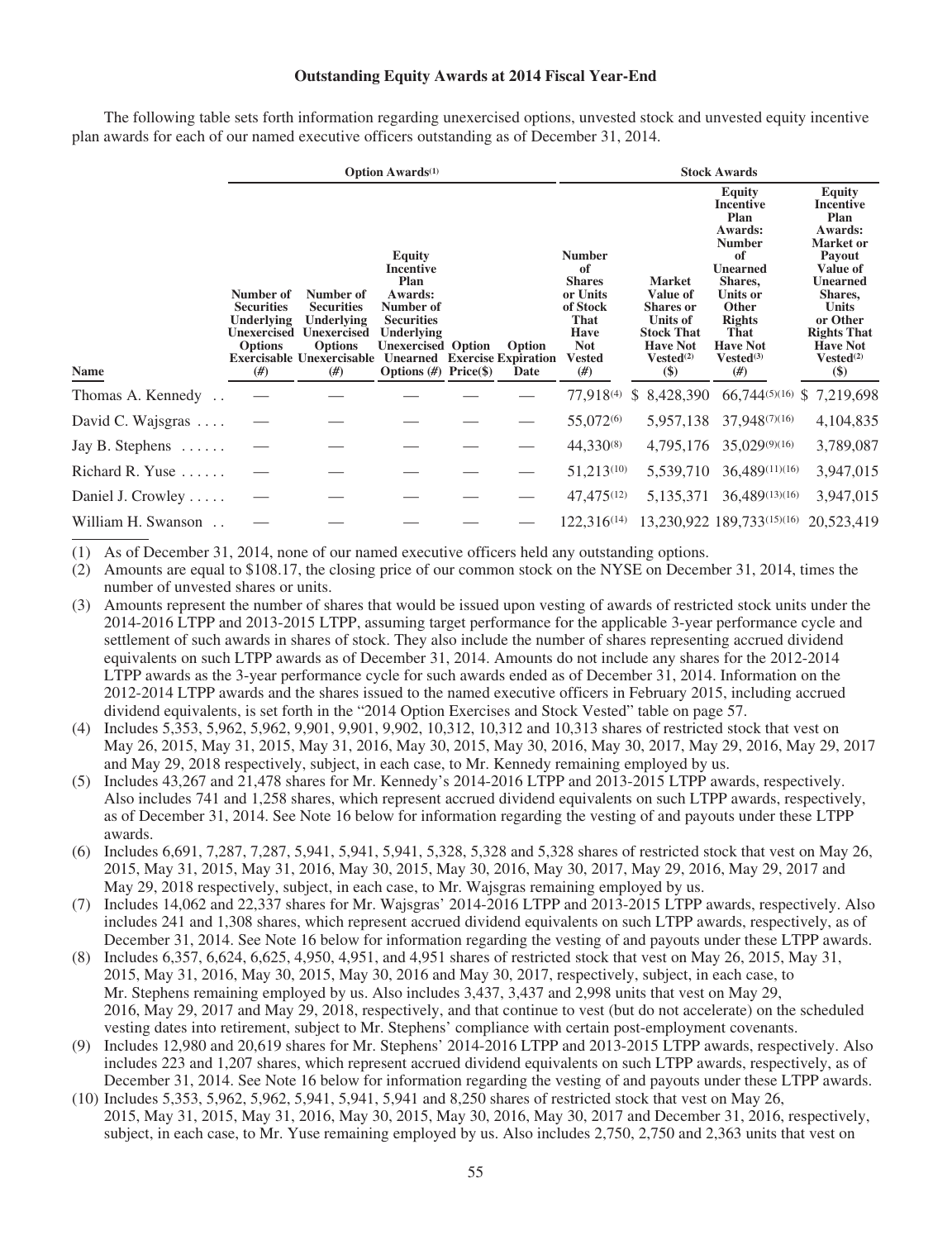May 29, 2016, May 29, 2017 and May 29, 2018, respectively, and that continue to vest (but do not accelerate) on the scheduled vesting dates into retirement, subject to Mr. Yuse's compliance with certain post-employment covenants.

- (11) Includes 13,521 and 21,478 shares for Mr. Yuse's 2014-2016 LTPP and 2013-2015 LTPP awards, respectively. Also includes 232 and 1,258 shares, which represent accrued dividend equivalents on such LTPP awards, respectively, as of December 31, 2014. See Note 16 below for information regarding the vesting of and payouts under these LTPP awards.
- (12) Includes 5,353, 5,962, 5,962, 5,941, 5,941, 5,941, 4,125, 4,125 and 4,125 shares of restricted stock that vest on May 26, 2015, May 31, 2015, May 31, 2016, May 30, 2015, May 30, 2016, May 30, 2017, May 29, 2016, May 29, 2017 and May 29, 2018 respectively, subject, in each case, to Mr. Crowley remaining employed by us.
- (13) Includes 13,521 and 21,478 shares for Mr. Crowley's 2014-2016 LTPP and 2013-2015 LTPP awards, respectively. Also includes 232 and 1,258 shares, which represent accrued dividend equivalents on such LTPP awards, respectively, as of December 31, 2014. See Note 16 below for information regarding the vesting of and payouts under these LTPP awards.
- (14) Includes 16,156, 16,156, 14,093, 26,429, 26,429, 23,053 units that vest on May 29, 2015, May 29, 2016, May 29, 2017, July 25, 2015, July 25, 2016 and July 25, 2017 respectively, and that continue to vest (but do not accelerate) on the scheduled vesting dates into retirement, subject to Mr. Swanson's compliance with certain post-employment covenants.
- (15) Includes 70,308 and 111,684 shares for Mr. Swanson's 2014-2016 LTPP and 2013-2015 LTPP awards, respectively. Also includes 1,203 and 6,538 shares, which represent accrued dividend equivalents on such LTPP awards, respectively, as of December 31, 2014. These amounts represent Mr. Swanson's full LTPP awards at target. However, as a result of his retirement from the Company on September 30, 2014, Mr. Swanson is only entitled to prorated payments for his 2014-2016 LTPP and 2013-2015 LTPP awards based on the Company's performance and the number of months employed during the performance cycles. Such prorated payments will be made by us when the 2014-2016 LTPP and 2013-2015 LTPP awards are settled at the end of their performance cycles. See Note 16 below for information regarding the vesting of and payouts under these LTPP awards. For more information on the treatment of unvested LTPP awards upon retirement, see "Potential Payments Upon Termination or Change-in-Control – Treatment of Certain Compensation Elements – Long-Term Incentives" on page 62.
- (16) Awards of restricted stock units under the LTPP vest upon the completion of the applicable 3-year performance cycle, subject to the attainment of certain performance goals over the performance cycle and the executive remaining employed by us. These awards may be settled in shares of our common stock or cash, and the actual number of shares to be issued or cash to be paid upon settlement will be based on the extent to which we have attained or exceeded the performance goals, which performance is determined by the MDCC shortly after the completion of the 3-year performance cycle. Such awards also include dividend equivalents accrued over the 3-year performance cycle.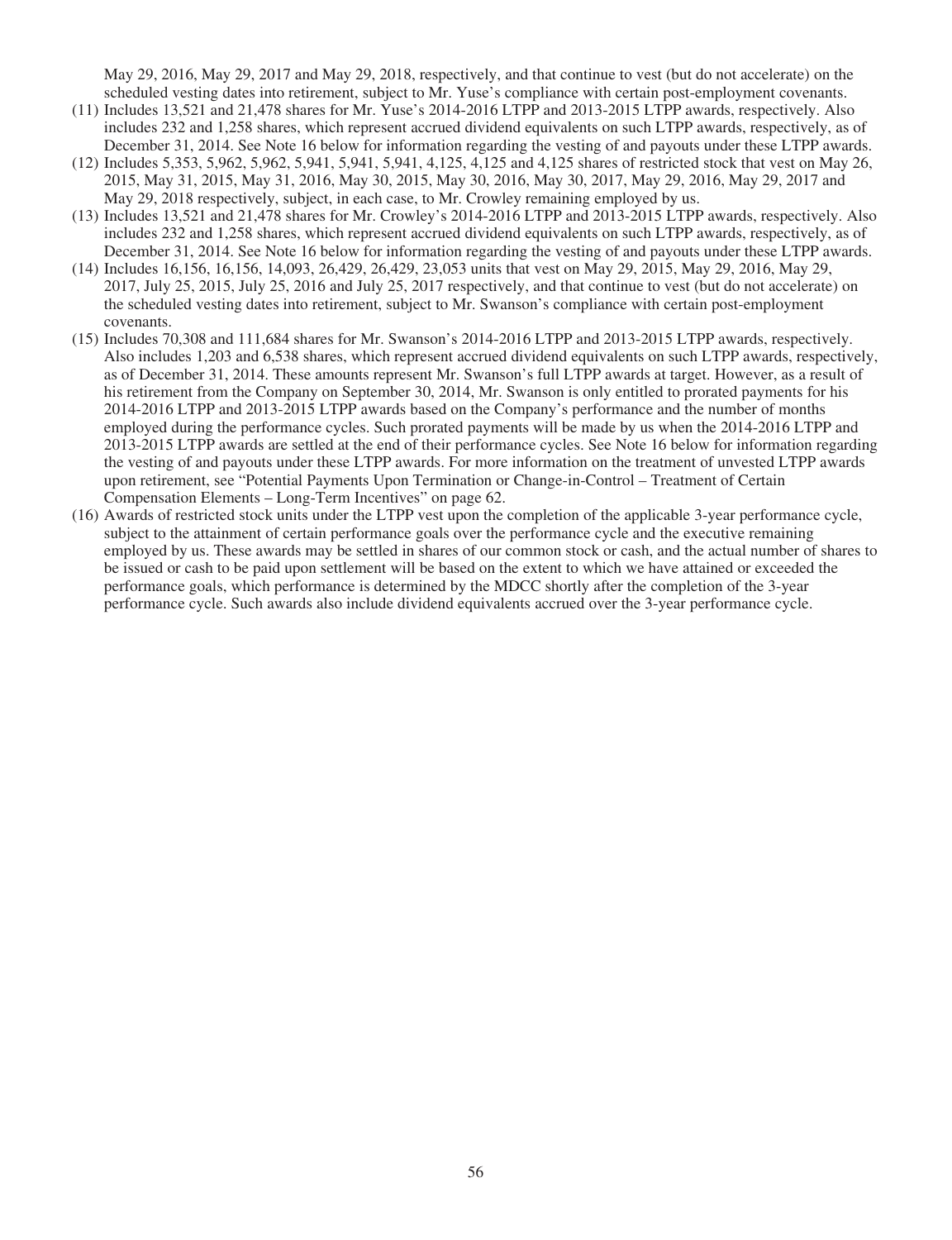## **2014 Option Exercises and Stock Vested**

The following table sets forth options exercised and stock vested for each of our named executive officers during the fiscal year ended December 31, 2014.

|                                                                                                       |                                                                   | <b>Option Awards</b>                                        | <b>Stock Awards</b>                                               |                                                                   |  |
|-------------------------------------------------------------------------------------------------------|-------------------------------------------------------------------|-------------------------------------------------------------|-------------------------------------------------------------------|-------------------------------------------------------------------|--|
| Name                                                                                                  | Number of<br><b>Shares</b><br><b>Acquired on</b><br>Exercise $#)$ | Value<br><b>Realized on</b><br>Exercise <sup>(1)</sup> (\$) | Number of<br><b>Shares</b><br><b>Acquired on</b><br>Vesting $(H)$ | <b>Value</b><br><b>Realized on</b><br>Vesting <sup>(2)</sup> (\$) |  |
|                                                                                                       |                                                                   |                                                             | $59.754^{(3)}$                                                    | \$6,332,490                                                       |  |
|                                                                                                       |                                                                   |                                                             | 69.764 <sup>(4)</sup>                                             | 7,324,888                                                         |  |
| Jay B. Stephens $\dots \dots \dots \dots \dots \dots \dots \dots \dots \dots \dots \dots \dots \dots$ |                                                                   |                                                             | $65.085^{(5)}$                                                    | 6,832,022                                                         |  |
| Richard R. Yuse $\dots \dots \dots \dots \dots \dots \dots \dots \dots \dots \dots \dots \dots \dots$ |                                                                   |                                                             | 63,687 <sup>(6)</sup>                                             | 6,716,944                                                         |  |
|                                                                                                       |                                                                   |                                                             | $63.811^{(7)}$                                                    | 6.780.662                                                         |  |
|                                                                                                       |                                                                   |                                                             | 312.721 <sup>(8)</sup>                                            | 32,940,295                                                        |  |

(1) These amounts are equal to the number of shares underlying the exercised option times the difference between the sales price of the shares and the exercise price of the option.

(2) These amounts are equal to the closing price of our common stock on the NYSE on the vesting date times the number of shares vested.

(3) Includes 47,552 shares which were issued to Mr. Kennedy in February 2015 upon the MDCC's determination of performance under the 2012-2014 LTPP (which includes accrued dividend equivalents), which had vested at the end of 2014.

(4) Includes 49,454 shares which were issued to Mr. Wajsgras in February 2015 upon the MDCC's determination of performance under the 2012-2014 LTPP (which includes accrued dividend equivalents), which had vested at the end of 2014.

(5) Includes 45,649 shares which were issued to Mr. Stephens in February 2015 upon the MDCC's determination of performance under the 2012-2014 LTPP (which includes accrued dividend equivalents), which had vested at the end of 2014.

(6) Includes 47,552 shares which were issued to Mr. Yuse in February 2015 upon the MDCC's determination of performance under the 2012-2014 LTPP (which includes accrued dividend equivalents), which had vested at the end of 2014.

(7) Includes 47,552 shares which were issued to Mr. Crowley in February 2015 upon the MDCC's determination of performance under the 2012-2014 LTPP (which includes accrued dividend equivalents), which had vested at the end of 2014.

(8) Includes 226,659 shares which were issued to Mr. Swanson in February 2015 upon the MDCC's determination of performance under the 2012-2014 LTPP (which includes accrued dividend equivalents), which had vested at the end of 2014.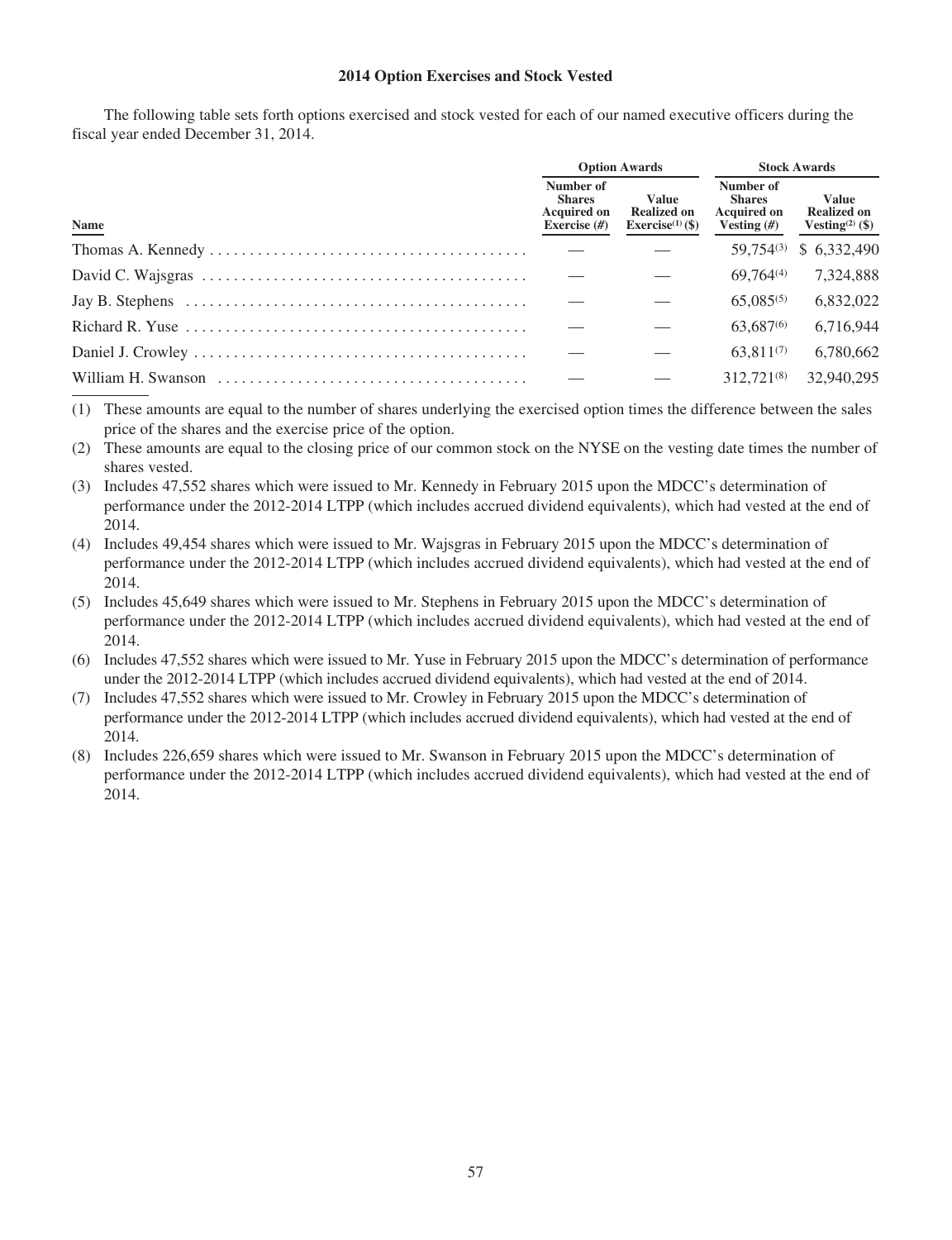## **Pension Benefits**

The following table sets forth the present value of accumulated benefits payable to each of our named executive officers, as well as the number of years of credited service, as of December 31, 2014.

| Name | Plan<br>Name     | Number of<br><b>Years of</b><br><b>Credited</b><br><b>Service</b><br>#) | <b>Present</b><br>Value of<br>Accumulated<br>Benefit (\$) | <b>Payments</b><br>During<br>the Last<br>Fiscal<br>Year $(\$)$ |
|------|------------------|-------------------------------------------------------------------------|-----------------------------------------------------------|----------------------------------------------------------------|
|      | <b>Oualified</b> | 24.42                                                                   | \$2,286,524                                               | <sup>\$</sup>                                                  |
|      | Excess           | 24.42                                                                   | 9,852,037                                                 |                                                                |
|      | <b>SERP</b>      | 31.58                                                                   |                                                           |                                                                |
|      | Qualified        | 7.75                                                                    | 372,003<br><sup>\$</sup>                                  | -S                                                             |
|      | Excess           | 7.75                                                                    | 2,722,076                                                 |                                                                |
|      | <b>SERP</b>      | 8.75                                                                    |                                                           |                                                                |
|      | <b>Oualified</b> | 16.17                                                                   | 521,082<br><sup>\$</sup>                                  | - \$                                                           |
|      | Excess           | 16.17                                                                   | 3,352,060                                                 |                                                                |
|      | <b>SERP</b>      | 17.17                                                                   | 5,211,062                                                 |                                                                |
|      | Qualified        | 34.08                                                                   | $$1,605,928$ \\$                                          | — — — — — — — — —                                              |
|      | Excess           | 34.08                                                                   | 6,716,820                                                 |                                                                |
|      | <b>SERP</b>      | 38.42                                                                   |                                                           | $\equiv$                                                       |
|      | Qualified        | N/A                                                                     | N/A                                                       | N/A                                                            |
|      | Excess           | N/A                                                                     | N/A                                                       | N/A                                                            |
|      | <b>SERP</b>      | 4.08                                                                    |                                                           |                                                                |
|      | Qualified        | 41.09                                                                   | \$1,689,182                                               | \$29,308                                                       |
|      | Excess           | 41.09                                                                   | 34,985,324                                                | 216,318                                                        |
|      | <b>SERP</b>      | 42.12                                                                   |                                                           |                                                                |

(1) Reflects five additional years of credited service under our pension plans, including the SERP, which Mr. Stephens received upon completion of five years of employment with us in October 2007.

(2) As he was hired after December 31, 2006, Mr. Crowley participates in RISP as further described in our "Compensation Discussion and Analysis" on page 43. Mr. Crowley does not participate in a qualified pension plan or the Excess Pension Plan.

(3) Mr. Swanson retired from the Company effective September 30, 2014. His final accrued benefits, final form of payment, and actual benefit commencement age have been reflected above. Mr. Swanson received certain pension benefits in 2014.

The following is a discussion regarding the valuation and material assumptions used in determining the pension benefits set forth above and certain other material information regarding our pension plans.

Benefits are valued at the age of the named executive officer when he is first eligible for unreduced benefits and discounted to the named executive officer's current age with interest and are based upon current levels of compensation. In addition, we have assumed no preretirement mortality, disability or termination. All other assumptions, including the discount rate of 4.15% (3.95% for the Raytheon Non-Bargaining Retirement Plan and the Raytheon Excess Plan) for 2014, are consistent with those used to determine our pension obligations under the accounting standard for employers' accounting for pensions in our 2014 Form 10-K. For a discussion of our discount rate assumption, see "Management's Discussion

and Analysis of Financial Condition and Results of Operations – Critical Accounting Estimates – Pension and Other Postretirement Benefits Costs – FAS Expense" in our 2014 Form 10-K.

An executive's SERP benefit is assumed to be zero until he first becomes eligible for such benefit.

### *Qualified Pension Plans*

*Salaried Pension Plan*. We sponsor the Raytheon Company Pension Plan for Salaried Employees (Salaried Pension Plan), a non-contributory pension plan that covers most of our salaried employees and executive officers, including Messrs. Wajsgras, Stephens, Yuse and Swanson. The Salaried Pension Plan is Company-funded and since 1981 has not permitted employee contributions. Benefits under the Salaried Pension Plan are a percentage of final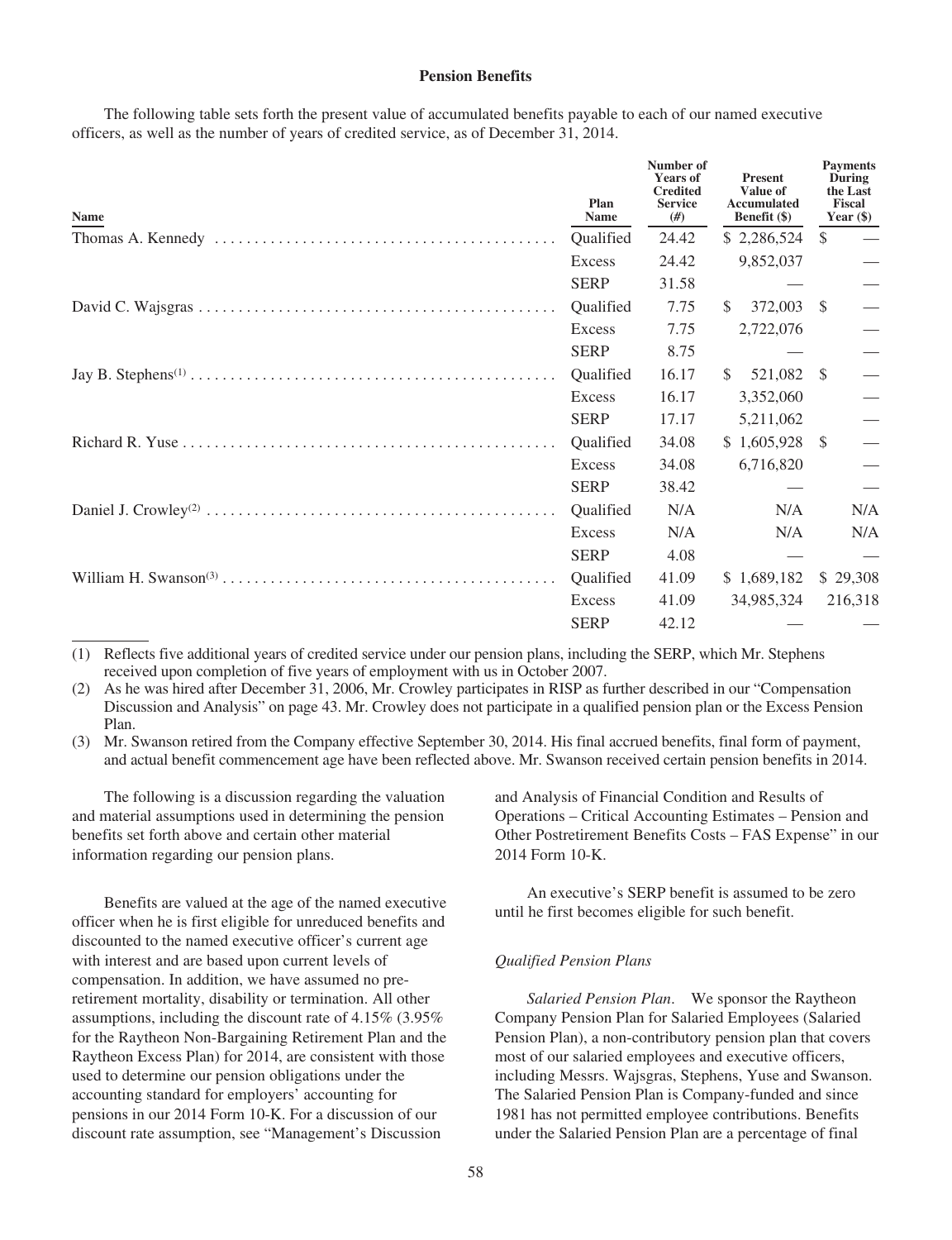average compensation based on the following formula and reduced by the same percentage of the employee's estimated primary Social Security benefit:

- 1.8% for each of the first 20 years of credited service; and
- 1.2% for each year of credited service thereafter.

Final average compensation is the average of the 60 highest consecutive months of compensation in the final 120 months of employment and includes base salary and annual cash incentive awards.

The normal retirement age under the Salaried Pension Plan is age 65. Employees who are at least age 55 with at least 10 years of service can retire with reduced benefits. There is no reduction for employees who retire at age 60 or older with at least 10 years of service.

The standard form of benefit for married participants is a 50% joint and survivor annuity. The standard form of benefit for single participants is a single-life annuity. Both married and single participants can elect other actuarially equivalent optional forms of payment, including a 10-year certain and continuous benefit and joint and survivor annuities of 50%, 66-2/3%, 75% and 100%.

*Non-Bargaining Retirement Plan.* We sponsor the Raytheon Non-Bargaining Retirement Plan (Retirement Plan), which covers most of the people who became Raytheon employees when Raytheon merged with Hughes Aircraft in 1997. Mr. Kennedy is covered under the contributory part of the Retirement Plan.

The contributory part of the Retirement Plan requires employee contributions of 3% of covered earnings. Except for these employee contributions, the Retirement Plan is company-funded.

For each year of credited service, the pension under the contributory part of the Retirement Plan is 1.75% of the employee's final average compensation for each year of credited service, reduced by 1.5% of the employee's Social Security benefit estimated to be payable at age 65. The offset under the second part of that formula is limited to 50% of the Social Security benefit.

Final average compensation under the Retirement Plan is the average of compensation in the highest 5 twelvemonth periods out of the last 10 twelve-month periods of employment, and includes base salary and annual cash incentive awards.

An employee will be entitled immediately to 100% of the pension otherwise payable at age 65, provided that both of the following requirements are satisfied: (1) the employee's age at termination of Raytheon employment is

at least 55; and (2) the employee's age plus continuous service (both measured in full years) is at least 75. Unless both of those requirements are satisfied, a pension beginning before the employee reaches age 65 will be reduced for early commencement.

The standard form of benefit for married participants is a 50% joint and survivor annuity. The standard form of benefit for single participants is a single life annuity. Both married and single participants can elect other actuarially equivalent optional forms of payment, including a 5, 10 or 15-year certain and continuous benefit, joint and survivor annuities of 50%, 66-2/3%, 75% and 100%, and payments over a specified period of five, 10 or 15 years. The benefit of a retiree from the contributory part of the Retirement Plan is subject to an annual cost-of-living adjustment.

## *Excess Pension Plan*

We also sponsor the Raytheon Excess Pension Plan, a separate, nonqualified, unfunded plan. The Raytheon Excess Pension Plan provides to participants in our qualified pension plans the benefits that would have been provided by the qualified plan but for certain U.S. Internal Revenue Code limitations on qualified pension plans. For 2014, federal law limited to \$260,000 the amount of compensation that may be included under qualified pension plans. During 2014, Messrs. Kennedy, Wajsgras, Stephens, Yuse and Swanson were covered by the Excess Pension Plan.

### *Supplemental Executive Retirement Plan*

We have a supplemental executive retirement plan (SERP) that covers each of the named executive officers, as well as certain other senior executives. This plan provides a pension of 35% of final average compensation after 10 years of service and age 55, increasing by 3% of final average compensation for every additional year of service up to a maximum of 50% of final average compensation. Amounts payable under this plan will be offset by amounts payable under our other pension plans, any prior employer plan, Social Security and, in the case of Mr. Crowley, the annuity value of his account in RISP (as more fully described on page 43 in "Compensation Discussion and Analysis").

### *Years of Credited Service*

Mr. Stephens' pension will be calculated as follows: 35% of final average earnings after 10 years of service, reaching 50% of final average earnings after 15 years of service, with all pension benefits offset by amounts payable under our other pension plans, any prior employer plans and Social Security. In June 2003, our Board of Directors granted Mr. Stephens five additional years of credited service under our pension plans, including the SERP,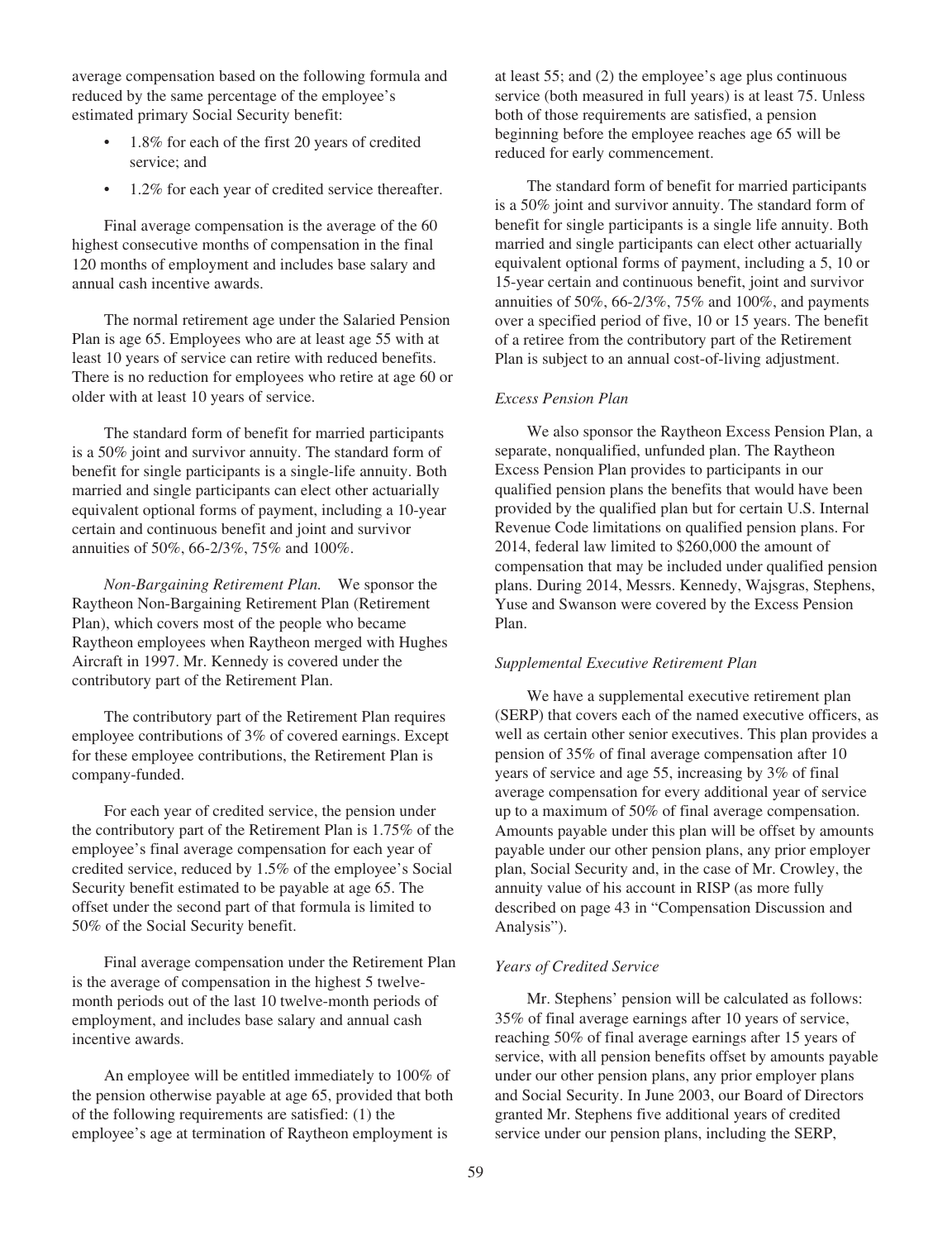effective upon Mr. Stephens' completion of five years of employment with us. Mr. Stephens received such additional years of credited service effective as of October 2007.

The years of credited service for Messrs. Kennedy, Wajsgras, Stephens, Yuse and Crowley do not include an additional three years that each is eligible to receive under change-in-control agreements. More information regarding these change-in-control agreements may be found below under the heading "Potential Payments Upon Termination or Change-in-Control."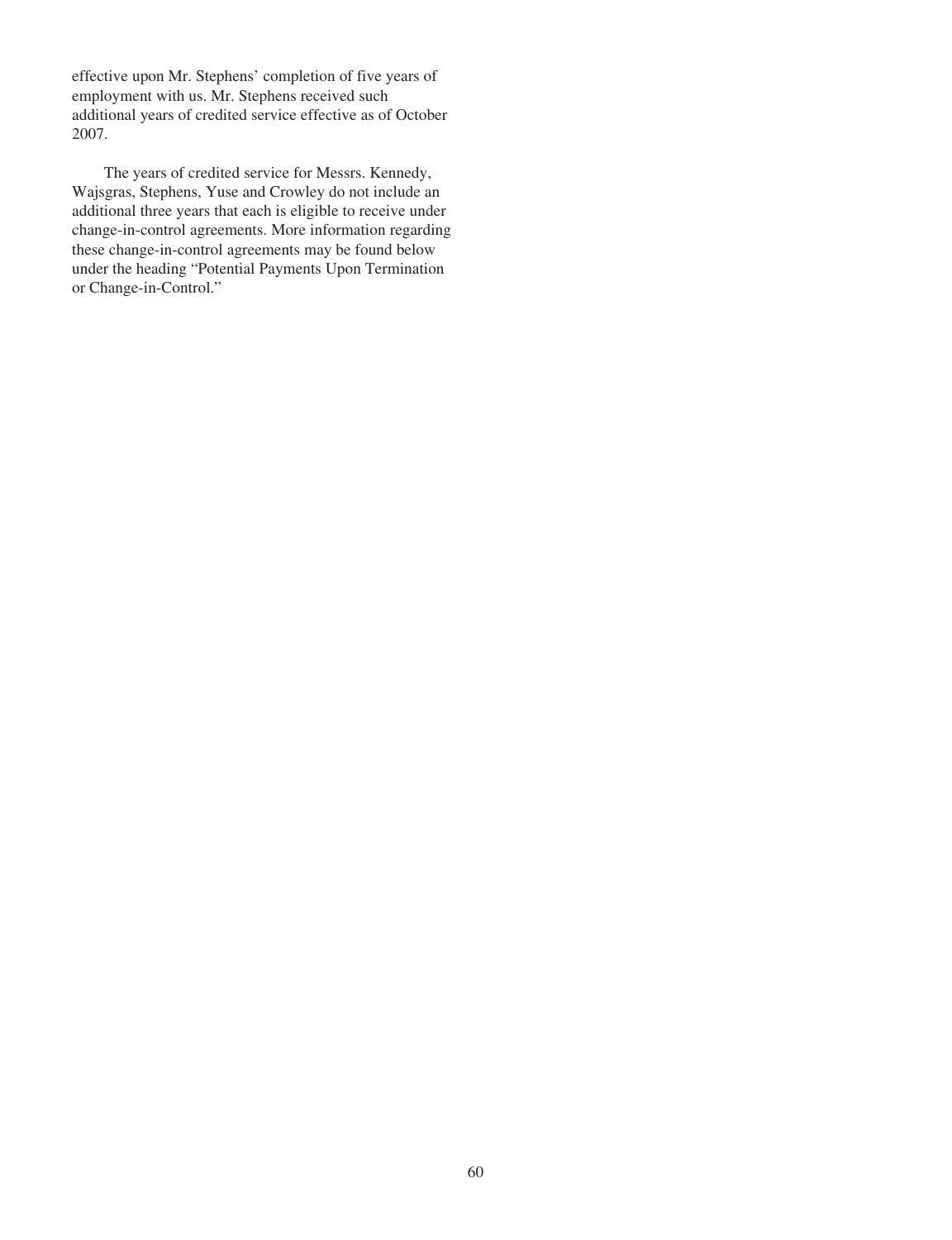### **Nonqualified Deferred Compensation**

The following table provides information regarding contributions, earnings and account balances under defined contribution or other plans that provide for the deferral of compensation on a basis that is not tax-qualified for each of our named executive officers as of December 31, 2014. Our named executive officers participate in the Deferred Compensation Plan, a nonqualified plan designed to enable employees who are projected to reach the U.S. Internal Revenue Code (IRC) compensation limit to elect to defer 3-50% of their salary over the IRC compensation limit and defer 3-90% of their RBI compensation earned in the current year, but paid in the following year, on a pretax basis. We make a matching contribution of up to 4% of deferrable compensation and make RISP contributions from 2.5-9% of compensation over the IRC compensation limit for executives eligible for RISP.

| <b>Name</b>                                                                         | <b>Executive</b><br><b>Contributions</b><br>in Last Fiscal<br>$Year^{(1)}$<br>$(\$)$ | Registrant<br><b>Contributions</b><br>in Last Fiscal<br>$Year^{(2)}$<br>$(\$)$ | Aggregate<br><b>Earnings</b> in<br><b>Last Fiscal</b><br>$Year^{(3)}$<br>$(\$)$ | Aggregate<br>Withdrawals/<br><b>Distributions</b><br><b>(\$)</b> | Aggregate<br><b>Balance at</b><br><b>Last Fiscal</b><br>Year-End $(4)$<br>$(\$)$ |
|-------------------------------------------------------------------------------------|--------------------------------------------------------------------------------------|--------------------------------------------------------------------------------|---------------------------------------------------------------------------------|------------------------------------------------------------------|----------------------------------------------------------------------------------|
|                                                                                     | \$ 337,308                                                                           | \$132,216                                                                      | \$ 81.472                                                                       | <sup>\$</sup>                                                    | \$1,465,496                                                                      |
|                                                                                     | 370,869                                                                              | 70.788                                                                         | 279,630                                                                         |                                                                  | 4,928,198                                                                        |
| Jay B. Stephens $\dots \dots \dots \dots \dots \dots \dots \dots \dots \dots$       | 1,080,632                                                                            | 74.147                                                                         | 431,059                                                                         |                                                                  | 9,726,633                                                                        |
| Richard R. Yuse $\dots \dots \dots \dots \dots \dots \dots \dots \dots \dots \dots$ | 118.581                                                                              | 48.731                                                                         | 118,519                                                                         |                                                                  | 2,222,827                                                                        |
|                                                                                     | 63,820                                                                               | 80,934                                                                         | 109.011                                                                         |                                                                  | 1,117,194                                                                        |
| William H. Swanson                                                                  | 130.016                                                                              | 130.016                                                                        | 377,217                                                                         |                                                                  | 6.409.260                                                                        |

- (1) Contributions of deferred salary and RBI compensation earned in 2014 to the Deferred Compensation Plan. Deferred salary and 2014 RBI compensation are included in the amounts under the "Salary" column and the "Non-Equity Incentive Plan Compensation" column, respectively, for 2014 in the Summary Compensation Table on page 47. Deferred 2014 RBI compensation was earned in 2014 but was paid in March 2015.
- (2) Raytheon matching contributions on deferred salary and RBI compensation earned in 2014 under the Deferred Compensation Plan. Matching contributions are included in the "All Other Compensation" column for 2014 in the Summary Compensation Table on page 47. Matching contributions on deferred 2014 RBI compensation were earned in 2014 but were made in March 2015 when the 2014 RBI awards were paid. Amounts for Mr. Crowley also include Raytheon RISP contributions.
- (3) Earnings on deferred compensation are not included in the Summary Compensation Table for 2014 because such earnings are not based on above-market or preferential rates.
- (4) Amounts shown are actual aggregate account balances as of December 31, 2014 plus (a) deferred 2014 RBI compensation (see footnote 1 above), (b) Raytheon matching contributions on such deferred 2014 RBI compensation (see footnote 2 above) and (c) Raytheon RISP contributions relating to 2014 RBI compensation. The aggregate balances include the following executive contributions and Raytheon matching and RISP contributions reported as compensation earned in 2013 and 2012 in the Summary Compensation Table:

| Year | <b>Contribution</b>              |           | Mr. Kennedy Mr. Wajsgras Mr. Stephens Mr. Yuse Mr. Crowley Mr. Swanson |           |           |           |           |
|------|----------------------------------|-----------|------------------------------------------------------------------------|-----------|-----------|-----------|-----------|
| 2013 | Executive $\ldots \ldots \ldots$ | \$176.756 | \$366,370                                                              | \$852,482 | \$106,442 | \$204,985 | \$189,734 |
|      | Raytheon Matching                | 64.361    | 69.857                                                                 | 61.357    | 43,046    | 84.858    | 188.338   |
| 2012 | Executive $\dots\dots\dots\dots$ | N/A       | 256,169                                                                | 811.611   | 99.434    | 143.750   | 184,062   |
|      | Raytheon Matching                | N/A       | 64.872                                                                 | 58.519    | 39.267    | 54.291    | 182.577   |

Under the Deferred Compensation Plan, participants must elect how deferred amounts are to be distributed to them when they leave or retire from Raytheon. Participants must also indicate how they wish their deferred compensation, the Raytheon matching contributions and any RISP contributions to be notionally invested among the same investment options available through the qualified RAYSIP 401(k) plan. Participants may change their investment options in their discretion, subject to any applicable trading restrictions on changes involving the Raytheon stock fund. The account balances in this plan are unfunded and represent money that the participants have previously earned and that is deferred.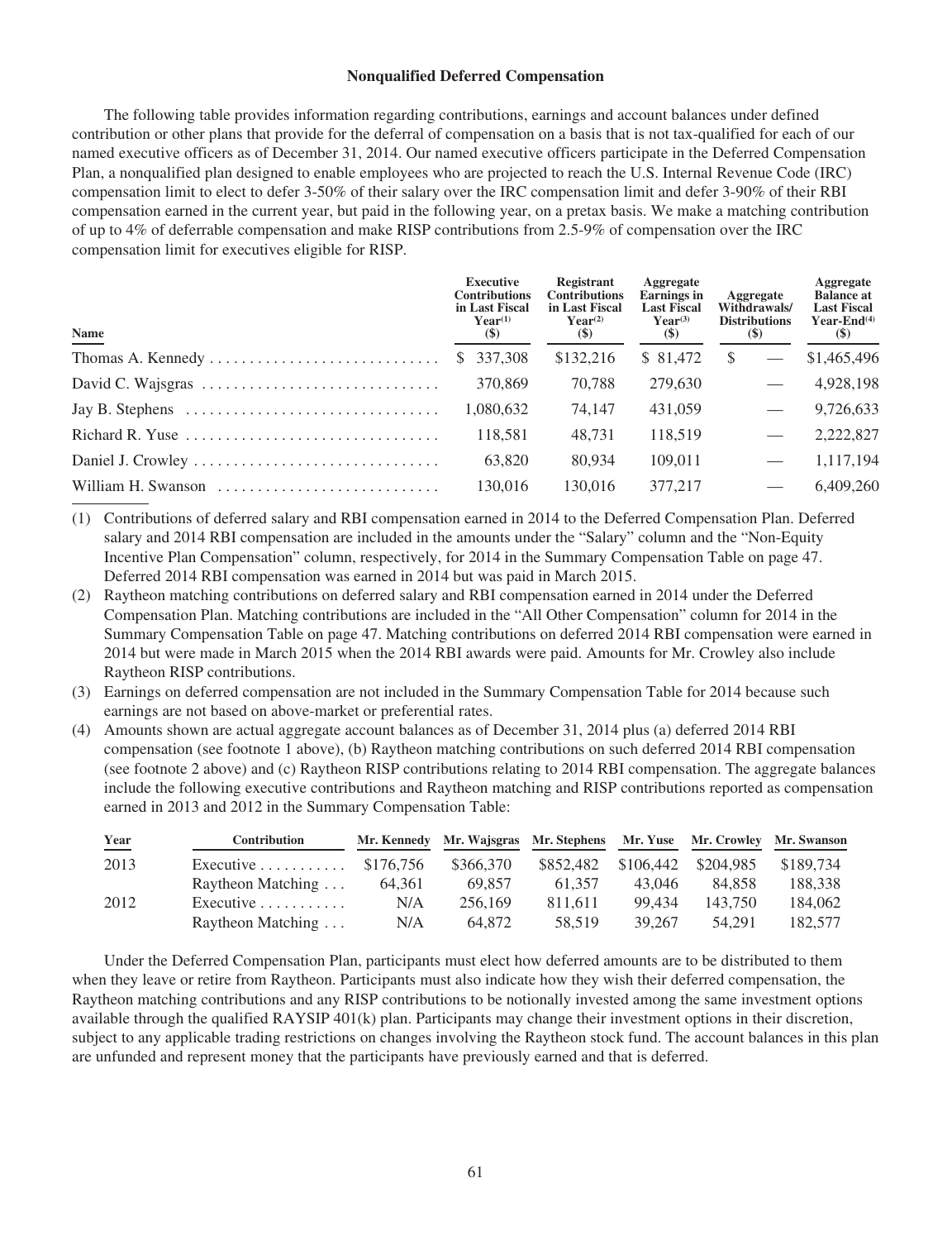### **Potential Payments Upon Termination or Change-in-Control**

The tables below indicate the amount of compensation payable by us to each named executive officer upon a voluntary resignation, involuntary for-cause termination, involuntary not-for-cause termination, a qualifying termination following a change-in-control, termination due to disability, termination due to death, and retirement. The amounts assume that such termination was effective as of December 31, 2014, and thus include amounts earned through such date, and are only estimates of the amounts that would actually be paid to such executives upon their termination. The tables do not include certain amounts that the named executive officer is entitled to receive under certain plans or arrangements that do not discriminate in scope, terms or operation in favor of our executive officers and that are generally available to all salaried employees.

## *Treatment of Certain Compensation Elements*

*Executive Severance Policy.* We have executive severance guidelines which provide certain benefits to our executives in the event that their employment with us is involuntarily terminated without cause. Under the guidelines, each of Messrs. Wajsgras, Stephens, and Yuse is entitled to receive a cash payment equal to two times his current base salary plus targeted RBI cash award and continuation for two years of certain benefits pursuant to health and welfare benefit and retirement plans. Within the last several years, we changed our guidelines prospectively for new executives first elected on or after January 1, 2010 to reduce these multiples to 2.0 for the CEO and 1.0 for other executive officers. Such revised guidelines apply to Mr. Kennedy, who would receive a cash payment equal to two times his current base salary plus targeted RBI cash award and continuation for two years of certain benefits pursuant to health and welfare benefit and retirement plans, and to Mr. Crowley, who would receive a cash payment equal to one times his current base salary plus targeted RBI cash award and continuation for one year of certain benefits pursuant to health and welfare benefit and retirement plans. We also eliminated the following perquisites previously provided to certain executives after a separation under our executive severance policy: car allowances, excess liability insurance, financial planning services and executive physicals.

*Pension Benefits*. Except in the circumstances discussed below, each named executive officer is only entitled to amounts accrued and vested through our pension plans upon the termination of his employment. The accrued and vested amounts are not included in the tables below because all participants in our pension plans are entitled to these amounts upon termination of employment. However, in the event of an involuntary termination without cause,

each named executive officer is entitled to continuation for one to three years of benefits pursuant to retirement plans. In the event of a "qualifying termination" within 24 months after a "change-in-control" (as discussed below), each named executive officer is entitled to special supplemental retirement benefits determined as if the executive had three years additional credited service as of the date of termination.

*Health and Welfare Benefit Continuation*. Except in the circumstances discussed below, the named executive officer is not entitled to any continuation of his health and welfare benefits or executive benefits (other than pursuant to COBRA) following the termination of his employment. In the event of an involuntary termination without cause, such executive is entitled to continuation for one to three years of certain benefits pursuant to health and welfare benefit plans. In the event of a qualifying termination within 24 months after a change-in-control, each named executive officer is entitled to continuation for three years of certain fringe benefits pursuant to all health and welfare benefit plans under which the executive and his family are eligible to receive benefits.

*Long-Term Incentives*. Except in the circumstances discussed below, upon termination of employment, the named executive officer forfeits his options and restricted stock awards, to the extent they are unvested, and is not entitled to any continuation of vesting or acceleration of vesting with respect to his options and restricted stock awards. Such executive is entitled to exercise any vested options for a limited period after termination and is entitled to continue to hold his shares of unrestricted stock after termination. The amounts representing the value of vested stock options and unrestricted stock are not included in the tables below because all employees who hold vested options and unrestricted stock under our stock plans are entitled to exercise such options and continue to hold such stock upon termination of employment. However, in the event of a change-in-control, or termination by reason of disability or death, each named executive officer is entitled to the acceleration of vesting with respect to all of his restricted stock awards (or, in the case of disability, to continued vesting of his restricted stock awards) and certain payments pursuant to his LTPP awards. Upon a change-in-control, each named executive officer is entitled to a prorated LTPP payment, assuming target performance and based on service completed through the change-incontrol. Upon termination by reason of death, disability or retirement, the executive is entitled to a prorated LTPP payment based on our performance for the performance cycle and service completed through the termination date. LTPP payments are generally made by us when the remaining LTPP awards are settled after the end of the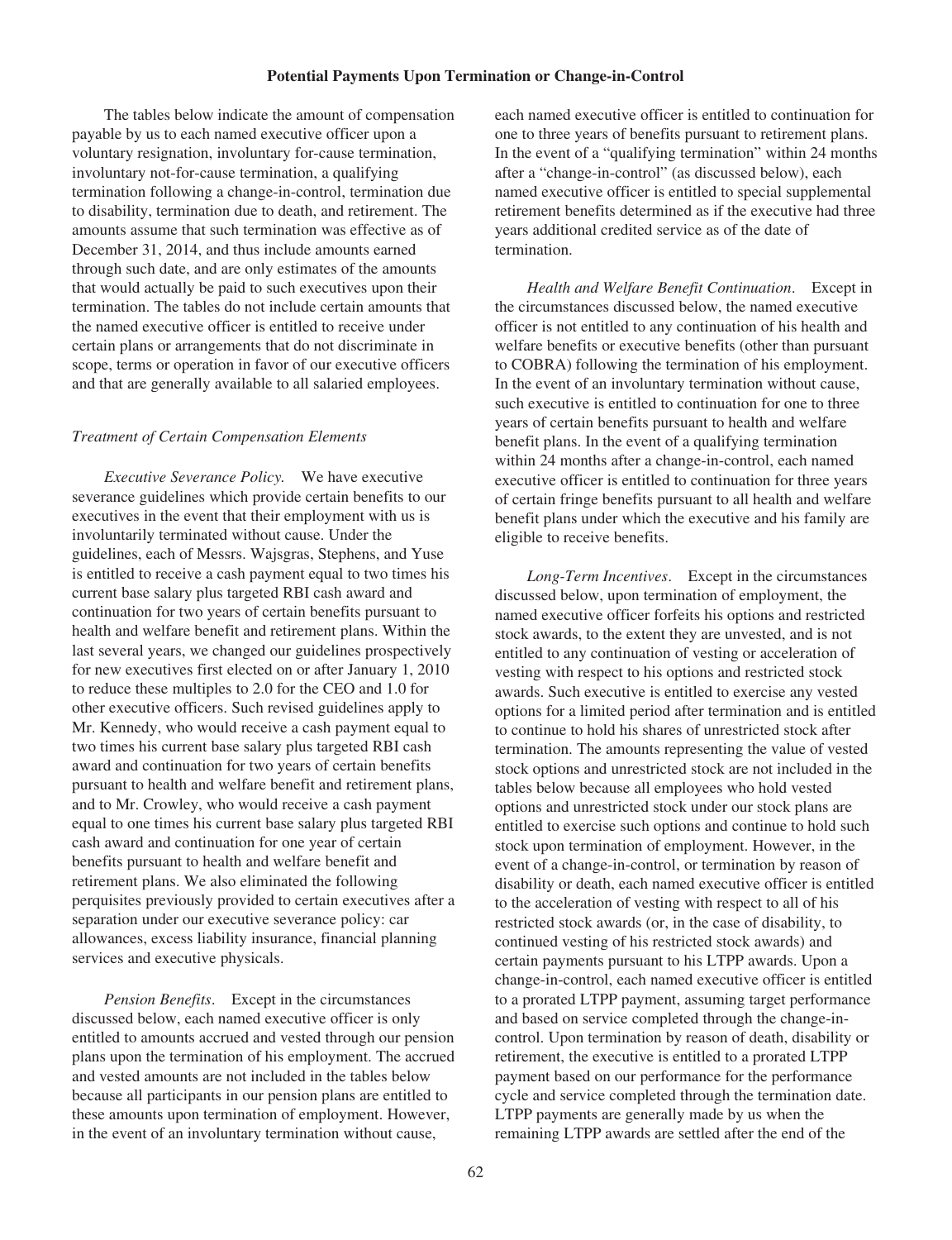performance cycle in accordance with their terms. The amounts in the tables below representing such LTPP payments assume target performance for those awards.

As discussed on page 41, the MDCC has determined that future time-based awards to retirement-eligible employees will generally be in the form of restricted stock units that continue to vest (but do not accelerate) on the scheduled vesting dates into retirement, subject to the employee's compliance with certain post-employment covenants, including non-competition and non-solicitation. In 2014, Messrs. Stephens and Yuse were granted awards of such restricted stock units. The amounts in the tables below for Messrs. Stephens and Yuse reflect the continued vesting of such restricted stock units upon retirement.

*Nonqualified Deferred Compensation*. Each named executive officer is entitled to amounts accrued and vested under our Excess Savings Plan and Deferred Compensation Plan upon the termination of his employment. The amounts are generally distributed to each named executive officer in accordance with his election under the applicable plan. The accrued and vested amounts under the plans, which are set forth in the table under "Nonqualified Deferred Compensation" on page 61, are not included in the tables below because all employees who participate in these plans are entitled to these amounts upon termination of their employment, and these plans are available to a substantial number of employees (including the named executive officers) who qualify under the applicable compensation requirements.

### *Change-in-Control Agreements*

In order to receive benefits under a change-in-control agreement, a named executive officer must experience a "qualifying termination" within two years after a "changein-control." Benefits under the change-in-control agreements include: (i) a cash payment of three times, and for executives first hired or appointed as an officer on or after July 31, 2013, other than our Chairman or CEO, two times, the executive's current compensation (including base salary plus targeted RBI cash award or the RBI cash award for the year prior to the change-in-control, if greater); (ii) special supplemental retirement benefits determined as if the executive had three years additional credited service as of the date of termination; and (iii) continuation for a period of three years of fringe benefits pursuant to all health and welfare benefit and retirement plans under which the executive and the executive's family are eligible to receive benefits. The cash payment will be paid six months after the executive's separation from service. Over the last several years, we amended our change-in-control agreements to eliminate

(i) the following perquisites previously provided to certain executives after a change-in-control termination: car allowances, excess liability insurance, financial planning services and executive physicals, and (ii) tax gross-ups for changes-in-control. In addition, new executives will not receive change-in-control agreements that provide for any tax gross-ups.

A "*change-in-control*" means the acquisition by a third party of 25% or more of our common stock, the replacement of the majority of the incumbent directors by individuals not approved by a majority of the incumbent Board, or the consummation of an agreement for the sale of substantially all of the assets of Raytheon, a liquidation of Raytheon, or a merger which results in a change in the ownership or control of more than 50% of the voting securities of Raytheon. A "*qualifying termination*" means (i) we terminate the executive other than for cause within 24 months following a change-in-control; or (ii) the executive terminates his employment with us for "good reason." Termination for "good reason" means that the executive has terminated employment with us because the executive's compensation has been materially reduced or the executive's job duties have been materially changed without the executive's consent.

We have entered into change-in-control agreements with Messrs. Kennedy, Wajsgras, Stephens, Yuse and Crowley. The terms of those agreements provide for benefits of three times base salary plus targeted RBI cash incentive award, supplemental retirement benefits based on three years' additional credited service and continuation of fringe benefits for three years, all as more fully described above.

### *William Swanson Transition*

As previously disclosed, in connection with his retirement from the Company effective September 30, 2014, the Company entered into a transition agreement with Mr. Swanson. In addition to the compensation and benefits payable by the Company upon Mr. Swanson's retirement pursuant to the Company's existing compensation policies and practices, the transition agreement also provided for the grant of 79,287 restricted stock units in recognition of the unvested prior restricted stock awards he would forfeit upon retirement. These restricted stock units continue to vest (but do not accelerate) on the scheduled vesting dates into retirement, subject to Mr. Swanson's compliance with certain postemployment covenants, including non-competition, nonsolicitation of employees, non-interference with contractual arrangements, confidentiality and cooperation in certain specified instances. Such grant of restricted stock units was consistent with the MDCC's approach with respect to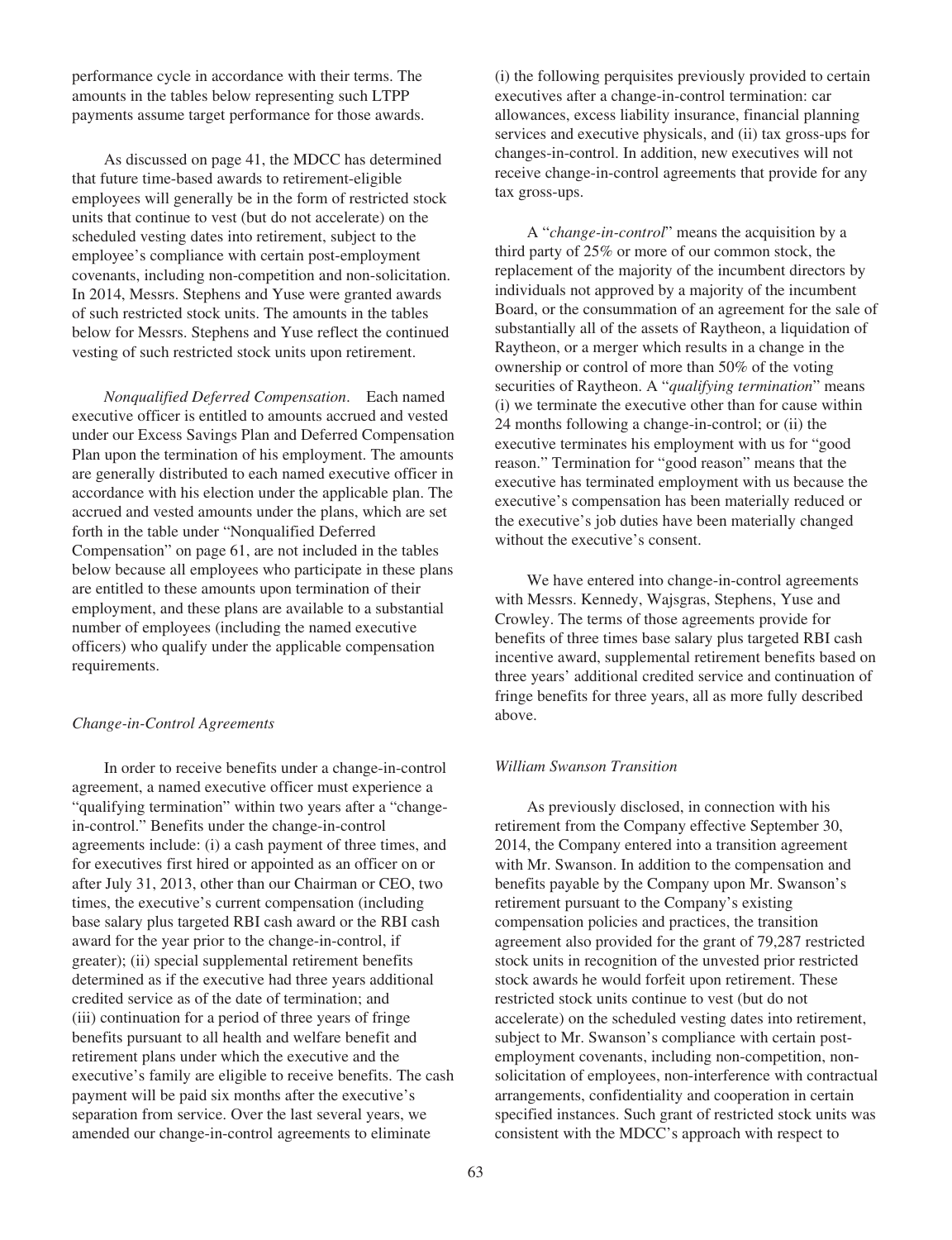retirement-eligible employees noted above. The grant also was made in recognition of Mr. Swanson's contributions to the Company, the value of his post-closing covenants during this period of uncertainty in the aerospace and defense industry and organizational change, and his agreement to be available to provide advisory services at no additional compensation during a three-year period under the transition agreement.

### *Jay Stephens Transition*

Mr. Stephens and the Company have entered into a transition agreement pursuant to which the parties agreed upon elements of Mr. Stephens' 2015 compensation during the transition period leading to his planned retirement on June 30, 2015. Such compensation was designed to pay Mr. Stephens in a substantially similar manner as he was

being compensated prior to such transition period, including the same base salary, a 2015 annual restricted stock/RSU award with a value of \$1,000,000, and a 2015 RBI of \$800,000. The transition agreement also provides for the grant of 16,527 restricted stock units upon Mr. Stephens' retirement in recognition of the unvested prior restricted stock awards he will forfeit upon retirement. These restricted stock units would continue to vest (but do not accelerate) on the scheduled vesting dates into retirement, subject to Mr. Stephens' compliance with certain post-employment covenants, including noncompetition, non-solicitation of employees, noninterference with contractual arrangements, confidentiality and cooperation in certain specified instances. Such grants of restricted stock units are consistent with the MDCC's approach with respect to retirement-eligible employees noted above.

The tables below indicate the amounts of compensation payable by us to our named executive officers, including cash severance, benefits and long-term incentives, upon certain different types of terminations of employment.

### *Thomas A. Kennedy*

| Element                                                                   | Voluntarv |        | <b>Involuntary</b><br><b>Resignation</b> For Cause | Involuntary<br><b>Without</b><br><b>Cause</b> | Change-in-<br><b>Control</b>                  | <b>Disability</b>                                               | Death     | <b>Retirement</b> |
|---------------------------------------------------------------------------|-----------|--------|----------------------------------------------------|-----------------------------------------------|-----------------------------------------------|-----------------------------------------------------------------|-----------|-------------------|
| Cash Severance                                                            |           |        |                                                    |                                               |                                               |                                                                 |           |                   |
| Base Salary + Target RBI $\ldots \ldots \ldots$ \$<br>Pro-rata Target RBI |           | $-$ \$ |                                                    |                                               | $-$ \$ 6,600,048 \$ 9,900,072 \$<br>2,200,016 | $-$ \$                                                          |           |                   |
| <b>Benefits</b>                                                           |           |        |                                                    |                                               |                                               |                                                                 |           |                   |
| $Pension(1)$<br>Health and Welfare Benefit                                |           |        |                                                    | 5.404.649                                     |                                               |                                                                 |           |                   |
| Continuation <sup>(2)</sup>                                               |           |        |                                                    | 73,674                                        | 110.511                                       |                                                                 |           |                   |
| Long-Term Incentives $(3)$                                                |           |        |                                                    |                                               |                                               |                                                                 |           |                   |
| Value of Accelerated Restricted Stock                                     |           |        |                                                    |                                               | 8.428.390                                     | 8.428.390                                                       | 8,428,390 |                   |
| Value of Accelerated LTPP (pro-rata)                                      |           |        |                                                    |                                               | 3.325.146                                     | 3,325,146                                                       | 3.325.146 | 3.325.146         |
|                                                                           |           |        | $\overline{\phantom{a}}$                           |                                               |                                               | \$12,078,371 \$23,964,135 \$11,753,536 \$11,753,536 \$3,325,146 |           |                   |

#### *David C. Wajsgras*

| Element                                            | <b>Voluntary</b><br><b>Resignation</b> | Involuntary<br><b>For Cause</b> | Involuntary<br>Without<br>Cause | Change-in-<br><b>Control</b>    | <b>Disability</b> | Death       | <b>Retirement</b> |
|----------------------------------------------------|----------------------------------------|---------------------------------|---------------------------------|---------------------------------|-------------------|-------------|-------------------|
| Cash Severance                                     |                                        |                                 |                                 |                                 |                   |             |                   |
| Base Salary + Target RBI $\ldots \ldots \ldots$ \$ |                                        | $-$ \$                          |                                 | $-$ \$3,756,646 \$ 6,117,485 \$ | $-$ \$            |             |                   |
| Pro-rata Target RBI                                |                                        |                                 |                                 | 939.162                         |                   |             |                   |
| <b>Benefits</b>                                    |                                        |                                 |                                 |                                 |                   |             |                   |
|                                                    |                                        |                                 | 727,603                         | 6.140.079                       |                   |             |                   |
| Health and Welfare Benefit                         |                                        |                                 |                                 |                                 |                   |             |                   |
| Continuation <sup>(2)</sup>                        |                                        |                                 | 58,730                          | 88,095                          |                   |             |                   |
| Long-Term Incentives $(3)$                         |                                        |                                 |                                 |                                 |                   |             |                   |
| Value of Accelerated Restricted Stock              |                                        |                                 |                                 | 5.957.138                       | 5.957.138         | 5,957,138   |                   |
| Value of Accelerated LTPP (pro-rata)               |                                        |                                 |                                 | 2.285.380                       | 2,285,380         | 2,285,380   | 2,285,380         |
|                                                    |                                        |                                 | \$4,542,979                     | \$21,527,339                    | \$8,242,518       | \$8,242,518 | \$2,285,380       |
|                                                    |                                        |                                 |                                 |                                 |                   |             |                   |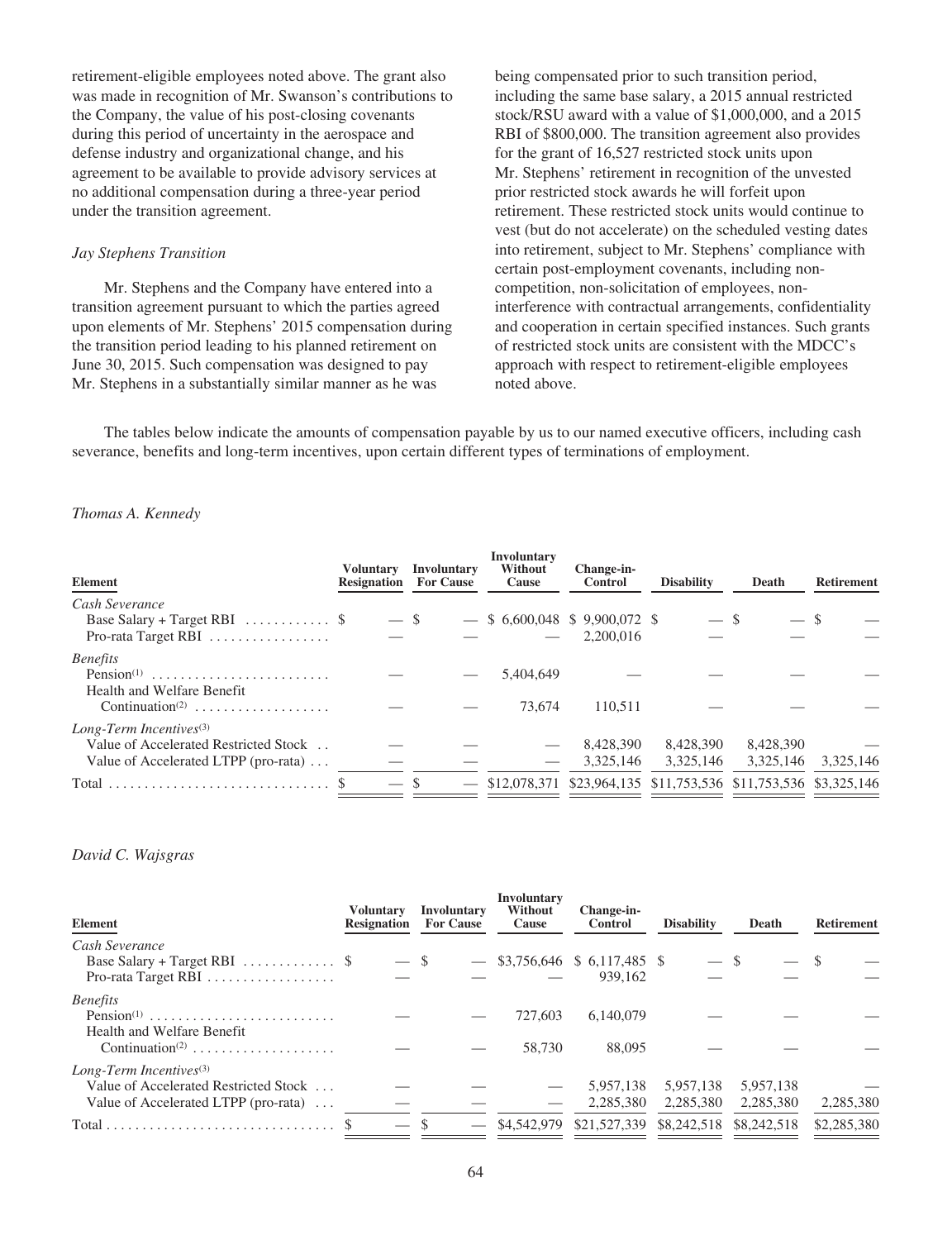# *Jay B. Stephens*

| Element                                                                                                                                             | <b>Voluntary</b><br><b>Resignation</b> | <b>Involuntary</b><br><b>For Cause</b> | <b>Involuntary</b><br>Without<br>Cause | Change-in-<br><b>Control</b>               | <b>Disability</b>      | Death                               | <b>Retirement</b>      |
|-----------------------------------------------------------------------------------------------------------------------------------------------------|----------------------------------------|----------------------------------------|----------------------------------------|--------------------------------------------|------------------------|-------------------------------------|------------------------|
| Cash Severance<br>Base Salary + Target RBI $\ldots \ldots \ldots$ \$<br>Pro-rata Target RBI                                                         | $-$ \$                                 |                                        |                                        | $-$ \$3,287,814 \$ 5,465,861 \$<br>821,954 | $-$ \$                 |                                     |                        |
| <b>Benefits</b><br>Health and Welfare Benefit<br>$Continuation^{(2)} \dots \dots \dots \dots \dots \dots \dots$                                     |                                        |                                        | 13.239<br>17.768                       | 26,652                                     |                        |                                     |                        |
| Long-Term Incentives $(3)$<br>Value of Accelerated/Continued Vesting<br>of Restricted Stock or RSUs<br>Value of Accelerated LTPP (pro-rata) $\dots$ |                                        |                                        |                                        | 4.795.176<br>2.075.854                     | 4.795.176<br>2,075,854 | 4.795.176<br>2.075.854              | 1,067,854<br>2,075,854 |
| Total                                                                                                                                               |                                        |                                        |                                        | \$3,318,821 \$13,185,497                   |                        | \$6,871,030 \$6,871,030 \$3,143,708 |                        |

# *Richard R. Yuse*

| Element                                                                                                                                             | Voluntary<br><b>Resignation</b> | <b>Involuntary</b><br><b>For Cause</b> | Involuntary<br>Without<br>Cause | Change-in-<br><b>Control</b>              | <b>Disability</b>      | Death                   | <b>Retirement</b>    |
|-----------------------------------------------------------------------------------------------------------------------------------------------------|---------------------------------|----------------------------------------|---------------------------------|-------------------------------------------|------------------------|-------------------------|----------------------|
| Cash Severance<br>Base Salary + Target RBI $\$<br>Pro-rata Target RBI $\dots\dots\dots\dots\dots\dots$                                              | $-$ \$                          |                                        |                                 | $-$ \$2,749,677 \$4,162,258 \$<br>687,419 |                        |                         |                      |
| <i>Benefits</i><br>Health and Welfare Benefit<br>Continuation <sup>(2)</sup>                                                                        |                                 |                                        | 501,123<br>78.645               | 117.968                                   |                        |                         |                      |
| Long-Term Incentives $(3)$<br>Value of Accelerated/Continued Vesting<br>of Restricted Stock or RSUs<br>Value of Accelerated LTPP (pro-rata) $\dots$ |                                 |                                        |                                 | 5,539,710<br>2.197.546                    | 5,539,710<br>2,197,546 | 5,539,710<br>2,197,546  | 850,541<br>2,197,546 |
| Total                                                                                                                                               |                                 |                                        |                                 | \$3,329,445 \$12,704,901                  |                        | \$7,737,256 \$7,737,256 | \$3,048,087          |

## *Daniel J. Crowley*

| <b>Element</b>                                                                                                               | Voluntarv<br><b>Resignation</b> | Involuntary<br><b>For Cause</b> | <b>Involuntary</b><br>Without<br>Cause | Change-in-<br>Control                      | <b>Disability</b>        | Death                  | <b>Retirement</b> |
|------------------------------------------------------------------------------------------------------------------------------|---------------------------------|---------------------------------|----------------------------------------|--------------------------------------------|--------------------------|------------------------|-------------------|
| Cash Severance<br>Base Salary + Target RBI $\ldots \ldots \ldots$ \$<br>Pro-rata Target RBI $\dots\dots\dots\dots\dots\dots$ | $-$ \$                          |                                 |                                        | $-$ \$1,497,517 \$ 4,496,275 \$<br>748.758 | $-$ \$                   |                        |                   |
| <b>Benefits</b><br>$Pension(1)$<br>Health and Welfare Benefit<br>Continuation <sup>(2)</sup>                                 |                                 |                                 | 25.622                                 | 76,865                                     |                          |                        |                   |
| Long-Term Incentives $(3)$<br>Value of Accelerated Restricted Stock<br>Value of Accelerated LTPP (pro-rata) $\dots$          |                                 |                                 |                                        | 5,135,371<br>2.197.546                     | 5, 135, 371<br>2,197,546 | 5,135,371<br>2.197.546 | 2,197,546         |
| Total                                                                                                                        | $\overline{\phantom{a}}$        |                                 | \$1,523,139                            | \$12,654,815 \$7,332,917 \$7,332,917       |                          |                        | \$2,197,546       |

<sup>(1)</sup> Pension benefits are calculated assuming a 4.15% discount rate for the Raytheon Company Pension Plan for Salaried Employees and 3.95% discount rate for the Raytheon Non-Bargaining Retirement Plan and Raytheon Excess Pension Plan, as of fiscal year-end under the assumption that the executive commenced the benefit as soon as possible following separation from service.

(2) Health and Welfare Benefit calculations are based on the estimated annual Company cost of the benefits programs in which the executive was enrolled as of December 31, 2014.

(3) Equity values are determined based on the closing price of our common stock on December 31, 2014 (\$108.17) based on equity holdings as of December 31, 2014.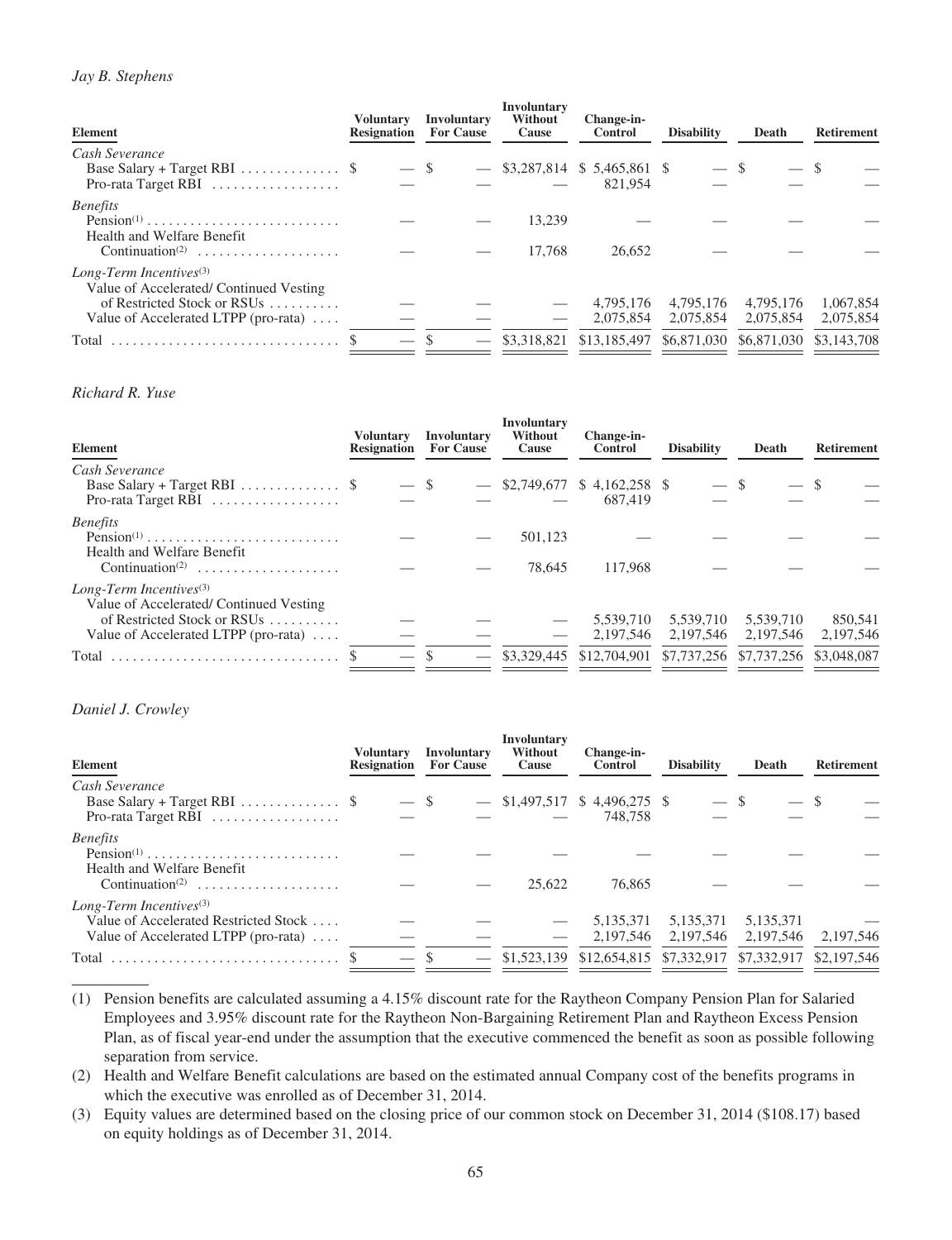# **ADVISORY VOTE ON EXECUTIVE COMPENSATION (Item No. 2 on the proxy card)**

The Board of Directors (the Board) is proposing an advisory vote on executive compensation for approval by our shareholders. The vote relates to the overall compensation program for our named executive officers as described on pages 27 to 65 in this proxy statement under the heading "Executive Compensation." While this vote is non-binding, the Board and its Management Development and Compensation Committee (MDCC) will review the results and consider the expression of shareholder views. The Company also will continue to engage with shareholders to address any concerns relating to executive compensation or otherwise. The proposed vote states as follows:

**"Resolved, that the shareholders approve the compensation of the named executive officers, described in this proxy statement under 'Executive Compensation,' including the Compensation Discussion and Analysis, the compensation tables, and accompanying narrative disclosure."**

In the Executive Compensation section of this proxy statement, which includes the Compensation Discussion and Analysis, the Summary Compensation Table and other tables, we describe the compensation philosophy, policies and pay-for-performance approach of the Company, along with specific elements of our compensation program. As discussed in greater detail in that section, the Company's compensation program, as established by the MDCC, rests on certain key principles, including:

- Pay-for-Performance: Tying executive compensation to Company and individual performance over both the near- and long-term (see pages 28 to 41);
- Shareholder Alignment: Aligning closely the interests of executives with those of shareholders by making stock-based incentives a central component of compensation coupled with meaningful stock ownership and retention requirements (see pages 28 to 31 and 39 to 42);
- Balanced Incentives: Providing awards with both significant upside opportunity for exceptional performance and downside risk for underperformance (see pages 28 to 41);
- Clawback Rights: Recovery or clawback of compensation in certain circumstances where restatement of financial results is required (see page 45);
- Substantial Variable Component: Assuring that a substantial component of each executive's compensation opportunity is variable, based upon the Company's financial performance and stock price (see pages 28 to 29);
- Short-Term Versus Long-Term: Achieving a balance in the compensation program between short-term versus long-term incentives (see pages 28 to 29);
- Use of Key Financial Metrics: Using preestablished financial measures for purposes of determining Results-Based Incentive (RBI) cash awards and Long-Term Performance Plan (LTPP) equity-based awards that drive short-term and long-term performance and link compensation to performance (see pages 31 and 36 to 41);
- Consultant Independence: Assuring that the MDCC's compensation consultant is independent by adhering to a stringent Compensation Consultant Independence Policy (see pages 32 to 33);
- Market Focus: Taking into account the practices of peer companies, as well as broader market survey data provided by the MDCC's independent consultant in setting executive compensation (see page 29 and pages 34 to 35);
- Competitiveness: Establishing an executive compensation program that addresses the need to retain and attract highly-qualified executives essential to the Company's success in a highly competitive environment (see pages 28 to 29 and 34 to 35); and
- Managing Risk: Designing the compensation program to avoid excessive risk-taking (see page 33).

As reflected in the Executive Compensation disclosure, the Board believes that the MDCC has established a compensation program for the named executive officers soundly grounded in the aboveenumerated principles that is appropriate and warrants an advisory vote of approval by shareholders.

**The Board unanimously recommends an advisory vote FOR this proposal. Proxies solicited by the Board will be so voted unless shareholders specify otherwise in their proxies.**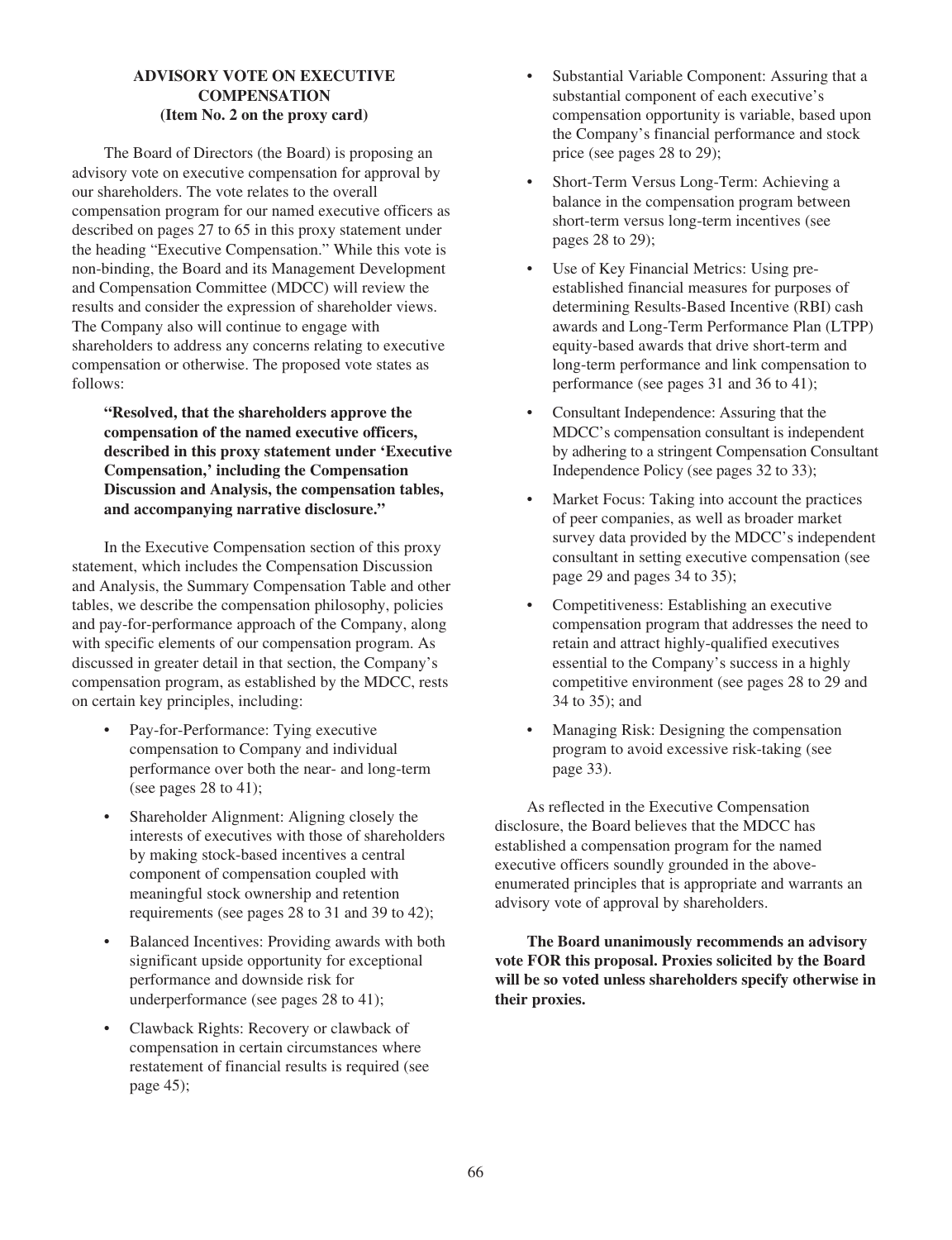# **APPROVAL OF THE RAYTHEON COMPANY 2010 STOCK PLAN FOR SECTION 162(m) PURPOSES (Item No. 3 on the proxy card)**

The Raytheon Company 2010 Stock Plan (the "2010 Stock Plan") was approved by our shareholders at our 2010 Annual Meeting of Shareholders. The 2010 Plan has been amended once, in 2010, to provide that the Governance and Nominating Committee, rather than the MDCC, has authority to approve grants to non-employee members of the Board. Pursuant to Internal Revenue Code rules, the Company generally may deduct any compensation or ordinary income recognized by the recipient of an award under the 2010 Stock Plan when recognized. However, the Company generally may not deduct as compensation expense more than \$1 million paid in any tax year to certain senior executives. This deduction limitation does not apply to qualified "performance-based compensation." For awards (other than options or SARs) to qualify as performance-based, pursuant to Internal Revenue Code Section 162(m) ("Section 162(m)"), the Company must obtain, at least every five years, shareholder approval of the material terms of the performance goals, including the business criteria on which the performance goals will be set by the MDCC for awards to these senior executives. Your approval of the 2010 Stock Plan at the 2015 Annual Meeting is intended to constitute that Section 162(m) approval. We are only seeking your approval of the 2010 Stock Plan for purposes of Section 162(m).

If our shareholders do not approve the 2010 Stock Plan at the 2015 Annual Meeting, we will not be able to make equity awards (other than options and SARs) that are exempt from the \$1 million deduction limit under Section 162(m). In all other respects, if our shareholders do not approve the 2010 Stock Plan, the 2010 Stock Plan will remain in effect according to its terms.

Even though we are seeking shareholder approval for purposes of Section 162(m), awards may be made under the 2010 Stock Plan that do not qualify for the performance-based compensation exception under Section 162(m), and the MDCC retains the full discretion to determine whether or not a particular grant is intended to qualify as performance-based compensation under Section 162(m).

The purpose of the 2010 Stock Plan is to encourage ownership of the Company's common stock by directors, officers, employees and consultants of the Company, and to provide additional incentive for them to promote the success of the Company's business. The Board of Directors believes that the 2010 Stock Plan:

• Aligns the long-term interests of key employees and shareholders by creating a direct link between key employee compensation and shareholder return;

- Enables key employees to develop and maintain a substantial stock ownership in the Company; and
- Provides incentives for key employees to contribute to the success of the Company.

Your Board of Directors believes it is in the best of interest of the Company and its shareholders to approve the 2010 Stock Plan for Section 162(m) purposes.

### **Summary of the 2010 Stock Plan**

The key features of the 2010 Stock Plan are summarized below. This summary may not contain all of the information that may be important to you. The complete text of the 2010 Stock Plan is attached as Appendix A.

**Administration**. The MDCC has full power and authority to administer and interpret the 2010 Stock Plan.

**Eligibility**. Participants in the 2010 Stock Plan may be employees, officers, directors and consultants of the Company or its affiliates. As of March 29, 2015, approximately 5,100 persons were eligible to participate in the 2010 Stock Plan.

**Term**. No award will be granted under the 2010 Stock Plan after May 26, 2020.

**Shares Available**. The number of shares of common stock that may be issued pursuant to awards under the 2010 Stock Plan (including incentive stock options) may not exceed 7,500,000 shares of common stock, *plus* (1) the number of shares of common stock which were available for grant under the Company's 2001 Stock Plan, which expired on January 31, 2011, and the Company's 1997 Nonemployee Directors Restricted Stock Plan, which expired on November 21, 2011 (collectively with the 2001 Stock Plan, the "Prior Plans"), in each case as of the close of business on May 27, 2010, the effective date of the 2010 Stock Plan, (2) the number of shares of common stock which were the subject of awards outstanding under the Prior Plans as of the close of business on May 27, 2010 ("Prior Plan Awards"), and, after May 27, 2010 are forfeited, terminated, cancelled or expire, and (3) the number of shares of common stock delivered to or withheld by the Company either in exercise of a Prior Plan Award or in satisfaction of tax withholding obligations with respect to a Prior Plan Award. As of March 29, 2015, there were 5,873,686 shares available for grant under the 2010 Stock Plan. The Board of Directors believes that these shares will permit the MDCC to continue to make grants under the 2010 Stock Plan for the next several years. No more than 700,000 shares of common stock subject to awards may be granted during any one fiscal year to any one person.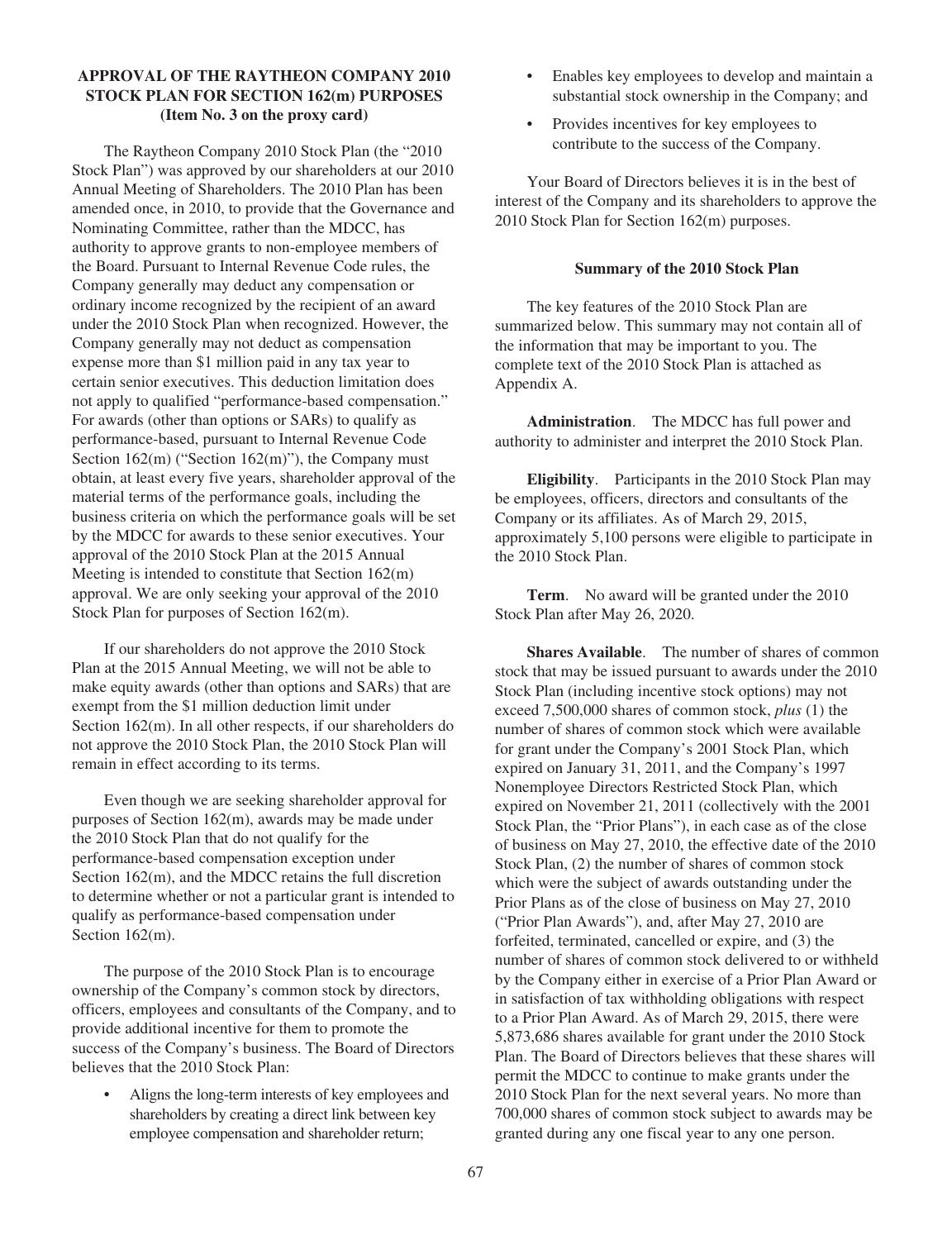### **Award Types.**

*Stock-Based Awards*. A restricted stock award is an award of common stock subject to forfeiture. A stock unit award entitles the recipient to a payment equal to the value of common stock. Stock unit awards may be settled in cash, shares of common stock, or a combination of both. Restricted stock and stock units are generally awarded subject to vesting restrictions, such as remaining with the Company for a predetermined period of time and/or the achievement of performance goals. During the vesting period of a restricted stock award, the participant has the right to receive dividends and to vote the shares, except that dividends payable on restricted stock that vests based on the achievement of performance goals will be paid only if, as, and to the extent the restricted stock vests. Except as otherwise provided by the MDCC (i) with respect to a stock unit award that vests based solely on continued employment or other business relationship, the participant has the right to receive amounts equal to any cash dividends paid during the vesting period only if, as, and to the extent the stock unit award vests; and (ii) with respect to a stock unit award that vests based on achievement of performance goals, the participant has the right to receive amounts equivalent to any cash dividends declared during the vesting period, as if such amounts were reinvested in additional shares of common stock on the date the relevant dividends are paid, only if, as, and to the extent the stock unit award vests. In addition to restricted stock awards and stock unit awards, stock grants also may be made under the 2010 Stock Plan. A stock grant is a grant of shares of common stock not subject to restrictions or other forfeiture conditions and may be awarded only in limited circumstances as provided in the 2010 Stock Plan.

*Stock Option Awards*. Options granted under the 2010 Stock Plan may be incentive stock options, which qualify for favorable tax treatment for the option holder, or nonstatutory stock options. Incentive stock options may only be granted to employees of the Company or a related corporation, such as a subsidiary. The exercise price for all options must be at least the fair market value of the Company's common stock on the grant date. The exercise price can be paid in cash or in the Company's common stock, or in any form as the MDCC may approve. Generally, options are not transferable other than by will or the laws of descent and distribution, and may be exercised during the participant's life only by the participant or a guardian or legal representative. Nonstatutory stock options granted to certain senior officers may be transferred, other than for value, to a member of the officer's immediate family or to certain trusts. All unexercised options terminate at the time determined by the MDCC upon grant, but in no event later than the 10th anniversary of grant. No option includes a right to receive dividends or dividend equivalents prior to its exercise.

*Stock Appreciation Rights*. Stock appreciation rights ("SARs") may be granted either alone or in combination with a stock option. SARs granted in tandem with or in addition to, a stock option may be granted either at the same time as the option or later. The term of each SAR will be fixed, but no SAR may be exercised after the 10th anniversary of grant. Subject to the terms of the 2010 Stock Plan and the applicable award agreement, SARs entitle the participant to receive the product of (i) the excess of the fair market value on the exercise date of one share of common stock over the base price per share specified in the award agreement (which must be at least the fair market value of one share of common stock on the grant date), times (ii) the number of shares of common stock specified by the SAR. Payment may be in cash, shares of common stock or a combination of both. SARs may not be sold or transferred except as specifically provided by the MDCC. No SAR includes a right to receive dividends or dividend equivalents prior to its exercise.

**Change-in-Control**. Unless otherwise determined by the MDCC, generally upon a change-in-control all outstanding awards vest and all restrictions on the awards lapse. However, restricted stock awards and stock units vesting, if at all, on the basis of performance goals generally will vest on a change-in-control only to a pro rata extent, based on the portion of the performance period completed.

**Amendment and Termination**. The MDCC may amend the 2010 Stock Plan at any time, but no amendment may deprive any person of rights under the 2010 Stock Plan without that person's consent. Without shareholder approval, no amendment may (A) increase the number of shares of common stock which may be issued under the 2010 Stock Plan, (B) change the description of eligible participants, or (C) make any other change for which shareholder approval is required by law or the rules of any relevant stock exchange.

**No "repricing"**. In addition to the amendment provisions described above, without shareholder approval, awards may not be "repriced", that is, the terms of options and SARs may not be amended to reduce their exercise or base price, and options and SARs may not be cancelled in exchange for cash, options or SARs with an exercise price that is less than the exercise price of the original options, SARs or other awards.

**Federal Income Tax Consequences of Awards**. This summary of federal income tax consequences is not comprehensive and is based on laws and regulations currently in effect, which are subject to change. This summary is only intended for the information of shareholders considering how to vote. Participants in the 2010 Stock Plan should consult their own tax advisors as to the tax consequences of participation.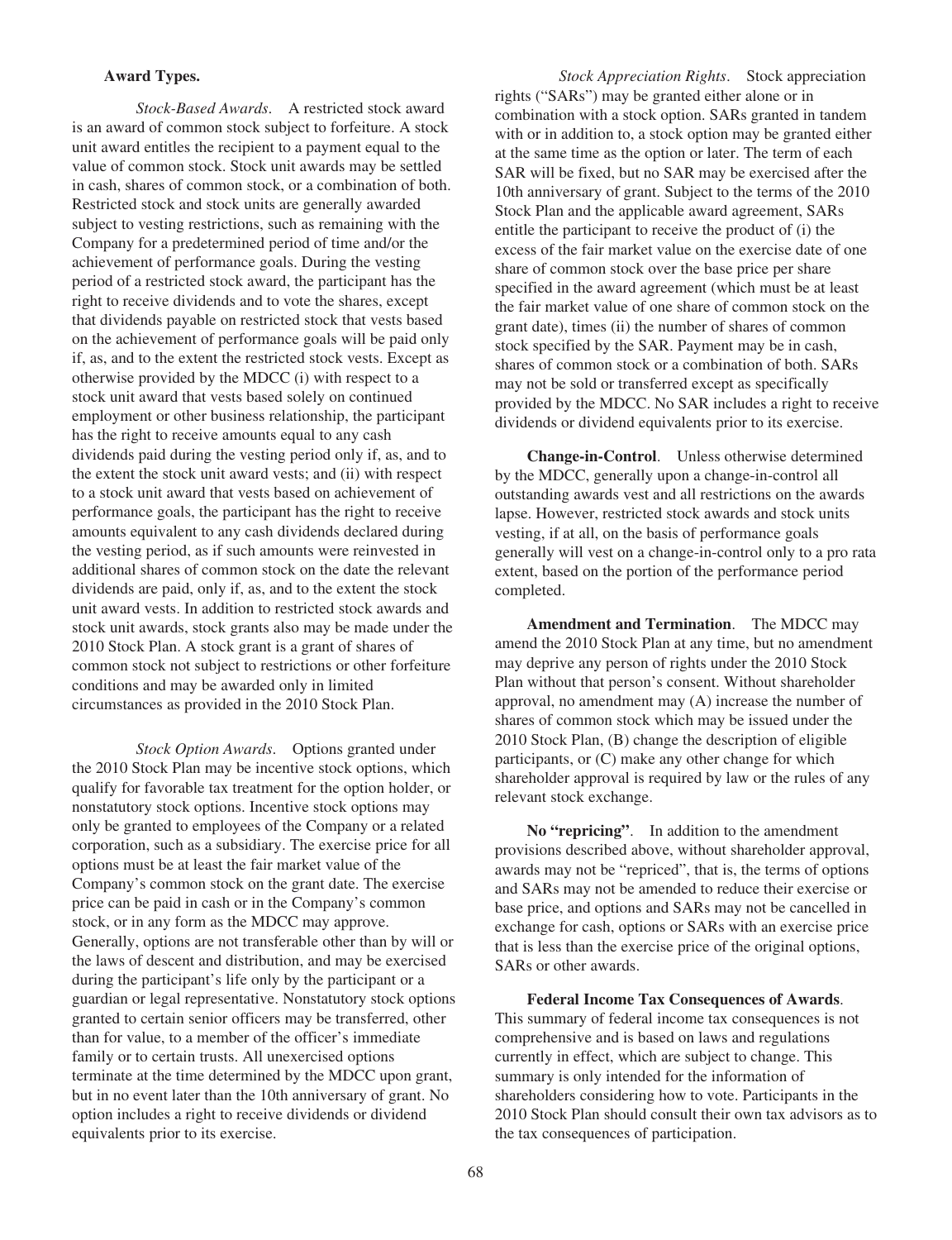*Restricted Stock, Stock Unit Awards, Stock Grants and SARs*. Awards in cash and common stock are generally taxable as compensation to the participant at the time of payment. Awards of restricted stock do not constitute taxable income to the participant until the restrictions lapse, unless the participant elects to realize taxable ordinary income in the year of award in an amount equal to the fair market value of the restricted stock award, determined without regard to the restrictions. Awards of SARs and stock unit awards do not constitute taxable income until the participant receives cash or common stock under the terms of the awards. The amount of taxable income to the participant generally is equal to the total amount of the cash and/or fair market value of the shares of common stock received. Any interest and dividend equivalents earned on awards will also be taxed as compensation to the participant. Amounts taxable as compensation are subject to withholding and employment taxes. Stock units may be subject to employment taxes at an earlier date than income taxation of the stock units.

*Incentive Stock Options*. Except with respect to participants who may have to pay alternative minimum tax in connection with the exercise of an incentive stock option, there are no federal income tax consequences to a participant upon grant or exercise of an incentive stock option. If the participant holds shares of common stock purchased upon exercise of an incentive stock option for at least two years after the grant date and at least one year after the exercise date, the subsequent sale of common stock will give rise to a long-term capital gain or loss to the participant. If the participant sells the shares of common stock before the later of two years after the grant date or one year after the exercise date, the participant will recognize ordinary income equal to the difference between the lower of fair market value at the exercise date or sale date and the option exercise price, and any additional gain or loss will be a capital gain or loss.

*Nonstatutory Stock Options*. Generally, there are no federal income tax consequences to the participant upon grant of a nonstatutory stock option. Upon the exercise of a nonstatutory stock option, the participant will recognize ordinary income equal to the amount, if any, by which the fair market value of the common stock acquired upon the exercise of the option exceeds the exercise price. A sale of common stock so acquired will give rise to a capital gain or loss equal to the difference between the fair market value of the common stock on the exercise and sale dates.

*Company Deduction; Qualified Performance-Based Awards*. As stated above, the Company generally may deduct any compensation or ordinary income recognized by the recipient of an award under the 2010 Stock Plan when recognized. However, the Company may not deduct as compensation expense more than \$1 million

paid in any tax year to certain senior executives. This deduction limitation does not apply to qualified "performance-based compensation." For awards (other than options or SARs) to qualify as performance-based, the Company must obtain, at least every five years, shareholder approval of the material terms of the performance goals, including the business criteria on which the performance goals will be set by the MDCC for awards to these senior executives. Your approval of the 2010 Stock Plan is intended to constitute that approval. The 2010 Stock Plan provides that performance goals set by the MDCC with respect to awards to these executives will be based only on one or more of the following business criteria: free operating cash flow (before or after dividends); stock price; stockholder return or total stockholder return; return on investment; market capitalization; net sales; net income or net income attributable to the Company; operating profit, net operating profit or economic profit; return on operating revenue or return on operating assets; market share improvement; working capital turnover; earnings per share (including, without limitation, earnings before interest, taxes, depreciation and amortization); return on equity; return on capital (including, without limitation, return on total capital or return on invested capital); return on assets or net assets; debt leverage (debt to capital); backlog; income from continuing operations (before or after tax); gross margin, operating margin or profit margin; operating ratio; and bookings. Not all grants to the relevant senior executives are required or intended to be "performance based compensation," and the MDCC retains complete discretion to decide whether or not a particular grant is intended to be "performance based compensation."

*Deferred Compensation*. For purposes of the foregoing summary of federal income tax consequences, we assumed that no award under the 2010 Stock Plan will be considered "deferred compensation" as that term is defined for purposes of federal tax legislation governing nonqualified deferred compensation arrangements (Section 409A of the Internal Revenue Code) or that if any award were considered to any extent to constitute deferred compensation, its terms would comply with the requirements of that legislation. If an award includes deferred compensation, and its terms do not comply with the requirements of the legislation, then the award will be taxable when it is earned and vested (even if not then payable), and the recipient will be subject to a 20% additional tax.

**Awards to Particular Officers, Etc***.* The benefits or amounts that will be received in the future under the 2010 Stock Plan by or allocated to (i) each of the officers listed in the Summary Compensation Table, (ii) each of the nominees for election as a director, (iii) all directors of the Company who are not executive officers of the Company as a group, (iv) all current executive officers of the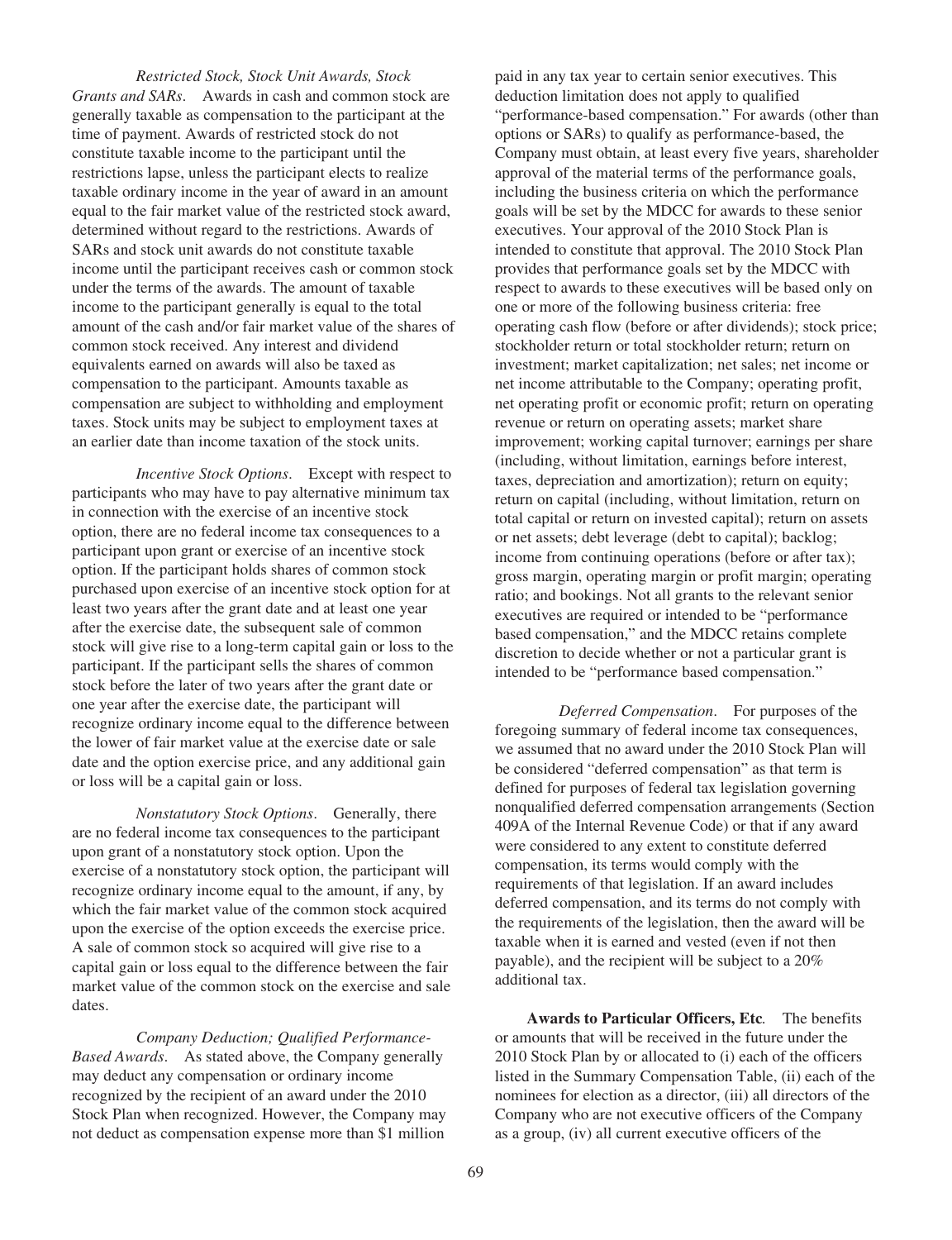Company as a group, and (v) all employees of the Company, including all other current officers, are generally granted at the discretion of the MDCC or, with respect to directors, the Governance and Nominating Committee, and are not determinable. The MDCC or, with respect to directors, the Governance and Nominating Committee, has the discretion to determine the individuals who will participate in the 2010 Stock Plan in the future and the amounts of their awards.

During 2014, awards were granted under the 2010 Stock Plan to our named executive officers as set forth in this proxy statement in the Summary Compensation Table and the Grants of Plan-Based Awards Table. Awards granted under the 2010 Stock Plan to all directors of the Company who are not executive officers of the Company

are set forth in this proxy statement in the Director Compensation Table. In addition, during 2014, all current executive officers of the Company as a group (including the current named executive officers) were granted 143,225 awards of restricted stock units and 96,111 awards of restricted stock, and all non-executive officer employees of the Company, including all other officers, as a group were granted 142,056 awards of restricted stock units and 933,135 awards of restricted stock, in each case under our 2010 Stock Plan.

**The Board unanimously recommends a vote FOR the approval of the 2010 Stock Plan for IRC Section 162(m) purposes. Proxies solicited by the Board will be so voted unless stockholders specify otherwise in their proxies.**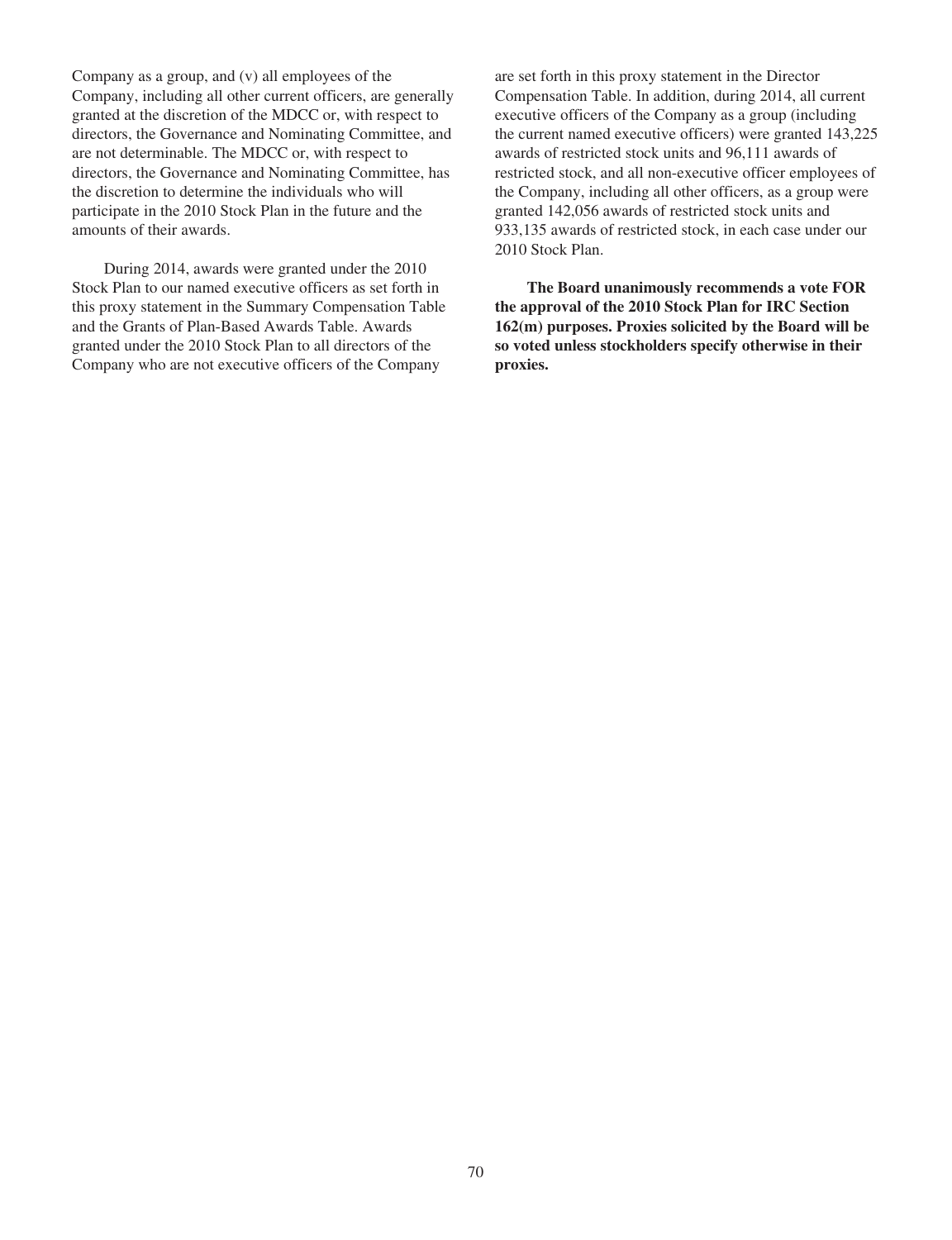## **EQUITY COMPENSATION PLAN INFORMATION**

The following table provides information about our equity compensation plans that authorize the issuance of shares of our common stock. This information is provided as of December 31, 2014.

| <b>Plan Category</b>                                             | (A)<br><b>Number of securities</b><br>to be issued upon<br>exercise of<br>outstanding options,<br>warrants and rights $(1)$ | (B)<br>Weighted average<br>exercise price of<br>outstanding options,<br>warrants and rights <sup>(2)</sup> | <b>Number of securities</b><br>remaining available<br>for future issuance<br>under equity<br>compensation plans<br>(excluding securities)<br>reflected in<br>column A) |
|------------------------------------------------------------------|-----------------------------------------------------------------------------------------------------------------------------|------------------------------------------------------------------------------------------------------------|------------------------------------------------------------------------------------------------------------------------------------------------------------------------|
| Equity compensation plans approved by stockholders               | 2,711,044                                                                                                                   | \$36.69                                                                                                    | 6,990,805                                                                                                                                                              |
| Equity compensation plans not approved by stockholders $\dots$ . |                                                                                                                             |                                                                                                            |                                                                                                                                                                        |
| Total                                                            | 2,711,044                                                                                                                   | \$36.69                                                                                                    | 6,990,805                                                                                                                                                              |

(1) This amount includes 2,310,766 shares, which is the aggregate of the actual number of shares that was issued pursuant to the Company's 2012 LTPP awards and the maximum number of shares that may be issued upon settlement of outstanding 2013 and 2014 LTPP awards, including estimated dividend equivalent amounts. The shares to be issued pursuant to the 2012, 2013 and 2014 LTPP awards will be issued under the 2010 Stock Plan. These awards, which are granted as restricted stock units, may be settled in cash or in stock at the discretion of the Management Development and Compensation Committee.

This amount also includes 398,778 shares that may be issued upon settlement of restricted stock units, generally issued to retirement-eligible and non-U.S. employees. The shares to be issued in settlement of the restricted stock units will be issued under the 2010 Stock Plan. The awards of restricted stock units generally vest one-third per year on the second, third and fourth anniversaries of the date of grant.

This amount also includes 1,500 shares issuable upon exercise of stock options granted under the Raytheon Company 1995 Stock Option Plan (1995 Stock Option Plan). The 1995 Stock Option Plan expired in March 2005 and no additional options may be granted pursuant to that plan.

(2) Since restricted stock unit awards do not have an exercise price, the weighted average exercise price does not take into account the 2012, 2013 and 2014 LTPP awards and restricted stock units generally granted to non-U.S. employees.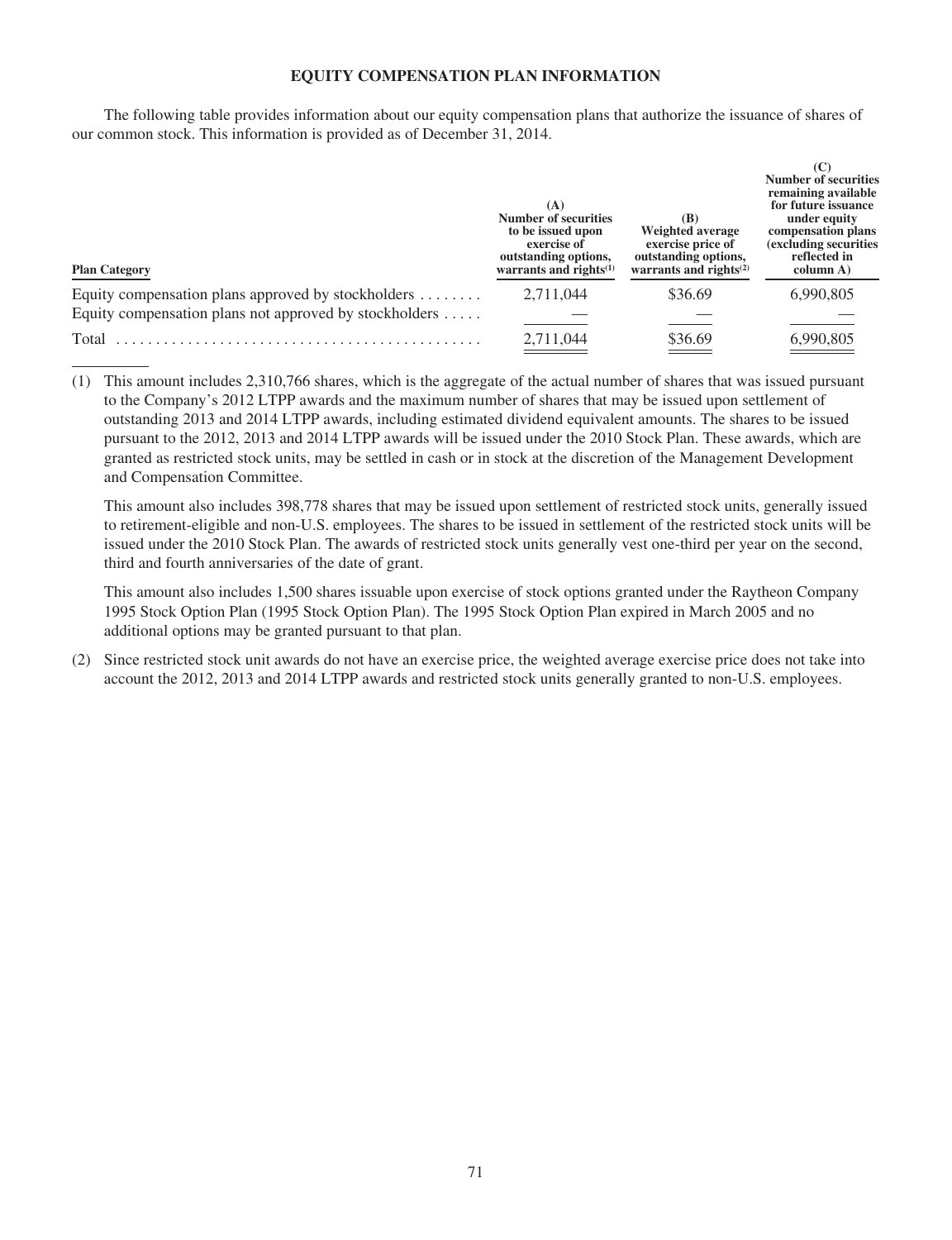*The following report of the Audit Committee does not constitute soliciting material and shall not be deemed to be incorporated by reference into any other filing under the Securities Act of 1933 or under the Securities Exchange Act of 1934, including by any general statement incorporating this proxy statement, except to the extent we specifically incorporate this information by reference, and shall not otherwise be deemed filed under such Acts.*

### **AUDIT COMMITTEE REPORT**

The Audit Committee is comprised entirely of independent directors who meet the independence and experience requirements of the New York Stock Exchange and the Securities and Exchange Commission. The Audit Committee focuses on, among other things, the following:

- the integrity of Raytheon's financial statements;
- the independence, qualifications and performance of Raytheon's independent auditors; and
- the performance of Raytheon's internal auditors.

We meet with management periodically to consider the adequacy of Raytheon's internal controls and the objectivity of its financial reporting. We discuss these matters with Raytheon's independent auditors and with appropriate Raytheon management personnel and internal auditors.

We regularly meet privately with both the independent auditors and the internal auditors, each of whom has unrestricted access to the Audit Committee. We also appoint the independent auditors and review their performance and independence from management. We regularly review the performance of the internal audit function. Management has primary responsibility for Raytheon's financial statements and the overall financial reporting process, including Raytheon's system of internal controls. Raytheon's independent auditors are responsible for (i) performing an audit of the annual financial statements prepared by management, (ii) expressing an opinion as to whether those financial statements fairly present the financial position, results of operations and cash flows of Raytheon in conformity with accounting principles generally accepted in the United States of America and the effectiveness of Raytheon's internal control over financial reporting, and (iii) discussing with us any issues they believe should be raised with us.

During fiscal year 2014, we reviewed Raytheon's audited financial statements and met with both management and PricewaterhouseCoopers LLP (PwC), Raytheon's independent auditors, to discuss those financial statements. Management has represented to us that the financial statements were prepared in accordance with generally accepted accounting principles and PwC has issued an unqualified audit report regarding such financial statements.

Periodically throughout fiscal year 2014, we reviewed with management and PwC Raytheon's progress in the testing and evaluation of Raytheon's internal control over financial reporting. Management has provided us with a report on the effectiveness of Raytheon's internal control over financial reporting. We have reviewed management's assessment and PwC's audit of the effectiveness of Raytheon's internal control over financial reporting included in Raytheon's Annual Report on Form 10-K for the fiscal year ended December 31, 2014.

We reviewed and discussed with PwC the matters required to be communicated by PwC to the Audit Committee by Auditing Standard No. 16 (Communications with Audit Committees) adopted by the Public Company Accounting Oversight Board (PCAOB). We also discussed with management the significant accounting estimates utilized by Raytheon, the reasonableness of significant judgments and the clarity of disclosures in the financial statements.

We received the written disclosures and letter from PwC required by applicable PCAOB requirements regarding independent registered public accounting firm communications with audit committees concerning independence which report that PwC is independent under applicable standards in connection with its audit opinion for Raytheon's 2014 financial statements. We also have discussed with PwC its independence from Raytheon.

Based on the reviews and discussions with management and PwC referred to above, we recommended to the Board that Raytheon's audited financial statements be included in Raytheon's Annual Report on Form 10-K for the fiscal year ended December 31, 2014.

#### **Submitted by the Audit Committee**

Ronald L. Skates, Chairman, James E. Cartwright, Stephen J. Hadley, George R. Oliver, and Michael C. Ruettgers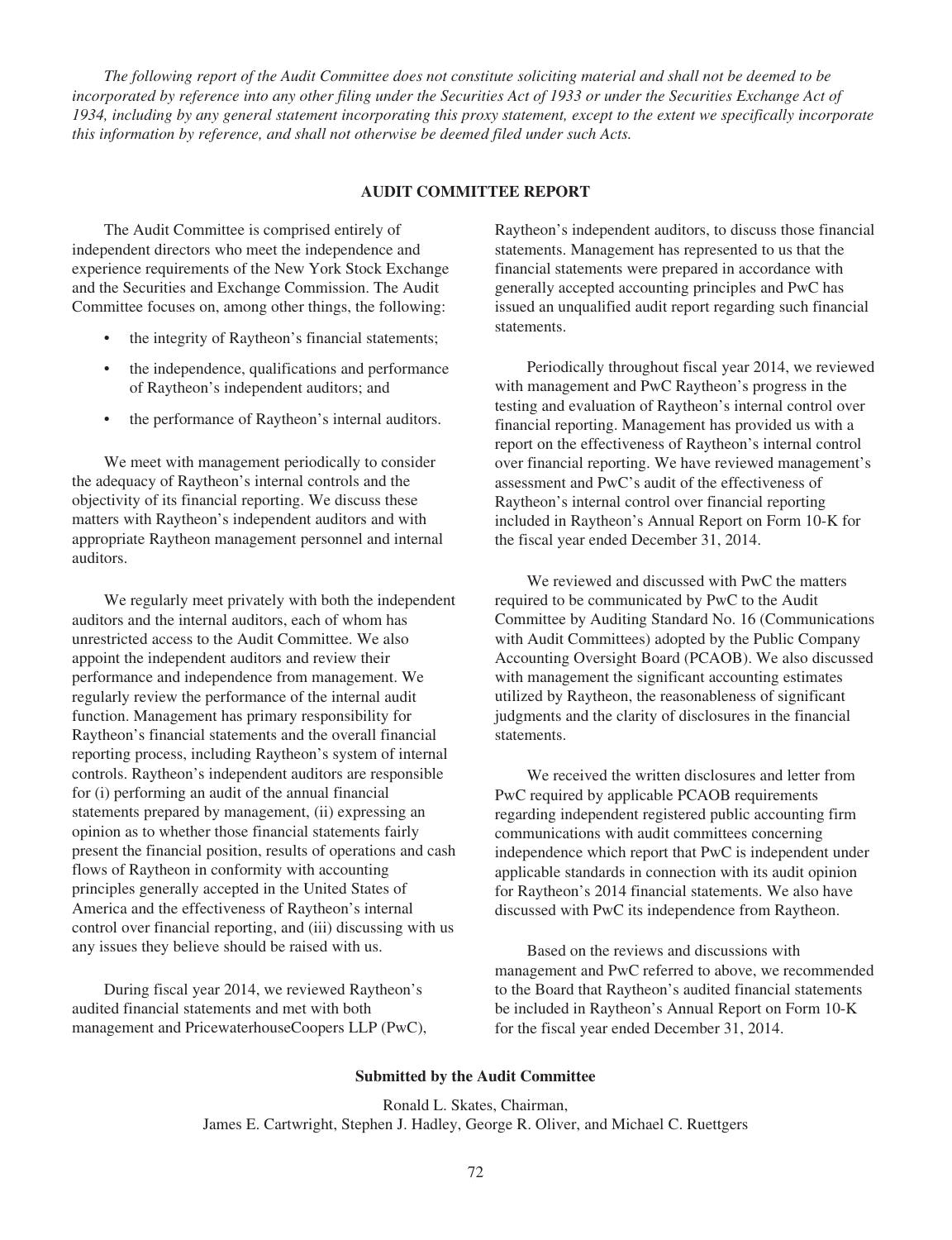# **INDEPENDENT AUDITORS: AUDIT AND NON-AUDIT FEES**

The following table sets forth the fees and expenses billed by PricewaterhouseCoopers LLP (PwC) for audit, audit-related, tax and all other services rendered for 2014 and 2013.

|                                                           | 2014 – 2014 – 2014 – 2014 – 2014 – 2014 – 2014 – 2014 – 2014 – 2014 – 2014 – 2014 – 2014 – 2014 – 2014 – 2014 – 2014 – 2014 – 2014 – 2014 – 2014 – 2014 – 2014 – 2014 – 2014 – 2014 – 2014 – 2014 – 2014 – 2014 – 2014 – 2014 – | 2013 |
|-----------------------------------------------------------|---------------------------------------------------------------------------------------------------------------------------------------------------------------------------------------------------------------------------------|------|
| Audit Fees <sup>(1)</sup> \$11.8 million \$11.0 million   |                                                                                                                                                                                                                                 |      |
| Audit-Related Fees <sup>(2)</sup> 0.7 million 0.3 million |                                                                                                                                                                                                                                 |      |
| Tax Fees <sup>(3)</sup> 0.9 million 1.1 million           |                                                                                                                                                                                                                                 |      |
| All Other Fees $\dots\dots\dots$                          |                                                                                                                                                                                                                                 |      |
|                                                           |                                                                                                                                                                                                                                 |      |

- (1) Represents fees and expenses for professional services provided in connection with the audit of our annual audited financial statements and review of our quarterly financial statements, advice on accounting matters directly related to the audit and audit services provided in connection with other financial statements, and other statutory or regulatory filings.
- (2) Represents fees and expenses for assurance and related services that are reasonably related to the performance of the audit or review of our financial statements and not reported under "Audit Fees." Includes fees for audits of financial statements of 401(k) and other employee benefit plans and for certain agreed-upon procedures in both 2014 and 2013. 2014 also includes fees related to accounting consulting and due diligence services relating to acquisitions.
- (3) Includes approximately (i) \$0.3 million for non-U.S. tax compliance and advisory services in both 2014 and 2013, and (ii) \$0.6 million and \$0.8 million for U.S. tax compliance and advisory services in 2014 and 2013, respectively.

The amounts shown above do not include PwC fees and expenses of approximately \$0.9 million in both 2014 and 2013, paid by our pension plans for audits of financial statements of such plans and certain international tax compliance services. These services were rendered by PwC to the pension plans and were billed directly to such plans.

The Audit Committee approves in advance all audit and non-audit services to be provided by the independent auditors. Under the Audit Committee's pre-approval policy for 2014, the Chairman of the Audit Committee has the delegated authority from the Committee to pre-approve services with fees up to \$100,000. Any such pre-approvals are to be reviewed and ratified by the Audit Committee at its next meeting. The Audit Committee requires the independent auditors and management to report on actual fees charged for each category of service periodically throughout the year.

# **RATIFICATION OF APPOINTMENT OF PRICEWATERHOUSECOOPERS LLP (Item No. 4 on the proxy card)**

The Audit Committee of the Board of Directors has reappointed PricewaterhouseCoopers LLP (PwC) as the independent registered public accounting firm to audit our financial statements for the fiscal year beginning January 1, 2015. We are asking shareholders to ratify the appointment of PwC. Representatives of PwC are expected to be present at the Annual Meeting. They will be given the opportunity to make a statement if they desire to do so, and they will be available to respond to appropriate questions.

In the event that shareholders fail to ratify the appointment of PwC, the Audit Committee may reconsider the appointment. Even if the appointment is ratified, the Audit Committee, in its discretion, may direct the appointment of a different independent registered public accounting firm at any time during the year if the Audit Committee determines that such a change would be in the best interests of the Company and its shareholders.

**The Board unanimously recommends that shareholders vote FOR ratification of the appointment of PricewaterhouseCoopers LLP as the Company's independent auditors. Proxies solicited by the Board will be so voted unless shareholders specify otherwise in their proxies.**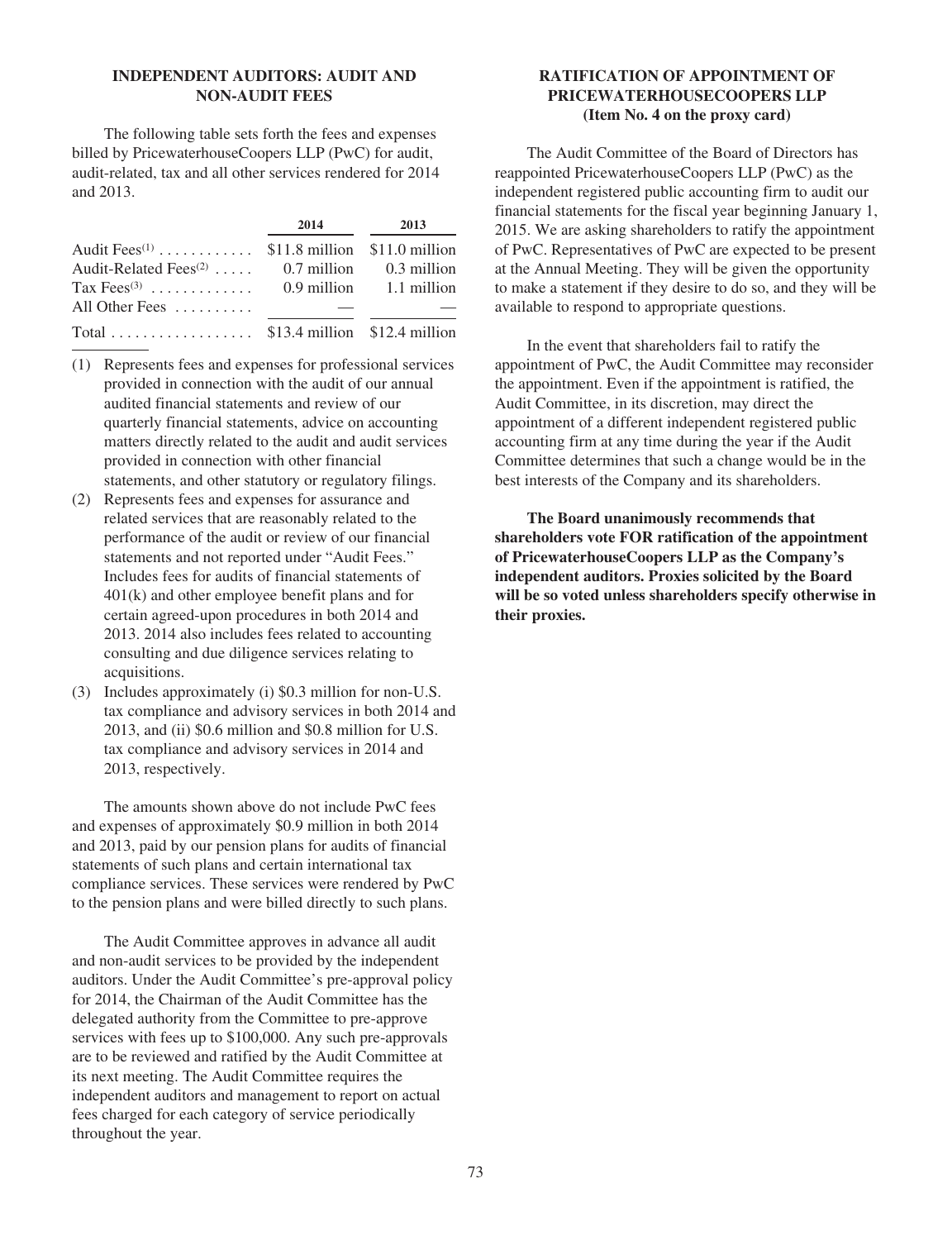## **SHAREHOLDER PROPOSALS**

We have been notified that certain shareholders intend to present proposals for consideration at the 2015 Annual Meeting. We continue to make corporate governance, particularly shareholder concerns, a priority. Management remains open to engaging in dialogue with respect to shareholder concerns and to sharing our views regarding our governance generally. We encourage any shareholder wishing to meet with management to contact the Office of the Corporate Secretary.

Any shareholder who intends to present a proposal at the 2016 Annual Meeting must deliver the proposal, in the manner specified below, to the Corporate Secretary, Raytheon Company, 870 Winter Street, Waltham, Massachusetts 02451, not later than:

- December 25, 2015, if the proposal is submitted for inclusion in our proxy materials for the 2016 Annual Meeting pursuant to Rule 14a-8 under the Securities Exchange Act of 1934; or
- Between January 28, 2016 and February 27, 2016, if the proposal is submitted in accordance with our By-Laws, in which case we are not required to include the proposal in our proxy materials.

Any such proposal described above must be addressed and delivered to the Corporate Secretary at the address specified above either by U.S. mail or a delivery service, or by facsimile (FAX) transmission to FAX No. 781-522-3332.

# **SHAREHOLDER PROPOSAL (Item No. 5 on the proxy card)**

The Congregation of Sisters of St. Agnes ("The St. Agnes Congregation"), 320 County Road K, Fond du Lac, WI 54937, beneficial owner of 49 shares, has proposed the adoption of the following resolution. The St. Agnes Congregation has been joined in this proposal by the Congregation of St. Joseph, 3427 Gull Road, Nazareth, MI 49074, beneficial owner of 100 shares, and the Convent Academy of the Incarnate Word, 2930 South Alameda, Corpus Christi, TX 78404-2798, beneficial owner of 86 shares. The proponents have furnished the following statement in support of their proposal:

Whereas, corporate lobbying exposes our company to risks that could adversely affect the company's stated goals, objectives, and ultimately shareholder value, and

Whereas, we rely on the information provided by our company to evaluate goals and, therefore, have a strong interest in full disclosure of our company's lobbying to evaluate whether it is consistent with our company's expressed goals and in the best interests of shareholders and long-term value;

Resolved, the shareholders of Raytheon Company ("Raytheon") request that the Board authorize the preparation of a report, updated annually, disclosing:

- 1. Company policy and procedures governing lobbying, both direct and indirect, and grassroots lobbying communications.
- 2. Payments by Raytheon used for (a) direct or indirect lobbying or (b) grassroots lobbying communications, in each case including the amount of the payment and the recipient.
- 3. Raytheon's membership in and payments to any tax-exempt organization that writes and endorses model legislation.
- 4. Description of management's and the Board's decision making process and oversight for making payments described in sections 2 and 3 above.

For purposes of this proposal, a "grassroots lobbying communication" is a communication directed to the general public that (a) refers to specific legislation or regulation, (b) reflects a view on the legislation or regulation and (c) encourages the recipient of the communication to take action with respect to the legislation or regulation. "Indirect lobbying" is lobbying engaged in by a trade association or other organization of which Raytheon is a member.

Both "direct and indirect lobbying" and "grassroots lobbying communications" include efforts at the local, state and federal levels. Neither "lobbying" nor "grassroots lobbying communications" include efforts to participate or intervene in any political campaign or to influence the general public or any segment thereof with respect to an election or referendum.

The report shall be presented to the Audit Committee or other relevant committees and posted on Raytheon's website.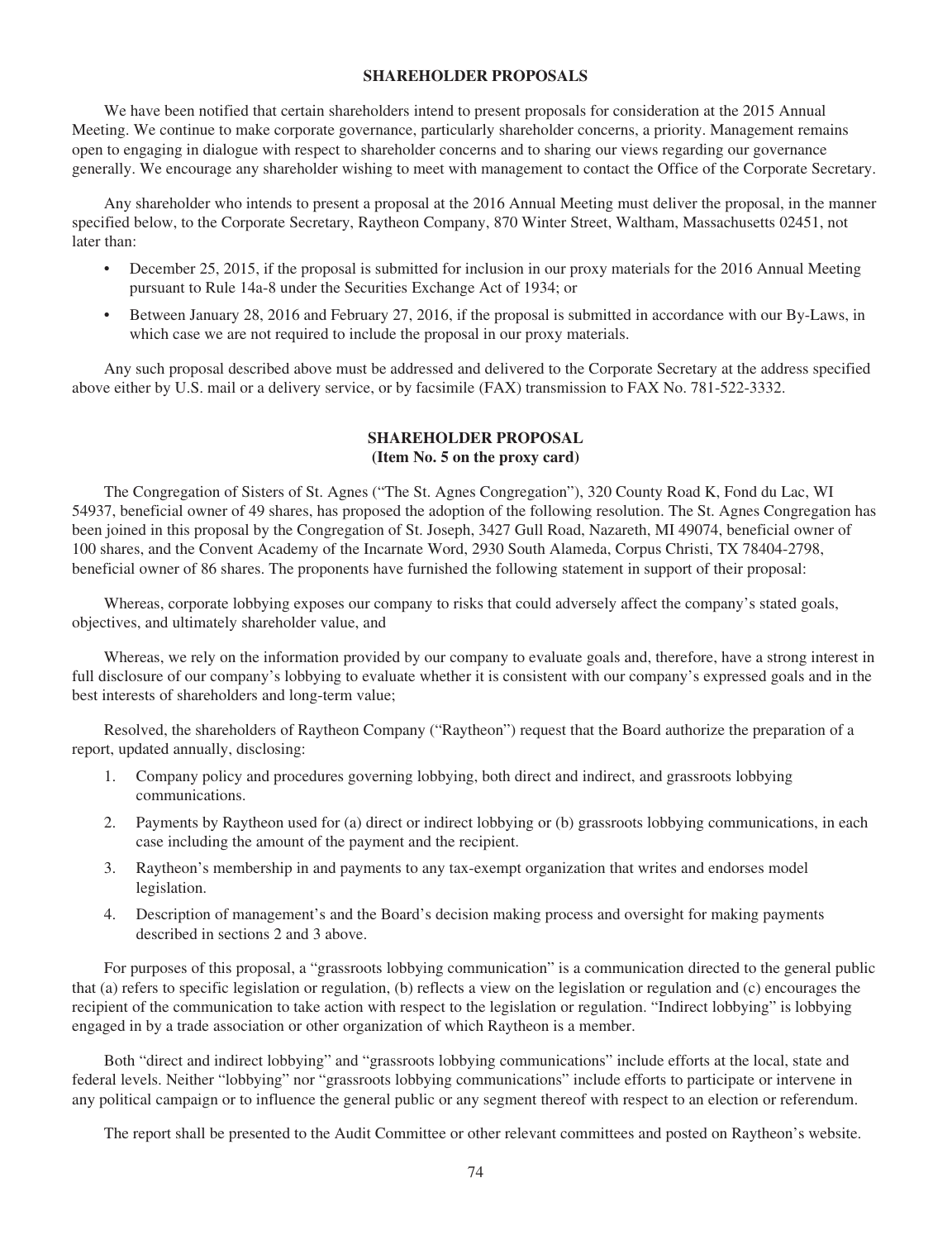### Supporting Statement

As shareholders, we encourage transparency and accountability in the use of corporate funds to influence legislation and regulation. Raytheon is a member of the Aerospace Industries Association, which spent over \$4.5 million on lobbying in 2012 and 2013. Raytheon does not disclose its memberships in, or payments to, trade associations, or the portions of such amounts used for lobbying. So shareholders have no way to know if Raytheon is a member of the Chamber of Commerce, which has spent more than \$1 billion on lobbying since 1998. Transparent reporting would reveal whether company assets are being used for objectives contrary to Raytheon's long-term interests.

Raytheon spent \$15.1 million in 2012 and 2013 on direct federal lobbying activities (opensecrets.org). These figures do not include lobbying expenditures to influence legislation in states, where Raytheon also lobbies but disclosure requirements are uneven or absent. For example, Raytheon spent \$65,400 lobbying in California for 2013 (http://cal-access.ss.ca.gov/). And Raytheon does not disclose payments to tax-exempt organizations that write and endorse model legislation, such as the American Legislative Exchange Council.

We urge support for this proposal.

#### **The Board recommends that shareholders vote AGAINST this proposal.**

The Board believes that the Company responsibly and lawfully engages in the constitutionally-protected process to communicate its views on legislative and regulatory matters affecting the Company's business and its various constituencies. This activity is already publicly disclosed. On the federal level, Raytheon currently files a publicly available Lobbying Disclosure Act (LDA) Report each quarter. Among other things, this Report provides information on activities associated with influencing legislation through communication with any covered member or employee of a legislative body or with any covered executive branch official. It also provides disclosure on expenditures for the quarter, describes the specific pieces of legislation and issues that were the topic of communications, and identifies the federally-registered lobbyists who lobbied on behalf of the Company. Pursuant to the LDA, the lobbying expenditures aggregated in the Report must include any grassroots lobbying efforts. The Company also files similar periodic and publicly-available reports with state agencies, reflecting state lobbying activities according to the pertinent state's laws.

To assure the accuracy and timeliness of lobbying activity reports, the Company has in place robust internal reporting and certification policies and procedures. These are facilitated by an intranet-based Lobby Compliance Tool that provides, among other things, information on relevant state and federal laws and training modules. The Company's Vice President of Business Development oversees Raytheon's lobbying activities, and management reports periodically to the fully independent Public Affairs Committee of the Board of Directors, further strengthening the internal control processes in this area.

Raytheon also has instituted a practice, not legally required, of disclosing on its website direct political contributions, including those to state and local parties and candidates, and organizations operated under Internal Revenue Code Section 527. This voluntary disclosure also provides links to the Company's LDA reports, state lobbying reports and state and federal filings on political action committee (PAC) contributions. It can be found at www.raytheon.com under the heading, "Investor Relations/Corporate Governance/Political Contributions and Lobbying Expenditures."

Given Raytheon's extensive existing disclosure in this area, the proponent has failed to establish a compelling justification for this proposal. Moreover, the proposal calls on Raytheon to undertake reporting that defines terms and includes reporting elements that are different from that used in the disclosure regime followed by the Company under state and federal law. Shifting from the Company's existing practices to those specified in the proposal could create confusion relating to the Company's compliance with existing legal requirements without realizing any additional benefit to shareholders.

**The Board unanimously recommends that shareholders vote AGAINST the adoption of this proposal. Proxies solicited by the Board will be so voted unless shareholders specify otherwise in their proxies.**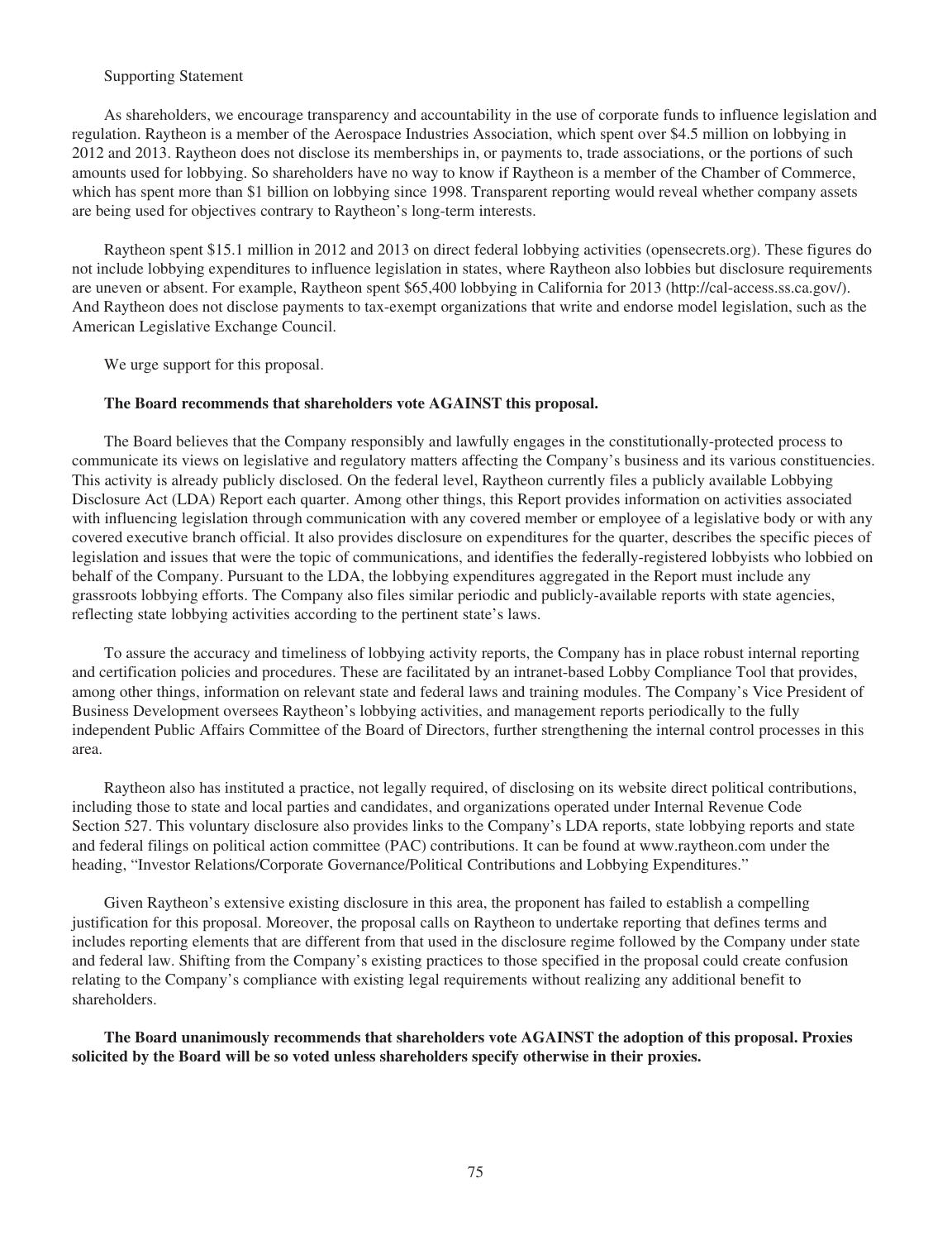# **SHAREHOLDER PROPOSAL (Item No. 6 on the proxy card)**

The Comptroller of the State of New York, 59 Maiden Lane-30th Floor, New York, NY 10038, on behalf of the New York State Common Retirement Fund, beneficial owner of 1,025,207 shares, has proposed the adoption of the following resolution and has furnished the following statement in support of his proposal:

Resolved, that the shareholders of Raytheon Company, ("Company") hereby request that the Company provide a report, updated semiannually, disclosing the Company's:

1. Policies and procedures for making, with corporate funds or assets, contributions and expenditures (direct or indirect) to (a) participate or intervene in any political campaign on behalf of (or in opposition to) any candidate for public office, or (b) influence the general public, or any segment thereof, with respect to an election or referendum.

2. Monetary and non-monetary contributions and expenditures (direct and indirect) used in the manner described in section 1 above, including:

a. The identity of the recipient as well as the amount paid to each; and

b. The title(s) of the person(s) in the Company responsible for decision-making.

The report shall be presented to the board of directors or relevant board committee and posted on the Company's website.

#### Stockholder Supporting Statement

As long-term shareholders of Raytheon, we support transparency and accountability in corporate spending on political activities. These include any activities considered intervention in any political campaign under the Internal Revenue Code, such as direct and indirect contributions to political candidates, parties, or organizations; independent expenditures; or electioneering communications on behalf of federal, state or local candidates.

Disclosure is in the best interest of the company and its shareholders and critical for compliance with federal ethics laws. Moreover, the Supreme Court's *Citizens United* decision recognized the importance of political spending disclosure for shareholders when it said, "[D]isclosure permits citizens and shareholders to react to the speech of corporate entities in a proper way. This transparency enables the electorate to make informed decisions and give proper weight to different speakers and messages." Gaps in transparency and accountability may expose the company to reputational and business risks that could threaten long-term shareholder value.

Raytheon contributed at least \$1,289,314 in corporate funds since the 2003 election cycle. (CQ: http://moneyline.cq.com and National Institute on Money in State Politics: http://www.followthemoney.org)

However, relying on publicly available data does not provide a complete picture of the Company's political spending. For example, the Company's payments to trade associations used for political activities are undisclosed and unknown. In some cases, even management does not know how trade associations use their company's money politically. The proposal asks the Company to disclose all of its political spending, including payments to trade associations and other tax exempt organizations used for political purposes. This would bring our Company in line with a growing number of leading companies, including Exelon, Merck and Microsoft that support political disclosure and accountability and present this information on their websites.

The Company's Board and its shareholders need comprehensive disclosure to be able to fully evaluate the political use of corporate assets. We urge your support for this critical governance reform.

#### **The Board recommends that shareholders vote AGAINST this proposal.**

The Board believes that the Company has established effective policies to ensure appropriate disclosure of political expenditures. Raytheon discloses its political expenditures and activities consistent with state and federal law, and provides additional voluntary disclosure on the Company's website. Additional or different disclosure is not necessary to provide shareholders visibility into the Company's activities in this area.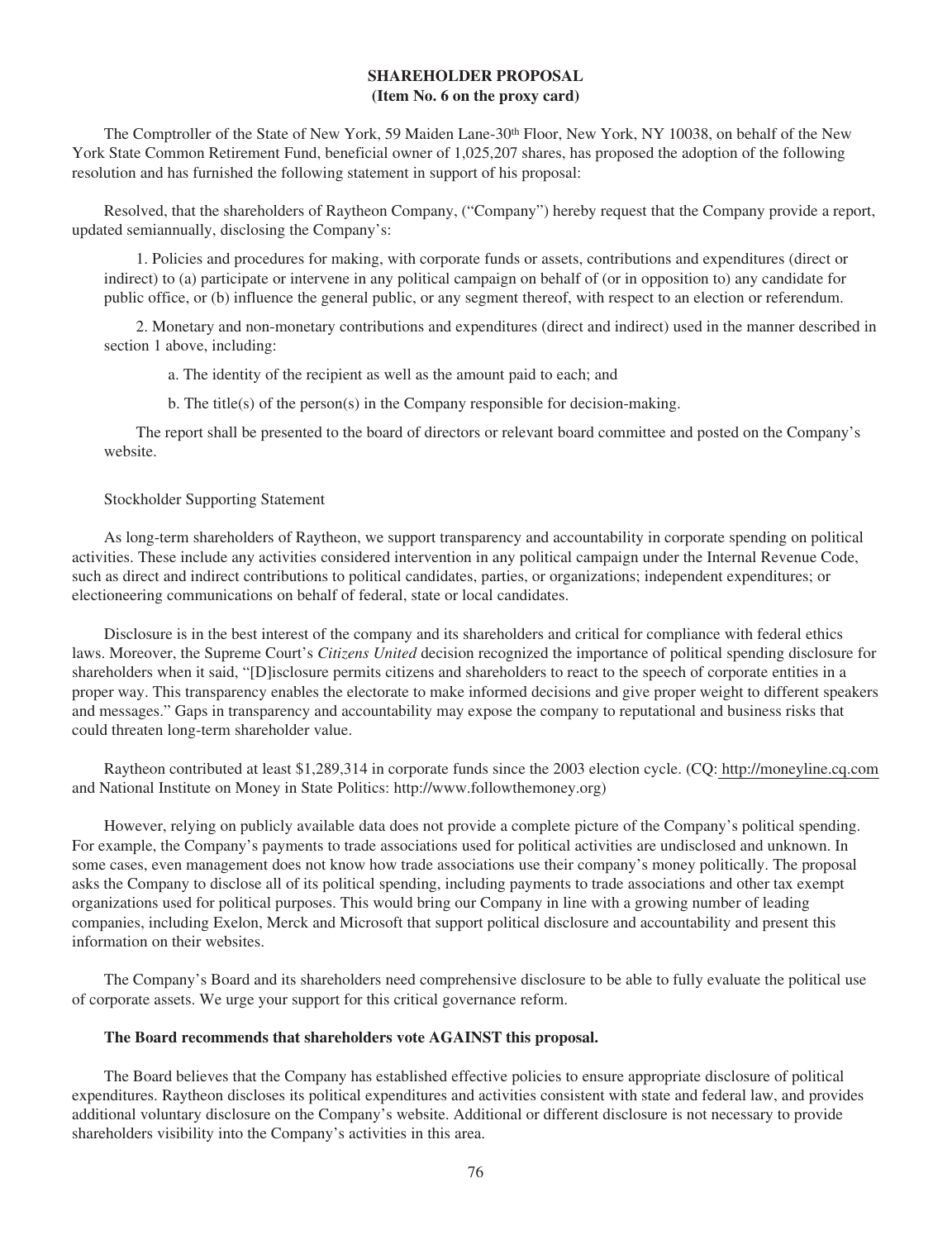The Company makes limited direct political contributions to state and local candidates and, from time to time, to organizations operated in accordance with Internal Revenue Code Section 527. The Company also responsibly engages in the legislative process to communicate its views on legislative and regulatory matters affecting the Company's business and its various constituencies. This activity is publicly disclosed. On the federal level, Raytheon files a publicly available Lobbying Disclosure Act (LDA) Report each quarter. This Report provides information on activities associated with influencing legislation through communication with any covered member or employee of a legislative body or with any covered executive branch official. It also provides disclosure on expenditures for the quarter, describes the specific pieces of legislation that were the topic of communications, and identifies the individuals who lobbied on behalf of the Company. The Company files similar periodic reports with state agencies reflecting state lobbying activities which are also publicly available. Management reports periodically on lobbying and political activities to the fully independent Public Affairs Committee of the Board of Directors.

Since 2009, Raytheon has disclosed on its website a description of its oversight process for political contributions and a summary of direct corporate contributions, including those to state and local parties and candidates, as well as organizations operated under Internal Revenue Code Section 527. This disclosure also includes a description of the Company's federal PAC and state PACs, along with links to state and federal filings on PAC contributions. In 2011, the Company expanded this disclosure to include links to Raytheon's LDA reports, state lobbying reports and reports on Federal Election Commission Act contributions, honorary contributions, presidential library contributions, and payments for event costs. This disclosure can be found at www.raytheon.com under the heading, "Investor Relations/Corporate Governance/Political Contributions and Lobbying Expenditures."

The proposal calls on Raytheon unilaterally to undertake additional reporting different from that used in the disclosure regime followed by the Company under state and federal law. Shifting from the Company's existing practices to those specified in the proposal could create confusion. It also would impose an unnecessary administrative burden on the Company and could complicate compliance efforts.

**The Board unanimously recommends that shareholders vote AGAINST the adoption of this proposal. Proxies solicited by the Board will be so voted unless shareholders specify otherwise in their proxies.**

## **SHAREHOLDER PROPOSAL (Item No. 7 on the proxy card)**

John Chevedden, 2215 Nelson Avenue, No. 205, Redondo Beach, CA 90278, beneficial owner of 50 shares, has proposed the adoption of the following resolution and has furnished the following statement in support of his proposal:

Proposal 7 – Independent Board Chairman

Resolved: The shareholders request our Board of Directors to adopt as policy, and amend the bylaws as necessary, to require the Chair of the Board of Directors, whenever possible, to be an independent member of the Board. The Board would have the discretion to phase in this policy for the next CEO transition, implemented so it did not violate any existing agreement. If the Board determines that a Chair who was independent when selected is no longer independent, the Board shall select a new Chair who satisfies the requirements of the policy within a reasonable amount of time. Compliance with this policy is waived if no independent director is available and willing to serve as Chair.

When our CEO is our board chairman, this arrangement can hinder our board's ability to monitor our CEO's performance. Many companies already have an independent Chairman. An independent Chairman is the prevailing practice in the United Kingdom and many international markets. This proposal topic won 50%-plus support at 5 major U.S. companies in 2013 including 73%-support at Netflix.

This topic is particularly important for Raytheon since our Lead Director, Admiral Vernon Clark is supposed to serve in a checks and balances role in regard to our new CEO Thomas Kennedy. However, Admiral Clark never had a corporate job. Admiral Clark retired after 37-years in the Navy, a branch of the military which has a culture vastly different from corporate culture. The Navy has a command hierarchy dedicated to carrying out orders "from the top." At Raytheon the top person is our new Chairman of the Board/CEO, Thomas Kennedy. In the Navy a refusal to carry out an order from the top is almost always considered insubordination.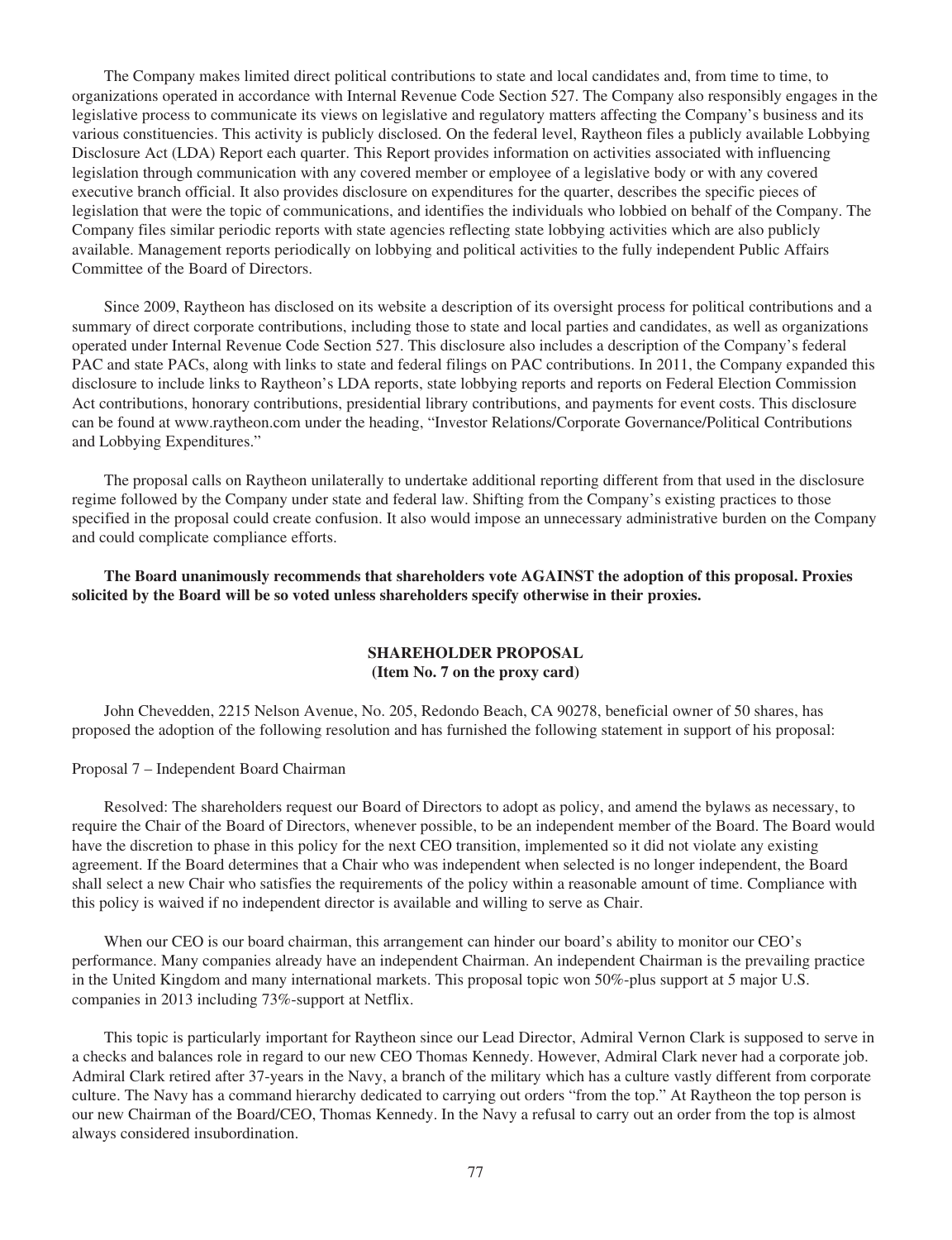Please vote to protect shareholder value:

Independent Board Chairman – Proposal 7

#### **The Board recommends that shareholders vote AGAINST this proposal.**

The adoption of a policy to mandate that the Chair be an independent director separate from the CEO would deprive the Board of the needed flexibility to exercise its discretion in determining the leadership structure that is most effective and best for the Company at any given point in time. In order to meet its obligations to the Company and its shareholders, the Board must retain the ability to select the director best suited to serve as Chairman based on then-relevant Company-specific facts, circumstances and criteria. The Board believes that no single leadership model is universally or permanently appropriate, but that the Company and its shareholders are best served at this time by having the Chief Executive Officer also serve as the Chairman of the Board and having an independent Lead Director.

Raytheon's current governance structure provides for active, strong and independent oversight of the Company's management and affairs. As reflected in our ongoing and extensive communications with shareholders, Raytheon is broadly recognized as having sound, progressive governance practices. Many elements of the Company's governance are noteworthy in this regard. The Board has created the position of independent Lead Director who is empowered with broad leadership authority and responsibilities, and provides a proper counterweight to the Chief Executive Officer. Ten of the eleven current directors are independent, and each director, including the Chairman and Chief Executive Officer, is subject to annual election by shareholders under a majority of votes cast standard. The Company's Audit Committee, Governance and Nominating Committee, Management Development and Compensation Committee, Public Affairs Committee and Special Activities Committee, each of which performs critical oversight functions, are composed entirely of independent directors. Committee chairs approve agendas and materials for their committee meetings. Independent directors meet in executive sessions that are not attended by management in conjunction with regularly scheduled Board and committee meetings. Guided by the Management Development and Compensation Committee, the Chief Executive Officer's annual performance objectives are approved by all of the independent directors, who ultimately approve his compensation reflecting an evaluation based on those objectives in a process in which each independent director is provided with an opportunity for input.

As set forth in the Company's Governance Principles, the role of independent Lead Director is integral to the Board leadership structure. The Lead Director is selected by and accountable to the other independent directors. The Lead Director's duties include working with the Chairman to develop and approve Board agendas, developing and approving meeting schedules with the Chairman to ensure that there is sufficient time for discussion of agenda topics, advising the Chairman as to the quality, quantity and timeliness of information sent to the Board by management, developing agendas for and chairing executive sessions of the Board (at which members of management are not present), and acting as a liaison between the independent directors and the Chairman and CEO. The independent Lead Director also performs such other duties as assigned by the other independent directors. By way of example, the Lead Director, along with the independent director who chairs the Management Development and Compensation Committee, communicates performance feedback to the Chief Executive Officer on behalf of the independent directors.

In 2013, Vernon E. Clark was first elected Lead Director by the other independent directors succeeding Michael C. Ruettgers. Admiral Clark is a retired Chief of Naval Operations, the senior uniformed executive of the United States Navy, and member of the Joint Chiefs of Staff. Admiral Clark's significant leadership experience involving an unusually high level of authority and responsibility, along with his independence, make him well-qualified to perform the Lead Director role in an effective and robust manner consistent with good governance.

There is no clear evidence to support the view that having an independent board chair is best for all companies in all circumstances. Through the conduct of its affairs and its performance, Raytheon has demonstrated that effective oversight of management is best accomplished through the composition and efforts of the entire Board and its committees, and does not require forcing an arbitrary separation of the roles of the Chairman and the Chief Executive Officer.

**The Board unanimously recommends that shareholders vote AGAINST the adoption of this proposal. Proxies solicited by the Board will be so voted unless shareholders specify otherwise in their proxies.**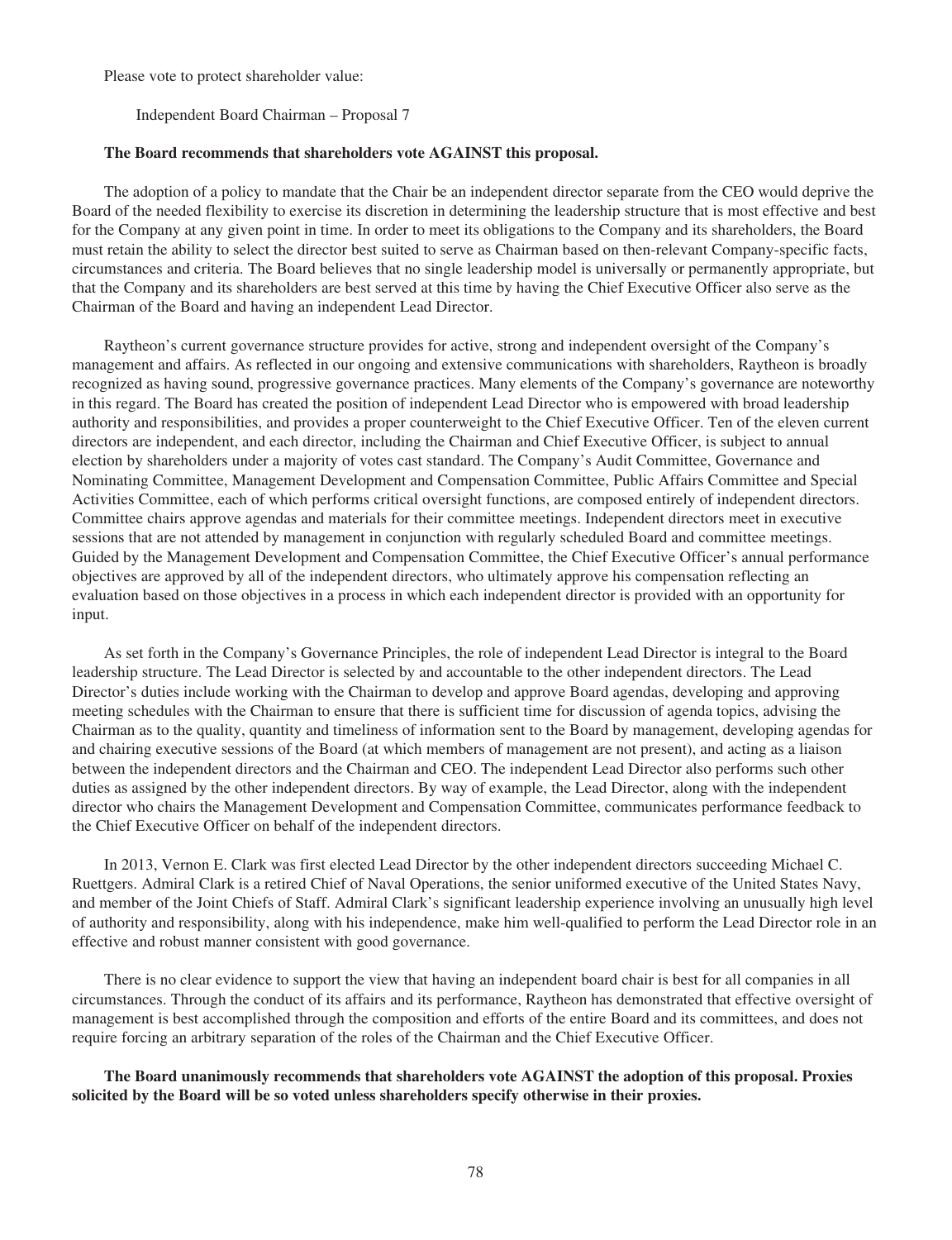# **OTHER MATTERS**

Whether or not you plan to attend the meeting, please vote over the Internet or by telephone or complete, sign and return the proxy card or voting instruction form sent to you in the envelope provided. No postage is required for mailing in the United States.

Our 2014 Annual Report, which is not a part of this proxy statement and is not proxy soliciting material, is enclosed.

By Order of the Board of Directors,

Frank R. Jimenez Secretary

Waltham, Massachusetts April 24, 2015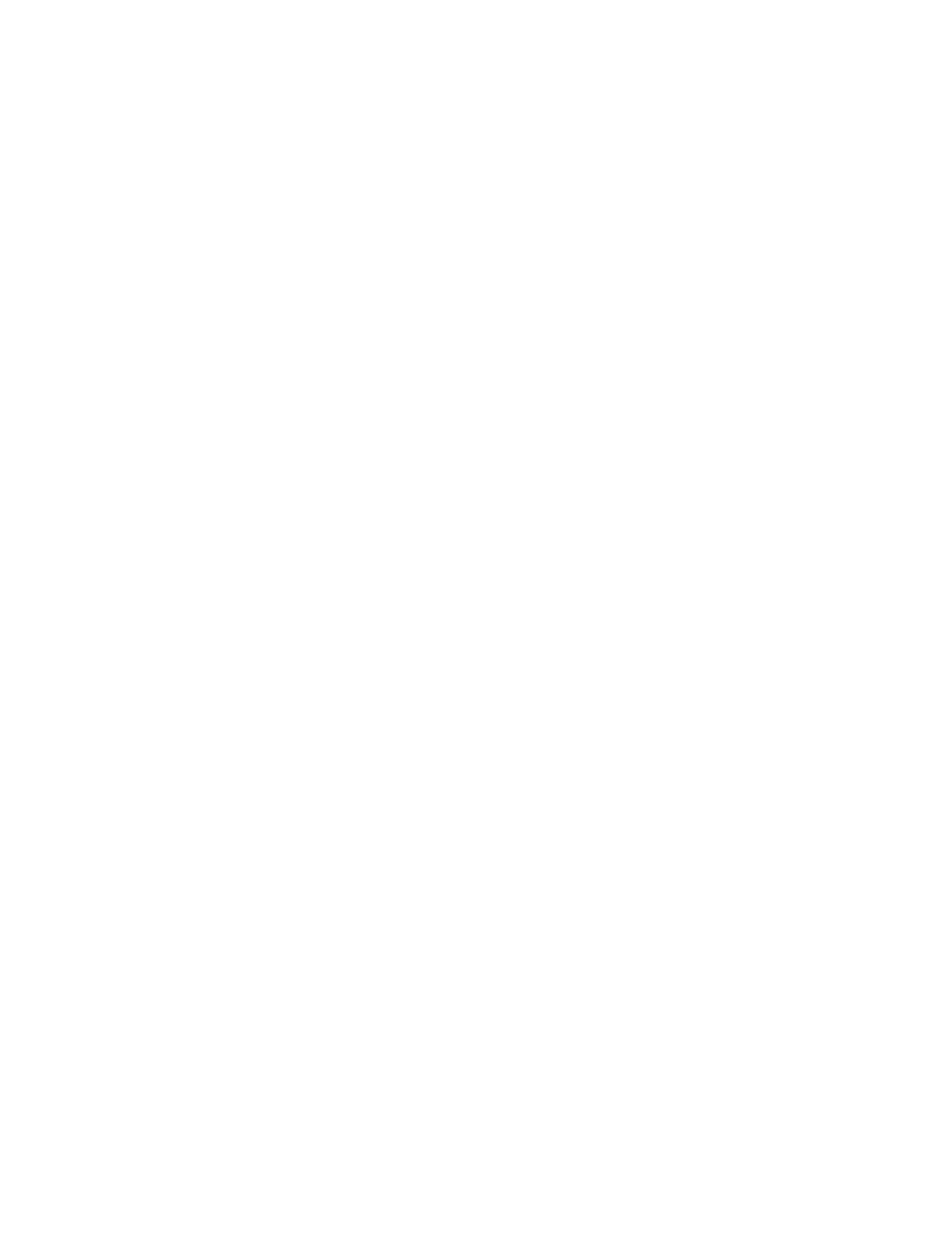## **APPENDIX A**

## **RAYTHEON COMPANY 2010 STOCK PLAN**

# **ARTICLE I**

1. **Plan Name**. This Plan shall be known as the Raytheon 2010 Stock Plan.

## **ARTICLE II**

2. **Purpose**. This Plan is intended to encourage ownership of Stock by Directors, officers, employees, and consultants of Raytheon Company and its Affiliates and to provide additional incentive for them to promote the success of the Company's business. With respect to any Incentive Stock Options that may be granted hereunder, the Plan is intended to be an incentive stock option plan within the meaning of Section 422 of the Code.

### **ARTICLE III**

3. **Effective Date; Term**. The Plan is effective as of the later of the date on which the Plan is adopted by the Board and the date of the Plan's initial approval by the stockholders (the later of such dates, the "Effective Date"). No Award shall be granted under the Plan after the close of business on the day immediately preceding the tenth (10th) anniversary of the Effective Date. Subject to other applicable provisions of the Plan, all Awards made under the Plan prior to such termination of the Plan shall remain in effect until such Awards have been satisfied or terminated in accordance with the Plan and the terms of such Awards.

#### **ARTICLE IV**

4. **Definitions**. As used in the Plan, the following terms have the following meanings:

4.1 *Affiliate* means any entity, whether now or hereafter existing, which controls, is controlled by, or is under common control with, the Company (including, but not limited to, joint ventures, limited liability companies, partnerships) or any entity with respect to which the Committee determines that the Company has a material business interest.

4.2 *Award* means any stock options (including ISOs and NSOs), SARs (including free-standing and tandem SARs), Restricted Stock Awards, Stock Units, Stock Grants or any combination of the foregoing granted pursuant to the Plan, except, however, when the term is being used under the Plan with respect to a particular category of grant in which case it shall only refer to that particular category of grant.

4.3 *Award Agreement* means the agreement between the Company and the Participant or other notice of grant evidencing an Award hereunder. Each Award Agreement with respect to an Award shall incorporate the terms of this Plan, which may be by reference alone, and shall contain such other provisions, consistent with the provisions of the Plan, as may be established by the Committee.

4.4 *Board* means the Board of Directors of the Company.

4.5 *Cause* means, for purposes of this Plan: (i) the Participant's intentional, persistent failure, dereliction, or refusal to perform such duties as are reasonably assigned to him or her by the officers or directors of the Company or an Affiliate; (ii) the Participant's fraud, dishonesty or other deliberate injury to the Company or an Affiliate in the performance of his or her duties on behalf of, or for, the Company or an Affiliate; (iii) the willful commission by the Participant of a criminal or other act that causes substantial economic damage to the Company or an Affiliate or substantial injury to the business reputation of the Company or an Affiliate; (iv) the Participant's material breach of his or her employment or engagement agreement, if any; or (v) the Participant's breach of any material provision of the Participant's Award Agreement specifying the terms of the particular Award. For purposes of the Plan, no act, or failure to act, on the part of any person shall be considered "willful" unless done or omitted to be done by the person other than in good faith and without reasonable belief that the person's action or omission was in the best interest of the Company or an Affiliate.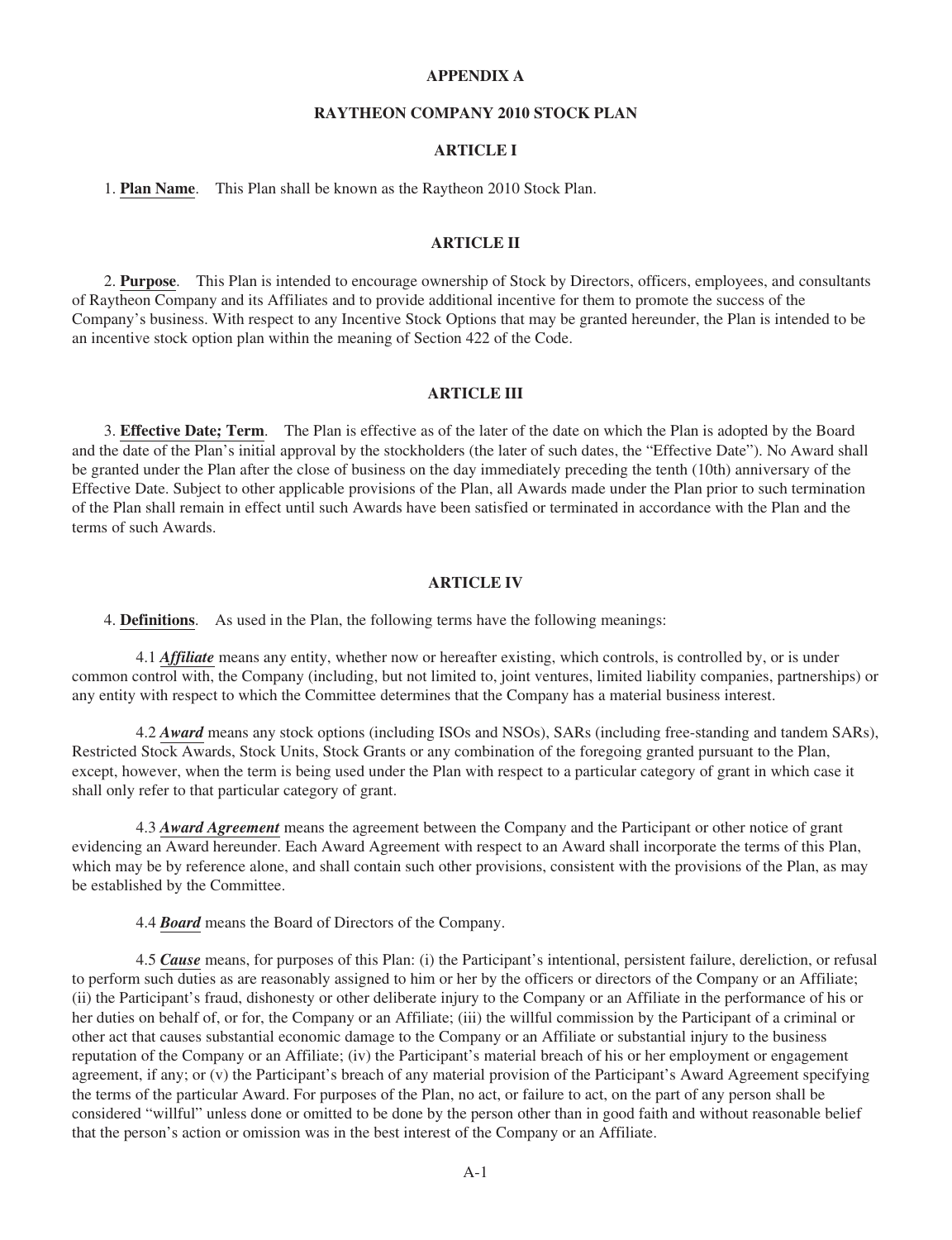4.6 *Change in Control* shall be deemed to have occurred as of the first day that any one or more of the following conditions shall have been satisfied, unless the Committee shall have established a more restrictive definition for purposes of one or more Awards:

- (i) Any individual, entity or group (within the meaning of Section  $13(d)(3)$  or  $14(d)(2)$  of the Exchange Act) (a "Person"), other than those Persons in control of the Company as of the date hereof or a trustee or other fiduciary holding securities under an employee benefit plan of the Company or a corporation owned directly or indirectly by the stockholders of the Company in substantially the same proportions as their ownership of stock of the Company, become the beneficial owner (as defined in Rule 13d-3 under the Exchange Act), directly or indirectly, of securities of the Company representing 25% or more of the combined voting power of the Company's then outstanding securities; or
- (ii) A change in the Board such that individuals who as of the date hereof constitute the Board (the "Incumbent Board") cease for any reason to constitute at least a majority of the Board; provided, however, that any individual becoming a director subsequent to the date hereof whose election or nomination for election by the Company's stockholders was approved by a vote of at least a majority of the directors then comprising the Incumbent Board shall be considered as though such individual were a member of the Incumbent Board; or
- (iii) The consummation of: (a) a plan of complete liquidation of the Company; (b) an agreement for the sale or disposition of all or substantially all of the Company's assets; (c) a merger, consolidation or reorganization of the Company with or involving any other corporation, other than a merger, consolidation or reorganization that would result in the voting securities of the Company outstanding immediately prior thereto continuing to represent (either by remaining outstanding or by being converted into voting securities of the surviving entity) at least 50% of the combined voting power of the voting securities of the Company (or such surviving entity) outstanding immediately after such merger, consolidation or reorganization.

However, in no event shall a Change in Control be deemed to have occurred for purposes of this Plan if a Participant is included in a Person that consummates the Change in Control. A Participant shall not be deemed to be included in a Person by reason of ownership of (i) less than 3% of the equity in the Person or (ii) an equity interest in the Person which is otherwise not significant as determined prior to the Change in Control by a majority of the non-employee continuing directors of the Company.

4.7 *Code* means the Internal Revenue Code of 1986, as amended, and any related rules, regulations and interpretations.

4.8 *Committee* means the Management Development and Compensation Committee ("MDCC") of the Company's Board, or any subcommittee of the MDCC to which the MDCC may from time to time delegate its authority and responsibility under the Plan; provided, however, that the "Committee" in regard to exercising any authority and responsibility to grant Awards under the Plan to Participants who are Directors and to make or take, as the case may be, all required or appropriate determinations and actions in respect of such grants shall mean the Governance and Nominating Committee of the Company's Board or another Board committee or the Board itself, if so determined by the Board.

4.9 *Company* means Raytheon Company, a Delaware corporation.

4.10 *Company Officer* means the Chairman of the Board, the Chief Executive Officer, the President, and any Executive Vice President, Senior Vice President or elected Vice President of the Company.

4.11 *Director* means a non-employee member of the Board or any board of directors (or similar governing body) of any Affiliate.

4.12 *Disability* means a Participant's total disability as evidenced by commencement and continuation for more than one year of benefits under the Company's Disability Plan. If the Participant is not eligible to participate in the Company's Disability Plan, "Disability" means meeting for more than one year the conditions for eligibility for benefits under the Company's Disability Plan as if the Participant were eligible to participate in the Disability Plan.

4.13 *Effective Date* has the meaning set forth in Section 3.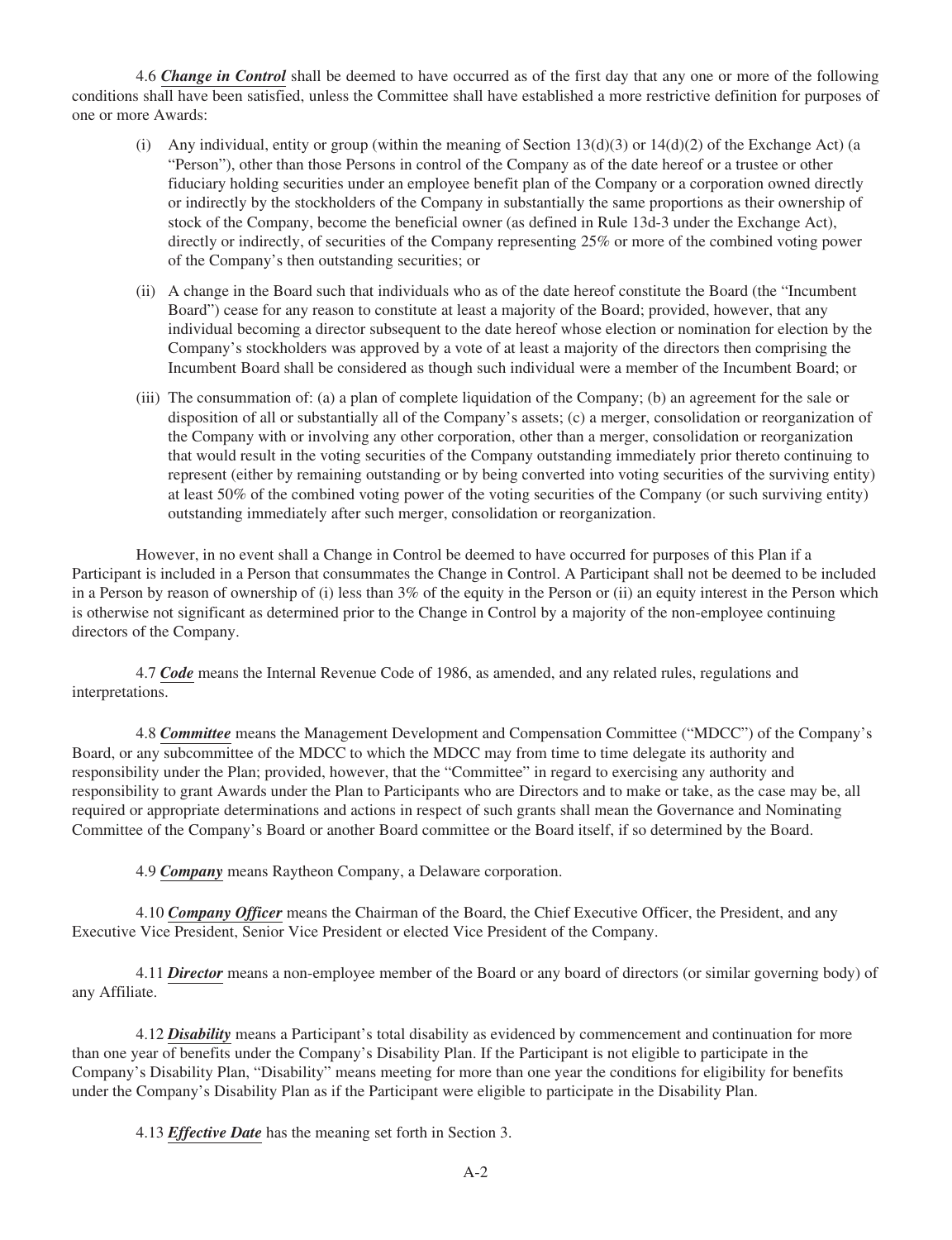4.14 *Exchange Act* means the Securities Exchange Act of 1934, as amended.

4.15 *Exercise Price* means the price per share of Stock payable upon the exercise of an Option.

4.16 *Fair Market Value* means the value of a share of Stock of the Company on any date as the Committee shall in good faith determine.

4.17 *Grant Date* means the date on which the Committee formally acts to grant an Award to a Participant or such other date as the Committee shall so designate at the time of taking such formal action.

4.18 *Immediate Family* means any child, stepchild, grandchild, parent, stepparent, grandparent, spouse, former spouse, sibling, niece, nephew, mother-in-law, father-in-law, son-in-law, daughter-in-law, brother-in-law, or sister-in-law, including adoptive relationships, and any person sharing the employee's household (other than a tenant or employee).

4.19 *Incentive Stock Option* or *ISO* means an Option grant that is intended to meet the requirements of Section 422 of the Code.

4.20 *Medical Leave of Absence* means a leave of absence for medical reasons approved in accordance with Company policy.

4.21 *Non-Statutory Stock Option* or *NSO* means an Option grant that is not intended to be an Incentive Stock Option.

4.22 *Option* means an option to purchase shares of the Stock granted under the Plan.

4.23 *Optionee* means a person eligible to receive an Option, as provided in Section 8.1, to whom an Option shall have been granted under the Plan.

4.24 *Option Period* means such period (not to exceed ten (10) years) from the Grant Date to the date on which the Option expires as may be determined by the Committee and set forth in the Award Agreement.

4.25 *Option Share* means any share of Stock of the Company transferred to an Optionee upon exercise of an Option pursuant to this Plan.

4.26 *Participant* means a Director, officer, employee or consultant of the Company or its Affiliates who is granted an Award under the Plan.

4.27 *Personal Leave of Absence* means a leave of absence for personal reasons approved in accordance with Company policy.

4.28 *Plan* means this Raytheon 2010 Stock Plan.

4.29 *Qualified Performance-Based Awards* means Awards designated as intended to qualify, or otherwise qualifying, as "performance-based compensation" under Section 162(m) of the Code.

4.30 *Related Corporation* means a parent corporation or a subsidiary corporation, each as defined in Section 424 of the Code.

4.31 *Restricted Stock Award* means any Award of shares of restricted Stock granted pursuant to Article 11 of the Plan.

4.32 *Retirement* means, for purposes of this Plan, the Termination of Service with the Company and its Affiliates, other than for Cause, at any time after attaining age fifty-five (55) and having completed at least ten (10) years of service, or Termination of Service under circumstances which the Committee deems equivalent to retirement.

4.33 *SAR* means a stock appreciation right, as awarded under Article 10.

4.34 *Securities Act* means the Securities Act of 1933, as amended.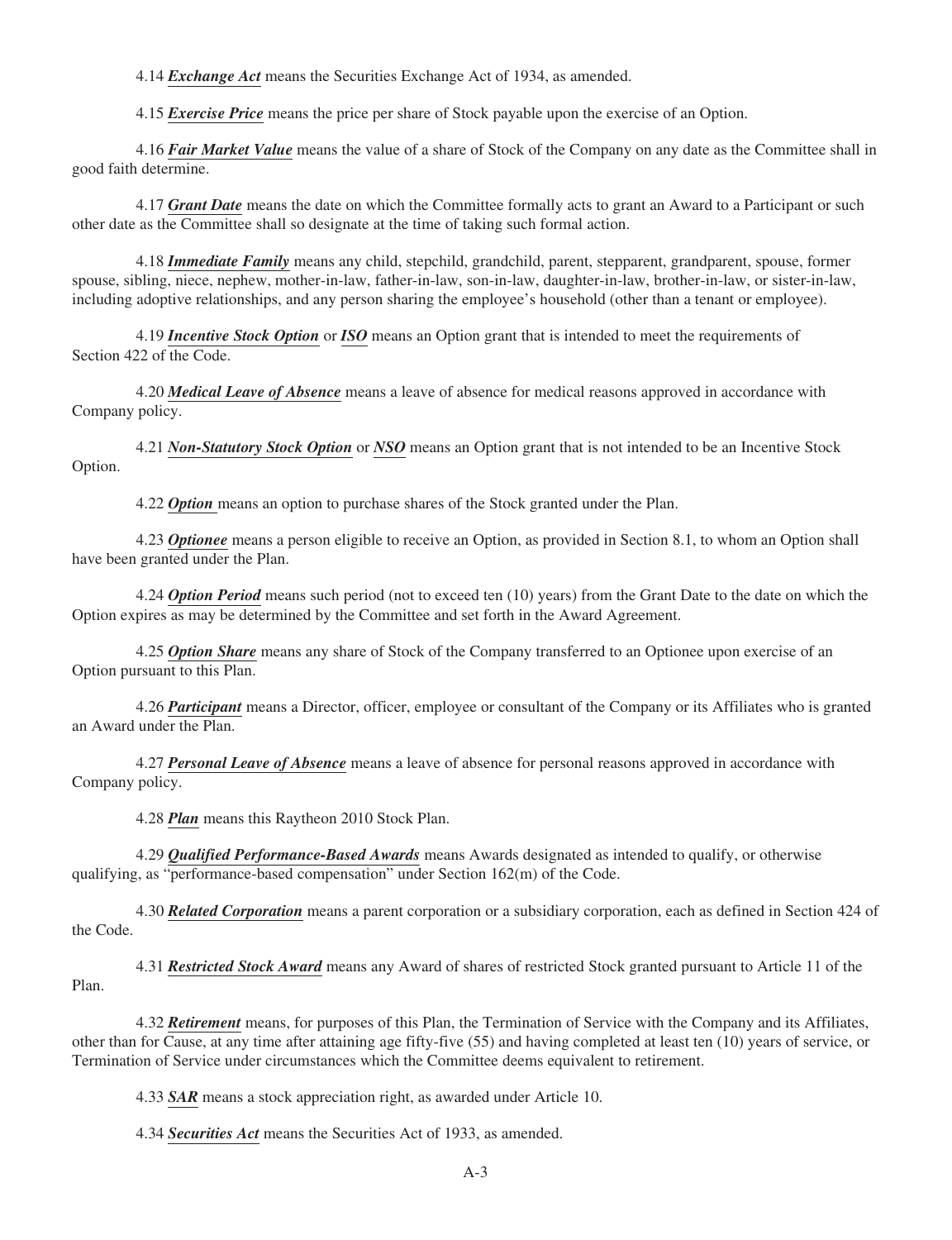4.35 *Stock* means the common stock, \$0.01 par value, of the Company.

4.36 *Stock Grant* means shares of Stock, as awarded under Section 11.5.

4.37 *Stock Unit* means credits to a bookkeeping reserve account solely for accounting purposes, where the amount of the credit shall equal either one or more shares of Stock or the Fair Market Value of a share of Stock on the date of grant (unless otherwise provided by the Committee), and which shall be subsequently increased or decreased to reflect the Fair Market Value of a share of Stock. Stock Units do not require segregation of any of the Company's assets. Stock Units are awarded under Article 11.

4.38 *Termination of Service* means cessation of performance of services for the Company or an Affiliate by an employee or consultant and the departure from active status as a Director. Cessation of performance of services in one capacity, for example, as an employee, shall not constitute a Termination of Service if the Participant continues to perform services in another capacity, for example as a Director. In addition, for purposes of maintaining a Participant's continuous status as an employee and accrual of rights under any Award granted pursuant to the Plan, transfer of an employee among the Company and its Affiliates shall not be considered a Termination of Service with the Company provided that no more than 30 days elapse between termination from the Company and commencement of employment elsewhere in the Company or with an Affiliate.

4.39 *Vesting Period* means that period of time during which the shares of Stock (or a portion thereof) underlying an Award, or the Stock Units in which an Award is denominated, are subject to a risk of forfeiture.

## **ARTICLE V**

### 5. **Stock Subject to the Plan**.

5.1 *Maximum*. Subject to adjustment as provided in Article 13, the number of shares of Stock that may be issued pursuant to Awards under the Plan (including Incentive Stock Options) shall not exceed 7,500,000 shares of Stock, plus:

(a) the number of shares which were available for grant under the Company's 2001 Stock Plan and the Company's 1997 Nonemployee Directors Restricted Stock Plan (collectively, the "Prior Plans") as of the Effective Date;

(b) the number of shares which were the subject of awards outstanding under the Prior Plans as of the Effective Date ("Prior Plan Awards") and, after the Effective Date, are forfeited, terminated, or cancelled, or expire by their terms (without exercise in the case of an option or stock appreciation right); and

(c) the number of shares delivered to or withheld by the Company either in exercise of a Prior Plan Award which was an option or in satisfaction of tax withholding obligations with respect to Prior Plan Awards.

Shares issued under the Plan may be shares of Stock of original issue, shares of treasury stock or shares of Stock that have been reacquired by the Company.

5.2 *Computation of Maximum*. For purposes of calculating the number of shares of Stock issued under the Plan:

(a) settlement of any Award shall count against the foregoing limitations only to the extent of the number of shares of Stock issued;

(b) if any Option or stock-settled Stock Appreciation Right expires, terminates, or is cancelled for any reason without having been exercised in full, or if any other Award is forfeited by the recipient or repurchased at less than its Fair Market Value (as a means of effecting a forfeiture), the shares of Stock not purchased by the Optionee or which are forfeited by the recipient or repurchased shall again be available for Awards to be granted under the Plan;

(c) if any Option is exercised by delivering previously owned shares of Stock in payment of the exercise price therefor, only the net number of shares, that is, the number of shares of Stock issued minus the number received by the Company in payment of the exercise price, shall be considered to have been issued pursuant to an Award granted under the Plan; and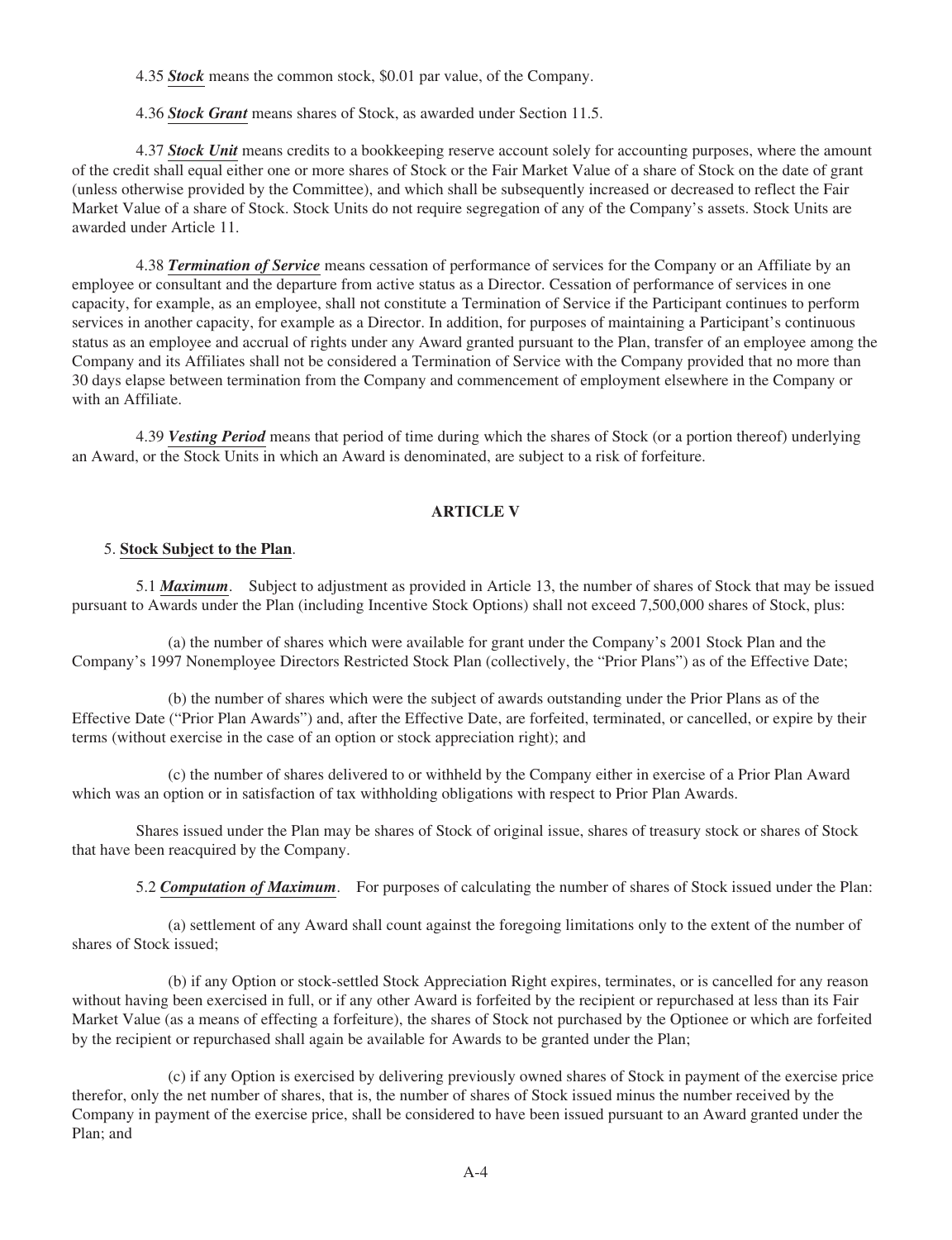(d) any shares of Stock either delivered to or withheld by the Company in satisfaction of tax withholding obligations of the Company or an Affiliate with respect to an Award shall again be available for issuance under the Plan.

5.3 *Individual Limit*. Subject to adjustments as provided in Article 13, the maximum number of shares of Stock subject to Awards of any combination that may be granted during any one fiscal year of the Company to any one individual shall be limited to seven hundred thousand (700,000) shares. The foregoing per-individual limit shall not be adjusted to effect a restoration of shares of Stock with respect to which the related Award is terminated, surrendered or cancelled.

### **ARTICLE VI**

6. **Proceeds**. The proceeds received by the Company from the sale of Stock pursuant to Awards granted under the Plan will be used for general corporate purposes.

## **ARTICLE VII**

### 7. **Administration.**

7.1 *General*. The Plan shall be administered by the Committee. The Committee's determinations under the Plan (including without limitation determinations of the persons to receive Awards, the form, amount and timing of such Awards, the terms and provisions of such Awards and of the Award Agreements) need not be uniform and may be made by the Committee selectively among persons who receive, or are eligible to receive, Awards under the Plan, whether or not such persons are similarly situated.

7.2 *Duties*. The Committee shall have full power and authority to administer and interpret the Plan and to adopt such rules, regulations, agreements, guidelines and instruments for the administration of the Plan and for the conduct of its business as the Committee deems necessary or advisable, all within the Committee's sole and absolute discretion. The Committee shall have full power and authority to take all other actions necessary to carry out the purpose and intent of the Plan, including without limitation the power to accelerate or otherwise change the time in which an Award may be exercised or becomes payable, and to waive, in whole or in part, any restriction or condition with respect to such Award, including, but not limited to, any restriction or condition with respect to vesting or exercisability of an Award following a Participant's Termination of Service or death.

Notwithstanding any other provision in the Plan to the contrary, but subject to Article 13 below, except with respect to Awards of Incentive Stock Options, the Committee may, at any time prior to the grant of the Award (or at any later time prior to the exercise, lapse of restrictions or expiration of an Award), permit a Participant to (i) defer receipt of the payment of cash or property or other delivery of Stock that would otherwise be due by virtue of the exercise, lapse of restrictions or expiration of an Award; or (ii) convert or exchange an Award for another Award under the Plan or under any other plan or arrangement. If any such actions are permitted, the Committee shall, in its sole discretion, establish rules and procedures to accomplish such actions.

7.3 *Delegation of Authority to Grant Awards*. The Committee, in its discretion, may delegate to the Chief Executive Officer of the Company all or part of the Committee's authority and duties with respect to granting Awards (but in no event to any Director or person subject to the reporting requirements of Section 16 of the Exchange Act), provided such delegation is in writing and maintained in the Company's records. The Committee may revoke or amend the terms of such a delegation at any time, but such revocation shall not invalidate prior actions of the Chief Executive Officer of the Company that were consistent with the terms of the Plan.

7.4 *Limited Liability*. To the maximum extent permitted by law, no member of the Committee shall be liable for any action taken or decision made in good faith relating to the Plan or any Award.

7.5 *Effect of Committee's Decision*. All actions taken and decisions and determinations made by the Committee on all matters relating to the Plan pursuant to the powers vested in it hereunder shall be in the Committee's sole and absolute discretion and shall be conclusive and binding on all parties concerned, including the Company, its stockholders, any Participants in the Plan and any other employee of the Company, and their respective successors in interest.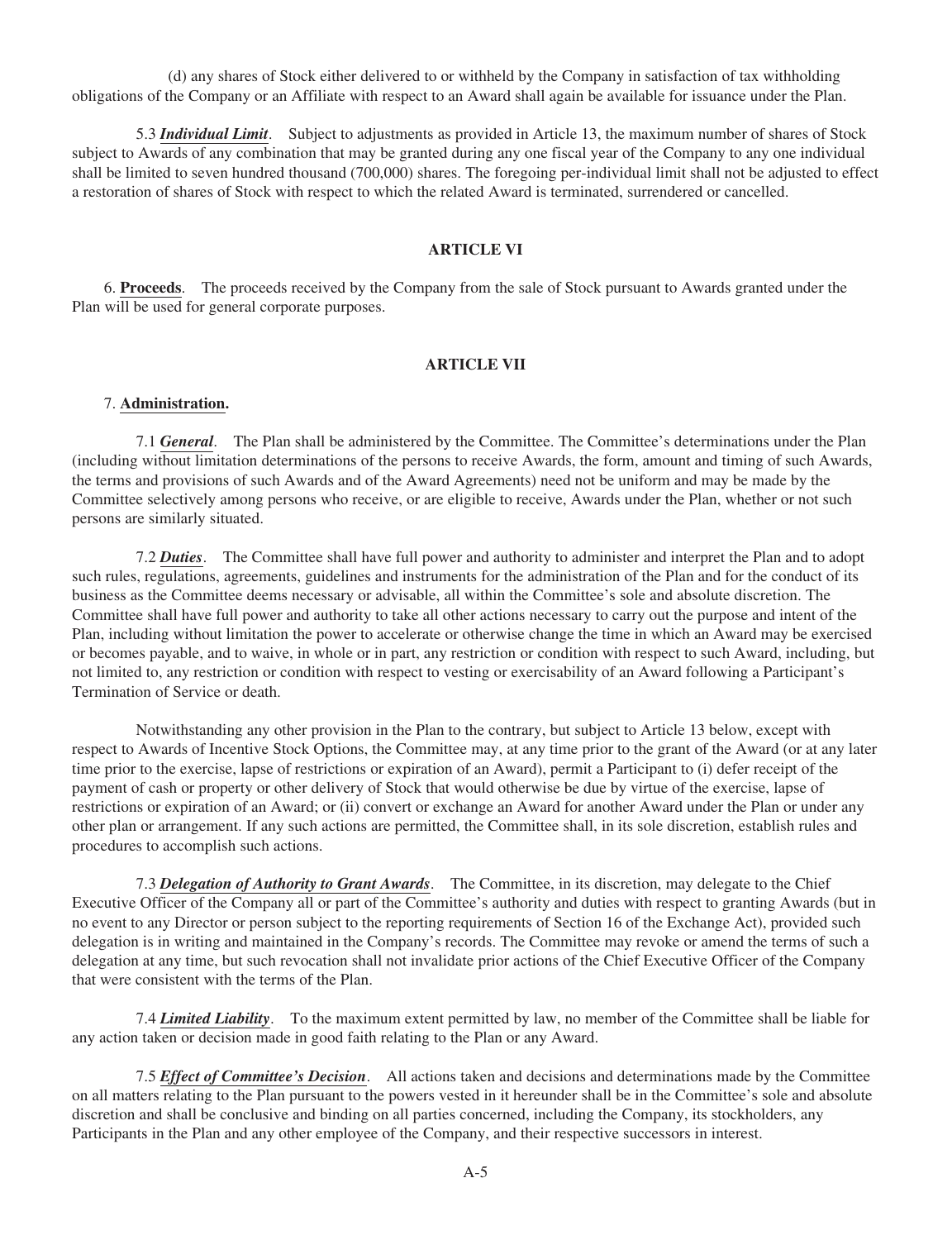## **ARTICLE VIII**

### 8. **Eligibility and Participation**.

8.1 *Eligibility*. Directors, officers, employees and consultants of the Company or its Affiliates who, in the opinion of the Committee, are responsible for the continued growth and development and future financial success of the business shall be eligible to participate in the Plan.

8.2 *Participation*. An eligible individual shall become a Participant in this Plan when he or she is granted an Award hereunder, and shall no longer be a Participant when all Awards to the Participant have been completed, terminated or otherwise disposed of.

## **ARTICLE IX**

### 9. **Stock Options**.

9.1 *General*. Subject to the other applicable provisions of the Plan, the Committee may from time to time grant to eligible Participants Awards of ISOs or NSOs. The ISO or NSO Awards granted shall be subject to the following terms and conditions.

9.2 *Time of Granting Options*. The granting of an Option shall take place at the time specified in writing by the Committee.

9.3 *Grant of Option*. The grant of an Option shall be evidenced by an Award Agreement describing the number of shares of Stock subject to the Option, whether the Option is an ISO or NSO, the Exercise Price of the Option, the Vesting Period for the Option and such other terms and conditions that the Committee deems, in it sole discretion, to be appropriate, provided that such terms and conditions are not inconsistent with the Plan. The Grant Date shall be specified in the Award Agreement.

9.4 *Price*. The Exercise Price of each Option shall be set forth in the Award Agreement and shall not be less than 100% of the Fair Market Value of the shares of Stock on the date the Option is granted.

9.5 *Other Terms of Options*. The term during which each Option may be exercised shall be determined by the Committee; provided, however, that in no event shall an Option be exercisable more than ten (10) years from the date it is granted. Prior to the exercise of the Option and delivery of the share certificates represented thereby (or holding in a book entry position through the transfer agent), the Participant shall have none of the rights of a stockholder with respect to any shares represented by an outstanding Option. Furthermore, no Option shall include the right to receive dividends (or amounts equivalent to or in lieu of dividends) on any shares subject to such Option prior to its exercise.

9.6 *Restrictions on Incentive Stock Options*. ISO Awards granted under the Plan shall comply in all respects with Code section 422 and, as such, shall meet the following additional requirements:

(a) *Grant Date*. An ISO must be granted within ten (10) years of the earlier of the Plan's adoption by the Board or approval by the Company's stockholders.

(b) *Exercise Price and Term*. The Exercise Price of an ISO shall not be less than 100% of the Fair Market Value of the shares on the date the Option is granted and the term of the Option shall not exceed ten (10) years. Notwithstanding the immediately preceding sentence, the Exercise Price of any ISO granted to a Participant who owns, within the meaning of Code section 422(b)(6), after application of the attribution rules in Code section 424(d), more than ten percent (10%) of the total combined voting power of all classes of shares of Stock of the Company shall be not less than 110% of the Fair Market Value of the Stock on the Grant Date and the term of such ISO shall not exceed five (5) years.

(c) *Maximum Grant*. The aggregate Fair Market Value (determined as of the Grant Date) of shares of Stock with respect to which all ISOs first become exercisable by any Participant in any calendar year under this or any other plan of the Company and its Related Corporations may not exceed \$100,000 or such other amount as may be permitted from time to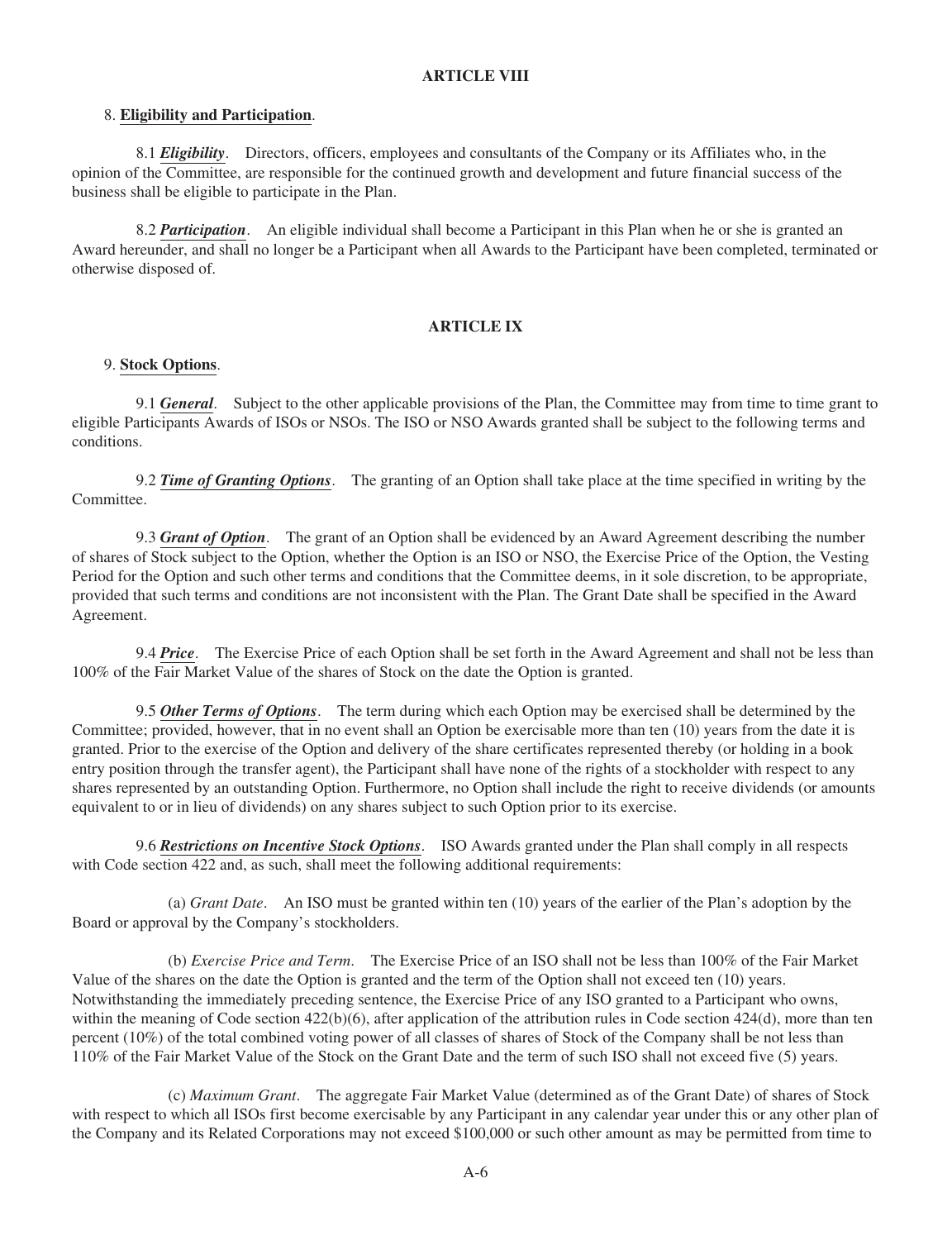time under Code section 422. To the extent that such aggregate Fair Market Value shall exceed \$100,000, or other applicable amount, such Options shall be treated as NSOs. In such case, the Company may designate the shares of Stock that are to be treated as stock acquired pursuant to the exercise of an ISO by issuing a separate certificate for such shares and identifying the certificate as ISO shares in the stock transfer records of the Company.

(d) *Participant*. ISOs shall only be issued to employees of the Company or a Related Corporation.

(e) *Tandem Options Prohibited*. An ISO may not be granted in tandem with a NSO in such a manner that the exercise of one affects a Participant's right to exercise the other.

(f) *Designation*. No option shall be an ISO unless so designated by the Committee at the time of grant or in the Award Agreement evidencing such Option.

# 9.7 *Exercisability*.

(a) Except as otherwise provided in Section 9.9 or by the Committee, during the lifetime of the Participant, the Option shall be exercisable only by the Participant or, during the period the Participant is under a legal disability, by the Participant's guardian or legal representative.

(b) An Option may be exercised in whole at any time, or in part from time to time, within the Option Period to the extent the Option is exercisable on the date of exercise.

(c) Upon an Optionee's Termination of Service, any Options which were exercisable by the Optionee on the Termination of Service may be exercised only within three months of such Optionee's Termination of Service or, if earlier, upon the expiration date of the Option, subject to such exceptions as the Award Agreement may provide, including in respect of Termination of Service without Cause, Retirement, Medical Leave of Absence, Disability, or Personal Leave of Absence. Notwithstanding the foregoing, in all cases if an Optionee's Termination of Service is for Cause, such Optionee's Options shall terminate immediately and may no longer be exercised.

(d) Except as otherwise provided by the Committee, an Option may not be exercised after the Optionee's Termination of Service, if at all, for more shares than the Optionee was entitled to purchase thereunder at the time of the Optionee's Termination of Service (subject to adjustment as provided in Article 13).

9.8 *Exercise of Option*. An Option may be exercised only by giving notice (including, without limitation, pursuant to written, electronic, telephonic or other instructions to a third party administering the Plan), specifying the number of shares as to which the Option is being exercised, accompanied by full payment for such shares in the form of a check or bank draft payable to the order of the Company or via net exercise or broker-assisted cashless exercise in accordance with such procedures as may be prescribed by the Company, or delivery of other shares of the Stock (whether actually delivered or through attestation) with a current Fair Market Value equal to the Exercise Price of the shares to be purchased, or in such other form or forms as the Committee may approve, including without limitation, to the extent permitted by law, a loan program. Receipt by the Company of such notice and payment shall constitute the exercise of the Option or part thereof. Such shares shall be fully paid and nonassessable. If such shares of Stock are not at that time effectively registered under the Securities Act, the Optionee shall include with such notice a letter, in form and substance satisfactory to the Company, confirming that such shares of Stock are being purchased for the Optionee's own account for investment and not with a view to distribution.

9.9 *Transferability*. Except as otherwise provided herein or by the Committee, Options granted to individuals other than Company Officers shall not be transferable, otherwise than by will or the laws of descent and distribution, and may be exercised during the life of the holder thereof only by him or her. Non-Statutory Stock Options granted hereunder to a Company Officer may be transferred, other than for value, to a member of such Company Officer's Immediate Family or trusts or other entities established solely for the benefit of such Immediate Family members, so long as the transferee is a person entitled to rely on the Form S-8 filed by the Company with respect to the Plan. The holder of an Option or his or her legal representatives, legatees, distributees, or permitted transferees, as the case may be, shall have none of the rights of a stockholder with respect to any shares subject to such Option until such shares have been issued to him or her under this Plan.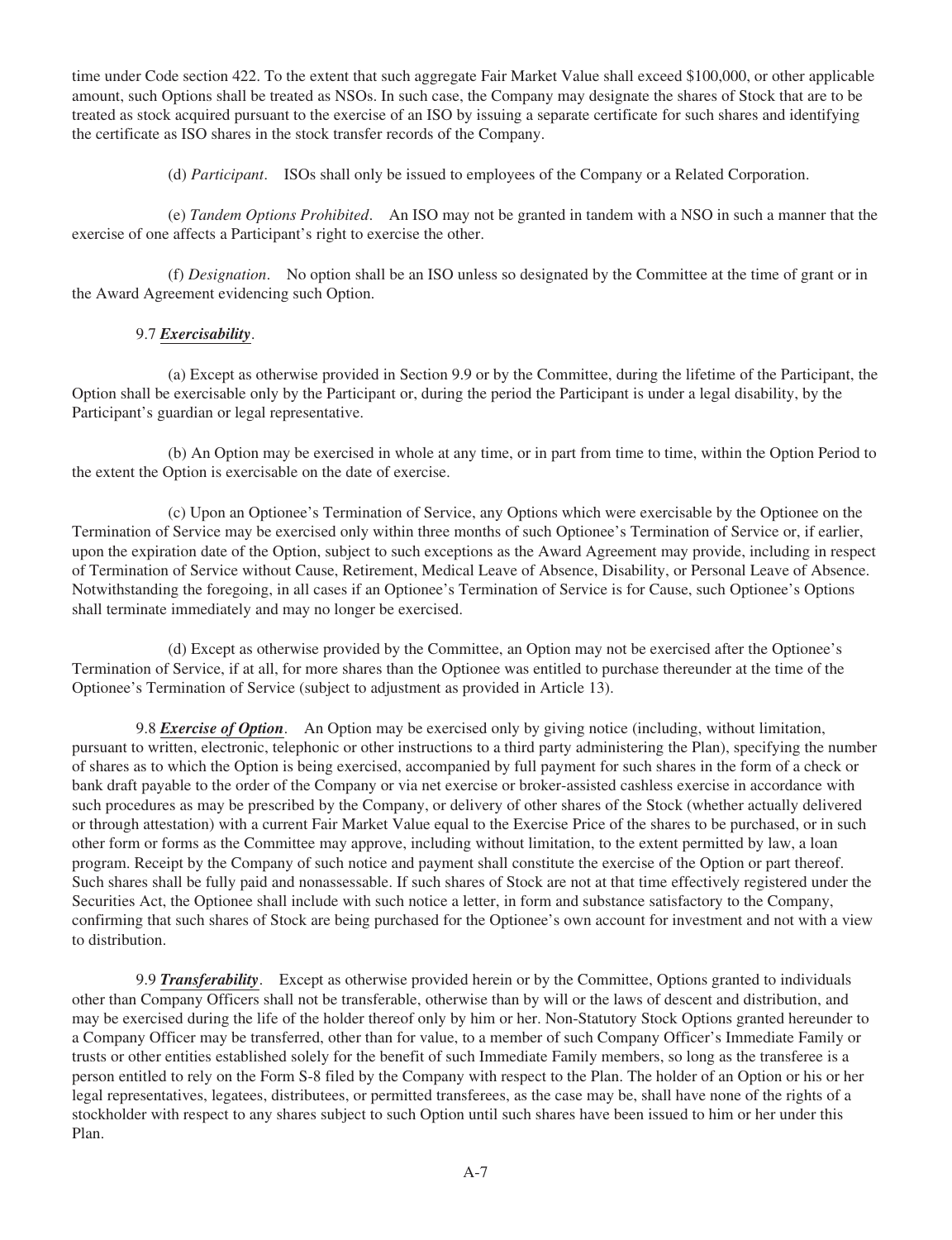# **ARTICLE X**

#### 10. **Stock Appreciation Rights**.

10.1 *Award of SARs*. Subject to the other applicable provisions of the Plan, the Committee may at any time and from time to time grant SARs to Participants, either on a freestanding basis (without regard to or in addition to the grant of an Option) or on a tandem basis (related to the grant of an underlying Option), as it determines. SARs granted in tandem with or in addition to an Option may be granted either at the same time as the Option or at a later time; provided, however, that a tandem SAR shall not be granted with respect to any outstanding ISO Award without the consent of the Participant. SARs shall be evidenced by Award Agreements, stating the number of shares of Stock subject to the SAR and the terms and conditions of such SAR, in such form as the Committee may from time to time determine. The term during which each SAR may be exercised shall be determined by the Committee, provided, however, that no SAR may be exercised on or after the tenth (10th) anniversary of the SAR's Grant Date. The Participant shall have none of the rights of a stockholder with respect to any shares of Stock represented by a SAR. Furthermore, no SAR shall include the right to receive dividends (or amounts equivalent to or in lieu of dividends) on any shares subject to such SAR prior to its exercise.

10.2 *Restrictions on Tandem SARs*. ISOs may not be surrendered in connection with the exercise of a tandem SAR unless the Fair Market Value of the shares of Stock subject to the ISO is greater than the Exercise Price for such ISO. SARs granted in tandem with Options shall be exercisable only to the same extent and subject to the same conditions as the related Options are exercisable. The Committee may, in its discretion, prescribe additional conditions to the exercise of any such tandem SAR.

10.3 *Amount of Payment Upon Exercise of SARs*. A SAR shall entitle the Participant to receive, subject to the provisions of the Plan and the Award Agreement, a payment having an aggregate value equal to the product of (i) the excess of (A) the Fair Market Value on the exercise date of one share of Stock over (B) the base price per share specified in the Award Agreement (which shall be determined by the Committee but which shall not be less than 100% of the Fair Market Value of one share of Stock on the date of grant of the SAR), times (ii) the number of shares of Stock specified by the SAR, or portion thereof, which is exercised. In the case of exercise of a tandem SAR, such payment shall be made in exchange for the surrender of the unexercised related Option (or any portions thereof which the Participant from time to time determines to surrender for this purpose).

10.4 *Form of Payment Upon Exercise of SARs*. Payment by the Company of the amount receivable upon any exercise of a SAR may be made by the delivery of Stock or cash, or any combination of shares of Stock and cash, as determined in the sole discretion of the Committee from time to time. If upon settlement of the exercise of a SAR a Participant is to receive a portion of such payment in shares of Stock, the number of shares shall be determined by dividing such portion by the Fair Market Value of a single share of Stock on the exercise date. No fractional share shall be used for such payment and the Committee shall determine whether cash shall be given in lieu of such fractional share or whether such fractional share shall be eliminated.

10.5 *Transferability*. SARs may not be sold, assigned, transferred, pledged or otherwise encumbered or disposed of except as specifically provided by the Committee.

# **ARTICLE XI**

#### 11. **Other Stock-Based Awards**.

11.1 *Grants*. Subject to the other applicable provisions of the Plan, the Committee may at any time grant Restricted Stock Awards, Stock Units, or Stock Grants to Participants in such amounts and for such consideration, including only such minimum consideration as may be required by law, as it determines. Such Awards shall be granted pursuant to an Award Agreement.

#### 11.2 *General Terms and Conditions of Restricted Stock Awards and Stock Units*.

(a) Restricted Stock Awards and Stock Units shall be subject to such Vesting Periods and other restrictions and conditions as the Committee may provide. Such restrictions or conditions may be based on continuing employment or engagement (or other business relationship) and/or achievement of pre-established performance goals. The Award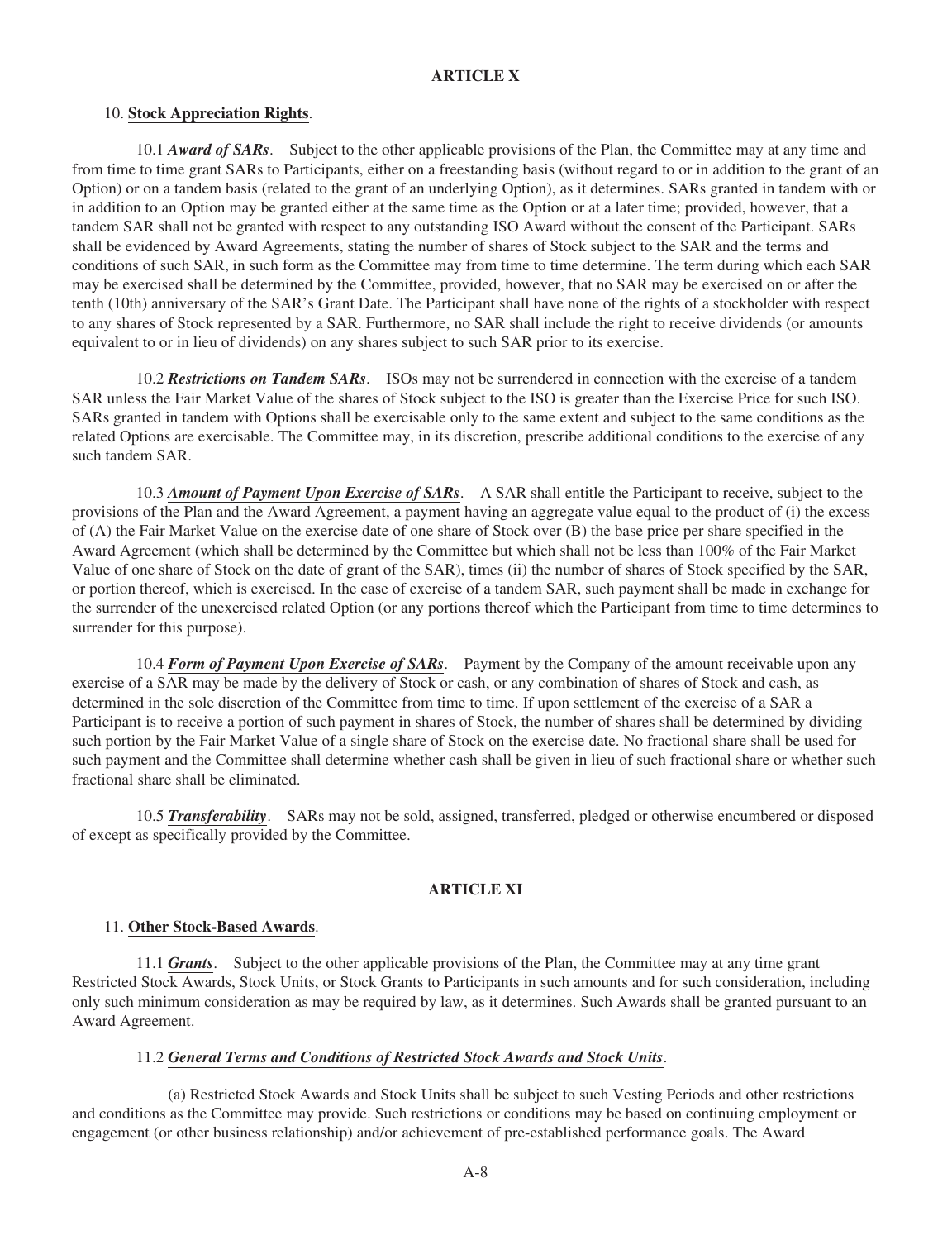Agreement shall include the dates and/or the description of how pre-established performance goals shall be deemed to have been met and any other conditions upon which Restricted Stock Awards or Stock Units shall become vested. Notwithstanding the foregoing, the Committee may reduce or shorten the duration of any restriction applicable to any Restricted Stock Award or Stock Unit under the Plan.

(b) Except as otherwise provided herein or by the Committee,

(i) Restricted Stock Awards and Stock Units that vest based solely on continuing employment or engagement (or other business relationship) shall nevertheless vest, and the restrictions on such Restricted Stock Awards or Stock Units shall lapse (1) upon termination of the Participant's continuing employment or engagement (or other business relationship) on account of death (including during any Medical Leave of Absence or after Disability); (2) in accordance with the vesting schedule provided by the Committee in the event of (i) a Medical Leave of Absence of at least one year, or (ii) Disability; or (3) in accordance with the vesting schedule provided by the Committee in the event of a Personal Leave of Absence (but only during the period of such Leave, unless the Participant resumes his or her employment or engagement (or other business relationship) at the end of such Leave).

(ii) Restricted Stock Awards and Stock Units that vest based on achievement of pre-established performance goals shall nevertheless vest, and the restrictions on the Restricted Stock Awards or Stock Units shall lapse (1) upon the Participant's death, or Retirement, or (2) upon the termination of the Participant's continuing employment or engagement (or other business relationship) after having become disabled, but in either case only as to a pro rata portion of the number of shares of Stock the Participant would have received, if any, had the Participant remained employed until the end of the Vesting Period set forth in the applicable Award Agreement. In such event, payment for any Stock Units which then vest shall be made when payment would otherwise have been made following the end of the applicable Vesting Period. Such pro rata portion will be based on the number of full months in the Vesting Period during which the Participant was employed as compared to the total number of full months in the Vesting Period.

(iii) If during the Vesting Period specified in the Award Agreement the Participant has a Termination of Service for any reason other than as specified in sub-paragraphs (i) and (ii), above, then the Participant shall forfeit any of the shares of Stock (including, as applicable, shares of Stock in which Stock Units are denominated) as to which the applicable restrictions have not theretofore lapsed, and all rights of the Participant in and to such shares of Stock, including any pro rata portion of the shares with respect to a partial year of employment, shall be forfeited immediately after the Participant's Termination of Service.

(c) Notwithstanding the preceding provisions of this Section 11.2, with respect to a Restricted Stock Award granted to a Director of the Company, unless otherwise provided by the Committee, the vesting date for all shares of Stock underlying any such Restricted Stock Award shall be the date of the Annual Meeting of Stockholders of the Company in the calendar year immediately following the year of the Restricted Stock Award, and the restrictions on the shares underlying such Restricted Stock Award shall lapse upon the earlier of (i) the applicable vesting date or (ii) upon the Director ceasing to be a Director of the Company after a Change in Control, on account of death, or at any time after attaining age seventy (70). Even if otherwise vesting prior to the next Annual Meeting of Stockholders, however, unless otherwise provided by the Committee shares of Stock underlying any Restricted Stock Award to a Director shall not be transferable within six (6) months of the date of the grant of the Award.

(d) Unvested Restricted Stock Awards or Stock Units may not be sold, assigned, transferred, pledged or otherwise encumbered or disposed of except as specifically provided in the Award Agreement.

# 11.3 *Restricted Stock Awards*.

(a) Share certificates with respect to restricted shares of Stock shall be issued (or the shares shall be held in a book entry position through the transfer agent's direct registration service) at the time of grant of the Restricted Stock Award, subject to forfeiture if the applicable restrictions are not satisfied. If share certificates are issued at the time of grant of the Restricted Stock Award, the certificates shall bear an appropriate legend with respect to the restrictions applicable to such Restricted Stock Award (as described in Section 11.2) or, alternatively, the Participant may be required to deposit the certificates with the Company during the period of any restriction thereon and to execute a blank stock power or other instrument of transfer. If shares are in a book entry position with the transfer agent's direct registration service, the restrictions shall be appropriately noted.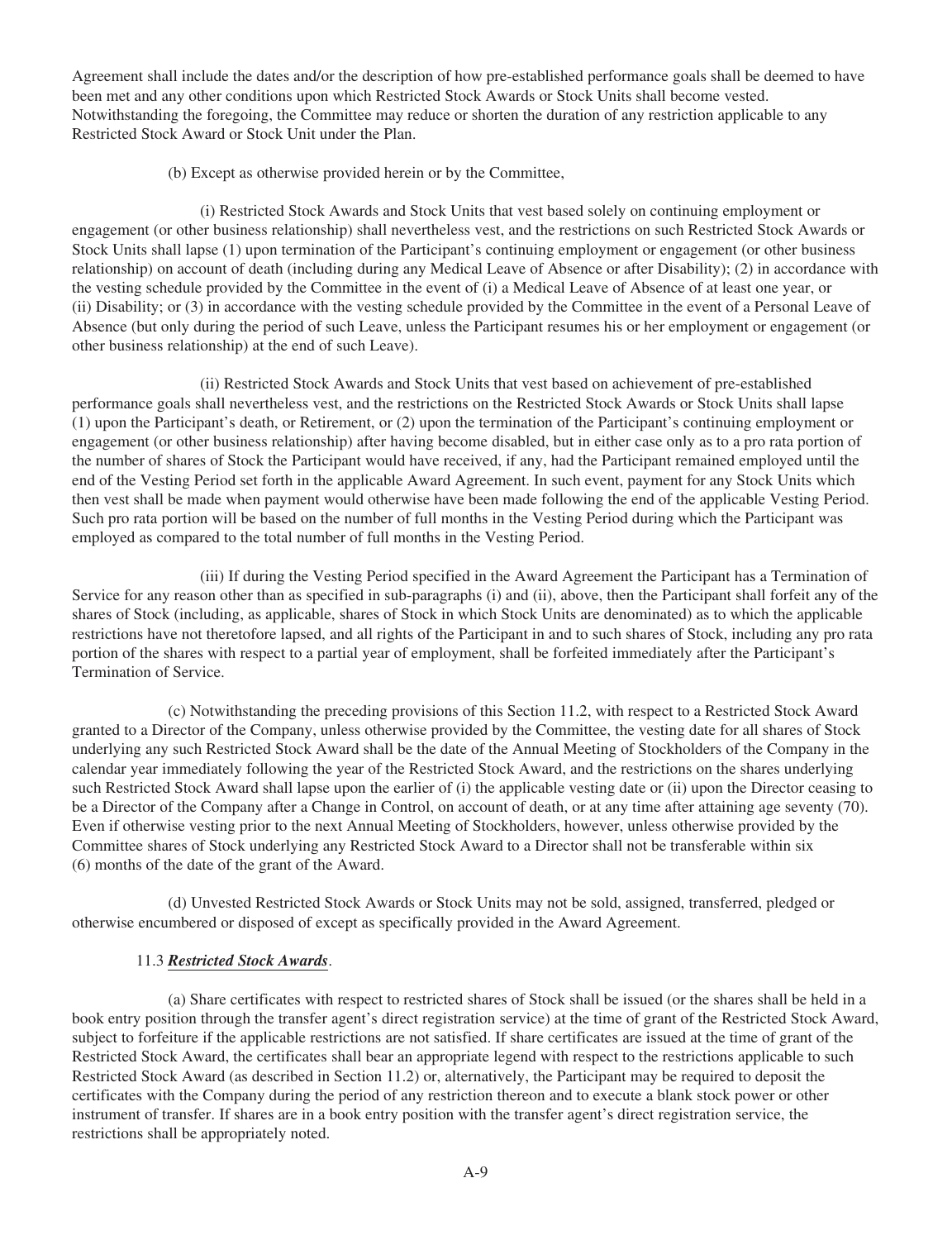(b) Except as otherwise provided by the Committee, during the Vesting Period applicable to a Restricted Stock Award, the Participant shall have all of the rights of a holder of Stock, including but not limited to the rights to receive dividends with respect to and to vote the shares subject to the Award, except that with respect to Restricted Stock Awards that vest based on achievement of pre-established performance goals, any dividends otherwise payable during the Vesting Period shall be paid only if, as, and to the extent the Restricted Stock Award vests. Upon lapse of restrictions on a Restricted Stock Award, the Committee may provide that, to the extent not already received, the Participant will be entitled to receive any amounts per share pursuant to any dividend or distribution paid by the Company on its Stock to stockholders of record after grant of the Restricted Stock Award and prior to the issuance of the share certificates (or holding in a book entry position through the transfer agent).

### 11.4 *Stock Unit Awards*.

(a) Stock Units (including any dividend equivalents in respect of Stock Units) shall be settled in shares of Stock except that the Committee may instead elect at any time prior to settlement to settle such amounts in whole or in part in cash. Unless otherwise provided herein or by the Committee, Stock Units shall be paid in accordance with their terms, to the extent vested, (i) with respect to Stock Units that vest solely on continuing employment or engagement (or other business relationship), promptly but no later than thirty (30) days following vesting, and (ii) with respect to Stock Units that vest based on achievement of pre-established performance goals, promptly but no later than March 15 of the year following vesting.

(b) Stock Units shall be subject to such rules and regulations as the Committee may prescribe and/or such determinations, orders or decisions as the Committee may make.

(c) Except as otherwise provided by the Committee, the Participant shall have none of the rights of a stockholder with respect to any shares of Stock represented by a Stock Unit as a result of the grant of a Stock Unit to the Participant. Notwithstanding the foregoing, except as otherwise provided by the Committee:

(i) with respect to Stock Units that vest based solely on continuing employment or engagement (or other business relationship), the Participant shall have the right to receive amounts equal to any cash dividends paid during the Vesting Period, any such amounts to be paid to the Participant only if, as, and to the extent the Stock Units vest; and

(ii) with respect to Stock Units that vest based on achievement of pre-established performance goals, the Participant shall have the right to receive amounts equivalent to any cash dividends declared during the Vesting Period, as if such amounts were reinvested in additional shares of Stock on the date the relevant dividends are paid, any such amounts to be paid to the Participant only if, as, and to the extent the Stock Units vest.

There shall not be taken into account in determining the amount of any dividend equivalents any dividends on Stock for which an adjustment in the number of Stock Units is otherwise required or made under Article 13.

11.5 *Stock Grants*. The Committee may award shares of Stock in recognition of significant prior or expected contributions to the success of the Company or its Affiliates, as an inducement to employment or in lieu of compensation otherwise already due or to be earned and in such other limited circumstances as the Committee may provide. Any such Stock Grants may be made without forfeiture conditions or restrictions of any kind.

### **ARTICLE XII**

### 12. **Qualified Performance-Based Awards**.

12.1 *Purpose*. The purpose of this Article 12 is to provide the Committee the ability to qualify Awards as "performance-based compensation" under Section 162(m) of the Code. If the Committee, in its discretion, decides to grant an Award as a Qualified Performance-Based Award, the provisions of this Article 12 will control over any contrary provision contained in the Plan. However, no Award shall be considered to have failed to qualify as a Qualified Performance-Based Award solely because the Award is not expressly designated as a Qualified Performance-Based Award, if the Award otherwise satisfies the provisions of this Article 12 and the requirements of Section  $162(m)$  of the Code and the regulations promulgated thereunder applicable to "performance-based compensation."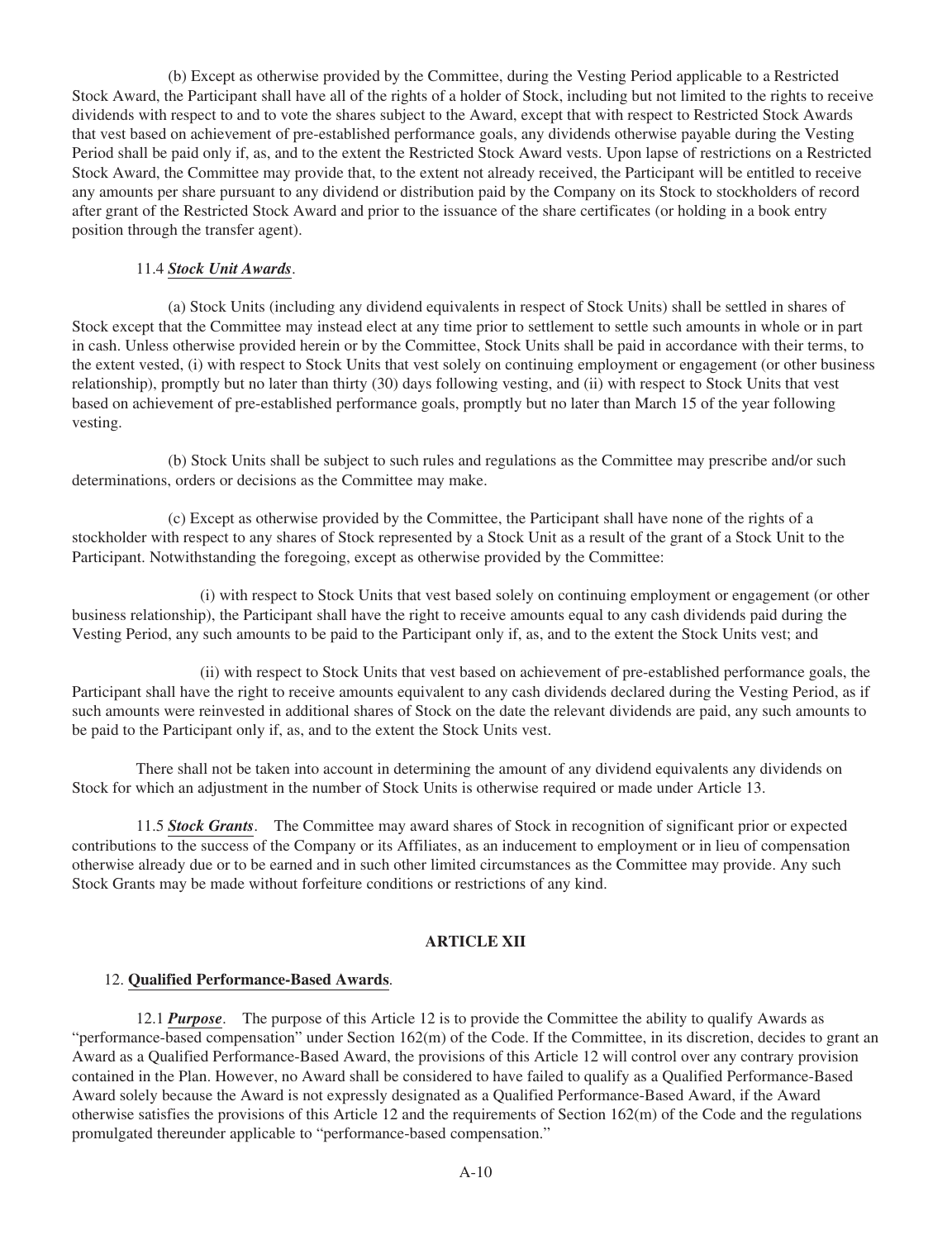12.2 *Authority*. All grants of Awards intended to qualify as Qualified Performance-Based Awards and determination of terms applicable thereto shall be made by the Committee. If not all of the members of the Committee qualify as "outside directors" within the meaning of applicable regulations under Section 162(m) of the Code, however, all grants of Awards intended to qualify as Qualified Performance-Based Awards and the determination of terms applicable thereto (including the establishment of applicable Performance Goals) shall be made by a subcommittee of the Committee consisting of such of the members of the Committee as do so qualify. Any reference in this Article 12 to the Committee shall mean any such subcommittee if required under the preceding sentence, and any action by such a subcommittee shall be considered the action of the Committee for purposes of the Plan.

12.3 *Discretion of Committee with Respect to Qualified Performance-Based Awards*. Any form of Award permitted under this Plan may be granted as a Qualified Performance-Based Award. Options and SARs may be granted as Qualified Performance-Based Awards in accordance with Article 9 and may become exercisable based on continued service only. Other Awards intended to qualify as Qualified Performance-Based Awards, such as Restricted Stock Awards and Stock Units, shall vest only on satisfaction of Performance Goals (except as otherwise provided in this Article 12). The Committee will have full discretion to select the length of any applicable Performance Period, the kind and/or level of the applicable Performance Goal, and whether the Performance Goal is to apply to the Company, an Affiliate, any division or business unit thereof, or to an individual. Any Performance Goal or Goals applicable to Qualified Performance-Based Awards shall be objective, shall be established in writing not later than ninety (90) days after the beginning of any applicable Performance Period (or at such other date as may be required or permitted for "performance-based compensation" under Section 162(m) of the Code) and shall otherwise meet the requirements of Section  $162(m)$  of the Code, including the requirement that the outcome of the Performance Goal or Goals be substantially uncertain (as defined in the regulations under Section 162(m) of the Code) at the time established.

12.4 *Payment of Qualified Performance-Based Awards*. A Participant will be eligible to receive payment under a Qualified Performance-Based Award which is subject to achievement of a Performance Goal or Goals only if the applicable Performance Goal or Goals are achieved within the applicable Performance Period, as determined by the Committee; provided that a Qualified Performance-Based Award may vest as a result of death, becoming disabled, or a Change in Control if otherwise provided in this Plan or an applicable Award Agreement even if the Award would not constitute "performance-based compensation" under Section 162(m) of the Code following the occurrence of such an event. The Committee will, in the manner and within the time prescribed by Section 162(m) of the Code in the case of Qualified Performance-Based Awards, objectively define the manner of calculating the Performance Goal or Goals it selects to use for such Performance Period for such Participant, including, but not limited to, on the basis of relevant accounting standards, with such modifications as the Committee shall prescribe.

12.5 *Limitation on Adjustments for Certain Events*. No adjustment of any Qualified Performance-Based Award pursuant to Article 13 shall be made except on such basis, if any, as will not cause such Award to provide other than "performance-based compensation" within the meaning of Section 162(m) of the Code.

12.6 *Definitions*. For purposes of this Article 12, the following definitions shall apply:

(a) *Performance Criteria* means the business criteria that the Committee selects for purposes of establishing the Performance Goal or Performance Goals for a Participant for a Performance Period. The Performance Criteria used to establish Performance Goals are limited to: (i) free or operating cash flow (before or after dividends), (ii) earnings per share (including, without limitation, earnings before interest, taxes, depreciation and amortization), (iii) stock price, (iv) return on equity, (v) stockholder return or total stockholder return, (vi) return on capital (including, without limitation, return on total capital or return on invested capital), (vii) return on investment, (viii) return on assets or net assets, (ix) market capitalization, (x) debt leverage (debt to capital), (xi) net sales, (xii) backlog, (xiii) net income or net income attributable to Raytheon Company, (xiv) income from continuing operations (before or after tax), (xv) operating profit, net operating profit or economic profit, (xvi) gross margin, operating margin or profit margin, (xvii) return on operating revenue or return on operating assets, (xviii) operating ratio, (xix) market share improvement, (xx) bookings or (xxi) working capital turnover.

(b) *Performance Goals* means, for a Performance Period, the written goal or goals established by the Committee for the Performance Period based upon the Performance Criteria. The Performance Goals may be expressed in terms of overall Company performance or the performance of an Affiliate, a division, business unit, subsidiary, or an individual, either individually, alternatively or in any combination, and measured either quarterly, annually or cumulatively over a period of years, on an absolute basis or relative to a pre-established target, to previous years' results or to a designated comparison group, in each case as specified by the Committee.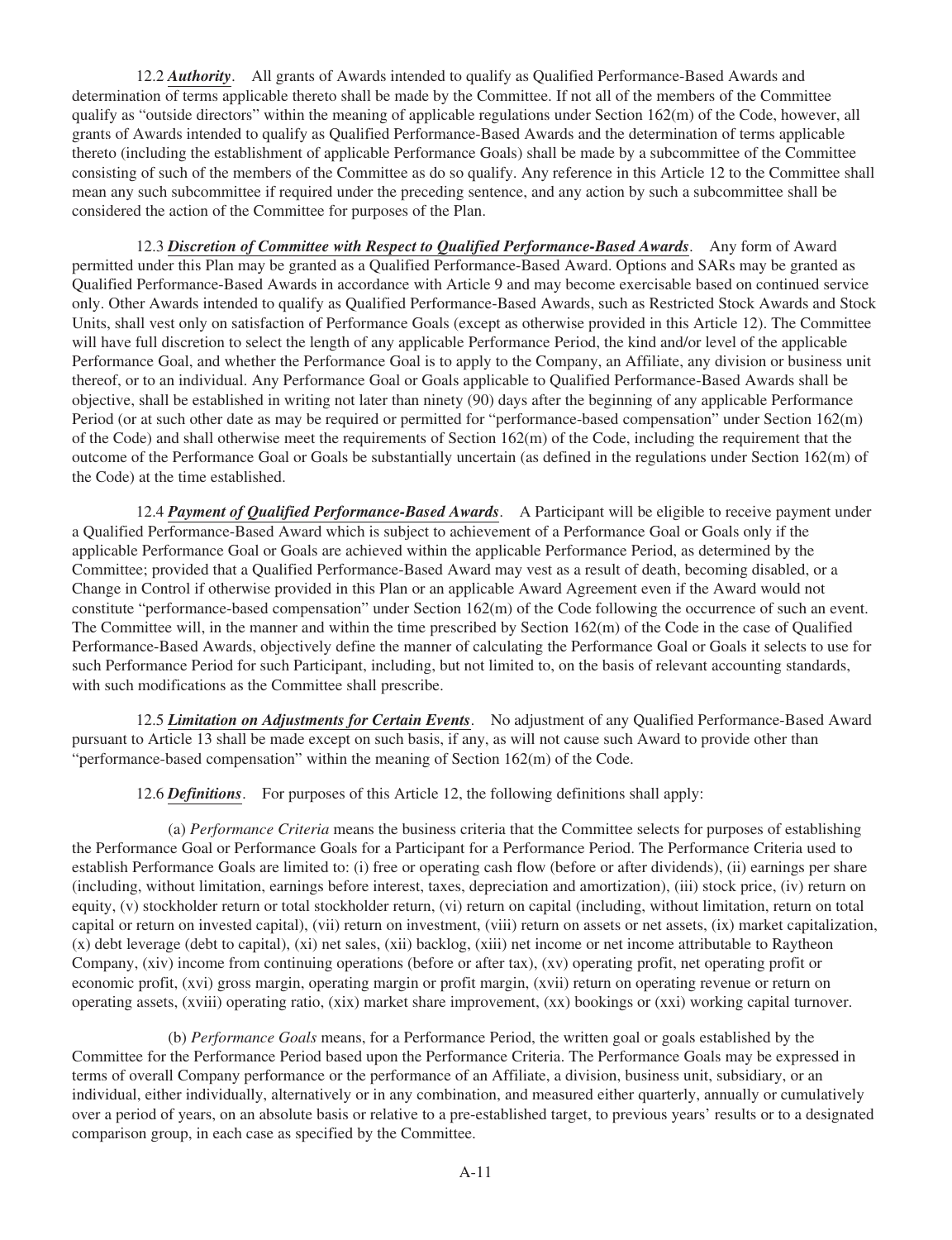(c) *Performance Period* means the one or more periods of time (including Vesting Periods), which may be of varying and overlapping durations, selected by the Committee, over which the attainment of one or more Performance Goals will be measured for purposes of determining a Participant's right to, and the payment of, a Qualified Performance-Based Award.

## **ARTICLE XIII**

### 13. **Corporate Transactions**.

13.1 *Adjustment of Number and Price of Shares*. Pro rata adjustment shall be made in the maximum number of shares of Stock subject to the Plan or that may be awarded to any individual in any year to give effect to any extraordinary dividends of cash or other property, stock dividends, stock splits, stock combinations, recapitalizations and other similar changes in the capital structure of the Company. Pro rata adjustments shall be made in the number, kind and price of shares of Stock covered by any outstanding Award hereunder to give effect to any stock dividends, stock splits, stock combinations, recapitalizations and similar changes in the capital structure of the Company, or a merger, dissolution or reorganization of the Company, after the date the Award is granted, so that the recipient of the Award is treated in a manner equivalent to that of holders of the underlying Stock.

13.2 *Change in Control*. Unless otherwise determined by the Committee with respect to any Award, upon a Change in Control:

(a) Any Options and SARs outstanding as of the date of such Change in Control, and which are not then exercisable and vested, shall become fully exercisable and vested.

(b) The restrictions applicable to Restricted Stock Awards and Stock Units which are not based on achievement of pre-established performance goals, including Performance Goals applicable to Qualified Performance-Based Awards, shall lapse with respect to 100% of the Restricted Stock Awards and Stock Units still subject to such restrictions immediately prior to the Change in Control. The restrictions applicable to Restricted Stock Awards and Stock Units that vest based on achievement of pre-established performance goals, including Performance Goals applicable to Qualified Performance-Based Awards, shall be deemed to have been satisfied as of the effective date of the Change in Control as to a pro rata number of shares based on the assumed achievement of the target level of the relevant pre-established performance goals and the number of full months within the applicable Vesting Period or Performance Period which have elapsed prior to the Change in Control, and any balance of such Restricted Stock Awards and Stock Units shall be forfeited. All such vested Stock Units shall be paid to Participants in accordance with their terms promptly but no later than thirty (30) days following the effective date of the Change in Control.

(c) The Committee may also make additional adjustments and/or settlements of outstanding Awards as it deems appropriate and consistent with the Plan's purposes, including, without limitation, settlement of all Options and Stock Appreciation Rights for a cash payment equal to the excess (if any) of the Fair Market Value of the Stock subject thereto over the aggregate exercise or base price thereof.

13.3 *Substitution of Options*. In the event that, by reason of a corporate merger, consolidation, acquisition of property or stock, separation, reorganization or liquidation, the Board shall authorize the issuance or assumption of a stock option or stock options in a transaction to which Code section 424(a) applies, then, notwithstanding any other provision of the Plan, the Committee may grant an Option upon such terms and conditions as it may deem appropriate for the purpose of assumption of the old option, or substitution of a new Option for the old option, in conformity with the provisions of Code section 424(a) and the rules and regulations thereunder, as they may be amended from time to time.

13.4 *Fractional Shares*. No adjustment or substitution provided for in this Article shall require the Company to issue or to sell a fractional share under any Award Agreement and the total adjustment or substitution with respect to each Award Agreement shall be limited accordingly.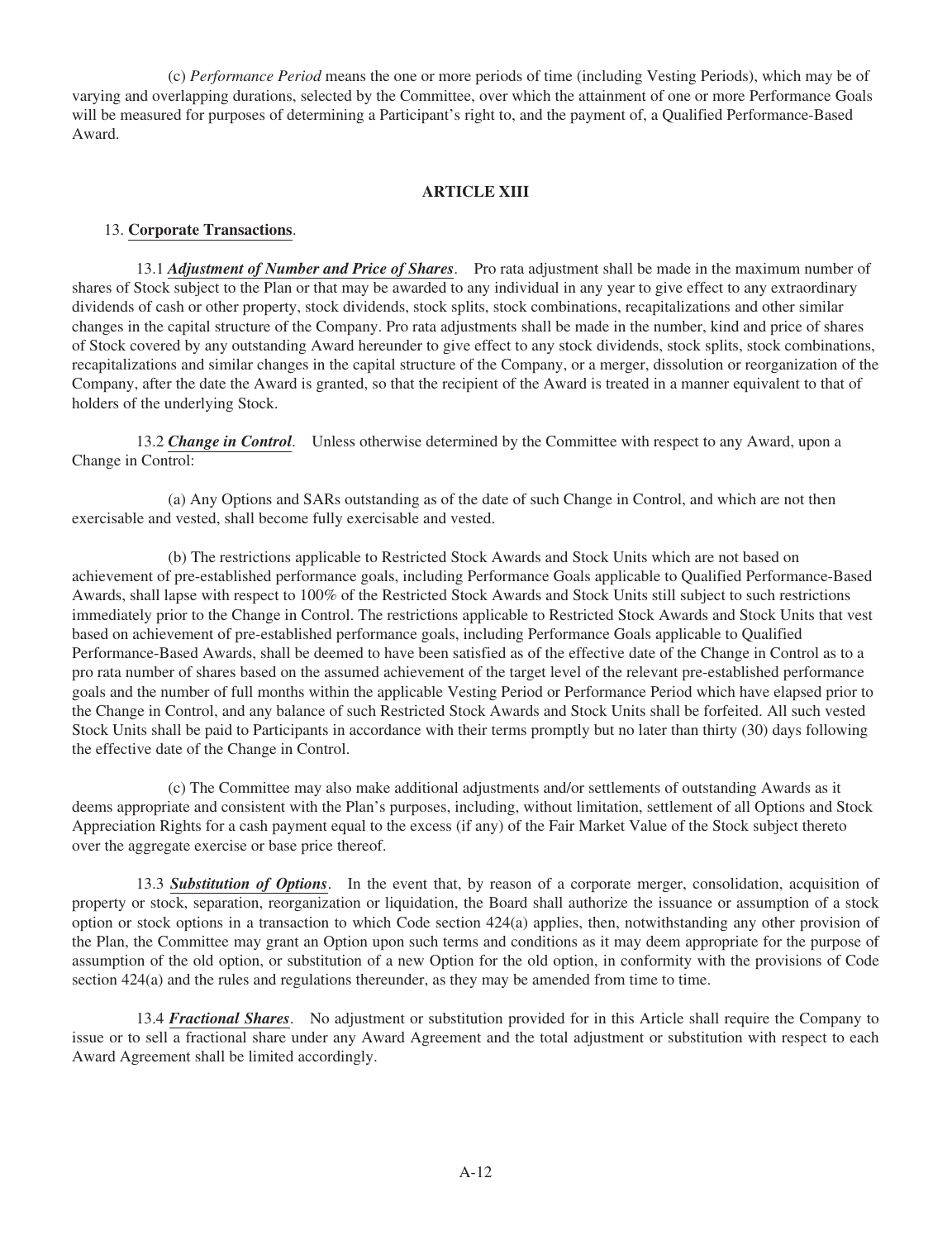# **ARTICLE XIV**

14. **Reservation of Stock**. The Company shall at all times during the term of the Plan, and thereafter to the extent of any outstanding Awards, reserve and keep available such number of shares of the Stock as will be sufficient to satisfy the requirements of this Plan (or such Awards) and shall pay all fees and expenses necessarily incurred by the Company in connection therewith.

## **ARTICLE XV**

#### 15. **Amendment and Termination**.

15.1 *Amendment*. The Committee may amend the Plan at any time and from time to time, provided that (i) no amendment shall deprive any person of any rights granted under the Plan before the effective date of such amendment without such person's consent, and (ii) without approval of the Company's stockholders, no amendment may (A) increase the number of shares of Stock which may be issued under the Plan, (B) change the description of persons eligible for awards, or (C) effect any other change for which stockholder approval is required by law or the rules of any relevant stock exchanges. Further, except in connection with a corporate transaction involving the Company (including, without limitation, any stock dividend, stock split, extraordinary cash dividend, recapitalization, reorganization, merger, consolidation, split-up, spin-off, combination, or exchange of shares), the terms of outstanding Options or SARs may not be amended to reduce their exercise or base price, nor may outstanding Options or SARs be cancelled in exchange for cash, Options or SARs with an exercise price that is less than the exercise price of the original Options or SARs, or other Awards, without stockholder approval.

Notwithstanding the foregoing, the Committee may amend the Plan and/or any Award granted under the Plan at any time and from time to time, without the consent of affected Participants and their beneficiaries, to the extent necessary to cause the Plan or Award to comply with applicable law, stock exchange rules or accounting rules.

15.2 *Termination*. The Committee reserves the right to terminate the Plan in whole or in part at any time, without the consent of any person granted any rights under the Plan.

15.3 *Rescission and Revocation of Awards*. A Participant may request in writing that the Committee rescind or revoke an Award and such request shall specify the reasons that rescission or revocation is sought. The Committee, in its absolute discretion, may grant, deny or otherwise rule on the request.

### **ARTICLE XVI**

### 16. **Other Conditions**.

16.1 *Compliance with Governmental Regulations*. Notwithstanding any provision of the Plan or the terms of any Award Agreement entered into pursuant to the Plan, the Company shall not be required to issue any shares hereunder prior to registration of the shares subject to the Plan under the Securities Act or the Exchange Act, if such registration shall be necessary, or before compliance by the Company or any Participant with any other provisions of either of those acts or of regulations or rulings of the Securities and Exchange Commission thereunder, or before compliance with other federal and state laws and regulations and rulings thereunder, including the rules of any applicable securities exchange or quotation system. The Company shall use its best efforts to effect such registrations and to comply with such laws, regulations and rulings forthwith upon advice by its counsel that any such registration or compliance is necessary.

16.2 *Company Charter and By-Laws; Other Company Policies*. This Plan and all Awards granted hereunder are subject to the charter and By-Laws of the Company, as they may be amended from time to time, and all other Company policies duly adopted by the Board, the Committee or any other committee of the Board and as in effect from time to time regarding the acquisition, ownership or sale of Stock by employees and other service providers, including, without limitation, policies intended to limit the potential for insider trading and to avoid or recover compensation payable or paid on the basis of inaccurate financial results or statements, employee conduct, and other similar events.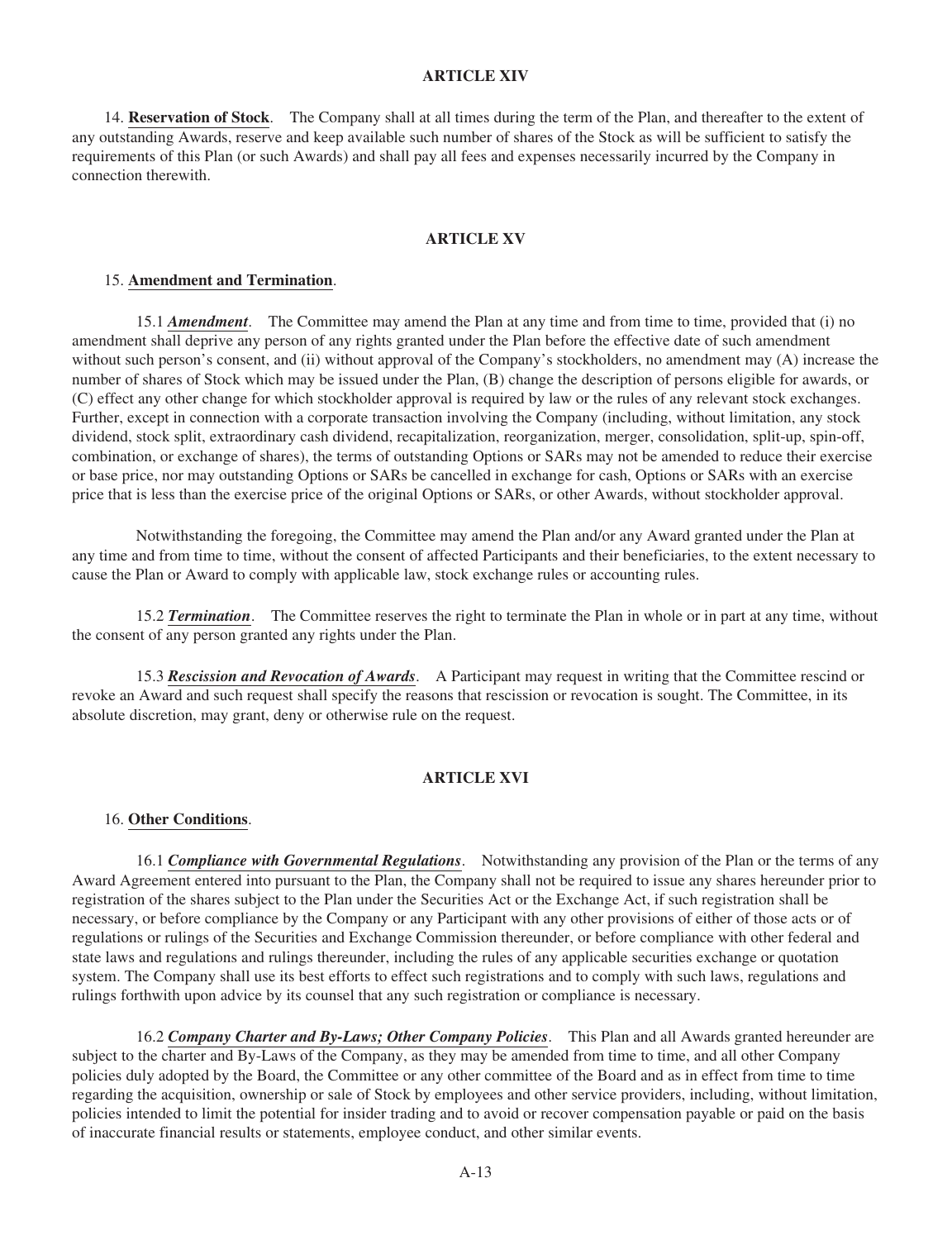16.3 *No Trust or Fund Created*. Neither the Plan nor any Award shall create or be construed to create a trust or separate fund of any kind or a fiduciary relationship between the Company and a Participant or any other person. To the extent that any Participant or other person acquires a right to receive payments from the Company pursuant to an Award, such right shall be no greater than the right of any unsecured general creditor of the Company.

16.4 *No Guarantee of Employment*. Participation in this Plan shall not be construed to confer upon any Participant the legal right to be retained in the employ of the Company or give any person any right to any payment whatsoever, except to the extent of the benefits provided for hereunder. Each Participant shall remain subject to discharge to the same extent as if this Plan had never been adopted. Nothing in this Plan shall prevent, interfere with or limit in any way the right of the Company to terminate a Participant's employment at any time, whether or not such termination would result in: (i) the failure of any Award to vest; (ii) the forfeiture of any unvested or vested portion of any Award under the Plan; and/ or (iii) any other adverse effect on the Participant's interests under the Plan.

16.5 *No Limit on Other Compensation Arrangements*. Nothing contained in the Plan shall prevent the Company or its Affiliates from adopting or continuing in effect other compensation arrangements (whether such arrangements be generally applicable or applicable only in specific cases) as the Committee in its discretion determines desirable, including, without limitation, the granting of stock options, stock awards, stock appreciation rights or phantom stock units otherwise than under the Plan.

16.6 *Governing Law*. The provisions of this Plan shall be governed by, construed and administered in accordance with applicable federal law; provided, however, that to the extent not in conflict with federal law, this Plan shall be governed by, construed and administered under the laws of the State of Delaware, other than its laws respecting choice of law.

16.7 **Withholding**. No later than the date as of which an amount first becomes includable in the gross income of the Participant for federal income tax purposes with respect to any Award under the Plan, the Participant shall pay to the Company, or make arrangements satisfactory to the Company regarding the payment of, any federal, state, local or foreign taxes of any kind required by law to be withheld with respect to such amount. Unless otherwise determined by the Committee, withholding obligations must be settled in shares of Stock that are part of the Award that gives rise to the withholding requirement; provided, that not more than the legally required minimum withholding shall be settled with shares of Stock. The obligations of the Company under the Plan shall be conditional on such payment or arrangements, and the Company and its Affiliates shall, to the extent permitted by law, have the right to deduct any such taxes from any payment otherwise due to the Participant. The Committee may establish such procedures as it deems appropriate, including making irrevocable elections, for the settlement of withholding obligations with shares of Stock.

16.8 *No Guarantee of Tax Consequences*. No person connected with the Plan in any capacity, including, but not limited to, the Company and any Affiliate and their respective directors, officers, agents and employees, makes any representation, commitment or guarantee that any tax treatment, including, but not limited to, federal, state and local income, estate and gift tax treatment, will be applicable with respect to amounts deferred under the Plan, or paid to or for the benefit of a Participant under the Plan, or that such tax treatment will apply to or be available to a Participant on account of participation in the Plan.

16.9 *Notices*. Any communication or notice required or permitted to be given under the Plan shall be in such form as the Committee may determine from time to time, and if required in writing, shall be mailed by registered or certified mail or delivered in hand, if to the Company, to 870 Winter Street, Waltham, Massachusetts 02451, Attention: Senior Vice President, Human Resources (or such other address or addressee as the Committee may provide) and, if to the Participant, to such address as the Participant shall last have furnished to the Company.